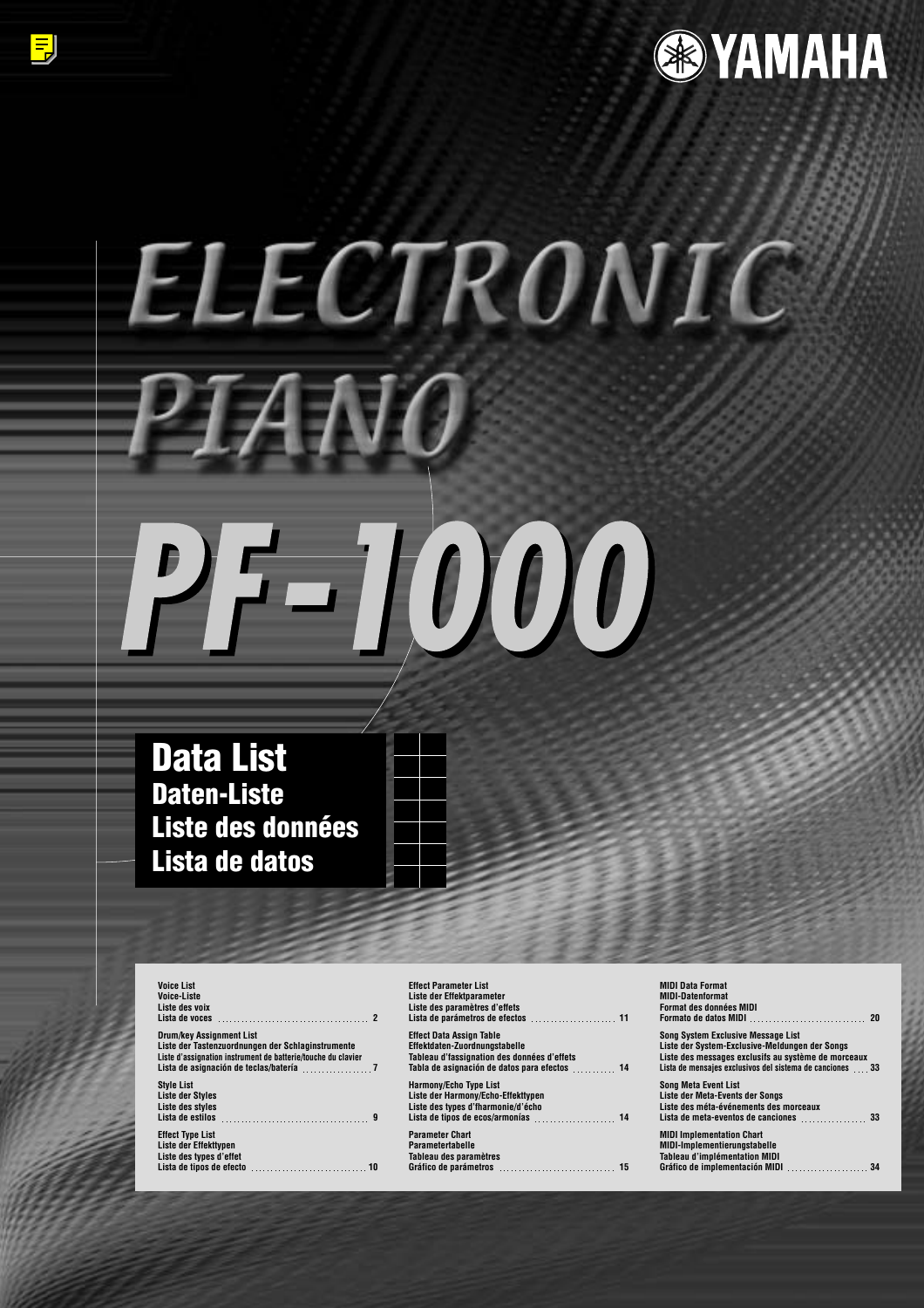# <span id="page-1-0"></span>**Voice List / Voice-Liste / Liste des voix / Lista de voces**

| Category          | <b>Voice Name</b>  | Voice Type               | <b>Bank Select</b> |     | MIDI           |
|-------------------|--------------------|--------------------------|--------------------|-----|----------------|
|                   |                    |                          | <b>MSB</b>         | LSB | Program        |
|                   |                    |                          |                    |     | Number         |
| PIANO & HARPSI.   | GrandPiano1        | Natural!                 | 0                  | 122 | 0              |
|                   | GrandPiano2        | Natural!                 | 0                  | 122 | 1              |
|                   | Piano&Str          | Natural!                 | 0                  | 125 | 0              |
|                   | RockPiano          | Natural!                 | 0                  | 124 | $\overline{c}$ |
|                   | Oct.Piano1         | Natural!                 | 0                  | 123 | 3              |
|                   | Harpsichrd8'       | Natural!                 | 0                  | 122 | 6              |
|                   | $Hc8'+4'$          | Natural!                 | 0                  | 123 | 6              |
|                   |                    |                          |                    |     |                |
|                   | Harpsi&Str         | Natural!                 | 0                  | 124 | 6              |
|                   | Piano&EP           | Natural!                 | 0                  | 122 | 2              |
|                   | Oct.Piano2         | Natural!                 | 0                  | 124 | 3              |
|                   | BrightPiano        | Natural!                 | 0                  | 123 | 0              |
|                   | MellowPiano        | Natural!                 | 0                  | 124 | 0              |
|                   | HonkyTonk          | Natural!                 | 0                  | 122 | 3              |
|                   | Grand Piano        |                          | 0                  | 112 | 0              |
|                   | <b>BrightPiano</b> |                          | 0                  | 112 | 1              |
|                   |                    | $\overline{a}$           | 0                  | 114 | $\overline{c}$ |
|                   | Rock Piano         |                          |                    |     |                |
|                   | Midi Grand         | ÷,                       | 0                  | 112 | 2              |
|                   | Honky Tonk         |                          | 0                  | 112 | 3              |
|                   | Oct Piano 1        | $\overline{a}$           | 0                  | 113 | 3              |
|                   | Oct Piano 2        | $\overline{a}$           | 0                  | 114 | 3              |
|                   | Harpsichord        |                          | 0                  | 112 | 6              |
|                   | GrandHarpsi        | $\overline{a}$           | 0                  | 113 | 6              |
|                   | CP 80              | $\overline{a}$           | 0                  | 113 | 2              |
|                   |                    |                          |                    |     |                |
| E.PIANO           | DX EP              | Natural!                 | 0                  | 122 | 5              |
|                   | DX Bright EP       | Natural!                 | 0                  | 123 | 5              |
|                   | E.Piano            | Natural!                 | 0                  | 122 | 4              |
|                   | Tremolo EP         | Natural!                 | 0                  | 124 | 4              |
|                   | Funky EP           | Natural!                 | 0                  | 123 | $\overline{4}$ |
|                   | Galaxy EP          |                          | 0                  | 114 | 4              |
|                   | Stage EP           |                          |                    | 117 | 4              |
|                   | E.Piano            |                          | 0                  |     | $\overline{4}$ |
|                   |                    | Cool!                    | 0                  | 119 |                |
|                   | Clavi              |                          | 0                  | 112 | $\overline{7}$ |
|                   | Wah Clavi          | ÷                        | 0                  | 113 | 7              |
|                   | Polaris EP         | $\overline{a}$           | 0                  | 115 | 4              |
|                   | Jazz Chorus        | $\overline{a}$           | 0                  | 118 | 5              |
|                   | <b>Hyper Tines</b> | ÷                        | 0                  | 113 | 5              |
|                   | Phase EP           | $\overline{a}$           | 0                  | 120 | 4              |
|                   | New Tines          | $\overline{a}$           | 0                  | 116 | 5              |
|                   | Funk EP            | ÷                        |                    | 112 | 4              |
|                   |                    |                          | 0                  |     |                |
|                   | DX Modern          | $\overline{a}$           | 0                  | 112 | 5              |
|                   | Vintage EP         | $\overline{a}$           | 0                  | 116 | 4              |
|                   | Venus EP           | ÷                        | 0                  | 114 | 5              |
|                   | Modern EP          | $\overline{a}$           | 0                  | 115 | 5              |
|                   | Tremolo EP         | Ĭ.                       | 0                  | 113 | 4              |
|                   | Super DX           |                          | 0                  | 117 | 5              |
|                   | Suitcase EP        | $\overline{a}$           | 0                  | 118 | 4              |
| ORGAN & ACCORDION |                    |                          |                    | 123 | 19             |
|                   | PipeOrganP         | Natural!                 | 0                  |     |                |
|                   | Pipe Organ         | ÷                        | 0                  | 112 | 19             |
|                   | ChapelOrgn1        | $\overline{a}$           | 0                  | 113 | 19             |
|                   | ChapelOrgn2        | Ĭ.                       | 0                  | 114 | 19             |
|                   | ChapelOrgn3        | ÷                        | 0                  | 115 | 19             |
|                   | Rotor Organ        | $\overline{a}$           | 0                  | 117 | 18             |
|                   | Rock Organ1        | $\overline{a}$           | 0                  | 112 | 18             |
|                   |                    | ÷                        |                    |     | 17             |
|                   | Dance Organ        |                          | 0                  | 113 |                |
|                   | Gospel Org         | $\overline{a}$           | 0                  | 119 | 16             |
|                   | Purple Org         |                          | 0                  | 114 | 18             |
|                   | Jazz Organ1        | $\overline{a}$           | 0                  | 112 | 16             |
|                   | Rock Organ2        | $\overline{a}$           | 0                  | 113 | 18             |
|                   | RotaryDrive        |                          | 0                  | 116 | 18             |
|                   | Full Rocker        | ÷                        | 0                  | 115 | 18             |
|                   | Elec.Organ         | $\overline{a}$           | 0                  | 118 | 17             |
|                   |                    |                          |                    |     |                |
|                   | DrawbarOrg         |                          | υ                  | 115 | 16             |
|                   | Click Organ        | $\overline{a}$           | 0                  | 112 | 17             |
|                   | Mellow Draw        | $\overline{a}$           | 0                  | 115 | 17             |
|                   | Jazz Organ2        | ÷,                       | 0                  | 113 | 16             |
|                   | <b>Bright Draw</b> | ÷,                       | 0                  | 116 | 16             |
|                   | 60's Organ         | L,                       | 0                  | 116 | 17             |
|                   | <b>Blues Organ</b> | ÷,                       | 0                  | 117 | 17             |
|                   | 16+1 Organ         | $\overline{\phantom{a}}$ | 0                  | 121 | 16             |
|                   |                    | L,                       |                    |     |                |
|                   | 16+2 Organ         |                          | 0                  | 122 | 16             |
|                   | 16+4 Organ         | ÷,                       | 0                  | 123 | 16             |
|                   | Jazz Organ3        | ÷,                       | 0                  | 120 | 16             |
|                   | TheatreOrg1        | L,                       | 0                  | 114 | 16             |
|                   | TheatreOrg2        | ÷,                       | 0                  | 114 | 17             |
|                   | Reed Organ         | $\overline{\phantom{a}}$ | 0                  | 112 | 20             |
|                   |                    | L,                       | 0                  | 113 | 23             |
|                   | Bandoneon          |                          |                    |     |                |
|                   |                    | ÷,                       | 0                  | 112 | 21             |
|                   | Musette            |                          |                    |     |                |
|                   | <b>Tutti Accrd</b> | ÷,                       | 0                  | 113 | 21             |
|                   | Small Accrd        | L,                       | 0                  | 115 | 21             |
|                   | Accordion          | ÷,                       | 0                  | 116 | 21             |

| Category          | <b>Voice Name</b>         | <b>Voice Type</b>   | <b>Bank Select</b> |            | MIDI              |  |
|-------------------|---------------------------|---------------------|--------------------|------------|-------------------|--|
|                   |                           |                     | <b>MSB</b>         | LSB        | Program<br>Number |  |
|                   |                           |                     |                    |            |                   |  |
| ORGAN & ACCORDION | Soft Accrd<br>Modern Harp | L                   | 0<br>0             | 114<br>113 | 21<br>22          |  |
|                   | <b>Blues Harp</b>         | ÷                   | 0                  | 114        | 22                |  |
|                   | Harmonica                 |                     | 0                  | 112        | 22                |  |
| <b>PERCUSSION</b> | Vibraphone                | Natural!            | 0                  | 122        | 11                |  |
|                   | TremoloVibes              | Natural!            | 0                  | 124        | 11                |  |
|                   | Marimba                   |                     | 0                  | 112        | 12                |  |
|                   | Xylophone                 | L                   | 0                  | 112        | 13                |  |
|                   | Steel Drums               | ÷                   | 0                  | 112        | 114               |  |
|                   | Celesta                   | $\overline{a}$      | 0                  | 112        | 8                 |  |
|                   | Glocken                   | L,                  | 0                  | 112        | 9                 |  |
|                   | Music Box                 | L,                  | 0                  | 112        | 10                |  |
|                   | TubularBell               | $\overline{a}$      | 0                  | 112        | 14                |  |
|                   | Kalimba                   | L,                  | 0                  | 112        | 108               |  |
|                   | Vibraphone                | ÷<br>$\overline{a}$ | 0                  | 112        | 11                |  |
|                   | Jazz Vibes<br>Dulcimer    | L                   | 0<br>0             | 113<br>112 | 11<br>15          |  |
|                   | Timpani                   | Ĭ.                  | 0                  | 112        | 47                |  |
|                   | Standard Kit1             | Drums               | 127                | 0          | 0                 |  |
|                   | Standard Kit2             | Drums               | 127                | 0          | 1                 |  |
|                   | Hit Kit                   | Drums               | 127                | 0          | 4                 |  |
|                   | Room Kit                  | Drums               | 127                | 0          | 8                 |  |
|                   | Rock Kit                  | Drums               | 127                | 0          | 16                |  |
|                   | Electro Kit               | Drums               | 127                | 0          | 24                |  |
|                   | Analog Kit                | Drums               | 127                | 0          | 25                |  |
|                   | Dance Kit                 | Drums               | 127                | 0          | 27                |  |
|                   | Jazz Kit                  | Drums               | 127                | 0          | 32                |  |
|                   | <b>Brush Kit</b>          | Drums               | 127                | 0          | 40                |  |
|                   | Symphony Kit              | Drums               | 127                | 0          | 48                |  |
|                   | Arabic Kit                | SFX Kit             | 126                | 0          | 35                |  |
|                   | SFX Kit1                  | <b>SFX Kit</b>      | 126                | 0          | 0                 |  |
|                   | SFX Kit2                  | <b>SFX Kit</b>      | 126                | 0          | 1                 |  |
|                   | Sty Std.Kit               | Drums               | 127                | 0          | 80                |  |
| <b>GUITAR</b>     | <b>Sty BrushKit</b>       | Drums               | 127                | 0          | 82                |  |
|                   | Nylon Guitar              |                     | 0                  | 115        | 24                |  |
|                   | E.Guitar                  | Cool!               | 0                  | 114        | 28                |  |
|                   | 12StrGuitar               | ÷,                  | 0                  | 113        | 25                |  |
|                   | SolidGuitar               |                     | 0                  | 118        | 27                |  |
|                   | Vintage Amp               | ÷                   | 0                  | 115        | 29                |  |
|                   | PedalSteel                | $\overline{a}$<br>L | 0                  | 125        | 27                |  |
|                   | Crunch Gtr                | L,                  | 0                  | 113        | 30                |  |
|                   | Funk Guitar<br>60's Clean | $\overline{a}$      | 0<br>0             | 113<br>117 | 28<br>27          |  |
|                   | VintageOpen               | L                   | 0                  | 123        | 27                |  |
|                   | <b>Folk Guitar</b>        | ÷                   | 0                  | 112        | 25                |  |
|                   | Solid Chord               | $\overline{a}$      | 0                  | 121        | 27                |  |
|                   | VintageMute               |                     | 0                  | 115        | 28                |  |
|                   | Lead Guitar               | L,                  | 0                  | 114        | 29                |  |
|                   | Chorus Gtr                | $\overline{a}$      | 0                  | 124        | 27                |  |
|                   | VintageTrem               | L                   | 0                  | 120        | 27                |  |
|                   | Spanish Gtr               | ÷,                  | 0                  | 113        | 24                |  |
|                   | Octave Gtr                | L,                  | 0                  | 113        | 26                |  |
|                   | Deep Chorus               | L                   | 0                  | 114        | 27                |  |
|                   | CampfireGtr               | ÷,                  | 0                  | 115        | 25                |  |
|                   | SmoothNylon               | $\overline{a}$      | 0                  | 114        | 24                |  |
|                   | Tremolo Gtr               | -                   | 0                  | 113        | 27                |  |
|                   | HawaiianGtr               | ÷,                  | 0                  | 114        | 26                |  |
|                   | Heavy Stack               | L,                  | 0                  | 114        | 30                |  |
|                   | BrightClean               | L                   | 0                  | 116        | 27                |  |
|                   | Wah Guitar<br>Classic Gtr | ÷<br>$\overline{a}$ | 0<br>0             | 122        | 27<br>24          |  |
|                   |                           |                     |                    | 112        |                   |  |
|                   | Distortion<br>Elec.12Str  | ÷<br>÷,             | 0<br>0             | 112<br>119 | 30<br>27          |  |
|                   | FeedbackGtr               | ÷,                  | 0                  | 113        | 29                |  |
|                   | Mandolin                  | -                   | 0                  | 114        | 25                |  |
|                   | CleanGuitar               | ÷                   | 0                  | 112        | 27                |  |
|                   | MutedGuitar               | ÷,                  | 0                  | 112        | 28                |  |
|                   | Jazz Guitar               | -                   | 0                  | 112        | 26                |  |
|                   | Overdrive                 | ÷                   | 0                  | 112        | 29                |  |
|                   | FolkGw_pick1              | ÷,                  | 0                  | 116        | 25                |  |
|                   | FolkGw_pick2              | -                   | 0                  | 117        | 25                |  |
|                   | FolkGw_pick3              | ÷                   | 0                  | 118        | 25                |  |
| <b>BASS</b>       | <b>Finger Bass</b>        | L,                  | 0                  | 112        | 33                |  |
|                   | UprightBass               | -                   | 0                  | 113        | 32                |  |
|                   | Pick Bass                 | ÷                   | 0                  | 112        | 34                |  |
|                   | SuperFretles              | ÷,                  | 0                  | 113        | 35                |  |
|                   | Slap Bass                 | L                   | 0                  | 112        | 36                |  |
|                   | Analog Bass               | ÷                   | 0                  | 112        | 39                |  |
|                   | DrySynBass                | L,                  | 0                  | 116        | 39                |  |
|                   | <b>Touch Bass</b>         | -                   | 0                  | 115        | 39                |  |
|                   | Hi Q Bass                 | ÷                   | 0                  | 113        | 38                |  |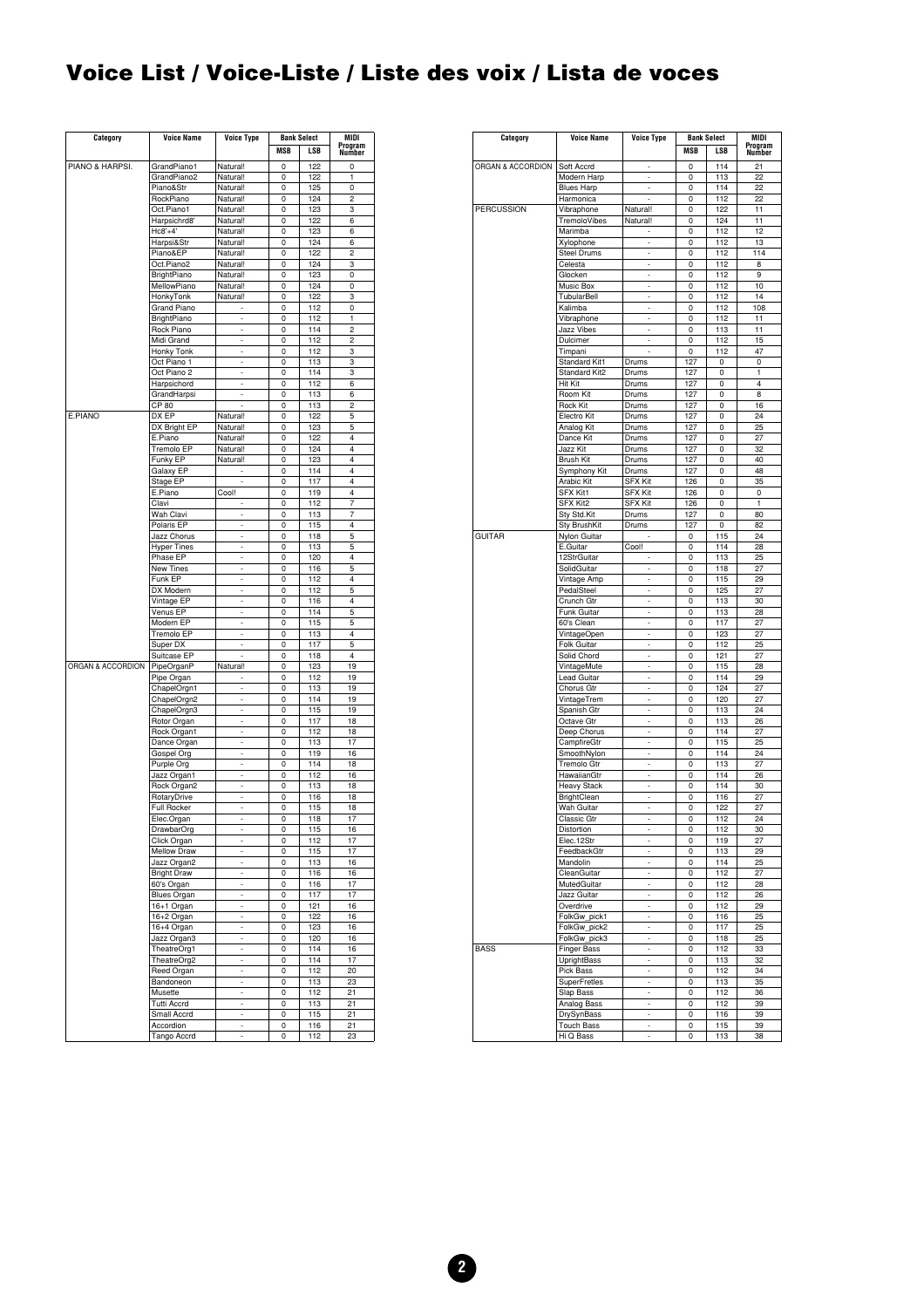| Category        | <b>Voice Name</b>   | Voice Type               | <b>Bank Select</b> |     | MIDI    |  |
|-----------------|---------------------|--------------------------|--------------------|-----|---------|--|
|                 |                     |                          | <b>MSB</b>         | LSB | Program |  |
|                 |                     |                          |                    |     | Number  |  |
| <b>BASS</b>     | Funk Bass           |                          | 0                  | 112 | 37      |  |
|                 | Aco.Bass            | ÷                        | 0                  | 112 | 32      |  |
|                 | Fretless            | $\overline{\phantom{a}}$ | 0                  | 112 | 35      |  |
|                 | Bass&Cymbal         | ÷,                       | 0                  | 114 | 32      |  |
|                 | <b>Fusion Bass</b>  | ÷                        | 0                  | 113 | 36      |  |
|                 | Rave Bass           | $\overline{a}$           | 0                  | 114 | 38      |  |
|                 |                     | Ļ                        |                    |     |         |  |
|                 | Dance Bass          |                          | 0                  | 113 | 39      |  |
|                 | Synth Bass          | ÷                        | 0                  | 112 | 38      |  |
|                 | Snap Bass           | l,                       | 0                  | 114 | 39      |  |
|                 | <b>Click Bass</b>   |                          | 0                  | 115 | 38      |  |
| <b>BRASS</b>    | Trumpet             | Sweet!                   | 0                  | 115 | 56      |  |
|                 | Trombone            | Sweet!                   | 0                  | 117 | 57      |  |
|                 | Muted Trump         |                          | 0                  | 112 | 59      |  |
|                 | Flugel Horn         | ÷                        | 0                  | 113 | 56      |  |
|                 | SoftTrumpet         | $\overline{a}$           | 0                  | 114 | 56      |  |
|                 |                     | $\overline{a}$           |                    | 112 |         |  |
|                 | <b>BrassSection</b> |                          | 0                  |     | 61      |  |
|                 | <b>MellowBrass</b>  | ÷                        | 0                  | 116 | 61      |  |
|                 | <b>BigBandBrs</b>   | $\overline{a}$           | 0                  | 113 | 61      |  |
|                 | Pop Brass           | $\overline{a}$           | 0                  | 118 | 61      |  |
|                 | <b>Brass Combo</b>  | ÷                        | 0                  | 115 | 66      |  |
|                 | SoloTrumpet         | $\overline{a}$           | 0                  | 112 | 56      |  |
|                 |                     | $\overline{a}$           |                    |     |         |  |
|                 | Solo Tromb          |                          | 0                  | 112 | 57      |  |
|                 | JazzTrumpet         | ÷                        | 0                  | 116 | 56      |  |
|                 | French Horn         | $\overline{a}$           | 0                  | 112 | 60      |  |
|                 | Air Trumpet         | $\overline{a}$           | 0                  | 117 | 56      |  |
|                 | <b>Step Brass</b>   | ÷                        | 0                  | 124 | 61      |  |
|                 | <b>BrightBrass</b>  | $\overline{a}$           | 0                  | 120 | 61      |  |
|                 |                     | $\overline{a}$           |                    |     |         |  |
|                 | Soft Brass          |                          | 0                  | 123 | 61      |  |
|                 | Full Horns          | ÷                        | 0                  | 114 | 61      |  |
|                 | <b>High Brass</b>   | $\overline{a}$           | 0                  | 115 | 61      |  |
|                 | <b>Trumpet Ens</b>  | $\overline{a}$           | 0                  | 122 | 61      |  |
|                 | Trombone            | ÷                        | 0                  | 116 | 57      |  |
|                 | Soft Tromb          | $\overline{a}$           | 0                  | 115 | 57      |  |
|                 | MellowTromb         | l,                       |                    | 114 |         |  |
|                 |                     |                          | 0                  |     | 57      |  |
|                 | SmoothTromb         | ÷,                       | 0                  | 118 | 57      |  |
|                 | MellowHorns         | $\overline{a}$           | 0                  | 119 | 61      |  |
|                 | <b>BallroomBrs</b>  | $\overline{a}$           | 0                  | 113 | 59      |  |
|                 | Trb.Section         | ÷                        | 0                  | 113 | 57      |  |
|                 | Small Brass         | $\overline{a}$           | 0                  | 117 | 61      |  |
|                 |                     | $\overline{a}$           |                    | 126 |         |  |
|                 | <b>Brass Hit</b>    |                          | 0                  |     | 61      |  |
|                 | 80's Brass          | $\overline{a}$           | 0                  | 113 | 62      |  |
|                 | Analog Brs          | $\overline{a}$           | 0                  | 112 | 63      |  |
|                 | Soft Analog         | $\overline{\phantom{a}}$ | 0                  | 114 | 63      |  |
|                 | FunkyAnalog         | ÷                        | 0                  | 115 | 62      |  |
|                 | TechnoBrass         | $\overline{a}$           | 0                  | 114 | 62      |  |
|                 |                     |                          |                    |     |         |  |
|                 | Synth Brass         | $\overline{\phantom{a}}$ | 0                  | 112 | 62      |  |
|                 | <b>Ober Brass</b>   | ÷                        | 0                  | 113 | 63      |  |
|                 | Tuba                | $\overline{a}$           | 0                  | 112 | 58      |  |
| <b>WOODWIND</b> | <b>Tenor Sax</b>    | Sweet!                   | 0                  | 117 | 66      |  |
|                 | Alto Sax            | Sweet!                   | 0                  | 114 | 65      |  |
|                 | Soprano Sax         | Sweet!                   | 0                  | 113 | 64      |  |
|                 |                     |                          |                    |     |         |  |
|                 | Clarinet            | Sweet!                   | 0                  | 114 | 71      |  |
|                 | Growl Sax           |                          | 0                  | 118 | 66      |  |
|                 | Flute               | Sweet!                   | 0                  | 114 | 73      |  |
|                 | Pan Flute           | Sweet!                   | 0                  | 113 | 75      |  |
|                 | Oboe                |                          | 0                  | 112 | 68      |  |
|                 | EnglishHorn         | $\overline{a}$           | 0                  | 112 | 69      |  |
|                 |                     |                          |                    |     |         |  |
|                 | <b>BaritoneSax</b>  |                          | 0                  | 112 | 67      |  |
|                 | BreathTenor         | $\overline{a}$           | 0                  | 114 | 66      |  |
|                 | BreathyAlto         | $\overline{a}$           | 0                  | 113 | 65      |  |
|                 | Soprano Sax         | $\overline{\phantom{a}}$ | 0                  | 112 | 64      |  |
|                 | Clarinet            |                          | $\Omega$           | 112 | 71      |  |
|                 | Bassoon             | ÷                        | 0                  | 112 | 70      |  |
|                 |                     |                          |                    |     |         |  |
|                 | Class.Flute         |                          | 0                  | 115 | 73      |  |
|                 | Pan Flute           | $\overline{a}$           | 0                  | 113 | 73      |  |
|                 | Piccolo             | ÷,                       | 0                  | 112 | 72      |  |
|                 | EthnicFlute         | -                        | 0                  | 112 | 75      |  |
|                 | Rock Bari           | $\overline{a}$           | 0                  | 113 | 67      |  |
|                 | <b>Tenor Sax</b>    | $\overline{a}$           | 0                  | 112 | 66      |  |
|                 |                     |                          |                    |     |         |  |
|                 | Alto Sax            | $\frac{1}{2}$            | 0                  | 112 | 65      |  |
|                 | MelClarinet         | $\overline{a}$           | 0                  | 113 | 71      |  |
|                 | Flute               | ÷                        | 0                  | 112 | 73      |  |
|                 | Shakuhachi          | -                        | 0                  | 112 | 77      |  |
|                 | Whistle             | $\overline{a}$           | 0                  | 112 | 78      |  |
|                 |                     | ÷,                       |                    |     |         |  |
|                 | Recorder            |                          | 0                  | 112 | 74      |  |
|                 | Ocarina             | $\frac{1}{2}$            | 0                  | 112 | 79      |  |
|                 | WoodwindEns         | $\overline{a}$           | 0                  | 113 | 66      |  |
|                 | Sax Section         | ÷                        | 0                  | 116 | 66      |  |
|                 | Bagpipe             | -                        | 0                  | 112 | 109     |  |
| <b>STRINGS</b>  |                     | Live!                    |                    |     |         |  |
|                 | Orchestra           |                          | 0                  | 116 | 49      |  |
|                 | OrchStrings         |                          | 0                  | 113 | 48      |  |

|                | <b>Voice Name</b>  | <b>Voice Type</b> | <b>Bank Select</b> |     |         |  | MIDI |
|----------------|--------------------|-------------------|--------------------|-----|---------|--|------|
| Category       |                    |                   |                    |     | Program |  |      |
|                |                    |                   | <b>MSB</b>         | LSB | Number  |  |      |
| <b>STRINGS</b> | Symphon.Str        | ÷                 | 0                  | 114 | 48      |  |      |
|                | Strings            | L                 | 0                  | 112 | 48      |  |      |
|                | SlowStrings        |                   | 0                  | 113 | 49      |  |      |
|                |                    |                   |                    |     |         |  |      |
|                | ChamberStrs        | ÷,                | 0                  | 112 | 49      |  |      |
|                | Syn Strings        | $\overline{a}$    | 0                  | 112 | 50      |  |      |
|                | Orch. Brass        | i.                | 0                  | 118 | 49      |  |      |
|                | Orch. Flute        | ÷,                | 0                  | 119 | 49      |  |      |
|                | Orch. Oboe         | $\overline{a}$    | 0                  | 121 | 49      |  |      |
|                | Solo Violin        | i.                | 0                  | 112 | 40      |  |      |
|                | Soft Violin        | L,                | 0                  | 113 | 40      |  |      |
|                | Fiddle             | L                 | 0                  | 112 | 110     |  |      |
|                | Viola              | i.                | 0                  | 112 | 41      |  |      |
|                |                    | L,                |                    | 112 |         |  |      |
|                | Cello              |                   | 0                  |     | 42      |  |      |
|                | Contrabass         | L,                | 0                  | 112 | 43      |  |      |
|                | Str.Quartet        | i.                | 0                  | 114 | 49      |  |      |
|                | <b>Bow Strings</b> | ÷,                | 0                  | 116 | 48      |  |      |
|                | MarcatoStrs        | $\overline{a}$    | 0                  | 115 | 49      |  |      |
|                | TremoloStrs        | i.                | 0                  | 112 | 44      |  |      |
|                | ConcertoStr        | L,                | 0                  | 115 | 48      |  |      |
|                | PizzStrings        | $\overline{a}$    | 0                  | 112 | 45      |  |      |
|                | Analog Strs        | i.                | 0                  | 112 | 51      |  |      |
|                | TechStrings        | ÷,                | 0                  | 113 | 50      |  |      |
|                |                    | L                 | 0                  | 112 | 46      |  |      |
|                | Harp               |                   |                    |     |         |  |      |
|                | Hackbrett          | i.                | 0                  | 113 | 46      |  |      |
|                | Banjo              | L,                | 0                  | 112 | 105     |  |      |
|                | Sitar              | $\overline{a}$    | 0                  | 112 | 104     |  |      |
|                | Koto               | Ĭ.                | 0                  | 112 | 107     |  |      |
|                | Shamisen           | ÷,                | 0                  | 112 | 106     |  |      |
|                | Orch.Hit           | L                 | 0                  | 112 | 55      |  |      |
| CHOIR & PAD    | Hah Choir          | i.                | 0                  | 114 | 52      |  |      |
|                | Gothic Vox         | ÷,                | 0                  | 113 | 53      |  |      |
|                | Vocal Ensbl        | $\overline{a}$    | 0                  | 113 | 52      |  |      |
|                | Vox Humana         |                   |                    |     |         |  |      |
|                |                    | i.                | 0                  | 112 | 53      |  |      |
|                | Choir              | ÷                 | 0                  | 112 | 52      |  |      |
|                | Air Choir          | L                 | 0                  | 112 | 54      |  |      |
|                | SweetHeaven        | i.                | 0                  | 118 | 88      |  |      |
|                | Insomnia           | ÷,                | 0                  | 113 | 94      |  |      |
|                | Cyber Pad          | $\overline{a}$    | 0                  | 113 | 99      |  |      |
|                | Fantasia           | L,                | 0                  | 112 | 88      |  |      |
|                | <b>Wave 2001</b>   | ÷,                | 0                  | 112 | 95      |  |      |
|                | Neo WarmPad        | $\overline{a}$    | 0                  | 115 | 89      |  |      |
|                |                    | i.                | 0                  | 112 | 99      |  |      |
|                | Atmosphere         |                   |                    |     |         |  |      |
|                | Xenon Pad          | L,                | 0                  | 112 | 91      |  |      |
|                | Equinox            | $\overline{a}$    | 0                  | 112 | 94      |  |      |
|                | DX Pad             | L,                | 0                  | 112 | 92      |  |      |
|                | Symbiont           | ÷                 | 0                  | 113 | 88      |  |      |
|                | Stargate           | L                 | 0                  | 114 | 88      |  |      |
|                | Area 51            | L,                | 0                  | 112 | 89      |  |      |
|                | Dark Moon          | L,                | 0                  | 113 | 89      |  |      |
|                | lonosphere         | $\overline{a}$    | 0                  | 115 | 94      |  |      |
|                | Golden Age         | L,                | 0                  | 115 | 88      |  |      |
|                |                    |                   |                    |     |         |  |      |
|                | Solaris            | ÷,                | 0                  | 114 | 94      |  |      |
|                | Millennium         | L                 | 0                  | 117 | 88      |  |      |
|                | Transform          | i.                | 0                  | 113 | 95      |  |      |
|                | Dunes              | L,                | 0                  | 114 | 89      |  |      |
| SYNTH.         | Oxygen             | L,                | 0                  | 122 | 81      |  |      |
|                | Matrix             | L,                | 0                  | 123 | 81      |  |      |
|                | Wire Lead          | ÷                 | 0                  | 120 | 81      |  |      |
|                | Hip Lead           |                   | 0                  | 113 | 80      |  |      |
|                | Square Lead        | L,                | 0                  | 112 | 80      |  |      |
|                | Saw.Lead           | ÷,                | 0                  | 112 | 81      |  |      |
|                |                    |                   |                    |     |         |  |      |
|                | Fire Wire          |                   | 0                  | 116 | 81      |  |      |
|                | Analogon           | i,                | 0                  | 115 | 81      |  |      |
|                | Funky Lead         | ÷                 | 0                  | 121 | 81      |  |      |
|                | Fargo              | ÷,                | 0                  | 119 | 81      |  |      |
|                | Portatone          | ÷,                | 0                  | 112 | 84      |  |      |
|                | Blaster            | ÷                 | 0                  | 114 | 81      |  |      |
|                | <b>Big Lead</b>    | ÷,                | 0                  | 113 | 81      |  |      |
|                | Warp               | L,                | 0                  | 117 | 81      |  |      |
|                | Adrenaline         | ÷                 | 0                  | 113 | 84      |  |      |
|                | <b>Tiny Lead</b>   |                   |                    |     |         |  |      |
|                |                    |                   | 0                  | 118 | 80      |  |      |
|                | Stardust           | ÷,                | 0                  | 112 | 98      |  |      |
|                | Aero Lead          | ÷                 | 0                  | 112 | 83      |  |      |
|                | Mini Lead          | ÷,                | 0                  | 114 | 80      |  |      |
|                | Synth Flute        | L,                | 0                  | 119 | 80      |  |      |
|                | Sub Aqua           | ÷                 | 0                  | 118 | 81      |  |      |
|                | Sun Bell           | ÷,                | 0                  | 113 | 98      |  |      |
|                | Under Heim         | ÷,                | 0                  | 112 | 87      |  |      |
|                | Hi Bias            | ÷                 | 0                  | 116 | 80      |  |      |
|                | Vinylead           |                   | 0                  | 115 | 80      |  |      |
|                |                    | ÷,                |                    |     |         |  |      |
|                | Skyline            |                   | 0                  | 115 | 84      |  |      |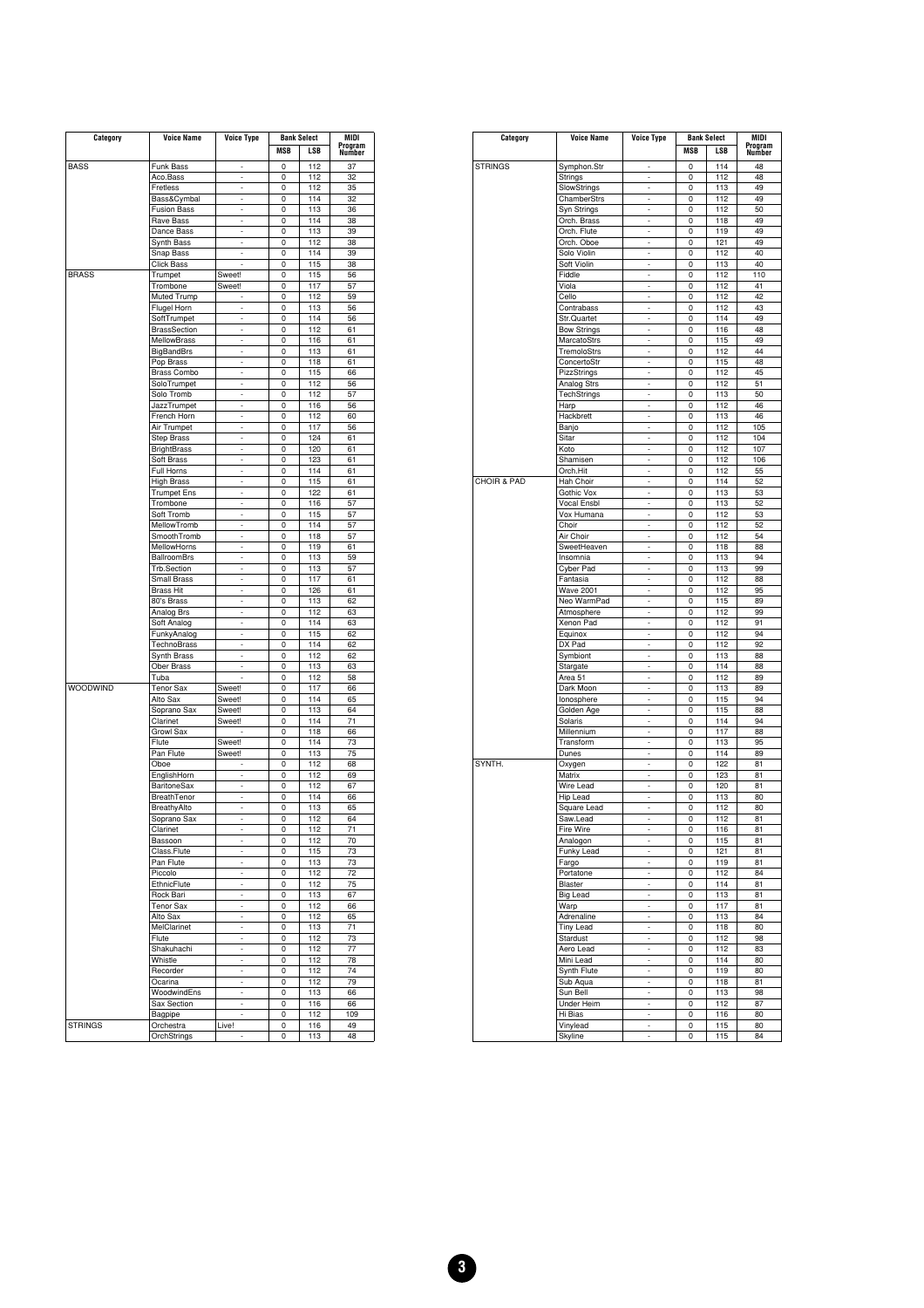| . . |  |  |
|-----|--|--|

| Category       | Voice Type          | <b>Bank Select</b> |        | MIDI              |  |
|----------------|---------------------|--------------------|--------|-------------------|--|
|                |                     | MSB                | LSB    | Program<br>Number |  |
| <b>PIANO</b>   | <b>Grand Piano</b>  | 0                  | 0      | 0                 |  |
|                | GrndPianoKSP        | 0                  | 1      | 0                 |  |
|                | MellowGrPno         | 0                  | 18     | 0                 |  |
|                | PianoStrings        | 0                  | 40     | 0                 |  |
|                | Dream               | 0                  | 41     | 0                 |  |
|                | <b>Bright Piano</b> | 0                  | 0      | 1                 |  |
|                | <b>BritePnoKSP</b>  | 0                  | 1      | 1                 |  |
|                | ElecGrandPno        | 0                  | 0      | $\overline{c}$    |  |
|                | ElecGrPnoKSP        | 0                  | 1      | 2                 |  |
|                | Detuned CP80        | 0                  | 32     | 2                 |  |
|                |                     | 0                  | 40     | 2                 |  |
|                | Layered CP 1        |                    |        |                   |  |
|                | Layered CP 2        | 0                  | 41     | 2                 |  |
|                | Honkytonk           | 0<br>0             | 0<br>1 | 3                 |  |
|                | HonkytonkKSP        |                    |        | 3                 |  |
|                | El.Piano 1          | 0                  | 0      | 4                 |  |
|                | El.Piano1KSP        | 0                  | 1      | 4                 |  |
|                | Mellow EP 1         | 0                  | 18     | 4                 |  |
|                | Chorus EP 1         | 0                  | 32     | 4                 |  |
|                | HardEl.Piano        | 0                  | 40     | 4                 |  |
|                | VXfade El.P1        | 0                  | 45     | 4                 |  |
|                | 60sEl.Piano1        | 0                  | 64     | 4                 |  |
|                | El.Piano 2          | 0                  | 0      | 5                 |  |
|                | El.Piano2KSP        | 0                  | 1      | 5                 |  |
|                | Chorus EP 2         | 0                  | 32     | 5                 |  |
|                | DX EP Hard          | 0                  | 33     | 5                 |  |
|                | DX Legend           | 0                  | 34     | 5                 |  |
|                | DX Phase EP         | 0                  | 40     | 5                 |  |
|                |                     |                    |        |                   |  |
|                | DX+AnalogEP         | 0                  | 41     | 5                 |  |
|                | DX Koto EP          | 0                  | 42     | 5                 |  |
|                | VXfade El.P2        | 0                  | 45     | 5                 |  |
|                | Harpsichord         | 0                  | 0      | 6                 |  |
|                | Harpsi.KSP          | 0                  | 1      | 6                 |  |
|                | Harpsichord2        | 0                  | 25     | 6                 |  |
|                | Harpsichord3        | 0                  | 35     | 6                 |  |
|                | Clavi.              | 0                  | 0      | 7                 |  |
|                | Clavi.KSP           | 0                  | 1      | 7                 |  |
|                | Clavi.Wah           | 0                  | 27     | 7                 |  |
|                | Pulse Clavi.        | 0                  | 64     | 7                 |  |
|                | PierceClavi.        | 0                  | 65     | 7                 |  |
| CHROMATIC PERC | Celesta             | 0                  | 0      | 8                 |  |
|                | Glockenspiel        | 0                  | 0      | 9                 |  |
|                |                     |                    |        |                   |  |
|                | Music Box           | 0                  | 0      | 10                |  |
|                | Orgel               | 0                  | 64     | 10                |  |
|                | Vibraphone          | 0                  | 0      | 11                |  |
|                | Vibes KSP           | 0                  | 1      | 11                |  |
|                | <b>Hard Vibes</b>   | 0                  | 45     | 11                |  |
|                | Marimba             | 0                  | 0      | 12                |  |
|                | Marimba KSP         | 0                  | 1      | 12                |  |
|                | Sine Marimba        | 0                  | 64     | 12                |  |
|                | Balimba             | 0                  | 97     | 12                |  |
|                | Log Drums           | 0                  | 98     | 12                |  |
|                | Xylophone           | 0                  | 0      | 13                |  |
|                | <b>TubularBells</b> | 0                  | 0      | 14                |  |
|                | Church Bells        | 0                  | 96     | 14                |  |
|                | Carillon            | 0                  | 97     | 14                |  |
|                | Dulcimer            | 0                  | 0      | 15                |  |
|                |                     |                    |        |                   |  |
|                | Dulcimer 2          | 0                  | 35     | 15                |  |
|                | Cimbalom            | 0                  | 96     | 15                |  |
|                | Santur              | 0                  | 97     | 15                |  |
| <b>ORGAN</b>   | DrawbarOrgan        | 0                  | 0      | 16                |  |
|                | DetDrawOrgan        | 0                  | 32     | 16                |  |
|                | 60sDrawOrg1         | 0                  | 33     | 16                |  |
|                | 60sDrawOrg2         | 0                  | 34     | 16                |  |
|                | 70sDrawOrg1         | 0                  | 35     | 16                |  |
|                | DrawbarOrg2         | 0                  | 36     | 16                |  |
|                | 60sDrawOrg3         | 0                  | 37     | 16                |  |
|                | Even Bar Org        | 0                  | 38     | 16                |  |
|                | 16+2'2_3 Org        | 0                  | 40     | 16                |  |
|                | Organ Bass          | 0                  | 64     | 16                |  |
|                |                     |                    |        |                   |  |
|                | 70sDrawOrg2         | 0                  | 65     | 16                |  |
|                | Cheezy Organ        | 0                  | 66     | 16                |  |
|                | DrawbarOrg3         | 0                  | 67     | 16                |  |
|                | Perc.Organ          | 0                  | 0      | 17                |  |
|                | 70sPercOrg1         | 0                  | 24     | 17                |  |
|                | DetPercOrgan        | 0                  | 32     | 17                |  |
|                | Light Organ         | 0                  | 33     | 17                |  |
|                | Perc.Organ2         | 0                  | 37     | 17                |  |
|                | Rock Organ          | 0                  | 0      | 18                |  |
|                | Rotary Organ        | 0                  | 64     | 18                |  |
|                |                     |                    |        |                   |  |
|                | Slow Rotary         | 0                  | 65     | 18                |  |

| Category      | <b>Voice Type</b>          |            | <b>Bank Select</b> | <b>MIDI</b><br>Program |
|---------------|----------------------------|------------|--------------------|------------------------|
|               |                            | <b>MSB</b> | <b>LSB</b>         | Number                 |
| ORGAN         | <b>Fast Rotary</b>         | 0          | 66                 | 18                     |
|               | Church Organ               | 0          | 0                  | 19                     |
|               |                            | 0          | 32                 | 19                     |
|               | ChurchOrgan3               |            | 35                 | 19                     |
|               | ChurchOrgan2               | 0          |                    |                        |
|               | Notre Dame                 | 0          | 40                 | 19                     |
|               | Organ Flute                | 0          | 64                 | 19                     |
|               | Trem.OrganFl               | 0          | 65                 | 19                     |
|               | Reed Organ                 | 0          | 0                  | 20                     |
|               | Puff Organ                 | 0          | 40                 | 20                     |
|               | Accordion                  | 0          | 0                  | 21                     |
|               | Accord It                  | 0          | 32                 | 21                     |
|               | Harmonica                  | 0          | 0                  | 22                     |
|               | Harmonica <sub>2</sub>     | 0          | 32                 | 22                     |
|               | Tango Accord               | 0          | 0                  | 23                     |
|               | TangoAccord2               | 0          | 64                 | 23                     |
| <b>GUITAR</b> | Nylon Guitar               | 0          | 0                  | 24                     |
|               | NylonGuitar2               | 0          | 16                 | 24                     |
|               | NylonGuitar3               | 0          | 25                 | 24                     |
|               | VelGtrHarmo                | 0          | 43                 | 24                     |
|               |                            |            |                    | 24                     |
|               | Ukulele                    | 0          | 96                 |                        |
|               | <b>Steel Guitar</b>        | 0          | 0                  | 25                     |
|               | SteelGuitar2               | 0          | 16                 | 25                     |
|               | 12Str Guitar               | 0          | 35                 | 25                     |
|               | Nylon&Steel                | 0          | 40                 | 25                     |
|               | Steel&Body                 | 0          | 41                 | 25                     |
|               | Mandolin                   | 0          | 96                 | 25                     |
|               | Jazz Guitar                | 0          | 0                  | 26                     |
|               | MellowGuitar               | 0          | 18                 | 26                     |
|               | Jazz Amp                   | 0          | 32                 | 26                     |
|               | Clean Guitar               | 0          | 0                  | 27                     |
|               | ChorusGuitar               | 0          | 32                 | 27                     |
|               | <b>Muted Guitar</b>        | 0          | 0                  | 28                     |
|               | FunkGuitar1                | 0          | 40                 | 28                     |
|               | <b>MuteSteelGtr</b>        | 0          | 41                 | 28                     |
|               |                            | 0          | 43                 |                        |
|               | FunkGuitar2                |            |                    | 28                     |
|               | Jazz Man                   | 0          | 45                 | 28                     |
|               | Overdriven                 | 0          | 0                  | 29                     |
|               | Guitar Pinch               | 0          | 43                 | 29                     |
|               | Distortion                 | 0          | 0                  | 30                     |
|               | FeedbackGtr                | 0          | 40                 | 30                     |
|               | FeedbackGtr2               | 0          | 41                 | 30                     |
|               | GtrHarmonics               | 0          | 0                  | 31                     |
|               | GtrFeedback                | 0          | 65                 | 31                     |
|               | GtrHarmonic2               | 0          | 66                 | 31                     |
| <b>BASS</b>   | AcousticBass               | 0          | 0                  | 32                     |
|               | Jazz Rhythm                | 0          | 40                 | 32                     |
|               | VXUprghtBass               | 0          | 45                 | 32                     |
|               | <b>Finger Bass</b>         | 0          | 0                  | 33                     |
|               | <b>Finger Dark</b>         | 0          | 18                 | 33                     |
|               | <b>Flange Bass</b>         | 0          | 27                 | 33                     |
|               | Bass&DistEG                | 0          | 40                 | 33                     |
|               |                            | 0          | 43                 | 33                     |
|               | Finger Slap<br>FingerBass2 |            | 45                 |                        |
|               | Mod.Bass                   | 0          |                    | 33                     |
|               |                            | 0          | 65                 | 33                     |
|               | Pick Bass                  | 0          | 0                  | 34                     |
|               | <b>MutePickBass</b>        | 0          | 28                 | 34                     |
|               | FretlessBass               | 0          | 0                  | 35                     |
|               | Fretless <sub>2</sub>      | 0          | 32                 | 35                     |
|               | Fretless 3                 | 0          | 33                 | 35                     |
|               | Fretless 4                 | 0          | 34                 | 35                     |
|               | Syn.Fretless               | 0          | 96                 | 35                     |
|               | SmthFretless               | 0          | 97                 | 35                     |
|               | Slap Bass 1                | 0          | 0                  | 36                     |
|               | ResonantSlap               | 0          | 27                 | 36                     |
|               | Punch Thumb                | 0          | 32                 | 36                     |
|               | Slap Bass 2                | 0          | 0                  | 37                     |
|               | Velo.Sw.Slap               | 0          | 43                 | 37                     |
|               | Synth Bass 1               | 0          | 0                  | 38                     |
|               | SynBass1Dark               | 0          | 18                 | 38                     |
|               | FastResoBass               | 0          | 20                 | 38                     |
|               | <b>Acid Bass</b>           | 0          | 24                 | 38                     |
|               | Clavi Bass                 | 0          | 35                 | 38                     |
|               |                            |            |                    |                        |
|               | <b>Techno Bass</b>         | 0          | 40                 | 38                     |
|               | Orbiter                    | 0          | 64                 | 38                     |
|               | Square Bass                | 0          | 65                 | 38                     |
|               | Rubber Bass                | 0          | 66                 | 38                     |
|               | Hammer                     | 0          | 96                 | 38                     |
|               | Synth Bass 2               | 0          | 0                  | 39                     |
|               | MellowSyBass               | 0          | 6                  | 39                     |
|               | SequenceBass               | 0          | 12                 | 39                     |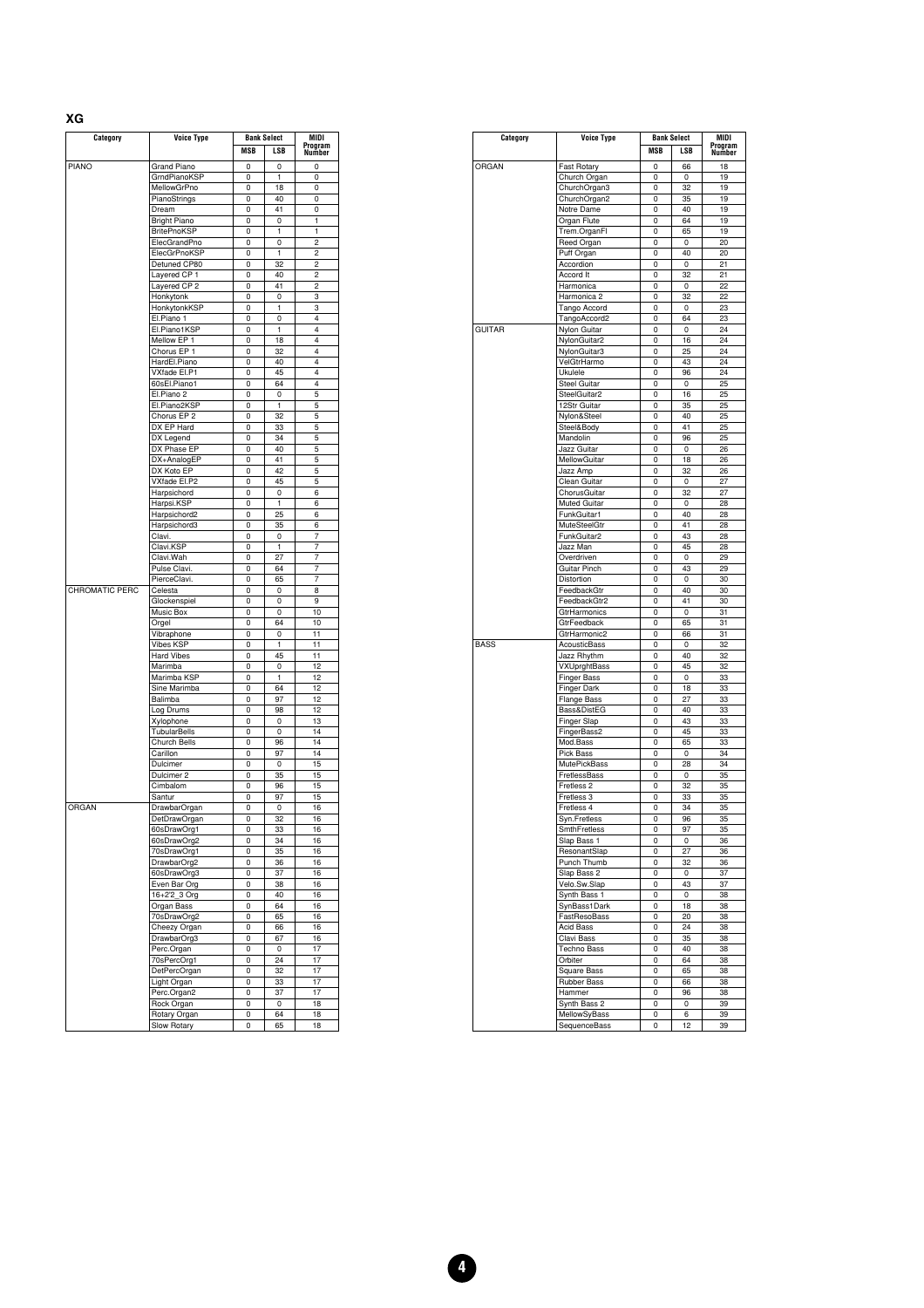| Category        | Voice Type          |     | <b>Bank Select</b> |         |
|-----------------|---------------------|-----|--------------------|---------|
|                 |                     | MSB | LSB                | Program |
|                 |                     |     |                    | Number  |
| <b>BASS</b>     | ClickSynBass        | 0   | 18                 | 39      |
|                 | SynBass2Dark        | 0   | 19                 | 39      |
|                 | SmoothSyBass        | 0   | 32                 | 39      |
|                 | ModulrSyBass        | 0   | 40                 | 39      |
|                 | DX Bass             | 0   | 41                 | 39      |
|                 |                     |     |                    |         |
|                 | X Wire Bass         | 0   | 64                 | 39      |
| <b>STRINGS</b>  | Violin              | 0   | 0                  | 40      |
|                 | SlwAtkViolin        | 0   | 8                  | 40      |
|                 | Viola               | 0   | 0                  | 41      |
|                 | Cello               | 0   | 0                  | 42      |
|                 | Contrabass          | 0   | 0                  | 43      |
|                 |                     |     |                    |         |
|                 | Trem.Strings        | 0   | 0                  | 44      |
|                 | SlwAtTremStr        | 0   | 8                  | 44      |
|                 | SuspenseStr         | 0   | 40                 | 44      |
|                 | PizzicatoStr        | 0   | 0                  | 45      |
|                 | Orch.Harp           | 0   | 0                  | 46      |
|                 | Yang Chin           | 0   | 40                 | 46      |
|                 |                     |     |                    | 47      |
|                 | Timpani             | 0   | 0                  |         |
| <b>ENSEMBLE</b> | Strings 1           | 0   | 0                  | 48      |
|                 | StereoStrngs        | 0   | 3                  | 48      |
|                 | SlwAtkStrngs        | 0   | 8                  | 48      |
|                 | Arco Strings        | 0   | 24                 | 48      |
|                 | 60's Strings        | 0   | 35                 | 48      |
|                 |                     |     |                    |         |
|                 | Orchestra           | 0   | 40                 | 48      |
|                 | Orchestra 2         | 0   | 41                 | 48      |
|                 | TremOrchstra        | 0   | 42                 | 48      |
|                 | Velo.Strings        | 0   | 45                 | 48      |
|                 | Strings 2           | 0   | 0                  | 49      |
|                 |                     | 0   | 3                  | 49      |
|                 | S.SlowStrngs        |     |                    |         |
|                 | LegatoStrngs        | 0   | 8                  | 49      |
|                 | Warm Strings        | 0   | 40                 | 49      |
|                 | Kingdom             | 0   | 41                 | 49      |
|                 | 70's Strings        | 0   | 64                 | 49      |
|                 | Strings 3           | 0   | 65                 | 49      |
|                 |                     | 0   | 0                  | 50      |
|                 | SynStrings1         |     |                    |         |
|                 | Reso Strings        | 0   | 27                 | 50      |
|                 | SynStrings4         | 0   | 64                 | 50      |
|                 | SynStrings5         | 0   | 65                 | 50      |
|                 | SynStrings2         | 0   | 0                  | 51      |
|                 | Choir Aahs          | 0   | 0                  | 52      |
|                 | Stereo Choir        | 0   | 3                  | 52      |
|                 |                     |     |                    |         |
|                 | Choir Aahs 2        | 0   | 16                 | 52      |
|                 | Mellow Choir        | 0   | 32                 | 52      |
|                 | ChoirStrings        | 0   | 40                 | 52      |
|                 | Voice Oohs          | 0   | 0                  | 53      |
|                 | Synth Voice         | 0   | 0                  | 54      |
|                 | SynthVoice2         | 0   | 40                 | 54      |
|                 |                     |     |                    |         |
|                 | Choral              | 0   | 41                 | 54      |
|                 | Analog Voice        | 0   | 64                 | 54      |
|                 | OrchestraHit        | 0   | 0                  | 55      |
|                 | OrchestrHit2        | 0   | 35                 | 55      |
|                 | Impact              | 0   | 64                 | 55      |
|                 |                     |     |                    |         |
| <b>BRASS</b>    | Trumpet             | 0   | 0                  | 56      |
|                 | Trumpet 2           | 0   | 16                 | 56      |
|                 | <b>BriteTrumpet</b> | 0   | 17                 | 56      |
|                 | Warm Trumpet        | 0   | 32                 | 56      |
|                 | Trombone            | 0   | 0                  | 57      |
|                 | Trombone 2          | 0   | 18                 | 57      |
|                 |                     |     |                    |         |
|                 | Tuba                | 0   | 0                  | 58      |
|                 | Tuba 2              | 0   | 16                 | 58      |
|                 | MutedTrumpet        | 0   | 0                  | 59      |
|                 | French Horn         | υ   | o                  | 60      |
|                 | Fr.Horn Solo        | 0   | 6                  | 60      |
|                 | FrenchHorn2         | 0   | 32                 | 60      |
|                 |                     |     |                    |         |
|                 | HornOrchestr        | 0   | 37                 | 60      |
|                 | <b>BrassSection</b> | 0   | 0                  | 61      |
|                 | Tp&TbSection        | 0   | 35                 | 61      |
|                 | BrassSect2          | 0   | 40                 | 61      |
|                 | <b>High Brass</b>   | 0   | 41                 | 61      |
|                 | <b>Mellow Brass</b> |     | 42                 |         |
|                 |                     | 0   |                    | 61      |
|                 | SynthBrass1         | 0   | 0                  | 62      |
|                 | Quack Brass         | 0   | 12                 | 62      |
|                 | ResoSynBrass        | 0   | 20                 | 62      |
|                 | Poly Brass          | 0   | 24                 | 62      |
|                 | SynthBrass3         | 0   | 27                 | 62      |
|                 |                     |     |                    |         |
|                 | Jump Brass          | 0   | 32                 | 62      |
|                 | AnaVelBrass1        | 0   | 45                 | 62      |
|                 | AnalogBrass1        | 0   | 64                 | 62      |
|                 | SynthBrass2         | 0   | 0                  | 63      |
|                 | Soft Brass          | 0   | 18                 | 63      |
|                 |                     |     |                    |         |

| Category          | <b>Voice Type</b>   |            | <b>Bank Select</b> |               |
|-------------------|---------------------|------------|--------------------|---------------|
|                   |                     | <b>MSB</b> | <b>LSB</b>         | Program       |
|                   |                     |            |                    | <b>Number</b> |
| <b>BRASS</b>      | SynthBrass4         | 0          | 40                 | 63            |
|                   | Choir Brass         | 0          | 41                 | 63            |
|                   | AnaVelBrass2        | 0          | 45                 | 63            |
|                   | AnalogBrass2        | 0          | 64                 | 63            |
| REED              | Soprano Sax         | 0          | 0                  | 64            |
|                   | Alto Sax            | 0          | 0                  | 65            |
|                   | Sax Section         | 0          | 40                 | 65            |
|                   | HyperAltoSax        | 0          | 43                 | 65            |
|                   | <b>Tenor Sax</b>    | 0          | 0                  | 66            |
|                   | BreathyTenor        | 0          | 40                 | 66            |
|                   | SoftTenorSax        | 0          | 41                 | 66            |
|                   | Tenor Sax2          | 0          | 64                 | 66            |
|                   | <b>Baritone Sax</b> | 0          | 0                  | 67            |
|                   | Oboe                | 0          | 0                  | 68            |
|                   | English Horn        | 0          | 0                  | 69            |
|                   | Bassoon             | 0          | 0                  | 70            |
|                   | Clarinet            | 0          | 0                  | 71            |
| PIPE              | Piccolo             | 0          | 0                  | 72            |
|                   | Flute               | 0          | 0                  | 73            |
|                   | Recorder            | 0          | 0                  | 74            |
|                   | Pan Flute           | 0          | 0                  | 75            |
|                   | <b>Blown Bottle</b> | 0          | 0                  | 76            |
|                   | Shakuhachi          | 0          | 0                  | 77            |
|                   | Whistle             | 0          | 0                  | 78            |
|                   | Ocarina             | 0          | 0                  | 79            |
| <b>SYNTH LEAD</b> | Square Lead         | 0          | 0                  | 80            |
|                   |                     | 0          | 6                  | 80            |
|                   | SquareLead2         |            |                    |               |
|                   | <b>LM Square</b>    | 0          | 8                  | 80            |
|                   | Hollow              | 0          | 18                 | 80            |
|                   | Shroud              | 0          | 19                 | 80            |
|                   | Mellow              | 0          | 64                 | 80            |
|                   | Solo Sine           | 0          | 65                 | 80            |
|                   | Sine Lead           | 0          | 66                 | 80            |
|                   | SawtoothLead        | 0          | 0                  | 81            |
|                   | SawtoothLd2         | 0          | 6                  | 81            |
|                   | <b>Thick Saw</b>    | 0          | 8                  | 81            |
|                   | Dynamic Saw         | 0          | 18                 | 81            |
|                   | Digital Saw         | 0          | 19                 | 81            |
|                   | <b>Big Lead</b>     | 0          | 20                 | 81            |
|                   | Heavy Synth         | 0          | 24                 | 81            |
|                   | Waspy Synth         | 0          | 25                 | 81            |
|                   | Pulse Saw           | 0          | 40                 | 81            |
|                   | Dr. Lead            | 0          | 41                 | 81            |
|                   | VelocityLead        | 0          | 45                 | 81            |
|                   | Seq.Analog          | 0          | 96                 | 81            |
|                   | CalliopeLead        | 0          | 0                  | 82            |
|                   | Pure Pad            | 0          | 65                 | 82            |
|                   | Chiff Lead          | 0          | 0                  | 83            |
|                   | Rubby               | 0          | 64                 | 83            |
|                   | Charang Lead        | 0          | 0                  | 84            |
|                   |                     | 0          | 64                 | 84            |
|                   | DistortedLd         |            |                    |               |
|                   | Wire Lead           | 0          | 65                 | 84            |
|                   | Voice Lead          | 0          | 0                  | 85            |
|                   | Synth Aahs          | 0          | 24                 | 85            |
|                   | Vox Lead            | 0          | 64                 | 85            |
|                   | <b>Fifths Lead</b>  | 0          | 0                  | 86            |
|                   | <b>Big Five</b>     | 0          | 35                 | 86            |
|                   | Bass & Lead         | 0          | 0                  | 87            |
|                   | Big & Low           | 0          | 16                 | 87            |
|                   | Fat & Perky         | 0          | 64                 | 87            |
|                   | Soft Whirl          | 0          | 65                 | 87            |
| SYNTH PAD         | New Age Pad         | 0          | 0                  | 88            |
|                   | Fantasy             | 0          | 64                 | 88            |
|                   | Warm Pad            | 0          | 0                  | 89            |
|                   | <b>Thick Pad</b>    | 0          | 16                 | 89            |
|                   | Soft Pad            | 0          | 17                 | 89            |
|                   | Sine Pad            | 0          | 18                 | 89            |
|                   | Horn Pad            | 0          | 64                 | 89            |
|                   | RotaryStrngs        | 0          | 65                 | 89            |
|                   | PolySynthPad        | 0          | 0                  | 90            |
|                   | Poly Pad 80         | 0          | 64                 | 90            |
|                   | Click Pad           | 0          | 65                 | 90            |
|                   |                     | 0          |                    |               |
|                   | Analog Pad          |            | 66                 | 90            |
|                   | Square Pad          | 0          | 67                 | 90            |
|                   | Choir Pad           | 0          | 0                  | 91            |
|                   | Heaven              | 0          | 64                 | 91            |
|                   | Itopia              | 0          | 66                 | 91            |
|                   | CC Pad              | 0          | 67                 | 91            |
|                   | <b>Bowed Pad</b>    | 0          | 0                  | 92            |
|                   | Glacier             | 0          | 64                 | 92            |
|                   |                     |            |                    |               |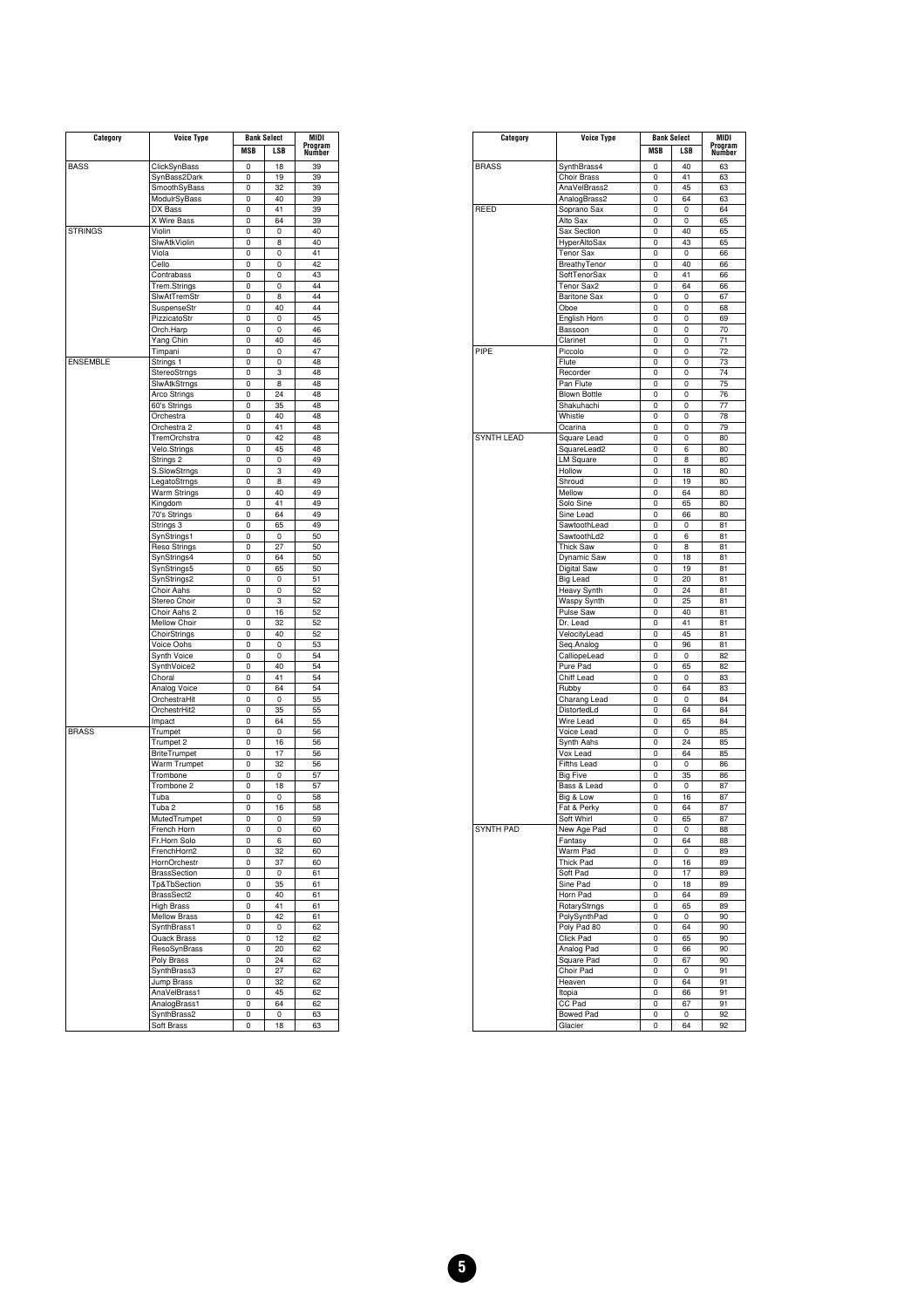| Category             | Voice Type          | <b>Bank Select</b> |     | MIDI              |
|----------------------|---------------------|--------------------|-----|-------------------|
|                      |                     | <b>MSB</b>         | LSB | Program<br>Number |
|                      |                     |                    |     |                   |
| <b>SYNTH PAD</b>     | Glass Pad           | 0                  | 65  | 92                |
|                      | Metallic Pad        | 0                  | 0   | 93                |
|                      | Tine Pad            | 0                  | 64  | 93                |
|                      | Pan Pad             | 0                  | 65  | 93                |
|                      | Halo Pad            | 0                  | 0   | 94                |
|                      | Sweep Pad           | 0                  | 0   | 95                |
|                      | Shwimmer            | 0                  | 20  | 95                |
|                      | Converge            | 0                  | 27  | 95                |
|                      | Polar Pad           | 0                  | 64  | 95                |
|                      | Celestial           | 0                  | 66  | 95                |
| <b>SYNTH EFFECTS</b> | Rain                | 0                  | 0   | 96                |
|                      | Clavi Pad           | 0                  | 45  | 96                |
|                      | Harmo Rain          | 0                  | 64  | 96                |
|                      | African Wind        | 0                  | 65  | 96                |
|                      | Carib               | 0                  | 66  | 96                |
|                      | Sound Track         | 0                  | 0   | 97                |
|                      | Prologue            | 0                  | 27  | 97                |
|                      | Ancestral           | 0                  | 64  | 97                |
|                      | Crystal             | 0                  | 0   | 98                |
|                      | SynthDr.Comp        | 0                  | 12  | 98                |
|                      | Popcorn             | 0                  | 14  | 98                |
|                      | <b>Tiny Bells</b>   | 0                  | 18  | 98                |
|                      | RoundGlocken        | 0                  | 35  | 98                |
|                      | GlockenChime        | 0                  | 40  | 98                |
|                      | Clear Bells         | 0                  | 41  | 98                |
|                      | Chorus Bells        | 0                  | 42  | 98                |
|                      | Synth Mallet        | 0                  | 64  | 98                |
|                      | Soft Crystal        | 0                  | 65  | 98                |
|                      | Loud Glocken        | 0                  | 66  | 98                |
|                      | ChristmasBel        | 0                  | 67  | 98                |
|                      | <b>Vibe Bells</b>   | 0                  | 68  | 98                |
|                      | <b>DigitalBells</b> | 0                  | 69  | 98                |
|                      | Air Bells           | 0                  | 70  | 98                |
|                      | <b>Bell Harp</b>    | 0                  | 71  | 98                |
|                      | Gamelimba           |                    | 72  | 98                |
|                      |                     | 0                  |     |                   |
|                      | Atmosphere          | 0                  | 0   | 99                |
|                      | Warm Atmos.         | 0                  | 18  | 99                |
|                      | HollwRelease        | 0                  | 19  | 99                |
|                      | NylonElPiano        | 0                  | 40  | 99                |
|                      | Nylon Harp          | 0                  | 64  | 99                |
|                      | Harp Vox            | 0                  | 65  | 99                |
|                      | Atmos.Pad           | 0                  | 66  | 99                |
|                      | Planet              | 0                  | 67  | 99                |
|                      | <b>Brightness</b>   | 0                  | 0   | 100               |
|                      | FantasyBells        | 0                  | 64  | 100               |
|                      | Smokey              | 0                  | 96  | 100               |
|                      | Goblins             | 0                  | 0   | 101               |
|                      | GoblinsSynth        | 0                  | 64  | 101               |
|                      | Creeper             | 0                  | 65  | 101               |
|                      | Ring Pad            | 0                  | 66  | 101               |
|                      | Ritual              | 0                  | 67  | 101               |
|                      | To Heaven           | 0                  | 68  | 101               |
|                      | Night               | 0                  | 70  | 101               |
|                      | Glisten             | 0                  | 71  | 101               |
|                      | <b>Bell Choir</b>   | 0                  | 96  | 101               |
|                      | Echoes              | 0                  | 0   | 102               |
|                      | Echoes2             | 0                  | 8   | 102               |
|                      | Echo Pan            | 0                  | 14  | 102               |
|                      | Echo Bells          | 0                  | 64  | 102               |
|                      | Big Pan             | 0                  | 65  | 102               |
|                      | Synth Piano         | 0                  | 66  | 102               |
|                      | Creation            | 0                  | 67  | 102               |
|                      | <b>Star Dust</b>    | 0                  | 68  | 102               |
|                      | Reso&Panning        | 0                  | 69  | 102               |
|                      | Sci-Fi              | 0                  | 0   | 103               |
|                      | Starz               | 0                  | 64  | 103               |
| <b>ETHNIC</b>        | Sitar               | 0                  | 0   | 104               |
|                      | DetunedSitar        | 0                  | 32  | 104               |
|                      | Sitar 2             | 0                  | 35  | 104               |
|                      |                     |                    |     | 104               |
|                      | Tambra              | 0                  | 96  |                   |
|                      | Tamboura            | 0                  | 97  | 104               |
|                      | Banjo               | 0                  | 0   | 105               |
|                      | Muted Banjo         | 0                  | 28  | 105               |
|                      | Rabab               | 0                  | 96  | 105               |
|                      | Gopichant           | 0                  | 97  | 105               |
|                      | Oud                 | 0                  | 98  | 105               |
|                      | Shamisen            | 0                  | 0   | 106               |
|                      | Koto                | 0                  | 0   | 107               |
|                      | Taisho-kin          | 0                  | 96  | 107               |
|                      | Kanoon              | 0                  | 97  | 107               |
|                      |                     |                    |     |                   |

| Category             | <b>Voice Type</b>   |            | <b>Bank Select</b> | MIDI          |
|----------------------|---------------------|------------|--------------------|---------------|
|                      |                     | <b>MSB</b> | <b>LSB</b>         | Program       |
|                      |                     |            |                    | <b>Number</b> |
| <b>ETHNIC</b>        | Kalimba             | 0          | 0                  | 108           |
|                      | Bagpipe             | 0          | 0                  | 109           |
|                      | Fiddle              | 0          | 0                  | 110           |
|                      | Shanai              | 0          | 0                  | 111           |
|                      | Shanai2             | 0          | 64                 | 111           |
|                      | Pungi               | 0          | 96                 | 111           |
|                      | Hichiriki           | 0          | 97                 | 111           |
| PERCUSSIVE           | <b>Tinkle Bell</b>  | 0          | 0                  | 112           |
|                      | Bonang              | 0          | 96                 | 112           |
|                      | Altair              | 0          | 97                 | 112           |
|                      | GamelanGongs        | 0          | 98                 | 112           |
|                      | StereoGamlan        | 0          | 99                 | 112           |
|                      | Rama Cymbal         | 0          | 100                | 112           |
|                      | Asian Bells         | 0          | 101                | 112           |
|                      | Agogo               | 0          | 0                  | 113           |
|                      | <b>Steel Drums</b>  | 0          | 0                  | 114           |
|                      | Glass Perc.         | 0          | 97                 | 114           |
|                      | Thai Bells          | 0          | 98                 | 114           |
|                      | Woodblock           | 0          | 0                  | 115           |
|                      | Castanets           | 0          | 96                 | 115           |
|                      | Taiko Drum          | 0          | 0                  | 116           |
|                      | Gran Cassa          | 0          | 96                 | 116           |
|                      | Melodic Tom         | 0          | 0                  | 117           |
|                      | MelodicTom2         | 0          | 64                 | 117           |
|                      | Real Tom            | 0          | 65                 | 117           |
|                      | Rock Tom            | 0          | 66                 | 117           |
|                      | Synth Drum          | 0          | 0                  | 118           |
|                      | Analog Tom          | 0          | 64                 | 118           |
|                      | ElectroPerc.        | 0          | 65                 | 118           |
|                      | Rev.Cymbal          | 0          | 0                  | 119           |
| <b>SOUND EFFECTS</b> | <b>GtrFretNoise</b> | 0          | 0                  | 120           |
|                      | <b>Breath Noise</b> | 0          | 0                  | 121           |
|                      | Seashore            | 0          | 0                  | 122           |
|                      | <b>Bird Tweet</b>   | 0          | 0                  | 123           |
|                      | TelephonRing        | 0          | 0                  | 124           |
|                      | Helicopter          | 0          | 0                  | 125           |
|                      | Applause            | 0          | 0                  | 126           |
|                      | Gunshot             | 0          | 0                  | 127           |
| <b>SFX</b>           | CuttingNoise        | 64         | 0                  | 0             |
|                      | CuttingNoiz2        | 64         | 0                  | 1             |
|                      | <b>String Slap</b>  | 64         | 0                  | 3             |
|                      | Fl.Key Click        | 64         | 0                  | 16            |
|                      | Shower              | 64         | 0                  | 32            |
|                      | Thunder             | 64         | 0                  | 33            |
|                      | Wind                | 64         | 0                  | 34            |
|                      |                     |            |                    |               |
|                      | Stream              | 64<br>64   | 0<br>0             | 35            |
|                      | <b>Bubble</b>       |            |                    | 36            |
|                      | Feed                | 64         | 0                  | 37            |
|                      | Dog                 | 64         | 0                  | 48            |
|                      | Horse               | 64         | 0                  | 49            |
|                      | Bird Tweet 2        | 64         | 0                  | 50            |
|                      | Ghost               | 64         | 0                  | 54            |
|                      | Maou                | 64         | 0                  | 55            |
|                      | Phone Call          | 64         | 0                  | 64            |
|                      | Door Squeak         | 64         | 0                  | 65            |
|                      | Door Slam           | 64         | 0                  | 66            |
|                      | Scratch Cut         | 64         | 0                  | 67            |
|                      | <b>ScratchSplit</b> | 64         | 0                  | 68            |
|                      | Wind Chime          | 64         | 0                  | 69            |
|                      | TelphonRing2        | 64         | 0                  | 70            |
|                      | CarEnginelgn        | 64         | 0                  | 80            |
|                      | CarTiresSqel        | 64         | 0                  | 81            |
|                      | Car Passing         | 64         | 0                  | 82            |
|                      | Car Crash           | 64         | 0                  | 83            |
|                      | Siren               | 64         | 0                  | 84            |
|                      | Train               | 64         | 0                  | 85            |
|                      | Jet Plane           | 64         | 0                  | 86            |
|                      | Starship            | 64         | 0                  | 87            |
|                      | <b>Burst</b>        | 64         | 0                  | 88            |
|                      | RollrCoaster        | 64         | 0                  | 89            |
|                      | Submarine           | 64         | 0                  | 90            |
|                      | Laugh               | 64         | 0                  | 96            |
|                      | Scream              | 64         | 0                  | 97            |
|                      | Punch               | 64         | 0                  | 98            |
|                      | Heartbeat           | 64         | 0                  | 99            |
|                      | FootSteps           | 64         | 0                  | 100           |
|                      | Machine Gun         | 64         | 0                  | 112           |
|                      | Laser Gun           | 64         | 0                  | 113           |
|                      | Explosion           | 64         | 0                  | 114           |
|                      | Firework            | 64         | 0                  | 115           |
|                      |                     |            |                    |               |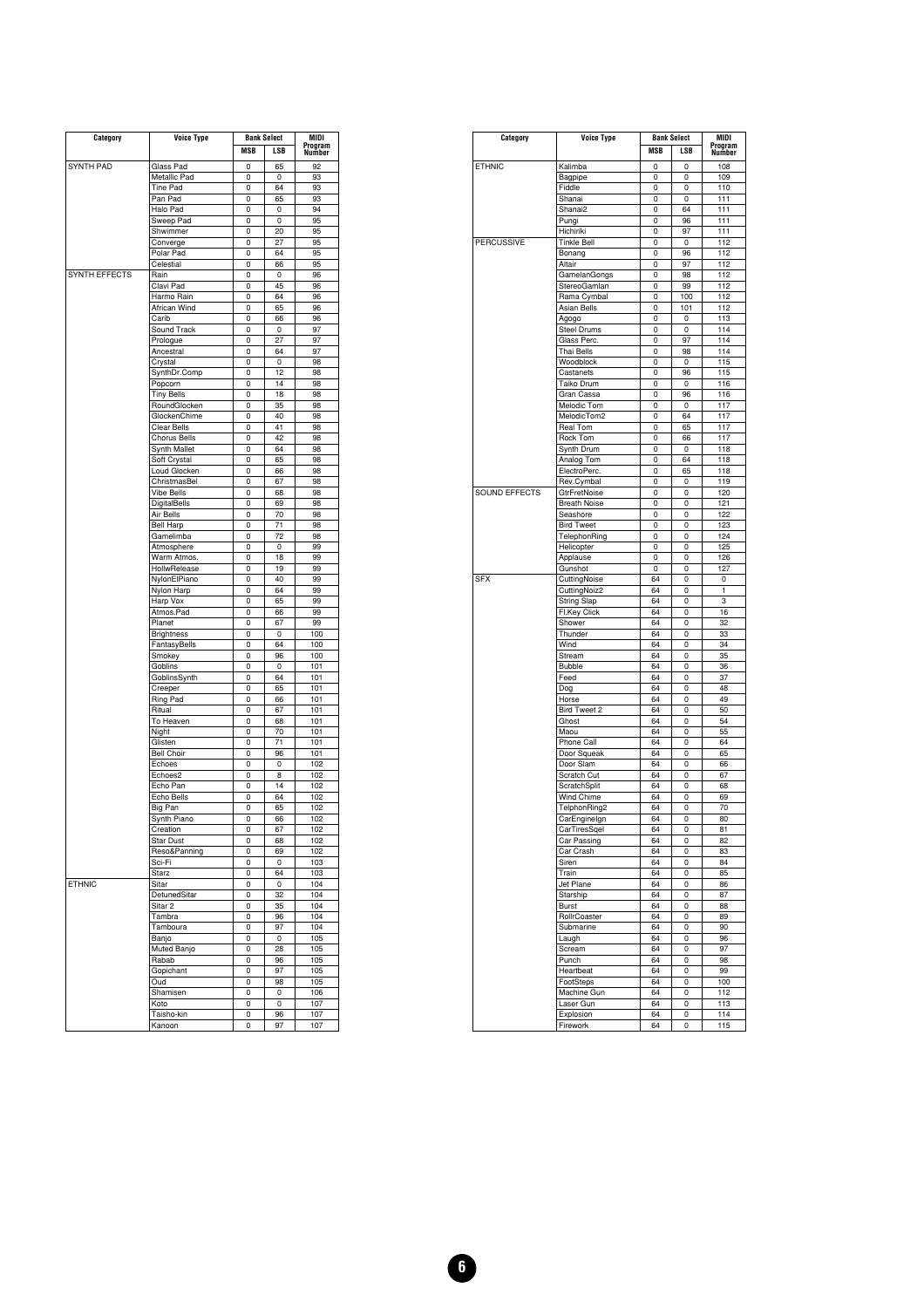#### <span id="page-6-0"></span>**Drum/key Assignment List Liste der Tastenzuordnungen der Schlaginstrumente Liste d'assignation instrument de batterie/touche du clavier Lista de asignación de teclas/batería**

|              |                       | <b>Bank Select MSB (0-127)</b> |         |                | 127                          | 127                   | 127                             | 127                | 127              | 127                    | 127                                  | 127                             |
|--------------|-----------------------|--------------------------------|---------|----------------|------------------------------|-----------------------|---------------------------------|--------------------|------------------|------------------------|--------------------------------------|---------------------------------|
|              |                       | <b>Bank Select LSB (0-127)</b> |         |                | 0                            | $\pmb{0}$             | 0                               | 0                  | 0                | $\pmb{0}$              | 0                                    | $\pmb{0}$                       |
|              |                       | Program Change (0-127)         |         |                | 0                            | $\mathbf{1}$          | 4                               | 8                  | 16               | 24                     | 25                                   | 27                              |
| MIDI         |                       | Keyboard Key Alternate         |         |                | <b>Standard Kit1</b>         | <b>Standard Kit2</b>  | <b>Hit Kit</b>                  | <b>Room Kit</b>    | <b>Rock Kit</b>  | <b>Electro Kit</b>     | <b>Analog Kit</b>                    | <b>Dance Kit</b>                |
| Note# Note   |                       | Note                           | 0ff     | Group          |                              |                       |                                 |                    |                  |                        |                                      |                                 |
|              | $C#-1$                | (C#0)                          |         | 3              |                              |                       |                                 |                    |                  |                        |                                      |                                 |
| 13<br>14     | $D-1$                 | (D0)                           |         | 3              | Surdo Mute<br>Surdo Open     |                       |                                 |                    |                  |                        |                                      |                                 |
| 15           | $D#-1$                | (D#0)                          |         |                | Hi Q                         |                       |                                 |                    |                  |                        |                                      |                                 |
| 16           | $E-1$                 | (EO)                           |         |                | Whip Slap                    |                       |                                 |                    |                  |                        |                                      |                                 |
| 17           | $F-1$                 | (F0)                           |         | $\overline{4}$ | Scratch H                    |                       |                                 |                    |                  |                        |                                      |                                 |
| 18           | F#-1                  | (F#0)                          |         | $\overline{4}$ | Scratch L                    |                       |                                 |                    |                  |                        |                                      |                                 |
| 19           | $G-1$                 | (GO)                           |         |                | Finger Snap                  |                       |                                 |                    |                  |                        |                                      |                                 |
| 20           | $G#-1$                | (G#0)                          |         |                | <b>Click Noise</b>           |                       |                                 |                    |                  |                        |                                      |                                 |
| 21           | $A-1$                 | (A0)                           |         |                | Metronome Click              |                       |                                 |                    |                  |                        |                                      |                                 |
| 22           | A#-                   | (A#0)                          |         |                | Metronome Bell               |                       |                                 |                    |                  |                        |                                      |                                 |
| 23           | $B-1$                 | (B0)                           |         |                | Seq Click L                  |                       |                                 |                    |                  |                        |                                      |                                 |
| 24           | $_{\rm CO}$           | C <sub>1</sub>                 |         |                | Seq Click H                  |                       |                                 |                    |                  |                        |                                      |                                 |
| 25           | C#0                   | C#1                            |         |                | Brush Tap                    |                       |                                 |                    |                  |                        |                                      |                                 |
| 26           | D <sub>0</sub>        | D <sub>1</sub>                 | $\circ$ |                | <b>Brush Swirl</b>           |                       |                                 |                    |                  |                        |                                      |                                 |
| 27           | D#0                   | D#1                            |         |                | <b>Brush Slap</b>            |                       |                                 |                    |                  |                        |                                      |                                 |
| 28           | E <sub>0</sub>        | E1                             | $\circ$ |                | Brush Tap Swirl              |                       |                                 |                    |                  | Reverse Cymbal         | Reverse Cymbal                       | Reverse Cymbal                  |
| 29           | F <sub>0</sub>        | F <sub>1</sub>                 | $\circ$ |                | Snare Roll                   |                       |                                 |                    |                  |                        |                                      |                                 |
| 30           | F#0                   | F#1                            |         |                | Castanet                     |                       |                                 |                    |                  | Hi Q 2                 | Hi Q 2                               | Hi Q 2                          |
| 31           | G <sub>0</sub>        | G <sub>1</sub>                 |         |                | Snare Soft                   | Snare Soft 2          | Snare Electro                   |                    | Snare Noisy      | Snare Snappy Electro   | Snare Noisy 4                        | Snare Techno                    |
| 32           | G#0                   | G#1                            |         |                | <b>Sticks</b>                |                       |                                 |                    |                  |                        |                                      |                                 |
| 33           | A <sub>0</sub>        | A <sub>1</sub>                 |         |                | Kick Soft                    |                       | Kick Tight L                    |                    |                  | Kick 3                 | Kick 3                               | Kick Techno Q                   |
| 34           | A#0                   | A#1                            |         |                | Open Rim Shot                | Open Rim Shot H Short | Snare Pitched                   |                    |                  |                        |                                      | Rim Gate                        |
| 35           | B <sub>0</sub>        | <b>B1</b>                      |         |                | Kick Tight                   |                       | Kick Wet                        |                    | Kick 2           | Kick Gate              | Kick Analog Short                    | Kick Techno L                   |
| 36           | C <sub>1</sub>        | C <sub>2</sub>                 |         |                | Kick                         | Kick Short            | Kick Tight H                    |                    | <b>Kick Gate</b> | Kick Gate Heavy        | Kick Analog                          | Kick Techno                     |
| $37\,$       | C#1                   | C#2                            |         |                | Side Stick                   | Side Stick Light      | <b>Stick Ambient</b>            |                    |                  |                        | Side Stick Analog                    | Side Stick Analog               |
| 38<br>39     | D <sub>1</sub><br>D#1 | D <sub>2</sub><br>D#2          |         |                | Snare<br>Hand Clap           | Snare Short           | Snare Ambient                   | Snare Snappy       | Snare Rock       | Snare Noisy 2          | Snare Analog                         | Snare Clap                      |
| 40           | E <sub>1</sub>        | E <sub>2</sub>                 |         |                |                              |                       |                                 | Snare Tight Snappy | Snare Rock Tight |                        |                                      |                                 |
|              | F1                    | F <sub>2</sub>                 |         |                | Snare Tight                  | Snare Tight H         | Snare Tight 2                   |                    |                  | Snare Noisy 3          | Snare Analog 2                       | Snare Dry                       |
| 41<br>42     | F#1                   | F#2                            |         | $\mathbf{1}$   | Floor Tom L<br>Hi-Hat Closed |                       | Hybrid Tom 1<br>Hi-Hat Closed 2 | Tom Room 1         | Tom Rock 1       | Tom Electro 1          | Tom Analog 1<br>Hi-Hat Closed Analog | Tom Analog 1<br>Hi-Hat Closed 3 |
| 43           | G1                    | G <sub>2</sub>                 |         |                | Floor Tom H                  |                       | Hybrid Tom 2                    | Tom Room 2         | Tom Rock 2       | Tom Electro 2          | Tom Analog 2                         | Tom Analog 2                    |
| 44           | G#1                   | G#2                            |         | $\mathbf{1}$   | Hi-Hat Pedal                 |                       | Hi-Hat Pedal 2                  |                    |                  |                        | Hi-Hat Closed Analog 2               | Hi-Hat Closed Analog 3          |
| 45           | A1                    | A <sub>2</sub>                 |         |                | Low Tom                      |                       | Hybrid Tom 3                    | Tom Room 3         | Tom Rock 3       | Tom Electro 3          | Tom Analog 3                         | Tom Analog 3                    |
| 46           | A#1                   | A#2                            |         | $\mathbf{1}$   | Hi-Hat Open                  |                       | Hi-Hat Open 2                   |                    |                  |                        | Hi-Hat Open Analog                   | Hi-Hat Open 3                   |
| 47           | <b>B1</b>             | B <sub>2</sub>                 |         |                | Mid Tom L                    |                       | Hybrid Tom 4                    | Tom Room 4         | Tom Rock 4       | Tom Electro 4          | Tom Analog 4                         | Tom Analog 4                    |
| 48           | C <sub>2</sub>        | C <sub>3</sub>                 |         |                | Mid Tom H                    |                       | Hybrid Tom 5                    | Tom Room 5         | Tom Rock 5       | Tom Electro 5          | Tom Analog 5                         | Tom Analog 5                    |
| 49           | C#2                   | C#3                            |         |                | Crash Cymbal 1               |                       |                                 |                    |                  |                        | Crash Analog                         | Crash Analog                    |
| 50           | D <sub>2</sub>        | D <sub>3</sub>                 |         |                | High Tom                     |                       | Hybrid Tom 6                    | Tom Room 6         | Tom Rock 6       | Tom Electro 6          | Tom Analog 6                         | Tom Analog 6                    |
| 51           | D#2                   | D#3                            |         |                | Ride Cymbal 1                |                       |                                 |                    |                  |                        |                                      |                                 |
| 52           | E <sub>2</sub>        | E <sub>3</sub>                 |         |                | Chinese Cymbal               |                       |                                 |                    |                  |                        |                                      |                                 |
| 53           | F <sub>2</sub>        | F <sub>3</sub>                 |         |                | Ride Cymbal Cup              |                       |                                 |                    |                  |                        |                                      |                                 |
| 54           | F#2                   | F#3                            |         |                | Tambourine                   |                       | Tambourine Light                |                    |                  |                        |                                      |                                 |
| 55           | G <sub>2</sub>        | G <sub>3</sub>                 |         |                | Splash Cymbal                |                       |                                 |                    |                  |                        |                                      |                                 |
| 56           | G#2                   | G#3                            |         |                | Cowbell                      |                       |                                 |                    |                  |                        | Cowbell Analog                       | Cowbell Analog                  |
| 57           | A <sub>2</sub>        | A <sub>3</sub>                 |         |                | Crash Cymbal 2               |                       |                                 |                    |                  |                        |                                      |                                 |
| 58           | A#2                   | A#3                            |         |                | Vibraslap                    |                       |                                 |                    |                  |                        |                                      |                                 |
| 59           | <b>B2</b>             | B <sub>3</sub>                 |         |                | Ride Cymbal 2                |                       |                                 |                    |                  |                        |                                      |                                 |
| 60           | C <sub>3</sub>        | C <sub>4</sub>                 |         |                | Bongo H                      |                       |                                 |                    |                  |                        |                                      |                                 |
| 61           | C#3                   | C#4                            |         |                | Bongo L                      |                       |                                 |                    |                  |                        |                                      |                                 |
| 62           | D <sub>3</sub>        | D <sub>4</sub>                 |         |                | Conga H Mute                 |                       |                                 |                    |                  |                        | Conga Analog H                       | Conga Analog H                  |
| 63           | D#3                   | D#4                            |         |                | Conga H Open                 |                       |                                 |                    |                  |                        | Conga Analog M                       | Conga Analog M                  |
| 64           | E <sub>3</sub>        | E <sub>4</sub>                 |         |                | Conga L                      |                       |                                 |                    |                  |                        | Conga Analog L                       | Conga Analog L                  |
| 65           | F3                    | F <sub>4</sub>                 |         |                | Timbale H                    |                       |                                 |                    |                  |                        |                                      |                                 |
| 66           | F#3                   | F#4                            |         |                | Timbale L                    |                       |                                 |                    |                  |                        |                                      |                                 |
| 67           | G3                    | G <sub>4</sub>                 |         |                | Agogo H                      |                       |                                 |                    |                  |                        |                                      |                                 |
| 68           | G#3                   | G#4                            |         |                | Agogo L                      |                       |                                 |                    |                  |                        |                                      |                                 |
| 69<br>$70\,$ | A <sub>3</sub><br>A#3 | A4<br>A#4                      |         |                | Cabasa                       |                       |                                 |                    |                  |                        |                                      |                                 |
|              | B <sub>3</sub>        | B <sub>4</sub>                 | $\circ$ |                | Maracas<br>Samba Whistle H   |                       |                                 |                    |                  |                        | Maracas 2                            | Maracas 2                       |
| 71<br>$72\,$ | C <sub>4</sub>        | C <sub>5</sub>                 | $\circ$ |                | Samba Whistle L              |                       |                                 |                    |                  |                        |                                      |                                 |
| $73\,$       | C#4                   | C#5                            |         |                | Guiro Short                  |                       |                                 |                    |                  |                        |                                      |                                 |
| 74           | D <sub>4</sub>        | D <sub>5</sub>                 | $\circ$ |                | Guiro Long                   |                       |                                 |                    |                  |                        |                                      |                                 |
| $75\,$       | D#4                   | D#5                            |         |                | Claves                       |                       |                                 |                    |                  |                        | Claves <sub>2</sub>                  | Claves <sub>2</sub>             |
| ${\bf 76}$   | E <sub>4</sub>        | E <sub>5</sub>                 |         |                | Wood Block H                 |                       |                                 |                    |                  |                        |                                      |                                 |
| $77\,$       | F <sub>4</sub>        | F <sub>5</sub>                 |         |                | Wood Block L                 |                       |                                 |                    |                  |                        |                                      |                                 |
| ${\bf 78}$   | F#4                   | F#5                            |         |                | Cuica Mute                   |                       |                                 |                    |                  | Scratch H <sub>2</sub> | Scratch H <sub>2</sub>               | Scratch H <sub>2</sub>          |
| 79           | G4                    | G <sub>5</sub>                 |         |                | Cuica Open                   |                       |                                 |                    |                  | Scratch L 2            | Scratch L 2                          | Scratch L 2                     |
| 80           | G#4                   | G#5                            |         | $\overline{c}$ | <b>Triangle Mute</b>         |                       |                                 |                    |                  |                        |                                      |                                 |
| 81           | A4                    | A <sub>5</sub>                 |         | $\overline{c}$ | Triangle Open                |                       |                                 |                    |                  |                        |                                      |                                 |
| 82           | A#4                   | A#5                            |         |                | Shaker                       |                       |                                 |                    |                  |                        |                                      |                                 |
| 83           | <b>B4</b>             | B <sub>5</sub>                 |         |                | <b>Jingle Bells</b>          |                       |                                 |                    |                  |                        |                                      |                                 |
| 84           | C5                    | C6                             |         |                | <b>Bell Tree</b>             |                       |                                 |                    |                  |                        |                                      |                                 |
| 85           | C#5                   | (C#6)                          |         |                |                              |                       |                                 |                    |                  |                        |                                      |                                 |
| 86           | D <sub>5</sub>        | (D6)                           |         |                |                              |                       |                                 |                    |                  |                        |                                      |                                 |
| 87           | D#5                   | (D#6)                          |         |                |                              |                       |                                 |                    |                  |                        |                                      |                                 |
| 88           | E <sub>5</sub>        | (EB)                           |         |                |                              |                       |                                 |                    |                  |                        |                                      |                                 |
| 89           | F <sub>5</sub>        | (F6)                           |         |                |                              |                       |                                 |                    |                  |                        |                                      |                                 |
| 90           | F#5                   | (F#6)                          |         |                |                              |                       |                                 |                    |                  |                        |                                      |                                 |
| 91           | G5                    | (G6)                           |         |                |                              |                       |                                 |                    |                  |                        |                                      |                                 |

• Key Off: Keys marked "O" stop sounding the instant they are released.<br>• Alternate Group: Playing any instrument within a numbered group will immediately stop the sound of any other instrument in the same group of the sam

Same as Standard Kit 1

No Sound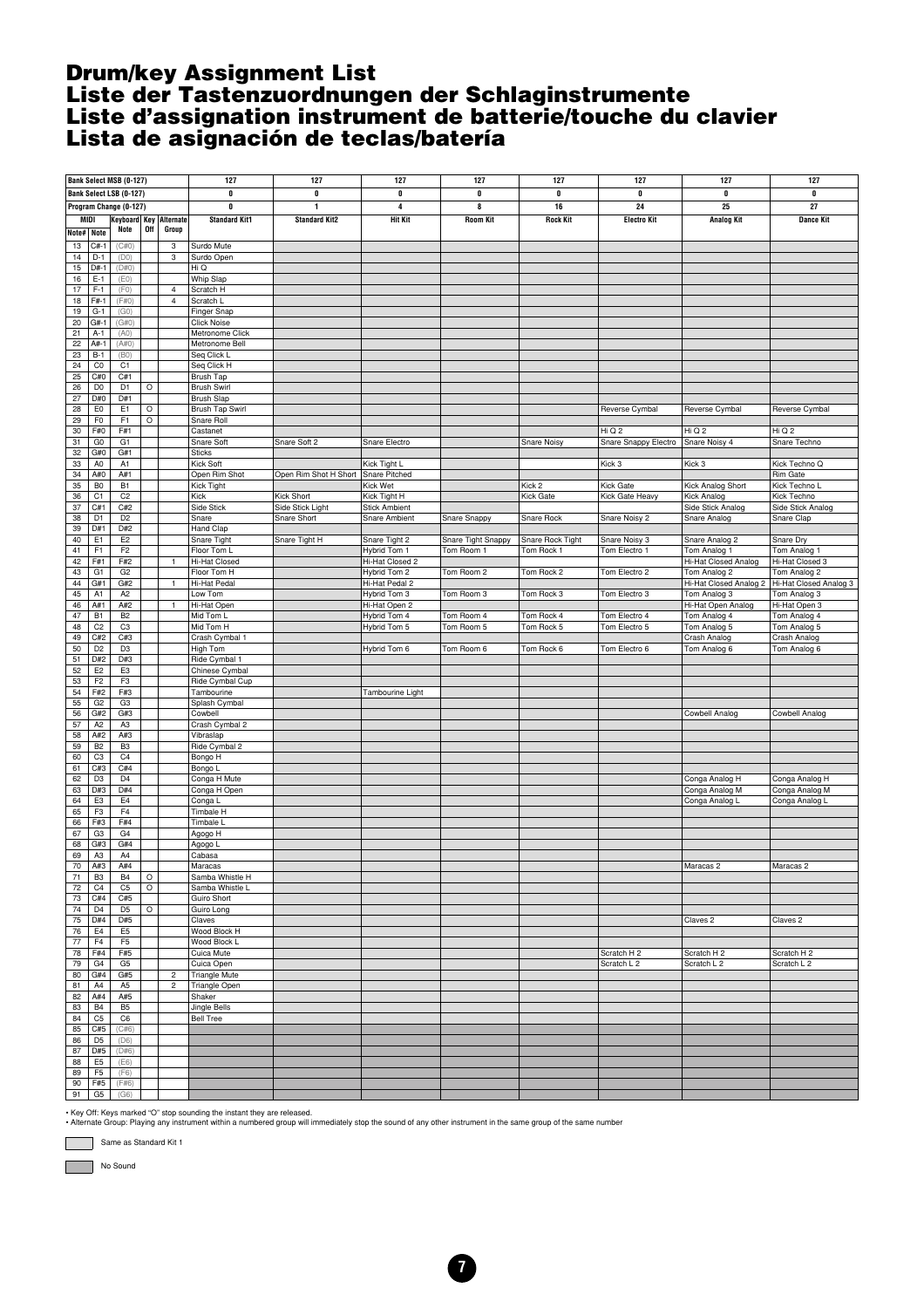|             |                                  | Bank Select MSB (0-127)          |         |                         | 127              | 127                 | 127                           | 127                                          | 127                                        | 126                         | 126                                            | 126                 |
|-------------|----------------------------------|----------------------------------|---------|-------------------------|------------------|---------------------|-------------------------------|----------------------------------------------|--------------------------------------------|-----------------------------|------------------------------------------------|---------------------|
|             |                                  | Bank Select LSB (0-127)          |         |                         | 0                | 0                   | 0                             | 0                                            | 0                                          | 0                           | 0                                              | 0                   |
|             |                                  | Program Change (0-127)           |         |                         | 32               | 40                  | 48                            | 80                                           | 82                                         | 35                          | 0                                              | 1                   |
| <b>MIDI</b> |                                  | Keyboard Key Alternate           |         |                         | Jazz Kit         | <b>Brush Kit</b>    | <b>Symphony Kit</b>           | Sty Std.Kit                                  | <b>Sty BrushKit</b>                        | <b>Arabic Kit</b>           | SFX Kit1                                       | <b>SFX Kit2</b>     |
|             | <b>Note</b>                      | Note                             | 0ff     | Group                   |                  |                     |                               |                                              |                                            |                             |                                                |                     |
| Note#       |                                  |                                  |         |                         |                  |                     |                               |                                              |                                            |                             |                                                |                     |
| 13          | $C#-1$                           | (C#0)                            |         | 3                       |                  |                     |                               |                                              |                                            |                             |                                                |                     |
| 14<br>15    | $D-1$<br>$D#-1$                  | (D0)<br>(D#0)                    |         | 3                       |                  |                     |                               |                                              |                                            |                             |                                                |                     |
| 16          | $E-1$                            | (EO)                             |         |                         |                  |                     |                               |                                              |                                            |                             |                                                |                     |
| 17          | $F-1$                            | (F0)                             |         | 4                       |                  |                     |                               |                                              |                                            |                             |                                                |                     |
| 18          | $F#-1$                           | (F#0)                            |         | 4                       |                  |                     |                               |                                              |                                            |                             |                                                |                     |
| 19          | $G-1$                            | (GO)                             |         |                         |                  |                     |                               |                                              |                                            |                             |                                                |                     |
| 20          | G#-1                             | G#0)                             |         |                         |                  |                     |                               |                                              |                                            |                             |                                                |                     |
| 21          | $A-1$                            | (A0)                             |         |                         |                  |                     |                               |                                              |                                            |                             |                                                |                     |
| 22          | A#-1                             | (A#0)                            |         |                         |                  |                     |                               |                                              |                                            |                             |                                                |                     |
| 23          | $B-1$                            | (B0)                             |         |                         |                  |                     |                               |                                              |                                            |                             |                                                |                     |
| 24          | C <sub>0</sub>                   | C <sub>1</sub>                   |         |                         |                  |                     |                               |                                              |                                            | Nakarazan Dom               |                                                |                     |
| 25          | C#0                              | C#1                              |         |                         |                  |                     |                               | Brush Tap Style Std                          | Brush Tap Style Brush                      | Cabasa                      |                                                |                     |
| 26          | D <sub>0</sub>                   | D <sub>1</sub>                   | $\circ$ |                         |                  |                     |                               | Brush Swirl Style Std                        | Brush Swirl StyleBrush                     | Nakarazan Edge              |                                                |                     |
| 27          | D#0                              | D#1                              |         |                         |                  |                     |                               | Brush Slap Style Std                         | Brush Slap Style Brush                     | Hager Dom                   |                                                |                     |
| 28          | E <sub>0</sub>                   | E1                               | O       |                         |                  |                     |                               | BrushTapSwirlStyleStd                        | <b>BrushTapSwirlStyleBrsh</b>              | Hager Edge                  |                                                |                     |
| 29          | F <sub>0</sub>                   | F1                               | $\circ$ |                         |                  |                     |                               |                                              |                                            | Bongo H                     |                                                |                     |
| 30          | F#0                              | F#1                              |         |                         |                  |                     |                               |                                              |                                            | Bongo L                     |                                                |                     |
| 31          | G <sub>0</sub>                   | G1                               |         |                         | Snare Jazz H     | Brush Slap 2        |                               | Snare Soft Style Std                         | Snare Soft Style Brush                     | Conga H Mute                |                                                |                     |
| 32          | G#0                              | G#1                              |         |                         |                  |                     |                               |                                              |                                            | Conga H Open                |                                                |                     |
| 33          | A <sub>0</sub>                   | A <sub>1</sub>                   |         |                         |                  |                     | Kick Soft 2                   | Kick Soft Style Std                          | Kick Soft Style Brush                      | Conga L                     |                                                |                     |
| 34          | A#0                              | A#1                              |         |                         |                  | Open Rim Shot Light |                               | Open Rim Shot Style Std                      | OpenRimShot StyleBrush                     | Zagrouda H                  |                                                |                     |
| 35          | B <sub>0</sub><br>C <sub>1</sub> | B <sub>1</sub><br>C <sub>2</sub> |         |                         | Kick Jazz        | Kick Jazz           | Gran Cassa<br>Gran Cassa Mute | Kick Tight Style Std                         | Kick Tight Style Brush                     | Zagrouda L                  |                                                | Phone Call          |
| 36<br>37    | C#1                              | C#2                              |         |                         | Side Stick Light | Side Stick Light    |                               | Kick Style Std<br>Side Stick Style Std       | Kick Style Brush<br>Side Stick Style Brush | Kick Soft<br>Side Stick     | <b>Cutting Noise</b><br><b>Cutting Noise 2</b> | Door Squeak         |
| 38          | D <sub>1</sub>                   | D <sub>2</sub>                   |         |                         | Snare Jazz L     | Brush Slap 3        | <b>Band Snare</b>             | Snare Style Std                              | Snare Style Brush                          | Snare Soft                  |                                                | Door Slam           |
| 39          | D#1                              | D#2                              |         |                         |                  |                     |                               |                                              |                                            | Arabic Hand Clap            | <b>String Slap</b>                             | Scratch Cut         |
| 40          | E <sub>1</sub>                   | E <sub>2</sub>                   |         |                         | Snare Jazz M     | Brush Tap 2         | Band Snare 2                  | Snare Tight Style Std                        | Snare Tight StyleBrush                     | Snare                       |                                                | Scratch H 3         |
| 41          | F1                               | F <sub>2</sub>                   |         |                         |                  | Tom Brush 1         |                               | Floor Tom L Style Std                        | Floor Tom L StyleBrush                     | Floor Tom L                 |                                                | Wind Chime          |
| 42          | F#1                              | F#2                              |         | 1                       |                  |                     |                               | Hi-Hat Closed StyleStd                       | Hi-HatClosedStyleBrush                     | Hi-Hat Closed               |                                                | Telephone Ring 2    |
| 43          | G <sub>1</sub>                   | G <sub>2</sub>                   |         |                         |                  | Tom Brush 2         |                               | Floor Tom H Style Std                        | Floor Tom H StyleBrush                     | Floor Tom H                 |                                                |                     |
| 44          | G#1                              | G#2                              |         | 1                       |                  |                     |                               | Hi-Hat Pedal Style Std                       | Hi-HatPedal StyleBrush                     | Hi-Hat Pedal                |                                                |                     |
| 45          | A <sub>1</sub>                   | A2                               |         |                         |                  | Tom Brush 3         |                               | Low Tom Style Std                            | Low Tom Style Brush                        | Low Tom                     |                                                |                     |
| 46          | A#1                              | A#2                              |         | $\mathbf{1}$            |                  |                     |                               | Hi-Hat Open Style Std                        | Hi-HatOpen StyleBrush                      | Hi-Hat Open                 |                                                |                     |
| 47          | B <sub>1</sub>                   | <b>B2</b>                        |         |                         |                  | Tom Brush 4         |                               | Mid Tom L Style Std                          | Mid Tom L Style Brush                      | Mid Tom L                   |                                                |                     |
| 48          | C <sub>2</sub>                   | C <sub>3</sub>                   |         |                         |                  | Tom Brush 5         |                               | Mid Tom H Style Std                          | Mid Tom H Style Brush                      | Mid Tom H                   |                                                |                     |
| 49          | C#2                              | C#3                              |         |                         |                  |                     | Hand Cymbal                   | CrashCymbal 1 StyleStd                       | CrashCymbal1StyleBrush                     | Crash Cymbal 1              |                                                |                     |
| 50          | D <sub>2</sub>                   | D <sub>3</sub>                   |         |                         |                  | Tom Brush 6         |                               | High Tom Style Std                           | High Tom Style Brush                       | High Tom                    |                                                |                     |
| 51          | D#2                              | D#3                              |         |                         |                  |                     | Hand Cymbal Short             | Ride Cymbal 1 StyleStd                       | RideCymbal1 StyleBrush                     | Ride Cymbal 1               |                                                |                     |
| 52          | E <sub>2</sub>                   | E <sub>3</sub>                   |         |                         |                  |                     |                               | ChineseCymbal StyleStd                       | ChineseCymbalStyleBrsh                     | Crash Cymbal 2              | Flute Key Click                                | Car Engine Ignition |
| 53          | F <sub>2</sub>                   | F3                               |         |                         |                  |                     |                               | RideCymbalCup StyleStd                       | RideCymbalCupStyleBrsh                     | Duhulla Dom                 |                                                | Car Tires Squeal    |
| 54          | F#2                              | F#3                              |         |                         |                  |                     |                               |                                              |                                            | Tambourine                  |                                                | Car Passing         |
| 55          | G <sub>2</sub>                   | G <sub>3</sub>                   |         |                         |                  |                     |                               | Splash Cymbal StyleStd                       | SplashCymbalStyleBrush                     | Duhulla Tak                 |                                                | Car Crash           |
| 56<br>57    | G#2<br>A <sub>2</sub>            | G#3<br>A3                        |         |                         |                  |                     | Hand Cymbal 2                 |                                              | CrashCymbal2StyleBrush                     | Cowbell<br>Duhulla Sak      |                                                | Siren               |
| 58          | A#2                              | A#3                              |         |                         |                  |                     |                               | CrashCymbal 2 StyleStd                       |                                            | Claves                      |                                                | Train<br>Jet Plane  |
| 59          | B <sub>2</sub>                   | B <sub>3</sub>                   |         |                         |                  |                     |                               | Hand Cymbal 2 Short   Ride Cymbal 2 StyleStd | RideCymbal2 StyleBrush                     | Doff Dom                    |                                                | Starship            |
| 60          | C <sub>3</sub>                   | C <sub>4</sub>                   |         |                         |                  |                     |                               |                                              |                                            | Katem Dom                   |                                                | Burst               |
| 61          | C#3                              | C#4                              |         |                         |                  |                     |                               |                                              |                                            | Katem Tak                   |                                                | Roller Coaster      |
| 62          | D <sub>3</sub>                   | D <sub>4</sub>                   |         |                         |                  |                     |                               |                                              |                                            | Katem Sak                   |                                                | Submarine           |
| 63          | D#3                              | D#4                              |         |                         |                  |                     |                               |                                              |                                            | Katem Tak                   |                                                |                     |
| 64          | E <sub>3</sub>                   | E4                               |         |                         |                  |                     |                               |                                              |                                            | Doff Tak                    |                                                |                     |
| 65          | F <sub>3</sub>                   | F4                               |         |                         |                  |                     |                               |                                              |                                            | Tabla Dom                   |                                                |                     |
| 66          | F#3                              | F#4                              |         |                         |                  |                     |                               |                                              |                                            | Tabla Tak1                  |                                                |                     |
| 67          | G <sub>3</sub>                   | G4                               |         |                         |                  |                     |                               |                                              |                                            | Tabla Tik                   |                                                |                     |
| 68          | G#3                              | G#4                              |         |                         |                  |                     |                               |                                              |                                            | Tabla Tak2                  | Shower                                         | Laugh               |
| 69          | A <sub>3</sub>                   | A4                               |         |                         |                  |                     |                               |                                              |                                            | Tabla Sak                   | Thunder                                        | Scream              |
| 70          | A#3                              | A#4                              |         |                         |                  |                     |                               |                                              |                                            | Tabla Roll of Edge Wind     |                                                | Punch               |
| 71          | B <sub>3</sub>                   | B4                               | O       |                         |                  |                     |                               |                                              |                                            | Tabla Flam                  | Stream                                         | <b>Heart Beat</b>   |
| 72<br>73    | C <sub>4</sub><br>C#4            | C <sub>5</sub><br>C#5            | $\circ$ |                         |                  |                     |                               |                                              |                                            | Sagat 1<br><b>Tabel Dom</b> | Bubble<br>Feed                                 | Foot Steps          |
| 74          | D <sub>4</sub>                   | D <sub>5</sub>                   | O       |                         |                  |                     |                               |                                              |                                            | Sagat 3                     |                                                |                     |
| $75\,$      | D#4                              | D#5                              |         |                         |                  |                     |                               |                                              |                                            | <b>Tabel Tak</b>            |                                                |                     |
| 76          | E4                               | E <sub>5</sub>                   |         |                         |                  |                     |                               |                                              |                                            | Sagat 2                     |                                                |                     |
| $77 \,$     | F <sub>4</sub>                   | F <sub>5</sub>                   |         |                         |                  |                     |                               |                                              |                                            | Rik Dom                     |                                                |                     |
| 78          | F#4                              | F#5                              |         |                         |                  |                     |                               |                                              |                                            | Rik Tak 2                   |                                                |                     |
| 79          | G4                               | G <sub>5</sub>                   |         |                         |                  |                     |                               |                                              |                                            | Rik Finger 1                |                                                |                     |
| 80          | G#4                              | G#5                              |         | $\overline{\mathbf{c}}$ |                  |                     |                               |                                              |                                            | Rik Tak 1                   |                                                |                     |
| 81          | A4                               | A <sub>5</sub>                   |         | $\overline{c}$          |                  |                     |                               |                                              |                                            | Rik Finger 2                |                                                |                     |
| 82          | A#4                              | A#5                              |         |                         |                  |                     |                               |                                              |                                            | <b>Rik Brass Tremolo</b>    |                                                |                     |
| 83          | B <sub>4</sub>                   | B <sub>5</sub>                   |         |                         |                  |                     |                               |                                              |                                            | <b>Rik Sak</b>              |                                                |                     |
| 84          | C <sub>5</sub>                   | C6                               |         |                         |                  |                     |                               |                                              |                                            | <b>Rik Tik</b>              | Dog                                            | Machine Gun         |
| 85          | C#5                              | (C#6)                            |         |                         |                  |                     |                               |                                              |                                            |                             | Horse                                          | Laser Gun           |
| 86          | D <sub>5</sub>                   | (D6)                             |         |                         |                  |                     |                               |                                              |                                            |                             | <b>Bird Tweet 2</b>                            | Explosion           |
| 87          | D#5                              | (D#6)                            |         |                         |                  |                     |                               |                                              |                                            |                             |                                                | Firework            |
| 88          | E <sub>5</sub>                   | (EB)                             |         |                         |                  |                     |                               |                                              |                                            |                             |                                                |                     |
| 89          | F <sub>5</sub>                   | (F6)                             |         |                         |                  |                     |                               |                                              |                                            |                             |                                                |                     |
| 90          | F#5                              | (F#6)                            |         |                         |                  |                     |                               |                                              |                                            |                             | Ghost                                          |                     |
| 91          | G5                               | (G6)                             |         |                         |                  |                     |                               |                                              |                                            |                             | Maou                                           |                     |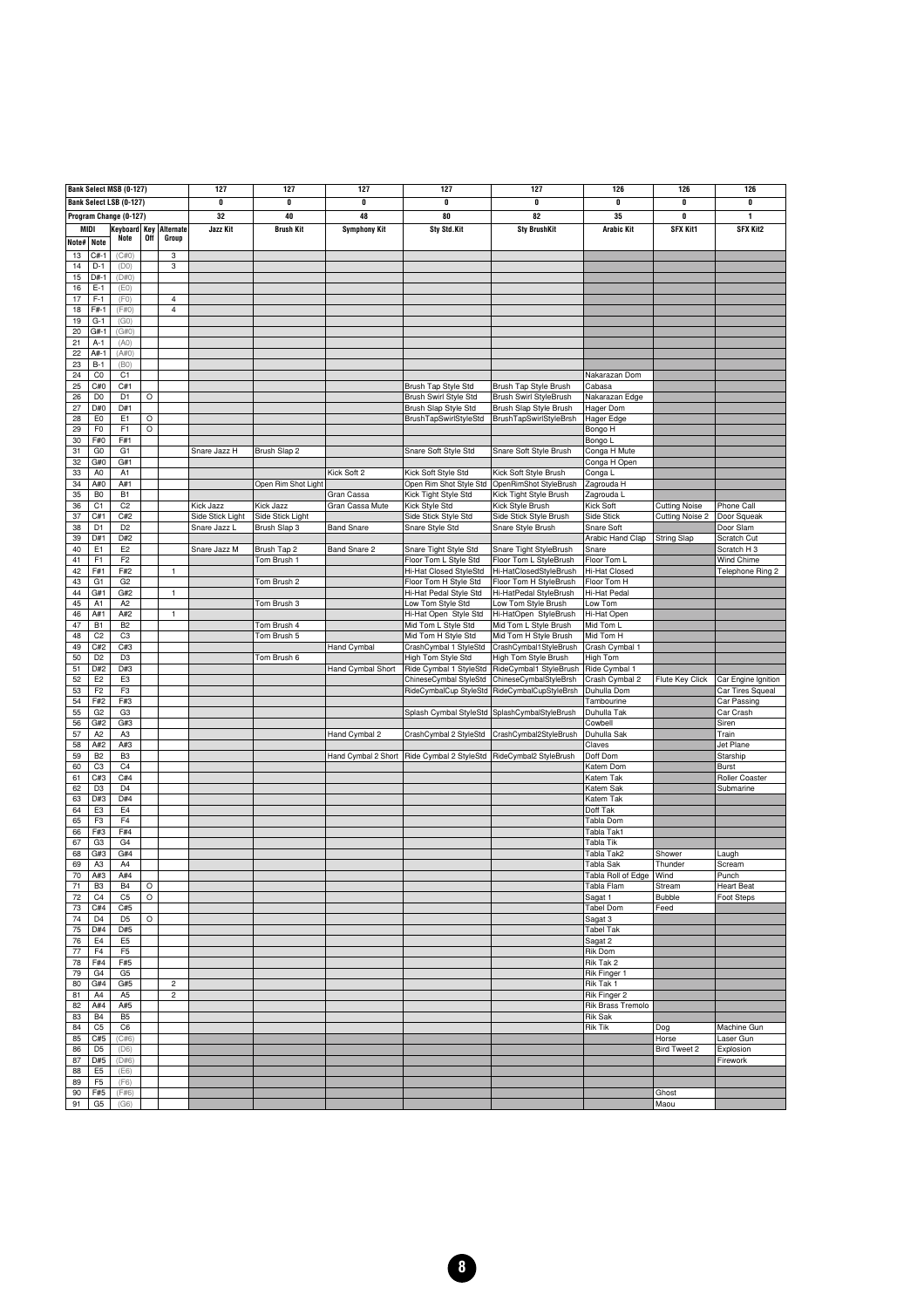## <span id="page-8-0"></span>**Style List / Liste der Styles / Liste des styles / Lista de estilos**

| Category     | <b>Style Name</b>            |
|--------------|------------------------------|
| POP & ROCK   | HeartBeat                    |
|              | 60'sGtrPop                   |
|              | 60's8Beat                    |
|              | 8Beat1                       |
|              | 8Beat2                       |
|              | OffBeat                      |
|              | 60'sRock1                    |
|              | 60'sRock2                    |
|              | Rock+HalfTime                |
|              | RockShuffle<br>RootRock      |
|              | 8BeatRock                    |
|              | SynthRock                    |
|              | PopShuffle1                  |
|              | PopShuffle2                  |
|              | GuitarPop                    |
|              | 16BtUptempo                  |
|              | KoolShuffle                  |
|              | FunkyFusion                  |
|              | JazzRock                     |
| POP BALLADS  | 8BeatModern                  |
|              | MovieBallad                  |
|              | SecretService                |
|              | OrganBallad                  |
|              | Unplugged                    |
|              | 8BeatAdria<br>PianoBallad    |
|              | RomanticBallad               |
|              | RomanticPiano                |
|              | LoveSong                     |
|              | AcousticBallad               |
|              | 6-8ModernEP                  |
|              | 6-8Orchestral                |
|              | 6-8SlowRock1                 |
|              | 6-8SlowRock2                 |
|              | 16Beat                       |
|              | PopBallad                    |
|              | 16BeatBallad1                |
|              | 16BeatBallad2<br>SlowBallad  |
|              | Slow&Easy                    |
|              | AnalogBallad                 |
|              | R&B                          |
|              | J-16Ballad                   |
|              | RockBallad                   |
|              | J-Ballad1                    |
|              | J-Ballad2                    |
|              | 8BeatPiano                   |
|              | Piano16Beat                  |
|              | NewAge                       |
| DANCE        | EuroTrance                   |
|              | Ibiza                        |
|              | HouseMusik                   |
|              | SwingHouse                   |
|              | Clubdance<br>ClubLatin       |
|              | Garage1                      |
|              | TechnoParty                  |
|              | <b>UKPop</b>                 |
|              | <b>DanceGroove</b>           |
|              | HipHopGroove                 |
|              | HipHopLight                  |
|              | Dance:<br>∍nuπie             |
|              | HipHopPop                    |
|              | 80'sDance                    |
|              | 70'sDisco1                   |
|              | 70'sDisco2                   |
|              | 70'sDisco3                   |
|              | LatinDisco                   |
|              | SaturdayNight                |
|              | DiscoChocolate<br>DiscoHands |
|              | DiscoFunk                    |
|              | <b>DiscoParty</b>            |
|              | DiscoFox                     |
|              | FunkyDisco                   |
|              | <b>DiscoVenus</b>            |
| SWING & JAZZ | BigBandFast1                 |
|              | BigBandMid1                  |
|              | JungleDrum                   |
|              | 40'sBigBand                  |
|              | OrchBallad                   |
|              | BigBandFast2                 |
|              | BigBandMid2                  |
|              | CatGroove                    |
|              | BigBandBallad                |
|              | MidnightSwing                |
|              | MoonlightBallad              |



| LATIN<br>Caribbean<br>HappyReggae<br>JumboReggae<br><b>MARCH &amp; WORLD</b><br><b>USMarch</b><br>6-8March<br>ChildrensMarch<br>GermanMarch1<br>BandMarch<br>Showtune<br>PolkaPop<br>OberPolka<br>ScottishReel<br>Jig<br>Hawaiian<br>Tarantella<br><b>LimboRock</b><br>HullyGully<br>Enka1<br>Enka <sub>2</sub><br>PopEnka<br>JapaneseFolk<br>ChristmasWaltz<br>ChristmasSwing<br>WALTZ<br>GuitarSerenade<br>SwingWaltz<br>PopWaltz<br>JazzWaltz1<br>JazzWaltz2<br>OberWalzer<br>Musette<br>FrenchMusette<br>ClassicWaltz<br>MidnightWaltz<br><b>BALLROOM</b><br>VienneseWaltz<br>EnglishWaltz<br>Slowfox<br>Foxtrot<br>Quickstep<br>OrgQuickstep<br>Tango1<br>Tango2<br>Swingfox<br>Pasodoble<br>Samba<br>ChaChaCha<br>Rumba<br>Jive<br>PIANIST<br>Stride1<br>Stride2<br>PianoSwing1<br>PianoSwing2<br>PianoSwing3<br>PianoRag1<br>PianoRag2<br>Arpeggio1<br>Arpeggio <sub>2</sub><br>Arpeggio3<br>PianoOrchBld<br>Musical<br>Traditional1<br>Traditional2<br>Traditional3<br>PianoBoogie<br>PianoRock&Roll<br>SlowRock<br>2BeatSwing<br>JazzBallad2<br>8Beat<br>8BeatBallad1<br>8BeatBallad2<br>4Stroke<br>Nocturne<br>PianoMarch1<br>PianoMarch2<br>6-8PianoMarch<br>Waltz<br><b>JazzWaltz</b><br>PianoBossa<br>PianoSamba<br>PianoChaCha<br>PianoBeguine<br>PianoRumba<br>SlowWaltz | Category | Style Name |
|-----------------------------------------------------------------------------------------------------------------------------------------------------------------------------------------------------------------------------------------------------------------------------------------------------------------------------------------------------------------------------------------------------------------------------------------------------------------------------------------------------------------------------------------------------------------------------------------------------------------------------------------------------------------------------------------------------------------------------------------------------------------------------------------------------------------------------------------------------------------------------------------------------------------------------------------------------------------------------------------------------------------------------------------------------------------------------------------------------------------------------------------------------------------------------------------------------------------------------------------------------------------------------------------|----------|------------|
|                                                                                                                                                                                                                                                                                                                                                                                                                                                                                                                                                                                                                                                                                                                                                                                                                                                                                                                                                                                                                                                                                                                                                                                                                                                                                         |          |            |
|                                                                                                                                                                                                                                                                                                                                                                                                                                                                                                                                                                                                                                                                                                                                                                                                                                                                                                                                                                                                                                                                                                                                                                                                                                                                                         |          |            |
|                                                                                                                                                                                                                                                                                                                                                                                                                                                                                                                                                                                                                                                                                                                                                                                                                                                                                                                                                                                                                                                                                                                                                                                                                                                                                         |          |            |
|                                                                                                                                                                                                                                                                                                                                                                                                                                                                                                                                                                                                                                                                                                                                                                                                                                                                                                                                                                                                                                                                                                                                                                                                                                                                                         |          |            |
|                                                                                                                                                                                                                                                                                                                                                                                                                                                                                                                                                                                                                                                                                                                                                                                                                                                                                                                                                                                                                                                                                                                                                                                                                                                                                         |          |            |
|                                                                                                                                                                                                                                                                                                                                                                                                                                                                                                                                                                                                                                                                                                                                                                                                                                                                                                                                                                                                                                                                                                                                                                                                                                                                                         |          |            |
|                                                                                                                                                                                                                                                                                                                                                                                                                                                                                                                                                                                                                                                                                                                                                                                                                                                                                                                                                                                                                                                                                                                                                                                                                                                                                         |          |            |
|                                                                                                                                                                                                                                                                                                                                                                                                                                                                                                                                                                                                                                                                                                                                                                                                                                                                                                                                                                                                                                                                                                                                                                                                                                                                                         |          |            |
|                                                                                                                                                                                                                                                                                                                                                                                                                                                                                                                                                                                                                                                                                                                                                                                                                                                                                                                                                                                                                                                                                                                                                                                                                                                                                         |          |            |
|                                                                                                                                                                                                                                                                                                                                                                                                                                                                                                                                                                                                                                                                                                                                                                                                                                                                                                                                                                                                                                                                                                                                                                                                                                                                                         |          |            |
|                                                                                                                                                                                                                                                                                                                                                                                                                                                                                                                                                                                                                                                                                                                                                                                                                                                                                                                                                                                                                                                                                                                                                                                                                                                                                         |          |            |
|                                                                                                                                                                                                                                                                                                                                                                                                                                                                                                                                                                                                                                                                                                                                                                                                                                                                                                                                                                                                                                                                                                                                                                                                                                                                                         |          |            |
|                                                                                                                                                                                                                                                                                                                                                                                                                                                                                                                                                                                                                                                                                                                                                                                                                                                                                                                                                                                                                                                                                                                                                                                                                                                                                         |          |            |
|                                                                                                                                                                                                                                                                                                                                                                                                                                                                                                                                                                                                                                                                                                                                                                                                                                                                                                                                                                                                                                                                                                                                                                                                                                                                                         |          |            |
|                                                                                                                                                                                                                                                                                                                                                                                                                                                                                                                                                                                                                                                                                                                                                                                                                                                                                                                                                                                                                                                                                                                                                                                                                                                                                         |          |            |
|                                                                                                                                                                                                                                                                                                                                                                                                                                                                                                                                                                                                                                                                                                                                                                                                                                                                                                                                                                                                                                                                                                                                                                                                                                                                                         |          |            |
|                                                                                                                                                                                                                                                                                                                                                                                                                                                                                                                                                                                                                                                                                                                                                                                                                                                                                                                                                                                                                                                                                                                                                                                                                                                                                         |          |            |
|                                                                                                                                                                                                                                                                                                                                                                                                                                                                                                                                                                                                                                                                                                                                                                                                                                                                                                                                                                                                                                                                                                                                                                                                                                                                                         |          |            |
|                                                                                                                                                                                                                                                                                                                                                                                                                                                                                                                                                                                                                                                                                                                                                                                                                                                                                                                                                                                                                                                                                                                                                                                                                                                                                         |          |            |
|                                                                                                                                                                                                                                                                                                                                                                                                                                                                                                                                                                                                                                                                                                                                                                                                                                                                                                                                                                                                                                                                                                                                                                                                                                                                                         |          |            |
|                                                                                                                                                                                                                                                                                                                                                                                                                                                                                                                                                                                                                                                                                                                                                                                                                                                                                                                                                                                                                                                                                                                                                                                                                                                                                         |          |            |
|                                                                                                                                                                                                                                                                                                                                                                                                                                                                                                                                                                                                                                                                                                                                                                                                                                                                                                                                                                                                                                                                                                                                                                                                                                                                                         |          |            |
|                                                                                                                                                                                                                                                                                                                                                                                                                                                                                                                                                                                                                                                                                                                                                                                                                                                                                                                                                                                                                                                                                                                                                                                                                                                                                         |          |            |
|                                                                                                                                                                                                                                                                                                                                                                                                                                                                                                                                                                                                                                                                                                                                                                                                                                                                                                                                                                                                                                                                                                                                                                                                                                                                                         |          |            |
|                                                                                                                                                                                                                                                                                                                                                                                                                                                                                                                                                                                                                                                                                                                                                                                                                                                                                                                                                                                                                                                                                                                                                                                                                                                                                         |          |            |
|                                                                                                                                                                                                                                                                                                                                                                                                                                                                                                                                                                                                                                                                                                                                                                                                                                                                                                                                                                                                                                                                                                                                                                                                                                                                                         |          |            |
|                                                                                                                                                                                                                                                                                                                                                                                                                                                                                                                                                                                                                                                                                                                                                                                                                                                                                                                                                                                                                                                                                                                                                                                                                                                                                         |          |            |
|                                                                                                                                                                                                                                                                                                                                                                                                                                                                                                                                                                                                                                                                                                                                                                                                                                                                                                                                                                                                                                                                                                                                                                                                                                                                                         |          |            |
|                                                                                                                                                                                                                                                                                                                                                                                                                                                                                                                                                                                                                                                                                                                                                                                                                                                                                                                                                                                                                                                                                                                                                                                                                                                                                         |          |            |
|                                                                                                                                                                                                                                                                                                                                                                                                                                                                                                                                                                                                                                                                                                                                                                                                                                                                                                                                                                                                                                                                                                                                                                                                                                                                                         |          |            |
|                                                                                                                                                                                                                                                                                                                                                                                                                                                                                                                                                                                                                                                                                                                                                                                                                                                                                                                                                                                                                                                                                                                                                                                                                                                                                         |          |            |
|                                                                                                                                                                                                                                                                                                                                                                                                                                                                                                                                                                                                                                                                                                                                                                                                                                                                                                                                                                                                                                                                                                                                                                                                                                                                                         |          |            |
|                                                                                                                                                                                                                                                                                                                                                                                                                                                                                                                                                                                                                                                                                                                                                                                                                                                                                                                                                                                                                                                                                                                                                                                                                                                                                         |          |            |
|                                                                                                                                                                                                                                                                                                                                                                                                                                                                                                                                                                                                                                                                                                                                                                                                                                                                                                                                                                                                                                                                                                                                                                                                                                                                                         |          |            |
|                                                                                                                                                                                                                                                                                                                                                                                                                                                                                                                                                                                                                                                                                                                                                                                                                                                                                                                                                                                                                                                                                                                                                                                                                                                                                         |          |            |
|                                                                                                                                                                                                                                                                                                                                                                                                                                                                                                                                                                                                                                                                                                                                                                                                                                                                                                                                                                                                                                                                                                                                                                                                                                                                                         |          |            |
|                                                                                                                                                                                                                                                                                                                                                                                                                                                                                                                                                                                                                                                                                                                                                                                                                                                                                                                                                                                                                                                                                                                                                                                                                                                                                         |          |            |
|                                                                                                                                                                                                                                                                                                                                                                                                                                                                                                                                                                                                                                                                                                                                                                                                                                                                                                                                                                                                                                                                                                                                                                                                                                                                                         |          |            |
|                                                                                                                                                                                                                                                                                                                                                                                                                                                                                                                                                                                                                                                                                                                                                                                                                                                                                                                                                                                                                                                                                                                                                                                                                                                                                         |          |            |
|                                                                                                                                                                                                                                                                                                                                                                                                                                                                                                                                                                                                                                                                                                                                                                                                                                                                                                                                                                                                                                                                                                                                                                                                                                                                                         |          |            |
|                                                                                                                                                                                                                                                                                                                                                                                                                                                                                                                                                                                                                                                                                                                                                                                                                                                                                                                                                                                                                                                                                                                                                                                                                                                                                         |          |            |
|                                                                                                                                                                                                                                                                                                                                                                                                                                                                                                                                                                                                                                                                                                                                                                                                                                                                                                                                                                                                                                                                                                                                                                                                                                                                                         |          |            |
|                                                                                                                                                                                                                                                                                                                                                                                                                                                                                                                                                                                                                                                                                                                                                                                                                                                                                                                                                                                                                                                                                                                                                                                                                                                                                         |          |            |
|                                                                                                                                                                                                                                                                                                                                                                                                                                                                                                                                                                                                                                                                                                                                                                                                                                                                                                                                                                                                                                                                                                                                                                                                                                                                                         |          |            |
|                                                                                                                                                                                                                                                                                                                                                                                                                                                                                                                                                                                                                                                                                                                                                                                                                                                                                                                                                                                                                                                                                                                                                                                                                                                                                         |          |            |
|                                                                                                                                                                                                                                                                                                                                                                                                                                                                                                                                                                                                                                                                                                                                                                                                                                                                                                                                                                                                                                                                                                                                                                                                                                                                                         |          |            |
|                                                                                                                                                                                                                                                                                                                                                                                                                                                                                                                                                                                                                                                                                                                                                                                                                                                                                                                                                                                                                                                                                                                                                                                                                                                                                         |          |            |
|                                                                                                                                                                                                                                                                                                                                                                                                                                                                                                                                                                                                                                                                                                                                                                                                                                                                                                                                                                                                                                                                                                                                                                                                                                                                                         |          |            |
|                                                                                                                                                                                                                                                                                                                                                                                                                                                                                                                                                                                                                                                                                                                                                                                                                                                                                                                                                                                                                                                                                                                                                                                                                                                                                         |          |            |
|                                                                                                                                                                                                                                                                                                                                                                                                                                                                                                                                                                                                                                                                                                                                                                                                                                                                                                                                                                                                                                                                                                                                                                                                                                                                                         |          |            |
|                                                                                                                                                                                                                                                                                                                                                                                                                                                                                                                                                                                                                                                                                                                                                                                                                                                                                                                                                                                                                                                                                                                                                                                                                                                                                         |          |            |
|                                                                                                                                                                                                                                                                                                                                                                                                                                                                                                                                                                                                                                                                                                                                                                                                                                                                                                                                                                                                                                                                                                                                                                                                                                                                                         |          |            |
|                                                                                                                                                                                                                                                                                                                                                                                                                                                                                                                                                                                                                                                                                                                                                                                                                                                                                                                                                                                                                                                                                                                                                                                                                                                                                         |          |            |
|                                                                                                                                                                                                                                                                                                                                                                                                                                                                                                                                                                                                                                                                                                                                                                                                                                                                                                                                                                                                                                                                                                                                                                                                                                                                                         |          |            |
|                                                                                                                                                                                                                                                                                                                                                                                                                                                                                                                                                                                                                                                                                                                                                                                                                                                                                                                                                                                                                                                                                                                                                                                                                                                                                         |          |            |
|                                                                                                                                                                                                                                                                                                                                                                                                                                                                                                                                                                                                                                                                                                                                                                                                                                                                                                                                                                                                                                                                                                                                                                                                                                                                                         |          |            |
|                                                                                                                                                                                                                                                                                                                                                                                                                                                                                                                                                                                                                                                                                                                                                                                                                                                                                                                                                                                                                                                                                                                                                                                                                                                                                         |          |            |
|                                                                                                                                                                                                                                                                                                                                                                                                                                                                                                                                                                                                                                                                                                                                                                                                                                                                                                                                                                                                                                                                                                                                                                                                                                                                                         |          |            |
|                                                                                                                                                                                                                                                                                                                                                                                                                                                                                                                                                                                                                                                                                                                                                                                                                                                                                                                                                                                                                                                                                                                                                                                                                                                                                         |          |            |
|                                                                                                                                                                                                                                                                                                                                                                                                                                                                                                                                                                                                                                                                                                                                                                                                                                                                                                                                                                                                                                                                                                                                                                                                                                                                                         |          |            |
|                                                                                                                                                                                                                                                                                                                                                                                                                                                                                                                                                                                                                                                                                                                                                                                                                                                                                                                                                                                                                                                                                                                                                                                                                                                                                         |          |            |
|                                                                                                                                                                                                                                                                                                                                                                                                                                                                                                                                                                                                                                                                                                                                                                                                                                                                                                                                                                                                                                                                                                                                                                                                                                                                                         |          |            |
|                                                                                                                                                                                                                                                                                                                                                                                                                                                                                                                                                                                                                                                                                                                                                                                                                                                                                                                                                                                                                                                                                                                                                                                                                                                                                         |          |            |
|                                                                                                                                                                                                                                                                                                                                                                                                                                                                                                                                                                                                                                                                                                                                                                                                                                                                                                                                                                                                                                                                                                                                                                                                                                                                                         |          |            |
|                                                                                                                                                                                                                                                                                                                                                                                                                                                                                                                                                                                                                                                                                                                                                                                                                                                                                                                                                                                                                                                                                                                                                                                                                                                                                         |          |            |
|                                                                                                                                                                                                                                                                                                                                                                                                                                                                                                                                                                                                                                                                                                                                                                                                                                                                                                                                                                                                                                                                                                                                                                                                                                                                                         |          |            |
|                                                                                                                                                                                                                                                                                                                                                                                                                                                                                                                                                                                                                                                                                                                                                                                                                                                                                                                                                                                                                                                                                                                                                                                                                                                                                         |          |            |
|                                                                                                                                                                                                                                                                                                                                                                                                                                                                                                                                                                                                                                                                                                                                                                                                                                                                                                                                                                                                                                                                                                                                                                                                                                                                                         |          |            |
|                                                                                                                                                                                                                                                                                                                                                                                                                                                                                                                                                                                                                                                                                                                                                                                                                                                                                                                                                                                                                                                                                                                                                                                                                                                                                         |          |            |
|                                                                                                                                                                                                                                                                                                                                                                                                                                                                                                                                                                                                                                                                                                                                                                                                                                                                                                                                                                                                                                                                                                                                                                                                                                                                                         |          |            |
|                                                                                                                                                                                                                                                                                                                                                                                                                                                                                                                                                                                                                                                                                                                                                                                                                                                                                                                                                                                                                                                                                                                                                                                                                                                                                         |          |            |
|                                                                                                                                                                                                                                                                                                                                                                                                                                                                                                                                                                                                                                                                                                                                                                                                                                                                                                                                                                                                                                                                                                                                                                                                                                                                                         |          |            |
|                                                                                                                                                                                                                                                                                                                                                                                                                                                                                                                                                                                                                                                                                                                                                                                                                                                                                                                                                                                                                                                                                                                                                                                                                                                                                         |          |            |
|                                                                                                                                                                                                                                                                                                                                                                                                                                                                                                                                                                                                                                                                                                                                                                                                                                                                                                                                                                                                                                                                                                                                                                                                                                                                                         |          |            |
|                                                                                                                                                                                                                                                                                                                                                                                                                                                                                                                                                                                                                                                                                                                                                                                                                                                                                                                                                                                                                                                                                                                                                                                                                                                                                         |          |            |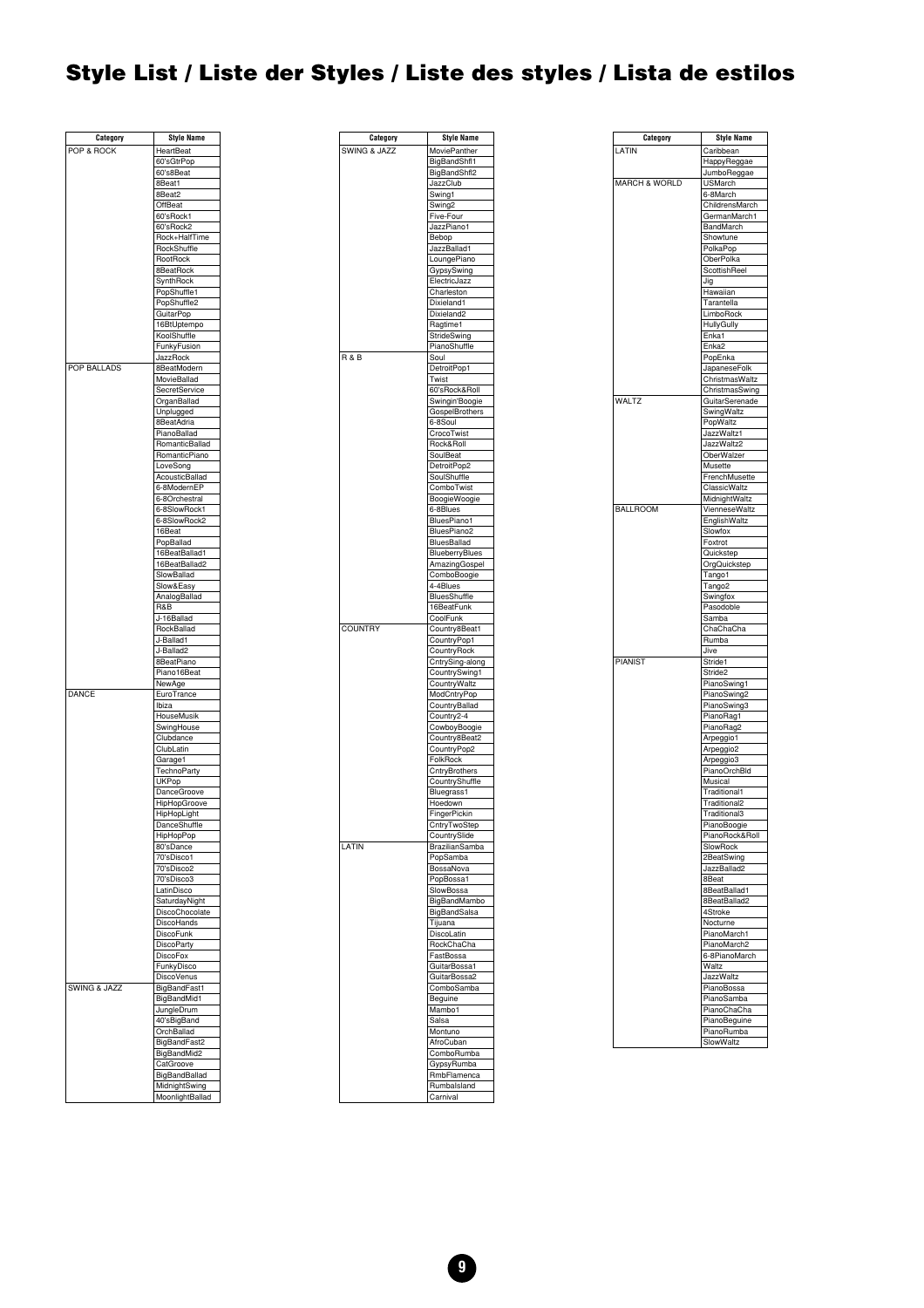#### <span id="page-9-0"></span>**Effect Type List / Liste der Effekttypen / Liste des types d'effet / Lista de tipos de efecto**

#### ■ **Effect Type (for Natural Voices)**

| Reverb            | <b>Chorus</b>  | DSP              | <b>Brilliance</b> |
|-------------------|----------------|------------------|-------------------|
| <b>ROOM</b>       | <b>CHORUS</b>  | <b>DELAY LCR</b> | <b>DARK</b>       |
| HALL 1            | <b>CELESTE</b> | DELAYLR          | <b>MELLOW</b>     |
| HALL <sub>2</sub> | <b>FLANGER</b> | <b>FCHO</b>      | <b>NORMAL</b>     |
| <b>STAGE</b>      |                | CRS-DELAY        | <b>BRIGHT</b>     |
| <b>PLATE</b>      |                | <b>SYMPHONIC</b> | <b>METALLIC</b>   |
|                   |                | <b>ROTARY SP</b> |                   |
|                   |                | TREMOLO          |                   |
|                   |                | <b>VIB ROTER</b> |                   |
|                   |                | <b>AUTO PAN</b>  |                   |
|                   |                | <b>PHASER</b>    |                   |
|                   |                | <b>AUTO WAH</b>  |                   |
|                   |                | <b>PIANO REV</b> |                   |
|                   |                | <b>NO EFFECT</b> |                   |

#### ■ **XG Effect Type** ❍ **Reverb Type**

| <b>Effect Name</b> | <b>Type MSB</b> | <b>Type LSB</b> |
|--------------------|-----------------|-----------------|
| HALL1              | 1               | $\mathbf 0$     |
| HALL2              | 1               | 16              |
| HALL3              | $\mathbf{1}$    | 17              |
| HALL4              | 1               | 18              |
| HALL5              | 1               | 1               |
| ROOM1              | $\overline{c}$  | 16              |
| ROOM <sub>2</sub>  | $\overline{c}$  | 17              |
| ROOM3              | $\overline{c}$  | 18              |
| ROOM4              | $\overline{c}$  | 19              |
| ROOM5              | $\overline{2}$  | 0               |
| ROOM6              | $\overline{c}$  | 1               |
| ROOM7              | $\overline{c}$  | $\overline{c}$  |
| STAGE1             | 3               | 16              |
| STAGE2             | 3               | 17              |
| STAGE3             | 3               | 0               |
| STAGE4             | 3               | $\mathbf{1}$    |
| PLATE1             | 4               | 16              |
| PLATE2             | 4               | 17              |
| PLATE3             | 4               | 0               |
| <b>WHITE ROOM</b>  | 16              | 0               |
| <b>TUNNEL</b>      | 17              | 0               |
| CANYON             | 18              | 0               |
| <b>BASEMENT</b>    | 19              | 0               |
| <b>NO EFFECT</b>   | 0               | 0               |

#### ❍ **Chorus Type**

| <b>Effect Name</b> | <b>Type MSB</b> | <b>Type LSB</b> |
|--------------------|-----------------|-----------------|
| CHORUS1            | 66              | 17              |
| CHORUS2            | 66              | 8               |
| CHORUS3            | 66              | 16              |
| CHORUS4            | 66              | 1               |
| CHORUS5            | 65              | $\overline{c}$  |
| CHORUS6            | 65              | 0               |
| CHORUS7            | 65              | 1               |
| CHORUS8            | 65              | 8               |
| CELESTE1           | 66              | 0               |
| CELESTE2           | 66              | $\overline{a}$  |
| <b>FLANGER1</b>    | 67              | 8               |
| FLANGER2           | 67              | 16              |
| <b>FLANGER3</b>    | 67              | 17              |
| FLANGER4           | 67              | 1               |
| <b>FLANGER5</b>    | 67              | 0               |
| <b>NO EFFECT</b>   | 0               | 0               |

Variation **Effect Name** Type MSB Type LSB HALL1 HALL2 1 1 1 16 HALL3 1 17 HALL4 1 1 18 HALL5 1 1 1 1 ROOM1 2 16<br>ROOM2 2 17 ROOM2 ROOM3 2 18<br>ROOM4 2 19  $ROOM4$  2 ROOM5 2 0<br>ROOM6 2 1 ROOM6 2 | 2 | 1 ROOM7 2 2 2<br>STAGE1 3 16 STAGE1 STAGE2 3 17<br>STAGE2 3 17<br>STAGE3 3 0 STAGE3 3  $\begin{array}{|c|c|c|c|}\n \hline\n \text{STAGE4} & \text{3} & \text{1} \\
 \hline\n \text{PIATE1} & \text{4} & \text{16}\n \end{array}$ PLATE1 16 PLATE2 4 17 PLATE3 4 0 CHORUS1 66 17 CHORUS2 66 8 CHORUS3 66 16 CHORUS4 66 1 CHORUS5 65 2<br>
CHORUS6 65 0<br>
CHORUS7 65 1 CHORUS6 65 0 CHORUS7 65 1 CHORUS8 65 8 CELESTE1 66 0 CELESTE? 66 2 SYMPHONIC1 68 16<br>SYMPHONIC2 68 0 SYMPHONIC2 68<br>
KARAOKE1 20 KARAOKE1 20 0 KARAOKE2 20 1 KARAOKE3 20 2 ER1 0 ER2 9 1 GATE REVERB 10 0 GATE REVERB  $\begin{array}{|c|c|c|c|}\n\hline\n\text{RATE REVIEW} & \text{RVERS GATE} & \text{10} & \text{0} \\
\hline\n\text{EQ DISCO} & \text{76} & \text{16} \\
\hline\n\text{EQ DEC} & \text{76} & \text{17} \\
\hline\n\text{ZBAND EQ} & \text{77} & \text{0} \\
\hline\n\end{array}$ EQ DISCO 76 16 EQ TEL 76 17  $\frac{12}{77}$  0 3BAND EQ 76 0<br>FLANGER1 67 8 FLANGER1 67 8<br>FLANGER2 67 16 FLANGER2 FLANGER3 67 17<br>FLANGER4 67 1 FLANGER4 FLANGER5 0 DELAY LCR1 5 16 DELAY LCR2 5 0 DELAY LR 6 0 ECHO 7 0 CROSS DELAY 8 0 DIST HEAVY 73 0<br>
OVERDRIVE 74 0 OVERDRIVE 74 0 DIST HARD (DISTORTION HARD) 75 16 DIST HARD2 75 22 DIST HARD3 75 25 DIST SOFT (DISTORTION SOFT) 75 17 DIST SOFT2 75 23 AMP SIM (AMP SIMULATOR) 75 0 ST AMP2 75 21<br>ST AMP3 75 24 ST AMP3 24 PHASER1 72 0<br>
PHASER2 72 9 PHASER2 72 8<br>EP PHASER1 72 17 EP PHASER2 72 16 ROTARY SP1 69 16<br>
POTARY SP2 71 17 ROTARY SP2 ROTARY SP3 71 18<br>ROTARY SP4 70 17 ROTARY SP4 ROTARY SP5 66 18 ROTARY SP6 69 0 ROTARY SP7 71 22<br>ROTARY SP8 69 17 ROTARY SPR ROTARY SP9 66 19<br>ROTARY SP10 71 25 ROTARY SP<sub>10</sub> AUTO PAN1 71 16<br>
AUTO PAN2 71 0<br>
AUTO PAN3 71 23 AUTO PAN2 71 0 AUTO PAN3 71 23<br>EP AUTOPAN 71 21 **EP AUTOPAN** EP AUTOPAN2 71 24<br>TREMOLO1 70 16 TREMOLO1 TREMOLO2 71 19 TREMOLO3 70 0<br>TREMOLO4 70 20 TREMOLO4 70 20<br>EP TREMOLO 70 18 EP TREMOLO EP TREMOLO2 70 21<br>
GT TREMOLO1 71 20 GT TREMOLO1 AUTO WAH1 78 16<br>AUTO WAH2 78 0 AUTO WAH2 AUTO WAH3 78 19<br>AUTO WAH4 78 20 **AUTO WAH4** THRU 64 0

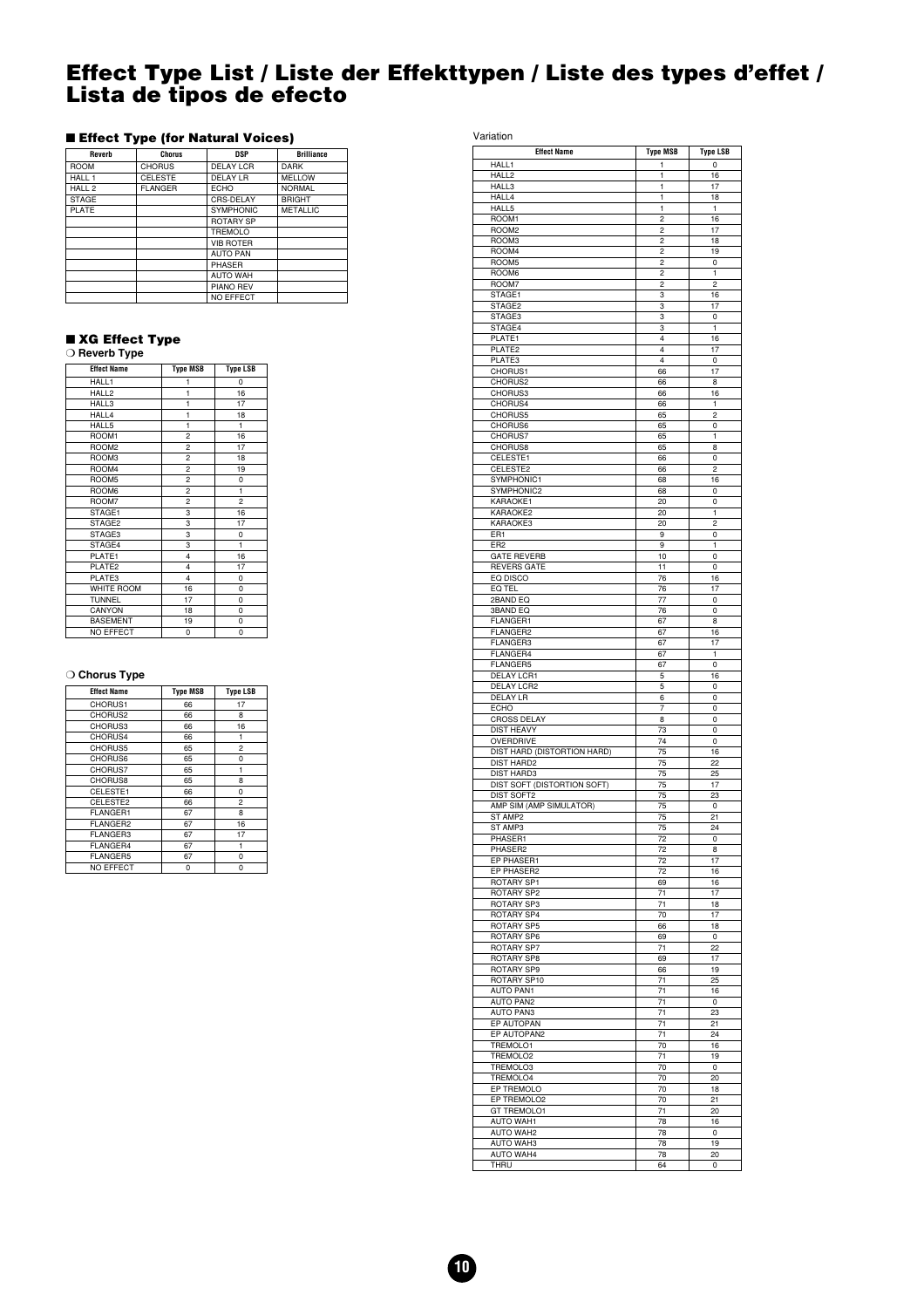#### <span id="page-10-0"></span>**Effect Parameter List / Liste der Effektparameter Liste des paramètres d'effets / Lista de parámetros de efectos**

Parameters marked with a ● in the Control column can be controlled from an AC1 (assignable controller 1) etc. However, this is valid only for a Variation effect (when selected for Insertion).

#### **Effect Name** TypeMSB (Type LSB)

| <b>PLATE</b>   | HALL1, HALL2<br>ROOM1, ROOM2, ROOM3<br>STAGE1, STAGE2 |                                                                                | $MSB = 01$<br>$MSB = 02$<br>$MSB = 03$<br>$MSB = 04$ |           |         |
|----------------|-------------------------------------------------------|--------------------------------------------------------------------------------|------------------------------------------------------|-----------|---------|
| No.            | Parameter                                             | Display                                                                        | Value                                                | See Table | Control |
| 1              | <b>Reverb Time</b>                                    | $0.3 - 30.0s$                                                                  | $0 - 69$                                             | table#4   |         |
| $\overline{2}$ | Diffusion                                             | $0 - 10$                                                                       | $0 - 10$                                             |           |         |
| 3              | <b>Initial Delay</b>                                  | $0.1mS-99.3mS$                                                                 | $0 - 63$                                             | table#5   |         |
| 4              | <b>HPF Cutoff</b>                                     | Thru-8.0kHz                                                                    | $0 - 52$                                             | table#3   |         |
| 5              | <b>LPF Cutoff</b>                                     | 1.0kHz-Thru                                                                    | $34-60$                                              | table#3   |         |
| 6              |                                                       |                                                                                |                                                      |           |         |
| $\overline{7}$ |                                                       |                                                                                |                                                      |           |         |
| 8              |                                                       |                                                                                |                                                      |           |         |
| 9              |                                                       |                                                                                |                                                      |           |         |
| 10             | Dry/Wet                                               | D63>W-D=W-D <w63< td=""><td><math>1 - 127</math></td><td></td><td></td></w63<> | $1 - 127$                                            |           |         |
|                |                                                       |                                                                                |                                                      |           |         |
| 11             | <b>Rev Delay</b>                                      | $0.1mS-99.3mS$                                                                 | $0 - 63$                                             | table#5   |         |
| 12             | Density                                               | 0-4 (rev, var, ins1-4 block)                                                   | $0 - 4$                                              |           |         |
|                |                                                       | 0-2 (ins5 block)                                                               | $0 - 2$                                              |           |         |
| 13             | Er/Rev Balance                                        | $E63>R-E=R-E<$ R63                                                             | $1 - 127$                                            |           |         |
| 14             |                                                       |                                                                                |                                                      |           |         |
| 15             | Feedback Level                                        | $-63-+63$                                                                      | $1 - 127$                                            |           |         |
| 16             |                                                       |                                                                                |                                                      |           |         |

|                | DELAY L, C, R            |                                                                                | $MSB = 05$ |           |         |
|----------------|--------------------------|--------------------------------------------------------------------------------|------------|-----------|---------|
| No.            | Parameter                | Display                                                                        | Value      | See Table | Control |
| 1              | Lch Delay                | $0.1 - 715.0$ ms                                                               | 1-7150     |           |         |
| $\overline{c}$ | <b>Rch Delay</b>         | $0.1 - 715.0$ ms                                                               | 1-7150     |           |         |
| 3              | Cch Delay                | $0.1 - 715.0$ ms                                                               | 1-7150     |           |         |
| 4              | Feedback Delay           | $0.1 - 715.0$ ms                                                               | 1-7150     |           |         |
| 5              | Feedback Level           | $-63-+63$                                                                      | $1 - 127$  |           |         |
| 6              | Cch Level                | $0 - 127$                                                                      | $0 - 127$  |           |         |
| $\overline{7}$ | High Damp                | $0.1 - 1.0$                                                                    | $1 - 10$   |           |         |
| 8              |                          |                                                                                |            |           |         |
| 9              |                          |                                                                                |            |           |         |
| 10             | Dry/Wet                  | D63>W-D=W-D <w63< td=""><td><math>1 - 127</math></td><td></td><td></td></w63<> | $1 - 127$  |           |         |
|                |                          |                                                                                |            |           |         |
| 11             |                          |                                                                                |            |           |         |
| 12             |                          |                                                                                |            |           |         |
| 13             | EQ Low Frequency         | 32Hz-2.0kHz                                                                    | $4 - 40$   | table#3   |         |
| 14             | EQ Low Gain              | $-12 - +12dB$                                                                  | 52-76      |           |         |
| 15             | <b>EQ High Frequency</b> | 500Hz-16.0kHz                                                                  | 28-58      | table#3   |         |
| 16             | EQ High Gain             | $-12 - +12dB$                                                                  | 52-76      |           |         |

| <b>DELAY L. R</b> |                          |                             | $MSB = 06$ |           |         |
|-------------------|--------------------------|-----------------------------|------------|-----------|---------|
| No.               | Parameter                | <b>Display</b>              | Value      | See Table | Control |
| 1                 | Lch Delay                | $0.1 - 715.0$ ms            | 1-7150     |           |         |
| $\overline{c}$    | <b>Rch Delay</b>         | $0.1 - 715.0$ ms            | 1-7150     |           |         |
| 3                 | Feedback Delay 1         | $0.1 - 715.0$ ms            | 1-7150     |           |         |
| 4                 | Feedback Delay 2         | $0.1 - 715.0$ ms            | 1-7150     |           |         |
| 5                 | Feedback Level           | $-63-+63$                   | $1 - 127$  |           |         |
| 6                 | High Damp                | $0.1 - 1.0$                 | $1 - 10$   |           |         |
| $\overline{7}$    |                          |                             |            |           |         |
| 8                 |                          |                             |            |           |         |
| 9                 |                          |                             |            |           |         |
| 10                | Dry/Wet                  | $D63 > W - D = W - D < W63$ | $1 - 127$  |           |         |
|                   |                          |                             |            |           |         |
| 11                |                          |                             |            |           |         |
| 12                |                          |                             |            |           |         |
| 13                | EQ Low Frequency         | 32Hz-2.0kHz                 | $4 - 40$   | table#3   |         |
| 14                | EQ Low Gain              | $-12 - +12dB$               | 52-76      |           |         |
| 15                | <b>EQ High Frequency</b> | 500Hz-16.0kHz               | 28-58      | table#3   |         |
| 16                | EQ High Gain             | $-12 - +12dB$               | 52-76      |           |         |

| <b>ECHO</b>    |                           |                                                                                | $MSB = 07$ |           |         |
|----------------|---------------------------|--------------------------------------------------------------------------------|------------|-----------|---------|
| No.            | Parameter                 | Display                                                                        | Value      | See Table | Control |
| 1              | Lch Delay1                | $0.1 - 355.0$ ms                                                               | 1-3550     |           |         |
| $\overline{c}$ | Lch Feedback Level        | $-63-+63$                                                                      | $1 - 127$  |           |         |
| 3              | Rch Delay1                | $0.1 - 355.0$ ms                                                               | 1-3550     |           |         |
| 4              | <b>Rch Feedback Level</b> | $-63-+63$                                                                      | $1 - 127$  |           |         |
| 5              | High Damp                 | $0.1 - 1.0$                                                                    | $1 - 10$   |           |         |
| 6              | Lch Delay2                | $0.1 - 355.0$ ms                                                               | 1-3550     |           |         |
| $\overline{7}$ | Rch Delay2                | $0.1 - 355.0$ ms                                                               | 1-3550     |           |         |
| 8              | Delay2 Level              | $0 - 127$                                                                      | $0 - 127$  |           |         |
| 9              |                           |                                                                                |            |           |         |
| 10             | Dry/Wet                   | D63>W-D=W-D <w63< td=""><td><math>1 - 127</math></td><td></td><td></td></w63<> | $1 - 127$  |           |         |
|                |                           |                                                                                |            |           |         |
| 11             |                           |                                                                                |            |           |         |
| 12             |                           |                                                                                |            |           |         |
| 13             | EQ Low Frequency          | 32Hz-2.0kHz                                                                    | $4 - 40$   | table#3   |         |
| 14             | EQ Low Gain               | $-12 - +12dB$                                                                  | 52-76      |           |         |
| 15             | <b>EQ High Frequency</b>  | 500Hz-16.0kHz                                                                  | 28-58      | table#3   |         |
| 16             | EQ High Gain              | $-12 - +12dB$                                                                  | 52-76      |           |         |

| <b>CROSS DELAY</b> |                                             | $MSB = 08$                  |           |                  |         |
|--------------------|---------------------------------------------|-----------------------------|-----------|------------------|---------|
| No.                | Parameter                                   | Display                     | Value     | <b>See Table</b> | Control |
| 1                  | $L \rightarrow R$ Delay                     | $0.1 - 355.0$ ms            | 1-3550    |                  |         |
| $\overline{a}$     | $R \rightarrow L$ Delay                     | $0.1 - 355.0$ ms            | 1-3550    |                  |         |
| 3                  | Feedback Level                              | $-63-+63$                   | $1 - 127$ |                  |         |
| 4                  | <b>Input Select</b>                         | L, R, L&R                   | $0 - 2$   |                  |         |
| 5                  | High Damp                                   | $0.1 - 1.0$                 | $1 - 10$  |                  |         |
| 6                  |                                             |                             |           |                  |         |
| 7                  |                                             |                             |           |                  |         |
| 8                  |                                             |                             |           |                  |         |
| 9                  |                                             |                             |           |                  |         |
| 10                 | Dry/Wet                                     | $D63 > W - D = W - D < W63$ | $1 - 127$ |                  |         |
|                    |                                             |                             |           |                  |         |
| 11                 |                                             |                             |           |                  |         |
| 12                 |                                             |                             |           |                  |         |
| 13                 | EQ Low Frequency                            | 32Hz-2.0kHz                 | $4 - 40$  | table#3          |         |
| 14                 | EQ Low Gain                                 | $-12 - +12dB$               | 52-76     |                  |         |
| 15                 | EQ High Frequency                           | 500Hz-16.0kHz               | 28-58     | table#3          |         |
| 16                 | EQ High Gain                                | $-12 - +12dB$               | 52-76     |                  |         |
|                    | $MSB = 09$<br><b>EARLY REF1, EARLY REF2</b> |                             |           |                  |         |

| No.            | Parameter            | Display                                                                        | Value     | <b>See Table</b> | Control |
|----------------|----------------------|--------------------------------------------------------------------------------|-----------|------------------|---------|
| 1              | Type                 | S-H, L-H, Rdm, Rvs, Plt, Spr                                                   | $0 - 5$   |                  |         |
| 2              | Room Size            | $0.1 - 7.0$                                                                    | $0 - 44$  | table#6          |         |
| 3              | Diffusion            | $0 - 10$                                                                       | $0 - 10$  |                  |         |
| $\overline{4}$ | <b>Initial Delay</b> | $0.1 \text{mS-} 200.0 \text{mS}$                                               | $0 - 127$ | table#5          |         |
| 5              | Feedback Level       | $-63-+63$                                                                      | $1 - 127$ |                  |         |
| 6              | <b>HPF Cutoff</b>    | Thru-8.0kHz                                                                    | $0 - 52$  | table#3          |         |
| $\overline{7}$ | LPF Cutoff           | 1.0kHz-Thru                                                                    | 34-60     | table#3          |         |
| 8              |                      |                                                                                |           |                  |         |
| 9              |                      |                                                                                |           |                  |         |
| 10             | Dry/Wet              | D63>W-D=W-D <w63< td=""><td><math>1 - 127</math></td><td></td><td></td></w63<> | $1 - 127$ |                  |         |
|                |                      |                                                                                |           |                  |         |
| 11             | Liveness             | $0 - 10$                                                                       | $0 - 10$  |                  |         |
| 12             | Density              | $0 - 3$                                                                        | $0 - 3$   |                  |         |
| 13             | High Damp            | $0.1 - 1.0$                                                                    | $1 - 10$  |                  |         |
| 14             |                      |                                                                                |           |                  |         |
| 15             |                      |                                                                                |           |                  |         |
| 16             |                      |                                                                                |           |                  |         |

| <b>GATE REVERB</b><br><b>REVERSE GATE</b> |                      | $MSB = 10$<br>$MSB = 11$                                                       |           |           |         |
|-------------------------------------------|----------------------|--------------------------------------------------------------------------------|-----------|-----------|---------|
| No.                                       | Parameter            | Display                                                                        | Value     | See Table | Control |
| 1                                         | Type                 | TypeA, TypeB                                                                   | $0 - 1$   |           |         |
| $\overline{2}$                            | Room Size            | $0.1 - 7.0$                                                                    | $0 - 44$  | table#6   |         |
| 3                                         | <b>Diffusion</b>     | $0 - 10$                                                                       | $0 - 10$  |           |         |
| $\overline{4}$                            | <b>Initial Delay</b> | $0.1mS-200.0mS$                                                                | $0 - 127$ | table#5   |         |
| 5                                         | Feedback Level       | $-63-+63$                                                                      | $1 - 127$ |           |         |
| 6                                         | <b>HPF Cutoff</b>    | Thru-8.0kHz                                                                    | $0 - 52$  | table#3   |         |
| $\overline{7}$                            | LPF Cutoff           | 1.0kHz-Thru                                                                    | 34-60     | table#3   |         |
| 8                                         |                      |                                                                                |           |           |         |
| 9                                         |                      |                                                                                |           |           |         |
| 10                                        | Dry/Wet              | D63>W-D=W-D <w63< td=""><td><math>1 - 127</math></td><td></td><td></td></w63<> | $1 - 127$ |           |         |
|                                           |                      |                                                                                |           |           |         |
| 11                                        | Liveness             | $0 - 10$                                                                       | $0 - 10$  |           |         |
| 12                                        | Density              | $0 - 3$                                                                        | $0 - 3$   |           |         |
| 13                                        | High Damp            | $0.1 - 1.0$                                                                    | $1 - 10$  |           |         |
| 14                                        |                      |                                                                                |           |           |         |
| 15                                        |                      |                                                                                |           |           |         |
| 16                                        |                      |                                                                                |           |           |         |

WHITE ROOM<br>
TUNNEL<br>
CANYON<br>
BASEMENT<br>
BASEMENT<br>
MSB = 19<br>
MSB = 19 **TUNNEL MSB = 17 CANYON MSB = 18 BASEMENT MSB = 19**

| No.                     | Parameter            | <b>Display</b>                                                                 | Value     | See Table | Control |
|-------------------------|----------------------|--------------------------------------------------------------------------------|-----------|-----------|---------|
| 1                       | <b>Reverb Time</b>   | $0.3 - 30.0s$                                                                  | $0 - 69$  | table#4   |         |
| $\overline{2}$          | <b>Diffusion</b>     | $0 - 10$                                                                       | $0 - 10$  |           |         |
| 3                       | <b>Initial Delay</b> | $0.1mS-99.3mS$                                                                 | $0 - 63$  | table#5   |         |
| $\overline{\mathbf{4}}$ | <b>HPF Cutoff</b>    | Thru-8.0kHz                                                                    | $0 - 52$  | table#3   |         |
| 5                       | <b>LPF Cutoff</b>    | 1.0kHz-Thru                                                                    | 34-60     | table#3   |         |
| 6                       | Width                | $0.5 - 10.2m$                                                                  | $0 - 37$  | table#8   |         |
| $\overline{7}$          | Height               | $0.5 - 20.2m$                                                                  | $0 - 73$  | table#8   |         |
| 8                       | Depth                | $0.5 - 30.2m$                                                                  | $0 - 104$ | table#8   |         |
| 9                       | <b>Wall Vary</b>     | $0 - 30$                                                                       | $0 - 30$  |           |         |
| 10                      | Dry/Wet              | D63>W-D=W-D <w63< td=""><td><math>1 - 127</math></td><td></td><td></td></w63<> | $1 - 127$ |           |         |
| 11                      | <b>Rev Delay</b>     | $0.1mS-99.3mS$                                                                 | $0 - 63$  | table#5   |         |
| 12                      |                      |                                                                                |           |           |         |
| 13                      |                      |                                                                                |           |           |         |
| 14                      |                      |                                                                                |           |           |         |
| 15                      |                      |                                                                                |           |           |         |
| 16                      |                      |                                                                                |           |           |         |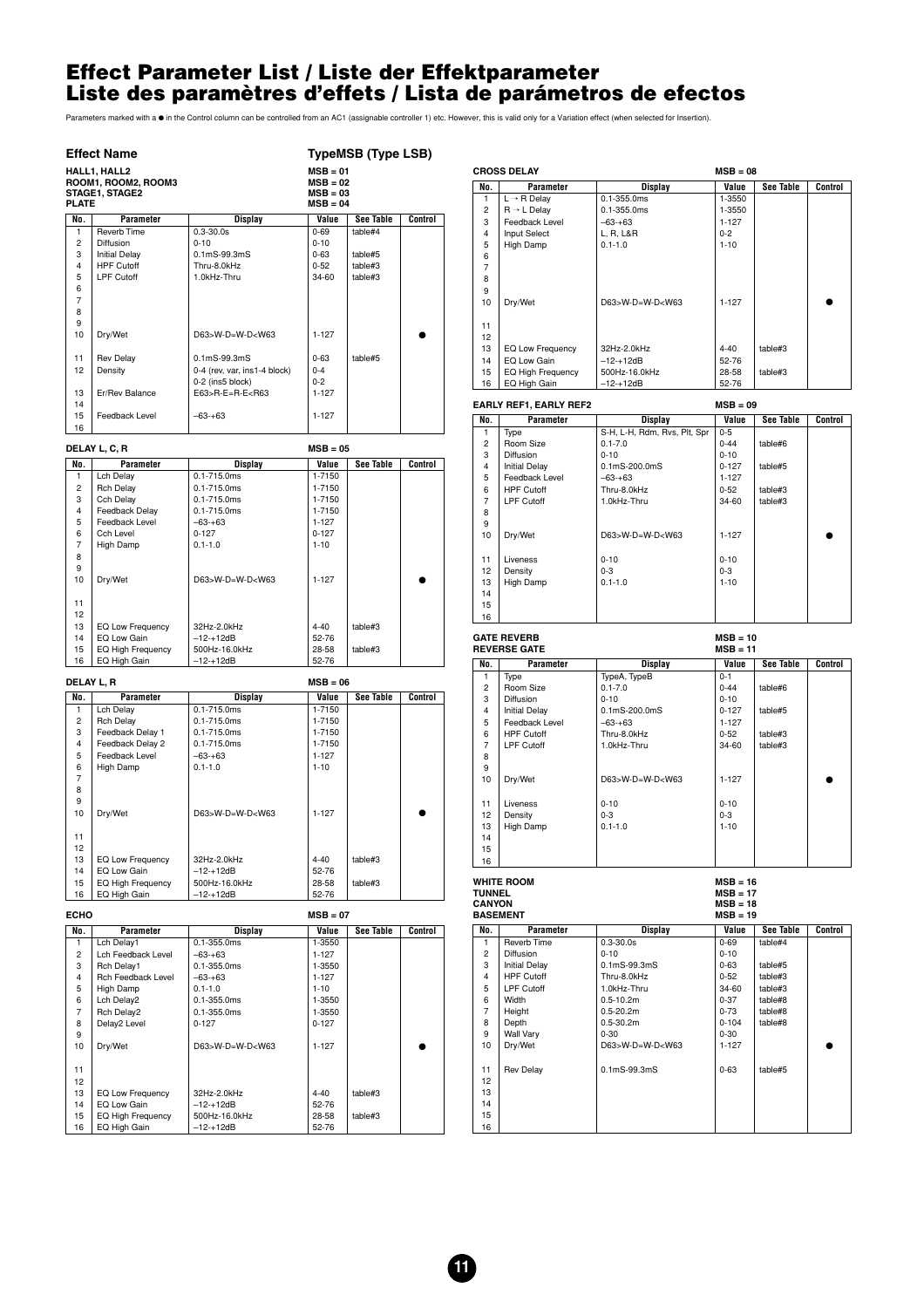| KARAOKE1, 2, 3 |                   | $MSB = 20$                                                                     |           |                  |                |
|----------------|-------------------|--------------------------------------------------------------------------------|-----------|------------------|----------------|
| No.            | Parameter         | <b>Display</b>                                                                 | Value     | <b>See Table</b> | <b>Control</b> |
| 1              | Delay Time        | $0.1mS-400.0mS$                                                                | $0 - 127$ | table#7          |                |
| $\overline{2}$ | Feedback Level    | $-63-+63$                                                                      | $1 - 127$ |                  |                |
| 3              | <b>HPF Cutoff</b> | Thru-8.0kHz                                                                    | $0 - 52$  | table#3          |                |
| 4              | <b>LPF Cutoff</b> | 1.0kHz-Thru                                                                    | 34-60     | table#3          |                |
| 5              |                   |                                                                                |           |                  |                |
| 6              |                   |                                                                                |           |                  |                |
| $\overline{7}$ |                   |                                                                                |           |                  |                |
| 8              |                   |                                                                                |           |                  |                |
| 9              |                   |                                                                                |           |                  |                |
| 10             | Dry/Wet           | D63>W-D=W-D <w63< td=""><td><math>1 - 127</math></td><td></td><td></td></w63<> | $1 - 127$ |                  |                |
|                |                   |                                                                                |           |                  |                |
| 11             |                   |                                                                                |           |                  |                |
| 12             |                   |                                                                                |           |                  |                |
| 13             |                   |                                                                                |           |                  |                |
| 14             |                   |                                                                                |           |                  |                |
| 15             |                   |                                                                                |           |                  |                |
| 16             |                   |                                                                                |           |                  |                |

|                | CHORUS1, 2, 3, 4<br><b>CELESTE1, 2, 3, 4</b> |                                                                                | $MSB = 65$<br>$MSB = 66$ |           |         |
|----------------|----------------------------------------------|--------------------------------------------------------------------------------|--------------------------|-----------|---------|
| No.            | Parameter                                    | <b>Display</b>                                                                 | Value                    | See Table | Control |
| 1              | <b>LFO Frequency</b>                         | 0.00Hz-39.7Hz                                                                  | $0 - 127$                | table#1   |         |
| $\overline{2}$ | LFO Depth                                    | $0 - 127$                                                                      | $0 - 127$                |           |         |
| 3              | Feedback Level                               | $-63-+63$                                                                      | $1 - 127$                |           |         |
| 4              | Delay Offset                                 | $0.0mS-50mS$                                                                   | $0 - 127$                | table#2   |         |
| 5              |                                              |                                                                                |                          |           |         |
| 6              | EQ Low Frequency                             | 32Hz-2.0kHz                                                                    | $4 - 40$                 | table#3   |         |
| 7              | EQ Low Gain                                  | $-12 - +12dB$                                                                  | 52-76                    |           |         |
| 8              | <b>EQ High Frequency</b>                     | 500Hz-16.0kHz                                                                  | 28-58                    | table#3   |         |
| 9              | EQ High Gain                                 | $-12 - +12dB$                                                                  | 52-76                    |           |         |
| 10             | Dry/Wet                                      | D63>W-D=W-D <w63< td=""><td><math>1 - 127</math></td><td></td><td></td></w63<> | $1 - 127$                |           |         |
|                |                                              |                                                                                |                          |           |         |
| 11             |                                              |                                                                                |                          |           |         |
| 12             |                                              |                                                                                |                          |           |         |
| 13             |                                              |                                                                                |                          |           |         |
| 14             |                                              |                                                                                |                          |           |         |
| 15             | Input Mode                                   | mono/stereo                                                                    | $0 - 1$                  |           |         |
| 16             |                                              |                                                                                |                          |           |         |

**FLANGER1, 2, 3 MSB = 67 No. Parameter Display Value See Table Control**<br>1 LEO Frequency 0.00Hz-39.7Hz 0-127 table#1 1 **Parameter Display Value See Table 1**<br>1 LFO Frequency 0.00Hz-39.7Hz 0-127 table#1<br>2 LFO Depth 0-127 0-127 2<br>
2 LFO Depth<br>
Peedback Level<br>
4 Delay Offset<br>
0-127<br>
0-127<br>
0-127<br>
0-127<br>
0-127<br>
0-127<br>
0-127<br>
0-127<br>
0-127<br>
0-127<br>
0-127<br>
0-127<br>
0-127<br>
0-127<br>
0-127<br>
0-127<br>
0-127<br>
0-127<br>
0-127<br>
0-127<br>
0-127<br>
0-127<br>
0-127<br>
0-127<br>
0-127<br> Feedback Level –63-+63<br>
Delay Offset – 0.0mS-50mS Delay Offset 0.0mS-50mS 0-127 table#2  $-5$ <br>6<br>7<br>8 EQ Low Frequency  $\begin{array}{|l|l|}\n\hline\n12440 & \text{table}\n\hline\n\text{EQ} & \text{L} & -12412 \text{dB} \\
\hline\n\text{EQ} & \text{High Frequency} & 500 \text{Hz} - 16.0 \text{kHz} \\
\hline\n\end{array}\n\quad\n\begin{array}{|l|}\n\hline\n440 & \text{table}\n\hline\n440 & \text{table}\n\hline\n\text{table}\n\hline\n\text{Table 43} & \text{table}\n\end{array}$  EQ Low Gain –12-+12dB 52-76 8 EQ High Frequency 500Hz-16.0kHz 28-58 table#3 9 EQ High Gain –12-+12dB 52-76 10 Dry/Wet D63>W-D=W-D<W63 1-127 ● 13 14 LFO Phase Difference (resolution=3deg.) 4-124 

SYMPHONIC MSB = 68 **No. Parameter Display Value See Table Control**<br>1 LFO Frequency 0.00Hz-39.7Hz 0-127 table#1 1 LFO Frequency 0.00Hz-39.7Hz<br>2 LFO Depth 0-127 0-127 0-127 2 LFO Depth 0-127<br>3 Delay Offset 0.0mS-50mS 0-127 0.0mS-50mS 0-127 table#2 5<br>6<br>7  $\begin{array}{|l|l|}\n\hline\n\text{EQ Low Gain} & 32\text{Hz-2.0kHz} & 4-40 & \text{table$\#3$} \\
\hline\n\text{EQ High Frequency} & -12\text{--12dB} & 52-76 & 42\text{kbb$\#3$} \\
\hline\n\end{array}$  EQ Low Gain –12-+12dB 52-76 8 EQ High Frequency 500Hz-16.0kHz 28-58 table#3 9 EQ High Gain –12-+12dB 52-76 10 Dry/Wet | D63>W-D=W-D<W63 | 1-127 | ● 

| <b>ROTARY SPEAKER</b> |                          | $MSB = 69$ , $LSB = 0$ , 16, 17                                                |           |           |         |
|-----------------------|--------------------------|--------------------------------------------------------------------------------|-----------|-----------|---------|
| No.                   | Parameter                | <b>Display</b>                                                                 | Value     | See Table | Control |
| 1                     | <b>LFO Frequency</b>     | 0.00Hz-39.7Hz                                                                  | $0 - 127$ | table#1   |         |
| 2                     | <b>LFO Depth</b>         | $0 - 127$                                                                      | $0 - 127$ |           |         |
| 3                     |                          |                                                                                |           |           |         |
| 4                     |                          |                                                                                |           |           |         |
| 5                     |                          |                                                                                |           |           |         |
| 6                     | EQ Low Frequency         | 32Hz-2.0kHz                                                                    | $4 - 40$  | table#3   |         |
| 7                     | EQ Low Gain              | $-12 - +12dB$                                                                  | 52-76     |           |         |
| 8                     | <b>EQ High Frequency</b> | 500Hz-16.0kHz                                                                  | 28-58     | table#3   |         |
| 9                     | EQ High Gain             | $-12 - +12dB$                                                                  | 52-76     |           |         |
| 10                    | Dry/Wet                  | D63>W-D=W-D <w63< td=""><td><math>1 - 127</math></td><td></td><td></td></w63<> | $1 - 127$ |           |         |
|                       |                          |                                                                                |           |           |         |
| 11                    |                          |                                                                                |           |           |         |
| 12                    |                          |                                                                                |           |           |         |
| 13                    |                          |                                                                                |           |           |         |
| 14                    |                          |                                                                                |           |           |         |
| 15                    |                          |                                                                                |           |           |         |
| 16                    |                          |                                                                                |           |           |         |

#### **TREMOLO MSB = 70**

| No.            | Parameter                   | Display                              | Value     | See Table | Control |
|----------------|-----------------------------|--------------------------------------|-----------|-----------|---------|
| 1              | <b>LFO Frequency</b>        | 0.00Hz-39.7Hz                        | $0 - 127$ | table#1   |         |
| $\overline{2}$ | AM Depth                    | $0 - 127$                            | $0 - 127$ |           |         |
| 3              | PM Depth                    | $0 - 127$                            | $0 - 127$ |           |         |
| 4              |                             |                                      |           |           |         |
| 5              |                             |                                      |           |           |         |
| 6              | EQ Low Frequency            | 32Hz-2.0kHz                          | $4 - 40$  | table#3   |         |
| $\overline{7}$ | EQ Low Gain                 | $-12 - +12dB$                        | $52 - 76$ |           |         |
| 8              | EQ High Frequency           | 500Hz-16.0kHz                        | 28-58     | table#3   |         |
| 9              | EQ High Gain                | $-12 - +12dB$                        | 52-76     |           |         |
| 10             |                             |                                      |           |           |         |
|                |                             |                                      |           |           |         |
| 11             |                             |                                      |           |           |         |
| 12             |                             |                                      |           |           |         |
| 13             |                             |                                      |           |           |         |
| 14             | <b>LFO Phase Difference</b> | $-180+180$ deg<br>(resolution=3deg.) | $4 - 124$ |           |         |
| 15             | Input Mode                  | mono/stereo                          | $0 - 1$   |           |         |
| 16             |                             |                                      |           |           |         |

| <b>AUTO PAN</b> |                      | $MSB = 71$                                                                          |           |           |         |  |
|-----------------|----------------------|-------------------------------------------------------------------------------------|-----------|-----------|---------|--|
| No.             | Parameter            | Display                                                                             | Value     | See Table | Control |  |
| 1               | <b>LFO Frequency</b> | 0.00Hz-39.7Hz                                                                       | $0 - 127$ | table#1   |         |  |
| $\overline{2}$  | L/R Depth            | $0 - 127$                                                                           | $0 - 127$ |           |         |  |
| 3               | F/R Depth            | $0 - 127$                                                                           | $0 - 127$ |           |         |  |
| 4               | <b>PAN Direction</b> | $L \leftrightarrow R$ , $L \rightarrow R$ , $L \leftarrow R$ , Lturn,<br>Rturn, L/R | $0 - 5$   |           |         |  |
| 5               |                      |                                                                                     |           |           |         |  |
| 6               | EQ Low Frequency     | 32Hz-2.0kHz                                                                         | $4 - 40$  | table#3   |         |  |
| $\overline{7}$  | EQ Low Gain          | $-12 - +12dB$                                                                       | 52-76     |           |         |  |
| 8               | EQ High Frequency    | 500Hz-16.0kHz                                                                       | 28-58     | table#3   |         |  |
| 9               | EQ High Gain         | $-12 - +12dB$                                                                       | 52-76     |           |         |  |
| 10              |                      |                                                                                     |           |           |         |  |
| 11              |                      |                                                                                     |           |           |         |  |
| 12              |                      |                                                                                     |           |           |         |  |
| 13              |                      |                                                                                     |           |           |         |  |
| 14              |                      |                                                                                     |           |           |         |  |
| 15              |                      |                                                                                     |           |           |         |  |
| 16              |                      |                                                                                     |           |           |         |  |

| <b>PHASER 1</b> |                      |                                                                                |           | $MSB = 72, LSB = 0$ |         |
|-----------------|----------------------|--------------------------------------------------------------------------------|-----------|---------------------|---------|
| No.             | Parameter            | <b>Display</b>                                                                 | Value     | See Table           | Control |
|                 | <b>LFO Frequency</b> | 0.00Hz-39.7Hz                                                                  | $0 - 127$ | table#1             |         |
| $\mathbf{2}$    | <b>LFO Depth</b>     | $0 - 127$                                                                      | $0 - 127$ |                     |         |
| 3               | Phase Shift Offset   | $0 - 127$                                                                      | $0 - 127$ |                     |         |
| 4               | Feedback Level       | $-63-+63$                                                                      | $1 - 127$ |                     |         |
| 5               |                      |                                                                                |           |                     |         |
| 6               | EQ Low Frequency     | 32Hz-2.0kHz                                                                    | 4-40      | table#3             |         |
| $\overline{7}$  | EQ Low Gain          | $-12 - +12dB$                                                                  | 52-76     |                     |         |
| 8               | EQ High Frequency    | 500Hz-16.0kHz                                                                  | 28-58     | table#3             |         |
| 9               | EQ High Gain         | $-12 - +12dB$                                                                  | 52-76     |                     |         |
| 10              | Dry/Wet              | D63>W-D=W-D <w63< td=""><td><math>1 - 127</math></td><td></td><td></td></w63<> | $1 - 127$ |                     |         |
|                 |                      |                                                                                |           |                     |         |
| 11              | Stage                | 6, 7, 8, 9, 10                                                                 | $6 - 10$  |                     |         |
| 12              |                      |                                                                                |           |                     |         |
| 13              |                      |                                                                                |           |                     |         |
| 14              |                      |                                                                                |           |                     |         |
| 15              |                      |                                                                                |           |                     |         |
| 16              |                      |                                                                                |           |                     |         |

| <b>PHASER 2</b>         |                             | $MSB = 72, LSB = 8$                                                               |           |           |         |  |
|-------------------------|-----------------------------|-----------------------------------------------------------------------------------|-----------|-----------|---------|--|
| No.                     | Parameter                   | Display                                                                           | Value     | See Table | Control |  |
| 1                       | <b>LFO Frequency</b>        | 0.00Hz-39.7Hz                                                                     | $0-127$   | table#1   |         |  |
| $\mathbf{2}$            | LFO Depth                   | $0 - 127$                                                                         | $0 - 127$ |           |         |  |
| 3                       | Phase Shift Offset          | $0 - 127$                                                                         | $0 - 127$ |           |         |  |
| $\overline{\mathbf{4}}$ | Feedback Level              | $-63-+63$                                                                         | $1 - 127$ |           |         |  |
| 5                       |                             |                                                                                   |           |           |         |  |
| 6                       | EQ Low Frequency            | 32Hz-2.0kHz                                                                       | $4 - 40$  | table#3   |         |  |
| $\overline{7}$          | EQ Low Gain                 | $-12 - +12dB$                                                                     | 52-76     |           |         |  |
| 8                       | EQ High Frequency           | 500Hz-16.0kHz                                                                     | 28-58     | table#3   |         |  |
| 9                       | EQ High Gain                | $-12 - +12dB$                                                                     | 52-76     |           |         |  |
| 10                      | Dry/Wet                     | $D63$ -W-D=W-D <w63< td=""><td><math>1 - 127</math></td><td></td><td></td></w63<> | $1 - 127$ |           |         |  |
| 11                      | Stage                       | 3.4.5                                                                             | $3 - 5$   |           |         |  |
| 12                      |                             |                                                                                   |           |           |         |  |
| 13                      | <b>LFO Phase Difference</b> | $-180$ deg- $+180$ deg<br>(resolution=3deg.)                                      | 4-124     |           |         |  |
| 14                      |                             |                                                                                   |           |           |         |  |
| 15                      |                             |                                                                                   |           |           |         |  |
| 16                      |                             |                                                                                   |           |           |         |  |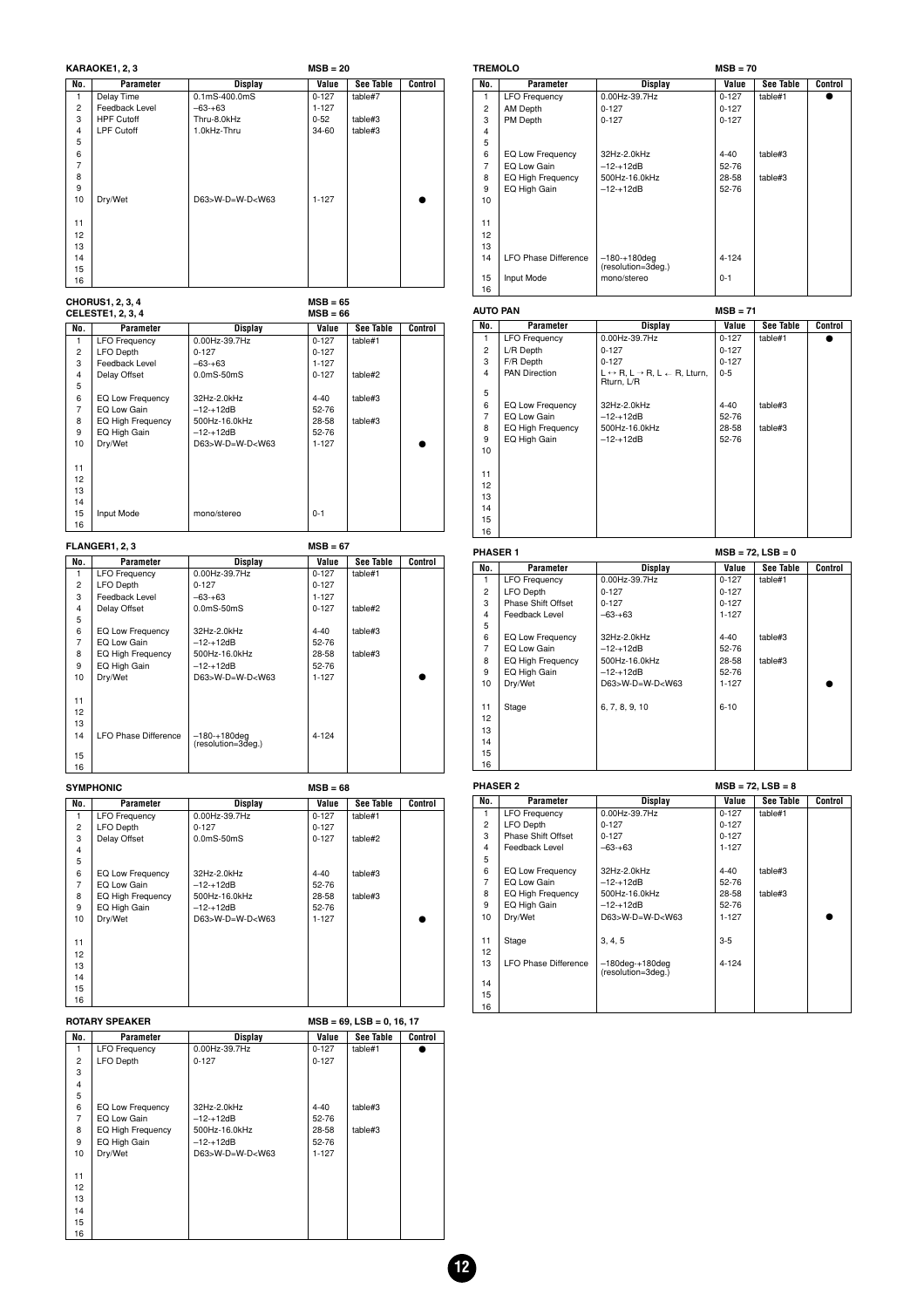| <b>DISTORTION</b> | $MSB = 73$ . $LSB = 0$ |
|-------------------|------------------------|
|                   |                        |

|                | <b>OVERDRIVE</b>  |                                                                                | $MSB = 74$ |            |         |  |  |
|----------------|-------------------|--------------------------------------------------------------------------------|------------|------------|---------|--|--|
| No.            | Parameter         | <b>Display</b>                                                                 | Value      | See Table  | Control |  |  |
| 1              | <b>Drive</b>      | $0 - 127$                                                                      | $0 - 127$  |            |         |  |  |
| 2              | EQ Low Frequency  | 32Hz-2.0kHz                                                                    | $4 - 40$   | table#3    |         |  |  |
| 3              | EQ Low Gain       | $-12 - +12dB$                                                                  | 52-76      |            |         |  |  |
| 4              | <b>LPF Cutoff</b> | 1.0kHz-Thru                                                                    | 34-60      | table#3    |         |  |  |
| 5              | Output Level      | $0 - 127$                                                                      | $0 - 127$  |            |         |  |  |
| 6              |                   |                                                                                |            |            |         |  |  |
| $\overline{7}$ | EQ Mid Frequency  | 100Hz-10.0kHz                                                                  | 14-54      | table#3    |         |  |  |
| 8              | EQ Mid Gain       | $-12 - +12dB$                                                                  | 52-76      |            |         |  |  |
| 9              | EQ Mid Width      | $1.0 - 12.0$                                                                   | 10-120     |            |         |  |  |
| 10             | Dry/Wet           | D63>W-D=W-D <w63< td=""><td><math>1 - 127</math></td><td></td><td></td></w63<> | $1 - 127$  |            |         |  |  |
|                |                   |                                                                                |            |            |         |  |  |
| 11             | Edge (Clip Curve) | $0 - 127$                                                                      | $0 - 127$  | mild-sharp |         |  |  |
| 12             |                   |                                                                                |            |            |         |  |  |
| 13             |                   |                                                                                |            |            |         |  |  |
| 14             |                   |                                                                                |            |            |         |  |  |
| 15             |                   |                                                                                |            |            |         |  |  |
| 16             |                   |                                                                                |            |            |         |  |  |

|                | <b>AMP SIMULATOR</b> | $MSB = 75$ , $LSB = 0$                                                         |           |                  |         |  |  |  |
|----------------|----------------------|--------------------------------------------------------------------------------|-----------|------------------|---------|--|--|--|
| No.            | Parameter            | <b>Display</b>                                                                 | Value     | <b>See Table</b> | Control |  |  |  |
|                | <b>Drive</b>         | $0 - 127$                                                                      | $0 - 127$ |                  |         |  |  |  |
| $\overline{2}$ | AMP Type             | Off, Stack, Combo, Tube                                                        | $0 - 3$   |                  |         |  |  |  |
| 3              | <b>LPF Cutoff</b>    | 1.0kHz-Thru                                                                    | 34-60     | table#3          |         |  |  |  |
| 4              | Output Level         | $0 - 127$                                                                      | $0 - 127$ |                  |         |  |  |  |
| 5              |                      |                                                                                |           |                  |         |  |  |  |
| 6              |                      |                                                                                |           |                  |         |  |  |  |
| $\overline{7}$ |                      |                                                                                |           |                  |         |  |  |  |
| 8              |                      |                                                                                |           |                  |         |  |  |  |
| 9              |                      |                                                                                |           |                  |         |  |  |  |
| 10             | Dry/Wet              | D63>W-D=W-D <w63< td=""><td><math>1 - 127</math></td><td></td><td></td></w63<> | $1 - 127$ |                  |         |  |  |  |
|                |                      |                                                                                |           |                  |         |  |  |  |
| 11             | Edge (Clip Curve)    | $0 - 127$                                                                      | $0 - 127$ | mild-sharp       |         |  |  |  |
| 12             |                      |                                                                                |           |                  |         |  |  |  |
| 13             |                      |                                                                                |           |                  |         |  |  |  |
| 14             |                      |                                                                                |           |                  |         |  |  |  |
| 15             |                      |                                                                                |           |                  |         |  |  |  |
| 16             |                      |                                                                                |           |                  |         |  |  |  |

**3BAND EQ (MONO) MSB = 76**

| No.            | Parameter               | Display       | Value    | See Table | Control |
|----------------|-------------------------|---------------|----------|-----------|---------|
| 1              | EQ Low Gain             | $-12 - +12dB$ | 52-76    |           |         |
| $\overline{2}$ | <b>EQ Mid Frequency</b> | 100Hz-10.0kHz | 14-54    | table#3   |         |
| 3              | EQ Mid Gain             | $-12 - +12dB$ | 52-76    |           |         |
| 4              | EQ Mid Width            | $1.0 - 12.0$  | 10-120   |           |         |
| 5              | EQ High Gain            | $-12 - +12dB$ | 52-76    |           |         |
| 6              | <b>EQ Low Frequency</b> | 50Hz-2.0kHz   | $8 - 40$ | table#3   |         |
| 7              | EQ High Frequency       | 500Hz-16.0kHz | 28-58    | table#3   |         |
| 8              |                         |               |          |           |         |
| 9              |                         |               |          |           |         |
| 10             |                         |               |          |           |         |
|                |                         |               |          |           |         |
| 11             |                         |               |          |           |         |
| 12             |                         |               |          |           |         |
| 13             |                         |               |          |           |         |
| 14             |                         |               |          |           |         |
| 15             | Input Mode              | mono/stereo   | $0 - 1$  |           |         |
| 16             |                         |               |          |           |         |

**2BAND EQ (STEREO)** MSB = 77<br> **No. Parameter Display** Value<br>
1 EQ Low Frequency 32Hz-2.0kHz 4-40 **Value See Table Control<br>4-40 table#3**  $\begin{array}{c|c|c|c} \hline \text{Display} & \text{W1} & \text{W2} & \text{W3} \\ \hline 32Hz-2.0kHz & 4-40 & 4-40 & 52-76 & 500Hz-16.0kHz & 28-58 & 52-76 & 52-76 & 52-76 & 52-76 & 52-76 & 52-76 & 52-76 & 52-76 & 52-76 & 52-76 & 52-76 & 52-76 & 52-76 & 52-76 & 52-76 & 52-76 & 52-76 & 52-76$  EQ Low Gain –12-+12dB 52-76 3 EQ High Frequency 500Hz-16.0kHz 28-58 table#3 4 EQ High Gain –12-+12dB 52-76 5 6 7 8 9 12 13 14 15 

| <b>AUTO WAH</b> |                              |                             | $MSB = 78$ , $LSB = 0$ , 16, 19, 20 |           |         |  |
|-----------------|------------------------------|-----------------------------|-------------------------------------|-----------|---------|--|
| No.             | Parameter                    | Display                     | Value                               | See Table | Control |  |
| 1               | <b>LFO Frequency</b>         | 0.00Hz-39.7Hz               | $0 - 127$                           | table#1   |         |  |
| $\mathbf{2}$    | <b>LFO Depth</b>             | $0 - 127$                   | $0 - 127$                           |           |         |  |
| 3               | Cutoff Frequency Off-<br>set | $0 - 127$                   | $0 - 127$                           |           |         |  |
| 4               | Resonance                    | $1.0 - 12.0$                | 10-120                              |           |         |  |
| 5               |                              |                             |                                     |           |         |  |
| 6               | EQ Low Frequency             | 32Hz-2.0kHz                 | $4 - 40$                            | table#3   |         |  |
| 7               | EQ Low Gain                  | $-12 - +12dB$               | 52-76                               |           |         |  |
| 8               | EQ High Frequency            | 500Hz-16.0kHz               | 28-58                               | table#3   |         |  |
| 9               | EQ High Gain                 | $-12 - +12dB$               | 52-76                               |           |         |  |
| 10              | Dry/Wet                      | $D63 > W - D = W - D < W63$ | $1 - 127$                           |           |         |  |
|                 |                              |                             |                                     |           |         |  |
| 11              |                              |                             |                                     |           |         |  |
| 12              |                              |                             |                                     |           |         |  |
| 13              |                              |                             |                                     |           |         |  |
| 14              |                              |                             |                                     |           |         |  |
| 15              |                              |                             |                                     |           |         |  |
| 16              |                              |                             |                                     |           |         |  |

|                | <b>NO EFFECT</b> |                | $MSB = 0$ |                  |         |
|----------------|------------------|----------------|-----------|------------------|---------|
| No.            | Parameter        | <b>Display</b> | Value     | <b>See Table</b> | Control |
| 1              |                  |                |           |                  |         |
| $\overline{2}$ |                  |                |           |                  |         |
| 3              |                  |                |           |                  |         |
| 4              |                  |                |           |                  |         |
| 5              |                  |                |           |                  |         |
| 6              |                  |                |           |                  |         |
| $\overline{7}$ |                  |                |           |                  |         |
| 8              |                  |                |           |                  |         |
| 9              |                  |                |           |                  |         |
| 10             |                  |                |           |                  |         |
|                |                  |                |           |                  |         |
| 11             |                  |                |           |                  |         |
| 12             |                  |                |           |                  |         |
| 13             |                  |                |           |                  |         |
| 14             |                  |                |           |                  |         |
| 15             |                  |                |           |                  |         |
| 16             |                  |                |           |                  |         |

| <b>THRU</b>    |           |                | $MSB = 64$ |                  |         |
|----------------|-----------|----------------|------------|------------------|---------|
| No.            | Parameter | <b>Display</b> | Value      | <b>See Table</b> | Control |
| $\mathbf{1}$   |           |                |            |                  |         |
| $\overline{c}$ |           |                |            |                  |         |
| 3              |           |                |            |                  |         |
| $\overline{4}$ |           |                |            |                  |         |
| 5              |           |                |            |                  |         |
| 6              |           |                |            |                  |         |
| $\overline{7}$ |           |                |            |                  |         |
| 8              |           |                |            |                  |         |
| 9              |           |                |            |                  |         |
| 10             |           |                |            |                  |         |
|                |           |                |            |                  |         |
| 11             |           |                |            |                  |         |
| 12             |           |                |            |                  |         |
| 13             |           |                |            |                  |         |
| 14             |           |                |            |                  |         |
| 15             |           |                |            |                  |         |
| 16             |           |                |            |                  |         |

Parameter 10 Dry/Wet only affects insertion type effects.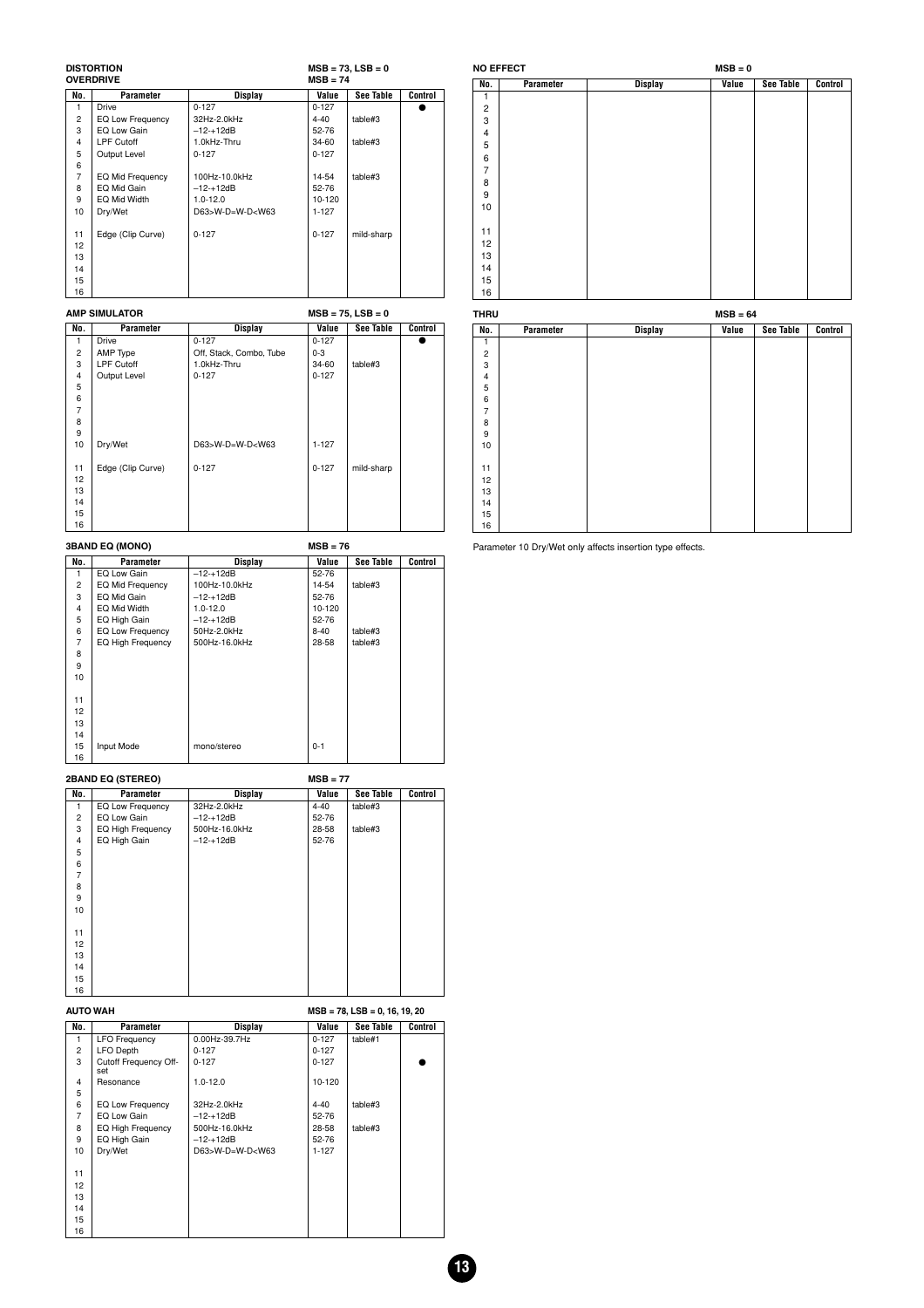#### <span id="page-13-0"></span>**Effect Data Assign Table / Effektdaten-Zuordnungstabelle**-**Tableau d'assignation des données d'effets/ Tabla de asignación de datos para efectos**

#### **Table#1**

| <b>LFO Frequency</b>      |       |                 |       |                 |       |             |       |  |  |
|---------------------------|-------|-----------------|-------|-----------------|-------|-------------|-------|--|--|
| <b>Data</b>               | Value | <b>Data</b>     | Value | <b>Data</b>     | Value | <b>Data</b> | Value |  |  |
| $\Omega$                  | 0.00  | 32              | 1.35  | 64              | 2.69  | 96          | 8.41  |  |  |
| ī                         | 0.04  | 33              | 1.39  | 65              | 2.78  | 97          | 8.75  |  |  |
| $\overline{2}$            | 0.08  | $\overline{34}$ | 1.43  | 66              | 2.86  | 98          | 9.08  |  |  |
| $\overline{\overline{3}}$ | 0.13  | 35              | 1.47  | 67              | 2.94  | 99          | 9.42  |  |  |
| $\overline{4}$            | 0.17  | 36              | 1.51  | 68              | 3.03  | 100         | 9.76  |  |  |
| $\overline{5}$            | 0.21  | 37              | 1.56  | 69              | 3.11  | 101         | 10.1  |  |  |
| $\overline{6}$            | 0.25  | 38              | 1.60  | 70              | 3.20  | 102         | 10.8  |  |  |
| 7                         | 0.29  | 39              | 1.64  | $\overline{71}$ | 3.28  | 103         | 11.4  |  |  |
| $\overline{\mathbf{8}}$   | 0.34  | 40              | 1.68  | $\overline{72}$ | 3.37  | 104         | 12.1  |  |  |
| $\overline{9}$            | 0.38  | 41              | 1.72  | $\overline{73}$ | 3.45  | 105         | 12.8  |  |  |
| 10                        | 0.42  | 42              | 1.77  | $\overline{74}$ | 3.53  | 106         | 13.5  |  |  |
| 11                        | 0.46  | 43              | 1.81  | $\overline{75}$ | 3.62  | 107         | 14.1  |  |  |
| $\overline{12}$           | 0.51  | 44              | 1.85  | 76              | 3.70  | 108         | 14.8  |  |  |
| $\overline{13}$           | 0.55  | 45              | 1.89  | $\overline{77}$ | 3.87  | 109         | 15.5  |  |  |
| $\overline{14}$           | 0.59  | 46              | 1.94  | 78              | 4.04  | 110         | 16.2  |  |  |
| 15                        | 0.63  | 47              | 1.98  | 79              | 4.21  | 111         | 16.8  |  |  |
| 16                        | 0.67  | 48              | 2.02  | 80              | 4.37  | 112         | 17.5  |  |  |
| $\overline{17}$           | 0.72  | 49              | 2.06  | 81              | 4.54  | 113         | 18.2  |  |  |
| $\overline{18}$           | 0.76  | 50              | 2.10  | 82              | 4.71  | 114         | 19.5  |  |  |
| $\overline{19}$           | 0.80  | $\overline{51}$ | 2.15  | 83              | 4.88  | 115         | 20.9  |  |  |
| 20                        | 0.84  | 52              | 2.19  | 84              | 5.05  | 116         | 22.2  |  |  |
| $\overline{21}$           | 0.88  | 53              | 2.23  | 85              | 5.22  | 117         | 23.6  |  |  |
| $\overline{22}$           | 0.93  | 54              | 2.27  | 86              | 5.38  | 118         | 24.9  |  |  |
| 23                        | 0.97  | 55              | 2.31  | 87              | 5.55  | 119         | 26.2  |  |  |
| $2\overline{4}$           | 1.01  | 56              | 2.36  | 88              | 5.72  | 120         | 27.6  |  |  |
| $\overline{25}$           | 1.05  | $\overline{57}$ | 2.40  | 89              | 6.06  | 121         | 28.9  |  |  |
| 26                        | 1.09  | 58              | 2.44  | 90              | 6.39  | 122         | 30.3  |  |  |
| $\overline{27}$           | 1.14  | 59              | 2.48  | $\overline{91}$ | 6.73  | 123         | 31.6  |  |  |
| 28                        | 1.18  | 60              | 2.52  | 92              | 7.07  | 124         | 33.0  |  |  |
| 29                        | 1.22  | 61              | 2.57  | 93              | 7.40  | 125         | 34.3  |  |  |
| 30                        | 1.26  | 62              | 2.61  | 94              | 7.74  | 126         | 37.0  |  |  |
| $\overline{31}$           | 1.30  | 63              | 2.65  | 95              | 8.08  | 127         | 39.7  |  |  |

#### **Table#4**

| Reverb Time     |                  |                 |                  |             |       |  |  |  |  |
|-----------------|------------------|-----------------|------------------|-------------|-------|--|--|--|--|
| <b>Data</b>     | Value            | <b>Data</b>     | Value            | <b>Data</b> | Value |  |  |  |  |
| Ő               | 0.3              | $\overline{32}$ | $\overline{3.5}$ | 64          | 17.0  |  |  |  |  |
| ī               | 0.4              | 33              | 3.6              | 65          | 18.0  |  |  |  |  |
| $\overline{2}$  | 0.5              | 34              | 3.7              | 66          | 19.0  |  |  |  |  |
| 3               | 0.6              | 35              | 3.8              | 67          | 20.0  |  |  |  |  |
| 4               | 0.7              | 36              | $\overline{3.9}$ | 68          | 25.0  |  |  |  |  |
| 5               | 0.8              | $\overline{37}$ | 4.0              | 69          | 30.0  |  |  |  |  |
| 6               | 0.9              | 38              | 4.1              |             |       |  |  |  |  |
| 7               | 1.0              | $3\overline{9}$ | 4.2              |             |       |  |  |  |  |
| 8               | 1.1              | 40              | 4.3              |             |       |  |  |  |  |
| $\overline{9}$  | 1.2              | 41              | 4.4              |             |       |  |  |  |  |
| 10              | 1.3              | 42              | $\overline{4.5}$ |             |       |  |  |  |  |
| 11              | 1.4              | 43              | 4.6              |             |       |  |  |  |  |
| 12              | 1.5              | 44              | 4.7              |             |       |  |  |  |  |
| $\overline{13}$ | 1.6              | 45              | 4.8              |             |       |  |  |  |  |
| 14              | 1.7              | 46              | 4.9              |             |       |  |  |  |  |
| 15              | 1.8              | 47              | $\overline{5.0}$ |             |       |  |  |  |  |
| 16              | 1.9              | 48              | 5.5              |             |       |  |  |  |  |
| 17              | 2.0              | 49              | 6.0              |             |       |  |  |  |  |
| $\overline{18}$ | 2.1              | 50              | 6.5              |             |       |  |  |  |  |
| 19              | 2.2              | 51              | $\overline{7.0}$ |             |       |  |  |  |  |
| $\overline{20}$ | 2.3              | 52              | 7.5              |             |       |  |  |  |  |
| $2\overline{1}$ | 2.4              | 53              | 8.0              |             |       |  |  |  |  |
| $\overline{22}$ | 2.5              | 54              | 8.5              |             |       |  |  |  |  |
| 23              | 2.6              | 55              | 9.0              |             |       |  |  |  |  |
| $\overline{2}4$ | 2.7              | 56              | 9.5              |             |       |  |  |  |  |
| $\overline{25}$ | 2.8              | $\overline{57}$ | 10.0             |             |       |  |  |  |  |
| 26              | 2.9              | 58              | 11.0             |             |       |  |  |  |  |
| 27              | 3.0              | 59              | 12.0             |             |       |  |  |  |  |
| 28              | $\overline{3.1}$ | 60              | 13.0             |             |       |  |  |  |  |
| 29              | $\overline{3.2}$ | 61              | 14.0             |             |       |  |  |  |  |
| 30              | $\overline{3.3}$ | 62              | 15.0             |             |       |  |  |  |  |
| $\overline{31}$ | 3.4              | $\overline{63}$ | 16.0             |             |       |  |  |  |  |

| <b>Data</b>               | Value            | <b>Data</b>     | Value | <b>Data</b>     | Value | <b>Data</b> | Value |
|---------------------------|------------------|-----------------|-------|-----------------|-------|-------------|-------|
| 0                         | 0.1              | 32              | 100.9 | 64              | 201.6 | 96          | 302.4 |
| ī                         | $\overline{3.2}$ | 33              | 104.0 | 65              | 204.8 | 97          | 305.5 |
| $\overline{2}$            | 6.4              | 34              | 107.2 | 66              | 207.9 | 98          | 308.7 |
| $\overline{\overline{3}}$ | 9.5              | 35              | 110.3 | 67              | 211.1 | 99          | 311.8 |
| 4                         | 12.7             | 36              | 113.5 | 68              | 214.2 | 100         | 315.0 |
| $\overline{5}$            | 15.8             | $\overline{37}$ | 116.6 | 69              | 217.4 | 101         | 318.1 |
| $\overline{6}$            | 19.0             | 38              | 119.8 | 70              | 220.5 | 102         | 321.3 |
| 7                         | 22.1             | 39              | 122.9 | $\overline{71}$ | 223.7 | 103         | 324.4 |
| $\overline{\mathbf{8}}$   | 25.3             | 40              | 126.1 | $\overline{72}$ | 226.8 | 104         | 327.6 |
| $\overline{9}$            | 28.4             | $\overline{41}$ | 129.2 | $\overline{73}$ | 230.0 | 105         | 330.7 |
| $\overline{10}$           | 31.6             | $\overline{42}$ | 132.4 | $\overline{74}$ | 233.1 | 106         | 333.9 |
| $\overline{11}$           | 34.7             | 43              | 135.5 | $\overline{75}$ | 236.3 | 107         | 337.0 |
| $\overline{12}$           | 37.9             | 44              | 138.6 | 76              | 239.4 | 108         | 340.2 |
| 13                        | 41.0             | 45              | 141.8 | $\overline{77}$ | 242.6 | 109         | 343.3 |
| 14                        | 44.2             | 46              | 144.9 | 78              | 245.7 | 110         | 346.5 |
| $\overline{15}$           | 47.3             | 47              | 148.1 | 79              | 248.9 | 111         | 349.6 |
| 16                        | 50.5             | 48              | 151.2 | 80              | 252.0 | 112         | 352.8 |
| $\overline{17}$           | 53.6             | 49              | 154.4 | 81              | 255.2 | 113         | 355.9 |
| $\overline{18}$           | 56.8             | 50              | 157.5 | 82              | 258.3 | 114         | 359.1 |
| 19                        | 59.9             | $\overline{51}$ | 160.7 | 83              | 261.5 | 115         | 362.2 |
| 20                        | 63.1             | $\overline{52}$ | 163.8 | 84              | 264.6 | 116         | 365.4 |
| $\overline{21}$           | 66.2             | 53              | 167.0 | 85              | 267.7 | 117         | 368.5 |
| $\overline{22}$           | 69.4             | 54              | 170.1 | 86              | 270.9 | 118         | 371.7 |
| 23                        | 72.5             | 55              | 173.3 | 87              | 274.0 | 119         | 374.8 |
| 24                        | 75.7             | 56              | 176.4 | 88              | 277.2 | 120         | 378.0 |
| 25                        | 78.8             | 57              | 179.6 | 89              | 280.3 | 121         | 381.1 |
| 26                        | 82.0             | 58              | 182.7 | 90              | 283.5 | 122         | 384.3 |
| 27                        | 85.1             | 59              | 185.9 | 91              | 286.6 | 123         | 387.4 |
| 28                        | 88.3             | 60              | 189.0 | 92              | 289.8 | 124         | 390.6 |
| 29                        | 91.4             | 61              | 192.2 | 93              | 292.9 | 125         | 393.7 |
| 30                        | 94.6             | 62              | 195.3 | 94              | 296.1 | 126         | 396.9 |
| 31                        | 97.7             | 63              | 198.5 | 95              | 299.2 | 127         | 400.0 |

#### **Table#2**

| <b>Modulation Delay Offset</b> |                  |                 |                  |                 |                  |             |       |  |
|--------------------------------|------------------|-----------------|------------------|-----------------|------------------|-------------|-------|--|
| <b>Data</b>                    | Value            | Data            | Value            | <b>Data</b>     | Value            | <b>Data</b> | Value |  |
| $\overline{0}$                 | 0.0              | $\overline{32}$ | 3.2              | 64              | 6.4              | 96          | 9.6   |  |
| ī                              | 0.1              | $\overline{33}$ | 3.3              | 65              | 6.5              | 97          | 9.7   |  |
| $\overline{2}$                 | 0.2              | 34              | 3.4              | 66              | 6.6              | 98          | 9.8   |  |
| $\overline{\overline{3}}$      | 0.3              | $\overline{35}$ | 3.5              | 67              | 6.7              | 99          | 9.9   |  |
| 4                              | 0.4              | 36              | 3.6              | 68              | 6.8              | 100         | 10.0  |  |
| $\overline{5}$                 | 0.5              | $\overline{37}$ | 3.7              | 69              | 6.9              | 101         | 11.1  |  |
| $\overline{6}$                 | 0.6              | 38              | $\overline{3.8}$ | 70              | 7.0              | 102         | 12.2  |  |
| 7                              | 0.7              | 39              | 3.9              | $\overline{71}$ | 7.1              | 103         | 13.3  |  |
| $\overline{\mathbf{8}}$        | 0.8              | 40              | 4.0              | $\overline{72}$ | 7.2              | 104         | 14.4  |  |
| $\overline{9}$                 | 0.9              | 41              | 4.1              | $\overline{73}$ | 7.3              | 105         | 15.5  |  |
| $\overline{10}$                | 1.0              | $\overline{42}$ | 4.2              | $\overline{74}$ | 7.4              | 106         | 17.1  |  |
| $\overline{11}$                | 1.1              | 43              | 4.3              | $\overline{75}$ | 7.5              | 107         | 18.6  |  |
| $\overline{12}$                | 1.2              | 44              | 4.4              | 76              | 7.6              | 108         | 20.2  |  |
| $\overline{13}$                | 1.3              | 45              | 4.5              | $\overline{77}$ | 7.7              | 109         | 21.8  |  |
| $\overline{14}$                | 1.4              | 46              | 4.6              | 78              | $\overline{7.8}$ | 110         | 23.3  |  |
| 15                             | 1.5              | 47              | 4.7              | 79              | 7.9              | 111         | 24.9  |  |
| 16                             | 1.6              | 48              | 4.8              | 80              | 8.0              | 112         | 26.5  |  |
| 17                             | 1.7              | 49              | 4.9              | 81              | 8.1              | 113         | 28.0  |  |
| 18                             | 1.8              | 50              | 5.0              | 82              | 8.2              | 114         | 29.6  |  |
| 19                             | 1.9              | $\overline{51}$ | 5.1              | 83              | 8.3              | 115         | 31.2  |  |
| 20                             | 2.0              | $\overline{52}$ | 5.2              | 84              | 8.4              | 116         | 32.8  |  |
| $\overline{21}$                | 2.1              | 53              | 5.3              | 85              | 8.5              | 117         | 34.3  |  |
| 22                             | 2.2              | 54              | 5.4              | 86              | 8.6              | 118         | 35.9  |  |
| 23                             | 2.3              | $\overline{55}$ | 5.5              | 87              | 8.7              | 119         | 37.5  |  |
| 24                             | 2.4              | 56              | 5.6              | 88              | $\overline{8.8}$ | 120         | 39.0  |  |
| 25                             | 2.5              | 57              | 5.7              | 89              | 8.9              | 121         | 40.6  |  |
| 26                             | 2.6              | 58              | 5.8              | 90              | 9.0              | 122         | 42.2  |  |
| 27                             | 2.7              | 59              | 5.9              | $\overline{91}$ | 9.1              | 123         | 43.7  |  |
| 28                             | 2.8              | 60              | 6.0              | 92              | 9.2              | 124         | 45.3  |  |
| 29                             | 2.9              | 61              | 6.1              | 93              | $9.\overline{3}$ | 125         | 46.9  |  |
| 30                             | $\overline{3.0}$ | 62              | 6.2              | 94              | 9.4              | 126         | 48.4  |  |
| $\overline{31}$                | $\overline{3.1}$ | 63              | 6.3              | 95              | 9.5              | 127         | 50.0  |  |

#### **Table#5 Delay Time (200.0ms)**

| , <i>.</i><br>- vv.vv,    |       |                 |       |                 |       |      |       |  |
|---------------------------|-------|-----------------|-------|-----------------|-------|------|-------|--|
| <b>Data</b>               | Value | Data            | Value | <b>Data</b>     | Value | Data | Value |  |
| $\overline{0}$            | 0.1   | 32              | 50.5  | 64              | 100.8 | 96   | 151.2 |  |
| ī                         | 1.7   | $\overline{33}$ | 52.0  | 65              | 102.4 | 97   | 152.8 |  |
| $\overline{2}$            | 3.2   | $\overline{34}$ | 53.6  | 66              | 104.0 | 98   | 154.4 |  |
| $\overline{\overline{3}}$ | 4.8   | $\overline{35}$ | 55.2  | 67              | 105.6 | 99   | 155.9 |  |
| 4                         | 6.4   | 36              | 56.8  | 68              | 107.1 | 100  | 157.5 |  |
| $\overline{5}$            | 8.0   | $\overline{37}$ | 58.3  | 69              | 108.7 | 101  | 159.1 |  |
| $\overline{6}$            | 9.5   | 38              | 59.9  | $\overline{70}$ | 110.3 | 102  | 160.6 |  |
| 7                         | 11.1  | 39              | 61.5  | $\overline{71}$ | 111.9 | 103  | 162.2 |  |
| $\overline{\overline{8}}$ | 12.7  | 40              | 63.1  | $\overline{72}$ | 113.4 | 104  | 163.8 |  |
| $\overline{9}$            | 14.3  | $\overline{41}$ | 64.6  | $\overline{73}$ | 115.0 | 105  | 165.4 |  |
| 10                        | 15.8  | $\overline{42}$ | 66.2  | $\overline{74}$ | 116.6 | 106  | 166.9 |  |
| $\overline{11}$           | 17.4  | 43              | 67.8  | $\overline{75}$ | 118.2 | 107  | 168.5 |  |
| $\overline{12}$           | 19.0  | 44              | 69.4  | 76              | 119.7 | 108  | 170.1 |  |
| $\overline{13}$           | 20.6  | 45              | 70.9  | $\overline{77}$ | 121.3 | 109  | 171.7 |  |
| $\overline{14}$           | 22.1  | 46              | 72.5  | 78              | 122.9 | 110  | 173.2 |  |
| $\overline{15}$           | 23.7  | 47              | 74.1  | 79              | 124.4 | 111  | 174.8 |  |
| 16                        | 25.3  | 48              | 75.7  | 80              | 126.0 | 112  | 176.4 |  |
| 17                        | 26.9  | 49              | 77.2  | $\overline{81}$ | 127.6 | 113  | 178.0 |  |
| $\overline{18}$           | 28.4  | 50              | 78.8  | 82              | 129.2 | 114  | 179.5 |  |
| 19                        | 30.0  | 51              | 80.4  | 83              | 130.7 | 115  | 181.1 |  |
| $\overline{20}$           | 31.6  | 52              | 81.9  | 84              | 132.3 | 116  | 182.7 |  |
| $\overline{21}$           | 33.2  | 53              | 83.5  | 85              | 133.9 | 117  | 184.3 |  |
| $\overline{22}$           | 34.7  | $\overline{54}$ | 85.1  | 86              | 135.5 | 118  | 185.8 |  |
| 23                        | 36.3  | 55              | 86.7  | 87              | 137.0 | 119  | 187.4 |  |
| 24                        | 37.9  | 56              | 88.2  | 88              | 138.6 | 120  | 189.0 |  |
| $\overline{25}$           | 39.5  | 57              | 89.8  | 89              | 140.2 | 121  | 190.6 |  |
| 26                        | 41.0  | 58              | 91.4  | 90              | 141.8 | 122  | 192.1 |  |
| $\overline{27}$           | 42.6  | 59              | 93.0  | $\overline{91}$ | 143.3 | 123  | 193.7 |  |
| 28                        | 44.2  | 60              | 94.5  | 92              | 144.9 | 124  | 195.3 |  |
| 29                        | 45.7  | 61              | 96.1  | 93              | 146.5 | 125  | 196.9 |  |
| 30                        | 47.3  | 62              | 97.7  | 94              | 148.1 | 126  | 198.4 |  |
| $\overline{31}$           | 48.9  | 63              | 99.3  | 95              | 149.6 | 127  | 200.0 |  |

#### **Table#8 Reverb Width; Depth; Height**

**Table#7 Delay Time (400.0ms)**

| Data                    | Value            | <b>Data</b>     | Value | <b>Data</b>     | Value | <b>Data</b>     | Value |
|-------------------------|------------------|-----------------|-------|-----------------|-------|-----------------|-------|
| 0                       | 0.5              | 32              | 8.8   | 64              | 17.6  | 96              | 27.5  |
| ī                       | 0.8              | 33              | 9.1   | 65              | 17.9  | $\overline{97}$ | 27.8  |
| $\overline{2}$          | 1.0              | 34              | 9.4   | 66              | 18.2  | 98              | 28.1  |
| 3                       | 1.3              | $\overline{35}$ | 9.6   | 67              | 18.5  | 99              | 28.5  |
| 4                       | 1.5              | 36              | 9.9   | 68              | 18.8  | 100             | 28.8  |
| 5                       | 1.8              | $\overline{37}$ | 10.2  | 69              | 19.1  | 101             | 29.2  |
| $\overline{6}$          | $\overline{2.0}$ | 38              | 10.4  | 70              | 19.4  | 102             | 29.5  |
| 7                       | 2.3              | 39              | 10.7  | $\overline{71}$ | 19.7  | 103             | 29.9  |
| $\overline{\mathbf{8}}$ | 2.6              | 40              | 11.0  | $\overline{72}$ | 20.0  | 104             | 30.2  |
| 9                       | 2.8              | 41              | 11.2  | $\overline{73}$ | 20.2  |                 |       |
| 10                      | 3.1              | 42              | 11.5  | 74              | 20.5  |                 |       |
| 11                      | 3.3              | 43              | 11.8  | 75              | 20.8  |                 |       |
| $\overline{12}$         | 3.6              | 44              | 12.1  | 76              | 21.1  |                 |       |
| 13                      | 3.9              | 45              | 12.3  | 77              | 21.4  |                 |       |
| 14                      | 4.1              | 46              | 12.6  | 78              | 21.7  |                 |       |
| 15                      | 4.4              | 47              | 12.9  | 79              | 22.0  |                 |       |
| 16                      | 4.6              | 48              | 13.1  | 80              | 22.4  |                 |       |
| $\overline{17}$         | 4.9              | 49              | 13.4  | 81              | 22.7  |                 |       |
| 18                      | 5.2              | 50              | 13.7  | 82              | 23.0  |                 |       |
| 19                      | 5.4              | 51              | 14.0  | 83              | 23.3  |                 |       |
| 20                      | 5.7              | 52              | 14.2  | 84              | 23.6  |                 |       |
| 21                      | 5.9              | 53              | 14.5  | 85              | 23.9  |                 |       |
| 22                      | 6.2              | 54              | 14.8  | 86              | 24.2  |                 |       |
| 23                      | 6.5              | 55              | 15.1  | 87              | 24.5  |                 |       |
| 24                      | 6.7              | 56              | 15.4  | 88              | 24.9  |                 |       |
| 25                      | 7.0              | 57              | 15.6  | 89              | 25.2  |                 |       |
| 26                      | 7.2              | 58              | 15.9  | 90              | 25.5  |                 |       |
| 27                      | 7.5              | 59              | 16.2  | 91              | 25.8  |                 |       |
| 28                      | 7.8              | 60              | 16.5  | 92              | 26.1  |                 |       |
| 29                      | 8.0              | 61              | 16.8  | 93              | 26.5  |                 |       |
| 30                      | 8.3              | 62              | 17.1  | 94              | 26.8  |                 |       |
| 31                      | 8.6              | 63              | 17.3  | 95              | 27.1  |                 |       |

#### **Table#3 EQ Frequency**

| <b>Data</b>               | -wirequency<br>Value | <b>Data</b>     | Value       |
|---------------------------|----------------------|-----------------|-------------|
|                           |                      |                 |             |
| $\overline{0}$            | THRU(0)              | 32              | 800         |
| ī                         | $\overline{22}$      | 33              | 900         |
| 2                         | 25                   | 34              | 1.0k        |
| $\overline{\overline{3}}$ | 28                   | 35              | 1.1k        |
| 4                         | $\overline{32}$      | 36              | 1.2k        |
| 5                         | 36                   | $\overline{37}$ | 1.4k        |
| 6                         | 40                   | 38              | 1.6k        |
| $\overline{7}$            | 45                   | 39              | 1.8k        |
| $\overline{\mathbf{g}}$   | 50                   | 40              | 2.0k        |
| $\overline{9}$            | 56                   | 41              | 2.2k        |
| $\overline{10}$           | 63                   | 42              | 2.5k        |
| $\overline{11}$           | 70                   | 43              | 2.8k        |
| 12                        | $\overline{80}$      | 44              | 3.2k        |
| $\overline{13}$           | 90                   | 45              | 3.6k        |
| $\overline{14}$           | 100                  | 46              | 4.0k        |
| 15                        | 110                  | 47              | 4.5k        |
| 16                        | 125                  | 48              | 5.0k        |
| 17                        | 140                  | 49              | 5.6k        |
| $\overline{18}$           | 160                  | 50              | 6.3k        |
| 19                        | 180                  | $\overline{51}$ | 7.0k        |
| $\overline{20}$           | 200                  | 52              | 8.0k        |
| $\overline{21}$           | 225                  | 53              | 9.0k        |
| $\overline{22}$           | 250                  | 54              | 10.0k       |
| 23                        | 280                  | 55              | 11.0k       |
| $\overline{24}$           | 315                  | 56              | 12.0k       |
| $\overline{25}$           | 355                  | $\overline{57}$ | 14.0k       |
| 26                        | 400                  | $\overline{58}$ | 16.0k       |
| 27                        | 450                  | 59              | 18.0k       |
| 28                        | 500                  | 60              | THRU(20.0k) |
| 29                        | 560                  |                 |             |
| 30                        | 630                  |                 |             |
| $\overline{31}$           | 700                  |                 |             |
|                           |                      |                 |             |

#### **Table#6 Room Size**

| <b>Data</b>             | Value            | <b>Data</b>     | Value            | <b>Data</b>     | Value | <b>Data</b> | Value |
|-------------------------|------------------|-----------------|------------------|-----------------|-------|-------------|-------|
| $\overline{0}$          | 0.1              | 32              | 5.1              | 64              | 10.1  | 96          | 15.1  |
| 1                       | 0.3              | 33              | 5.3              | 65              | 10.3  | 97          | 15.3  |
| $\overline{2}$          | 0.4              | 34              | 5.4              | 66              | 10.4  | 98          | 15.5  |
| $\overline{3}$          | 0.6              | 35              | 5.6              | 67              | 10.6  | 99          | 15.6  |
| 4                       | 0.7              | 36              | 5.7              | 68              | 10.8  | 100         | 15.8  |
| 5                       | 0.9              | $\overline{37}$ | 5.9              | 69              | 10.9  | 101         | 15.9  |
| $\overline{6}$          | 1.0              | 38              | 6.1              | 70              | 11.1  | 102         | 16.1  |
| 7                       | 1.2              | 39              | 6.2              | $\overline{71}$ | 11.2  | 103         | 16.2  |
| $\overline{\mathbf{8}}$ | 1.4              | 40              | 6.4              | $\overline{72}$ | 11.4  | 104         | 16.4  |
| $\overline{9}$          | 1.5              | 41              | 6.5              | $\overline{73}$ | 11.5  | 105         | 16.6  |
| $\overline{10}$         | 1.7              | 42              | 6.7              | $\overline{74}$ | 11.7  | 106         | 16.7  |
| $\overline{11}$         | $\overline{1.8}$ | 43              | 6.8              | $\overline{75}$ | 11.9  | 107         | 16.9  |
| $\overline{12}$         | 2.0              | 44              | $\overline{7.0}$ | 76              | 12.0  | 108         | 17.0  |
| $\overline{13}$         | 2.1              | 45              | 7.2              | $\overline{77}$ | 12.2  | 109         | 17.2  |
| $\overline{14}$         | 2.3              | 46              | 7.3              | 78              | 12.3  | 110         | 17.3  |
| 15                      | 2.5              | 47              | 7.5              | 79              | 12.5  | 111         | 17.5  |
| 16                      | 2.6              | 48              | 7.6              | 80              | 12.6  | 112         | 17.6  |
| 17                      | 2.8              | 49              | 7.8              | $\overline{81}$ | 12.8  | 113         | 17.8  |
| $\overline{18}$         | 2.9              | 50              | 7.9              | 82              | 12.9  | 114         | 18.0  |
| $\overline{19}$         | $\overline{3.1}$ | $\overline{51}$ | 8.1              | 83              | 13.1  | 115         | 18.1  |
| 20                      | 3.2              | 52              | 8.2              | 84              | 13.3  | 116         | 18.3  |
| $\overline{21}$         | $\overline{3.4}$ | $\overline{53}$ | 8.4              | 85              | 13.4  | 117         | 18.4  |
| 22                      | 3.5              | 54              | 8.6              | 86              | 13.6  | 118         | 18.6  |
| 23                      | 3.7              | 55              | 8.7              | 87              | 13.7  | 119         | 18.7  |
| $\overline{24}$         | 3.9              | 56              | 8.9              | 88              | 13.9  | 120         | 18.9  |
| 25                      | 4.0              | 57              | 9.0              | 89              | 14.0  | 121         | 19.1  |
| 26                      | 4.2              | 58              | 9.2              | 90              | 14.2  | 122         | 19.2  |
| $\overline{27}$         | 4.3              | 59              | 9.3              | $\overline{91}$ | 14.4  | 123         | 19.4  |
| $\overline{28}$         | 4.5              | 60              | 9.5              | $\overline{92}$ | 14.5  | 124         | 19.5  |
| 29                      | 4.6              | 61              | 9.7              | 93              | 14.7  | 125         | 19.7  |
| $\overline{30}$         | 4.8              | 62              | 9.8              | 94              | 14.8  | 126         | 19.8  |
| $\overline{31}$         | 5.0              | 63              | 10.0             | 95              | 15.0  | 127         | 20.0  |

**14**

#### **Harmony/Echo Type List Liste der Harmony/Echo-Effekttypen Liste des types d'harmonie/d'écho Lista de tipos de ecos/armonías**

| <b>STANDARD DUET</b> |
|----------------------|
| STANDARD TRIO        |
| <b>FULL CHORD</b>    |
| ROCK DUET            |
| COUNTRY DUET         |
| COUNTRY TRIO         |
| <b>BLOCK</b>         |
| 4-WAY CLOSE 1        |
| 4-WAY CLOSE 2        |
| 4-WAY OPEN           |
| $1 + 5$              |
| OCTAVE               |
| <b>STRUM</b>         |
| <b>MULTI ASSIGN</b>  |
| <b>FCHO</b>          |
| <b>TREMOLO</b>       |
| TRILL                |
|                      |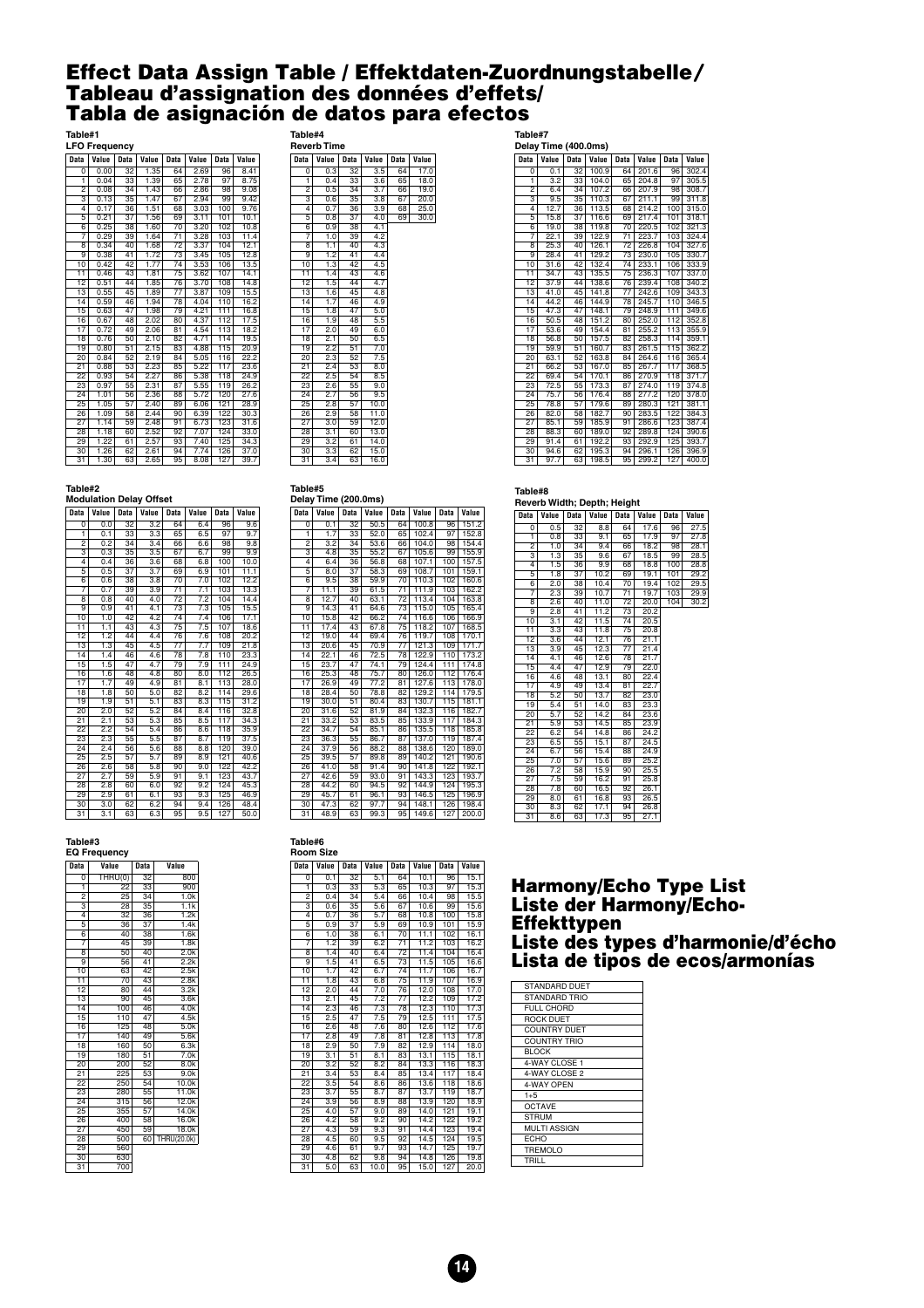#### <span id="page-14-0"></span>**Parameter Chart / Parametertabelle / Tableau des paramètres / Gráfico de parámetros**

O: Memorized

Settings are saved/called up for each type.

| Data Type | The data is saved                                                                                                        | The data is called up                                                                                    | <b>Saved Location</b>                                |
|-----------|--------------------------------------------------------------------------------------------------------------------------|----------------------------------------------------------------------------------------------------------|------------------------------------------------------|
| Setup     | When you change settings in a display page and then exit from When you turn off the power and then<br>the page.          | turn on the power.                                                                                       | System area of the internal<br>memory (Flash Memory) |
| Voice     | When you change settings in the Voice Set display and then<br>save the data as Voice file.                               | When you call up a voice.                                                                                | Voice File                                           |
| Song      | When you save the recorded or edited (current) song as a Song When you call up a song, play a song or Song File<br>file. | move the song position.                                                                                  |                                                      |
| Style     | When you save the recorded or edited data as a Style file.                                                               | When you call up a style.                                                                                | Style File                                           |
| Iots      | When you memorize settings with the REGISTARATION<br>buttons and then save the current style as a Style file.            | When you call up an OTS by pressing<br>one of OTS buttons.                                               |                                                      |
| Regist.   | When you memorize settings with the REGISTARATION<br>buttons and then save the data as a Registaration Bank File.        | When you call up an Regist. by pressing Registration Bank File<br>one of REGISTRATION MEMORY<br>buttons. |                                                      |

If parameters belonging to more than one type are set, the new settings take priority over the old.

|                                        |                         |                           |                                                      |                         |                                            |                         |                         |                         |                                               |                            | X: Not Memorized                                                                  |
|----------------------------------------|-------------------------|---------------------------|------------------------------------------------------|-------------------------|--------------------------------------------|-------------------------|-------------------------|-------------------------|-----------------------------------------------|----------------------------|-----------------------------------------------------------------------------------|
| Parameter                              | System<br>SetUp         | Voice                     | <b>Voice Set</b><br>Group                            | Song                    | <b>Song Setup Group</b>                    | Style                   | <b>OTS</b>              | Regist                  | Registration<br><b>Freeze/Memory</b><br>Group | <b>Param Lock</b><br>Group | <b>Notes</b>                                                                      |
| MainWindow                             |                         |                           |                                                      |                         |                                            |                         |                         |                         |                                               |                            |                                                                                   |
| Transpose                              | X                       | X                         | $\overline{\phantom{a}}$                             | Х                       | $\overline{\phantom{a}}$                   | Х                       | Х                       | O                       | Tune/Trans                                    | $\sim$                     |                                                                                   |
| SplitPoint(Accomp)                     | $\circ$                 | Χ                         | $\overline{\phantom{a}}$                             | $\circ$                 | $\overline{\phantom{a}}$                   | X                       | X                       | $\circ$                 | Style                                         | Split                      |                                                                                   |
| SplitPoint(Left)                       | $\circ$                 | $\overline{\mathsf{x}}$   | $\sim$                                               | X                       | $\overline{\phantom{a}}$                   | $\overline{\mathsf{x}}$ | $\overline{\mathsf{x}}$ | O                       | Style                                         | Split                      |                                                                                   |
| SongFile                               | X                       | X                         | $\overline{\phantom{a}}$                             | X                       | $\overline{\phantom{a}}$                   | X                       | X                       | $\circ$                 | Song                                          | $\sim$                     |                                                                                   |
| <b>StyleFile</b>                       | X                       | X                         | $\overline{\phantom{a}}$                             | $\circ$                 | $\overline{\phantom{a}}$                   | X                       | X                       | $\circ$                 |                                               | $\sim$                     |                                                                                   |
| IntroEndingSection                     | $\overline{\mathsf{x}}$ | $\overline{\mathsf{x}}$   | $\overline{\phantom{a}}$                             | $\overline{\mathsf{x}}$ | $\overline{\phantom{a}}$                   | $\circ$                 | $\overline{\mathsf{x}}$ | X                       | Style                                         | $\overline{\phantom{a}}$   |                                                                                   |
|                                        |                         | $\overline{\mathsf{x}}$   |                                                      |                         |                                            |                         |                         |                         | $\overline{\phantom{a}}$                      |                            |                                                                                   |
| VoiceFile (Main, Layer, Left)          | $\overline{\mathsf{x}}$ |                           | $\sim$                                               | $\overline{\mathsf{x}}$ | ٠                                          | $\overline{\mathsf{x}}$ | $\overline{\mathsf{x}}$ | $\overline{\mathsf{x}}$ | $\overline{\phantom{a}}$                      | $\overline{a}$             | The data that is saved to Regist./OTS is not actual<br>Voice, but Program Change. |
| RegistrationBankFile                   | X                       | X                         | $\overline{\phantom{a}}$                             | X                       | $\overline{a}$                             | X                       | X                       | X                       | $\overline{\phantom{a}}$                      | $\sim$                     |                                                                                   |
| PartSelect                             | $\overline{\mathsf{x}}$ | $\overline{\mathsf{x}}$   | $\sim$                                               | X                       |                                            | $\overline{\mathsf{x}}$ | $\overline{\mathsf{x}}$ | $\overline{\mathsf{x}}$ |                                               | $\overline{\phantom{a}}$   |                                                                                   |
| PartOnOff(Layer)                       | $\overline{\mathsf{x}}$ | X                         | $\overline{\phantom{a}}$                             | $\circ$                 | Keyboard Voice                             | X                       | $\circ$                 | $\circ$                 | Voice                                         | $\overline{a}$             |                                                                                   |
| PartOnOff(Left)                        | $\overline{\mathsf{x}}$ | $\overline{\mathsf{x}}$   | $\overline{\phantom{a}}$                             | $\circ$                 | Keyboard Voice                             | $\overline{\mathsf{x}}$ | $\overline{\circ}$      | $\overline{\circ}$      | Style                                         | ÷                          |                                                                                   |
| <b>BalancePopup</b>                    |                         |                           |                                                      |                         |                                            |                         |                         |                         |                                               |                            |                                                                                   |
| SongVolume                             | X                       | X                         | $\sim$                                               | X                       |                                            | X                       | X                       | $\circ$                 | Song                                          | $\sim$                     |                                                                                   |
| StyleVolume                            | $\overline{\mathsf{x}}$ | $\overline{\mathsf{x}}$   | $\sim$                                               | $\circ$                 |                                            | $\overline{\mathsf{x}}$ | $\overline{\mathsf{x}}$ | $\circ$                 | Style                                         | ÷                          |                                                                                   |
| MicVolume                              | $\overline{\mathsf{x}}$ | $\overline{\mathsf{x}}$   | $\overline{\phantom{a}}$                             | $\circ$                 | Mic. Setting                               | X                       | X                       | $\circ$                 | Mic                                           | $\overline{\phantom{a}}$   |                                                                                   |
| MainVolume                             | $\overline{\mathsf{x}}$ | $\overline{\mathsf{x}}$   | $\sim$                                               | $\circ$                 | Keyboard Voice                             | $\overline{\mathsf{x}}$ | $\overline{\circ}$      | $\overline{\circ}$      | Voice                                         | ÷                          |                                                                                   |
|                                        |                         |                           |                                                      |                         |                                            |                         |                         |                         |                                               |                            |                                                                                   |
| LeftVolume                             | X                       | Χ                         | $\overline{\phantom{a}}$                             | O                       | Keyboard Voice                             | X                       | $\circ$                 | $\circ$                 | Style                                         | $\overline{a}$             |                                                                                   |
| LayerVolume                            | X                       | X                         | $\sim$                                               | $\circ$                 | <b>Keyboard Voice</b>                      | X                       | $\circ$                 | $\circ$                 | Voice                                         | $\sim$                     |                                                                                   |
| Channel OnOffPopup                     |                         |                           |                                                      |                         |                                            |                         |                         |                         |                                               |                            |                                                                                   |
| ChannelOnOff(Song)                     | $\overline{\mathsf{x}}$ | Χ                         | $\overline{a}$                                       | X                       | $\qquad \qquad \blacksquare$               | X                       | $\overline{\mathsf{x}}$ | $\overline{\mathsf{x}}$ | $\overline{\phantom{a}}$                      | $\overline{\phantom{a}}$   | For songs that have no channel on/off message, all are<br>set to on.              |
| ChannelOnOff(Style)                    | $\times$                | $\boldsymbol{\mathsf{x}}$ | ÷.                                                   | $\circ$                 | $\overline{\phantom{a}}$                   | $\circ$                 | X                       | $\circ$                 | Style                                         | ÷                          |                                                                                   |
| VoiceEffect                            |                         |                           |                                                      |                         |                                            |                         |                         |                         |                                               |                            |                                                                                   |
| Reverb                                 | $\circ$                 | Х                         | $\overline{\phantom{a}}$                             | Х                       | $\overline{\phantom{a}}$                   | Х                       | Х                       | Х                       | $\overline{\phantom{a}}$                      | $\overline{\phantom{a}}$   |                                                                                   |
| LeftHold                               | $\overline{\mathsf{x}}$ | $\overline{\mathsf{x}}$   | $\sim$                                               | $\circ$                 | Keyboard Voice                             | X                       | $\overline{\circ}$      | $\circ$                 | Style                                         | $\overline{\phantom{a}}$   |                                                                                   |
| Dsp(Main, Layer)                       | X                       | $\circ$                   |                                                      | $\circ$                 |                                            | X                       | $\circ$                 | $\circ$                 |                                               | $\sim$                     |                                                                                   |
|                                        |                         |                           | Effects                                              |                         | Keyboard Voice                             |                         |                         |                         | Voice                                         |                            |                                                                                   |
| Dsp(Left)                              | X                       | O                         | Effects                                              | $\circ$                 | Keyboard Voice                             | X                       | $\circ$                 | $\circ$                 | Style                                         | ×,                         |                                                                                   |
| Variation(Main, Layer)                 | $\overline{\mathsf{x}}$ | O                         | Effects                                              | O                       | Keyboard Voice                             | $\overline{\mathsf{x}}$ | $\circ$                 | $\circ$                 | Voice                                         | ÷                          |                                                                                   |
| Variation(Left)                        | X                       | O                         | Effects                                              | $\circ$                 | Keyboard Voice                             | X                       | $\circ$                 | $\circ$                 | Style                                         | $\sim$                     |                                                                                   |
| Harmony/Echo                           | X                       | X                         |                                                      | $\circ$                 | Keyboard Voice                             | X                       | $\circ$                 | $\circ$                 | Harmony                                       | $\sim$                     |                                                                                   |
| Poly/Mono(Main, Layer)                 | $\overline{\mathsf{x}}$ | $\circ$                   | Voice                                                | O                       | Keyboard Voice                             | X                       | $\circ$                 | $\circ$                 | Voice                                         | $\overline{\phantom{a}}$   |                                                                                   |
| Poly/Mono(Left)                        | X                       | $\circ$                   | Voice                                                | $\circ$                 | Keyboard Voice                             | X                       | $\circ$                 | $\circ$                 | Style                                         | ٠                          |                                                                                   |
| Registration                           |                         |                           |                                                      |                         |                                            |                         |                         |                         |                                               |                            |                                                                                   |
| FreezeOnOff                            | X                       | Χ                         | $\overline{a}$                                       | X                       | ÷                                          | X                       | X                       | X                       | ÷                                             | $\overline{a}$             |                                                                                   |
| RegistMemoryPopupSetting               | $\circ$                 | Χ                         | $\overline{\phantom{a}}$                             | X                       | $\overline{\phantom{a}}$                   | X                       | X                       | X                       | $\overline{\phantom{a}}$                      | $\overline{\phantom{a}}$   | Filter settings when registering Registration.                                    |
| RegistNumber                           | $\overline{\mathsf{x}}$ | $\overline{\mathsf{x}}$   |                                                      | $\overline{\mathsf{x}}$ | $\overline{\phantom{a}}$                   | $\overline{x}$          | $\overline{x}$          | $\overline{x}$          | ÷                                             |                            |                                                                                   |
|                                        |                         |                           | $\overline{\phantom{a}}$                             |                         |                                            |                         |                         |                         |                                               | $\overline{\phantom{a}}$   |                                                                                   |
| RegistContentsName                     | X                       | X                         | $\sim$                                               | X                       | $\sim$                                     | Χ                       | X                       | $\circ$                 | ٠                                             | $\sim$                     |                                                                                   |
| Piano                                  |                         |                           |                                                      |                         |                                            |                         |                         |                         |                                               |                            |                                                                                   |
| PianoLock                              | O                       | Х                         | $\overline{\phantom{a}}$                             | X                       | $\overline{\phantom{a}}$                   | X                       | X                       | X                       | $\overline{\phantom{a}}$                      | $\overline{\phantom{a}}$   |                                                                                   |
|                                        |                         |                           |                                                      |                         |                                            |                         |                         |                         |                                               |                            |                                                                                   |
| Menu>Function                          |                         |                           |                                                      |                         |                                            |                         |                         |                         |                                               |                            |                                                                                   |
| MasterTune/ScaleTune                   |                         |                           |                                                      |                         |                                            |                         |                         |                         |                                               |                            |                                                                                   |
| MasterTune                             |                         |                           |                                                      |                         |                                            |                         |                         |                         |                                               |                            |                                                                                   |
| MasterTune                             | $\circ$                 | Χ                         | $\overline{\phantom{a}}$                             | X                       | $\overline{a}$                             | X                       | X                       | X                       | ÷,                                            | L.                         |                                                                                   |
| ScaleTune                              |                         |                           |                                                      |                         |                                            |                         |                         |                         |                                               |                            |                                                                                   |
| Scale                                  | X                       | Χ                         | $\overline{\phantom{a}}$                             | х                       | $\overline{\phantom{a}}$                   | X                       | X                       | $\circ$                 | Scale                                         | $\overline{\phantom{a}}$   |                                                                                   |
| Tune                                   | X                       | X                         | $\overline{\phantom{a}}$                             | X                       | $\overline{\phantom{a}}$                   | X                       | X                       | $\circ$                 | Scale                                         | ÷                          |                                                                                   |
| <b>BaseNote</b>                        | $\overline{\mathsf{x}}$ | $\overline{\mathsf{x}}$   | $\overline{\phantom{a}}$                             | $\overline{\mathsf{x}}$ | $\overline{\phantom{a}}$                   | $\overline{\mathsf{x}}$ | $\overline{\mathsf{x}}$ | $\circ$                 | Scale                                         | $\overline{\phantom{a}}$   |                                                                                   |
| PartSelect                             | X                       | Χ                         | $\sim$                                               | X                       | ÷                                          | X                       | X                       | $\circ$                 | Scale                                         | $\sim$                     |                                                                                   |
| SongSetting                            |                         |                           |                                                      |                         |                                            |                         |                         |                         |                                               |                            |                                                                                   |
| QuickStart                             | O                       | х                         | $\overline{\phantom{a}}$                             | X                       | $\overline{\phantom{a}}$                   | X                       | X                       | X                       | $\overline{\phantom{a}}$                      | ÷                          |                                                                                   |
| SongChainPlay                          | $\circ$                 | Χ                         | $\overline{\phantom{a}}$                             | Χ                       | $\overline{\phantom{a}}$                   | X                       | X                       | X                       | $\overline{\phantom{a}}$                      | $\overline{\phantom{a}}$   |                                                                                   |
| <b>Channel Setting</b>                 |                         |                           |                                                      |                         |                                            |                         |                         |                         |                                               |                            |                                                                                   |
| Track1 Channel                         | $\circ$                 | х                         | ÷                                                    | O                       | $\overline{\phantom{a}}$                   | X                       | X                       | Χ                       | ÷                                             |                            |                                                                                   |
|                                        |                         |                           |                                                      |                         |                                            |                         |                         |                         |                                               |                            |                                                                                   |
| Track2 Channel                         | $\circ$<br>$\circ$      | Χ                         | $\overline{\phantom{a}}$<br>$\overline{\phantom{a}}$ | $\circ$                 | $\overline{\phantom{a}}$<br>$\overline{a}$ | X                       | X                       | X                       | $\overline{\phantom{a}}$<br>$\overline{a}$    | $\sim$<br>÷                |                                                                                   |
| Auto Ch Set                            |                         | X                         |                                                      | X                       |                                            | X                       | X                       | X                       |                                               |                            |                                                                                   |
| Phrase Mark                            | X                       | X                         | $\overline{\phantom{a}}$                             | X                       | ÷                                          | X                       | X                       | X                       | $\overline{\phantom{a}}$                      | $\frac{1}{2}$              |                                                                                   |
| Lyrics Language                        | $\circ$                 | X                         | $\overline{\phantom{a}}$                             | $\overline{\circ}$      | Lyrics Language                            | X                       | X                       | X                       |                                               |                            |                                                                                   |
| StyleSetting/SplitPoint/ChordFingering |                         |                           |                                                      |                         |                                            |                         |                         |                         |                                               |                            |                                                                                   |
| StyleSetting/SplitPoint                |                         |                           |                                                      |                         |                                            |                         |                         |                         |                                               |                            |                                                                                   |
| StopAcmp                               | $\circ$                 | Χ                         | $\sim$                                               | X                       | ÷.                                         | X                       | X                       | X                       | $\overline{\phantom{a}}$                      | $\overline{\phantom{a}}$   |                                                                                   |
| OTSLinkTiming                          | $\circ$                 | X                         | $\sim$                                               | X                       | $\overline{\phantom{a}}$                   | X                       | X                       | X                       | $\overline{\phantom{a}}$                      | ×,                         |                                                                                   |
| SynchroStopWindow                      | $\circ$                 | $\overline{\mathsf{x}}$   | $\overline{\phantom{a}}$                             | X                       | $\overline{\phantom{a}}$                   | $\pmb{\times}$          | $\overline{\mathsf{x}}$ | X                       | $\overline{\phantom{a}}$                      | $\overline{\phantom{a}}$   |                                                                                   |
| AccompTouch                            | $\circ$                 | Χ                         | $\overline{\phantom{a}}$                             | X                       | $\overline{\phantom{a}}$                   | X                       | X                       | X                       | $\overline{\phantom{a}}$                      | $\overline{\phantom{a}}$   |                                                                                   |
| SectionSet                             | $\circ$                 | X                         | $\sim$                                               | X                       | $\overline{\phantom{a}}$                   | X                       | X                       | X                       | $\overline{\phantom{a}}$                      | $\sim$                     |                                                                                   |
| SplitPoint(Accomp)<br>$\rightarrow$    | MainWindow              |                           |                                                      |                         |                                            |                         |                         |                         |                                               |                            |                                                                                   |
| SplitPoint(Left)<br>$\rightarrow$      | MainWindow              |                           |                                                      |                         |                                            |                         |                         |                         |                                               |                            |                                                                                   |
| ChordFingering                         |                         |                           |                                                      |                         |                                            |                         |                         |                         |                                               |                            |                                                                                   |
|                                        |                         |                           |                                                      |                         |                                            |                         |                         |                         |                                               |                            |                                                                                   |
| FingeringType                          | $\circ$                 | $\pmb{\times}$            | ÷.                                                   | X                       | $\overline{\phantom{a}}$                   | X                       | X                       | $\circ$                 | Style                                         | O                          |                                                                                   |
| <b>TutorRoot</b>                       | X                       | Χ                         | $\overline{\phantom{a}}$                             | X                       | $\overline{\phantom{a}}$                   | X                       | X                       | X                       | $\overline{\phantom{a}}$                      | $\sim$                     |                                                                                   |
| TutorType                              | X                       | X                         | $\overline{\phantom{a}}$                             | X                       | $\overline{\phantom{a}}$                   | X                       | X                       | X                       | $\overline{\phantom{a}}$                      | ÷                          |                                                                                   |
| Controller                             |                         |                           |                                                      |                         |                                            |                         |                         |                         |                                               |                            |                                                                                   |
| Pedal                                  |                         |                           |                                                      |                         |                                            |                         |                         |                         |                                               |                            |                                                                                   |
| PedalType                              | X                       | O (Left only)             | <b>LPDL</b>                                          | $\circ$                 | Keyboard Voice                             | X                       | O (Left only)           | $\circ$                 | Pedal                                         | ×,                         |                                                                                   |
|                                        |                         |                           |                                                      | (Left only)             |                                            |                         |                         |                         |                                               |                            |                                                                                   |
| PedalSettings                          | $\pmb{\times}$          | O (Left only)             | LPDL                                                 | $\circ$                 | Keyboard Voice                             | X                       | O (Left only)           | $\circ$                 | Pedal                                         | $\overline{\phantom{a}}$   |                                                                                   |
| PedalTypeDefaultSetting                | X                       | X                         | X                                                    | (Left only)<br>X        | $\sim$                                     | X                       | X                       | X                       | X                                             | $\sim$                     |                                                                                   |
|                                        |                         |                           |                                                      |                         |                                            |                         |                         |                         |                                               |                            |                                                                                   |

**15**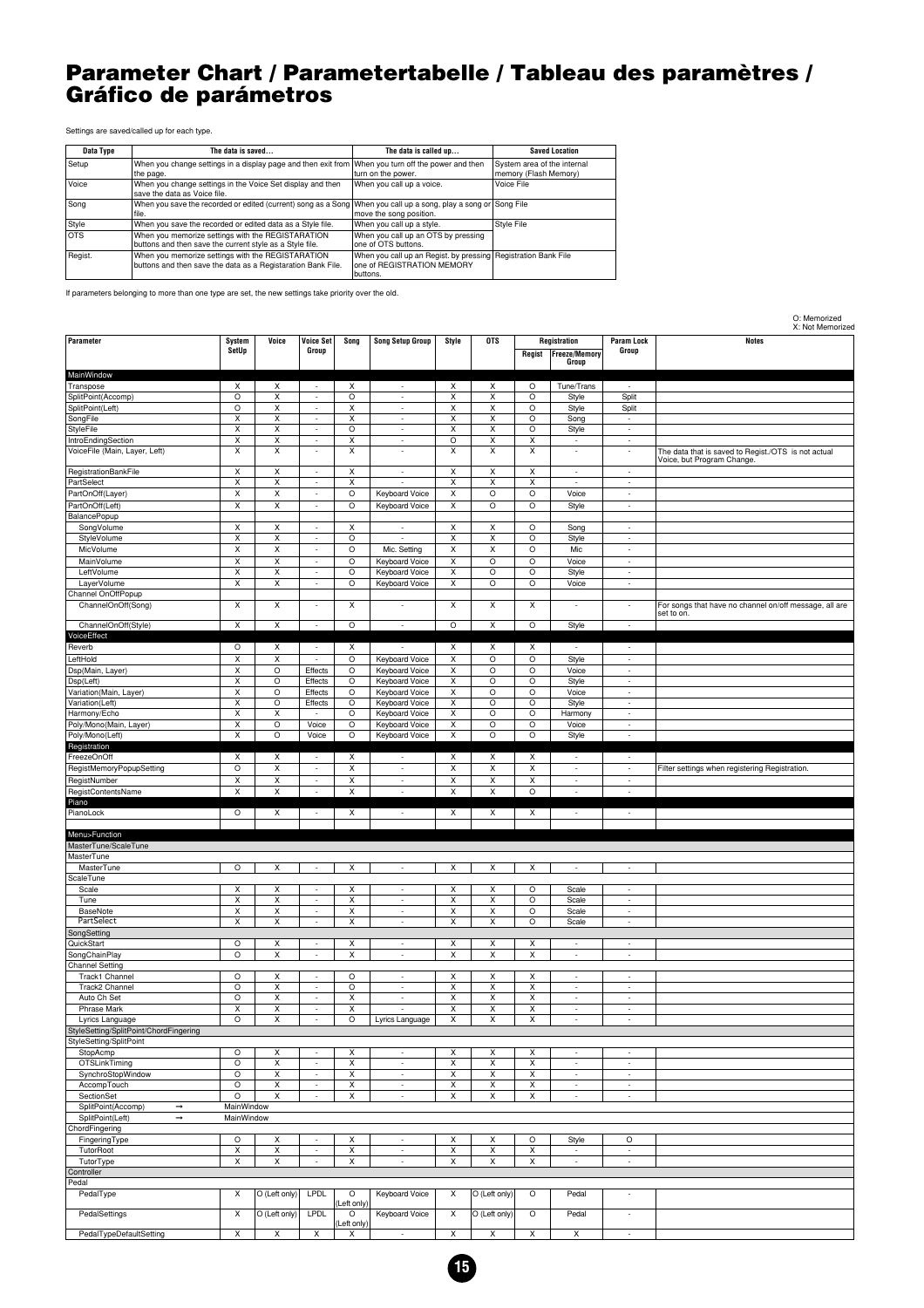| Parameter                                    | System                       | Voice                        | <b>Voice Set</b>                                     | Song                         | <b>Song Setup Group</b>                              | Style                        | <b>OTS</b>                                    |                               | Registration                                         | <b>Param Lock</b>                                    | <b>Notes</b>                                    |
|----------------------------------------------|------------------------------|------------------------------|------------------------------------------------------|------------------------------|------------------------------------------------------|------------------------------|-----------------------------------------------|-------------------------------|------------------------------------------------------|------------------------------------------------------|-------------------------------------------------|
|                                              | SetUp                        |                              | Group                                                |                              |                                                      |                              |                                               | Regist                        | <b>Freeze/Memory</b>                                 | Group                                                |                                                 |
|                                              |                              |                              |                                                      |                              |                                                      |                              |                                               |                               | Group                                                |                                                      |                                                 |
| PedalPolarity                                | $\circ$                      | Χ                            | $\overline{\phantom{a}}$                             | Х                            | $\overline{\phantom{a}}$                             | X                            | X                                             | X                             | $\overline{\phantom{a}}$                             | $\overline{\phantom{a}}$                             |                                                 |
| Keyboard/Panel                               |                              |                              |                                                      |                              |                                                      |                              |                                               |                               |                                                      |                                                      |                                                 |
| TouchSense                                   | $\circ$                      | Χ                            | $\overline{\phantom{a}}$                             | Χ                            | $\overline{\phantom{a}}$                             | X                            | X                                             | X                             | ÷,                                                   | ÷,                                                   |                                                 |
| TouchOffLevel<br>TouchOnOff                  | Х<br>Χ                       | Χ<br>$\overline{\mathsf{x}}$ | $\overline{\phantom{a}}$<br>$\overline{\phantom{a}}$ | X<br>X                       | $\overline{\phantom{a}}$<br>$\overline{\phantom{a}}$ | Х<br>X                       | X<br>X                                        | $\circ$<br>$\overline{\circ}$ | Voice<br>Voice                                       | ÷<br>$\overline{\phantom{a}}$                        |                                                 |
| TransposeAssign                              | $\circ$                      | X                            | $\overline{a}$                                       | X                            | ÷,                                                   | X                            | X                                             | $\pmb{\times}$                |                                                      | ÷,                                                   |                                                 |
| Regist.Sequence/Freeze/VoiceSet              |                              |                              |                                                      |                              |                                                      |                              |                                               |                               |                                                      |                                                      |                                                 |
| RegistrationSequence                         |                              |                              |                                                      |                              |                                                      |                              |                                               |                               |                                                      |                                                      |                                                 |
| RegistSequenceData                           | Χ                            | Χ                            | ٠                                                    | X                            | $\overline{\phantom{a}}$                             | X                            | X                                             | $\circ$                       | $\overline{\phantom{a}}$                             | ÷,                                                   | Memorized as a single Registration Bank file.   |
| RegistSequenceEnable<br>Regist(+)Pedal       | O<br>$\circ$                 | $\overline{\mathsf{x}}$<br>X | $\overline{\phantom{a}}$<br>÷                        | $\overline{\mathsf{x}}$<br>Χ | $\overline{\phantom{a}}$<br>÷,                       | X<br>X                       | $\overline{\mathsf{x}}$<br>$\pmb{\mathsf{X}}$ | $\overline{\mathsf{x}}$<br>X  | $\overline{\phantom{a}}$<br>$\overline{a}$           | $\overline{\phantom{a}}$<br>÷,                       |                                                 |
| Regist(-)Pedal                               | O                            | Χ                            | $\overline{\phantom{a}}$                             | Χ                            | $\overline{\phantom{a}}$                             | X                            | Χ                                             | Χ                             | $\overline{\phantom{a}}$                             | $\overline{\phantom{a}}$                             |                                                 |
| SequenceEnd                                  | Х                            | Χ                            | $\overline{\phantom{a}}$                             | X                            | $\overline{\phantom{a}}$                             | X                            | X                                             | $\circ$                       | $\overline{\phantom{a}}$                             | $\overline{\phantom{a}}$                             | Memorized as a single Registration Bank file.   |
| Freeze                                       |                              |                              |                                                      |                              |                                                      |                              |                                               |                               |                                                      |                                                      |                                                 |
| FreezeGroupSetting                           | O                            | X                            | $\overline{\phantom{a}}$                             | х                            | $\overline{\phantom{a}}$                             | X                            | Х                                             | X                             | $\overline{\phantom{a}}$                             | $\overline{\phantom{a}}$                             |                                                 |
| VoiceSet                                     |                              |                              |                                                      |                              |                                                      |                              |                                               |                               |                                                      |                                                      |                                                 |
| VoiceSetEnable Main<br>VoiceSetEnable Layer  | $\circ$<br>O                 | Χ<br>Χ                       | $\overline{\phantom{a}}$<br>$\overline{\phantom{a}}$ | X<br>X                       | $\overline{\phantom{a}}$<br>$\overline{\phantom{a}}$ | X<br>X                       | X<br>X                                        | X<br>X                        | $\overline{\phantom{a}}$<br>$\overline{\phantom{a}}$ | $\overline{\phantom{a}}$<br>$\overline{\phantom{a}}$ |                                                 |
| VoiceSetEnable Left                          | O                            | X                            | ÷,                                                   | X                            | ÷,                                                   | $\pmb{\times}$               | $\pmb{\mathsf{X}}$                            | $\pmb{\times}$                | ÷,                                                   | ÷,                                                   |                                                 |
| Harmony/Echo                                 |                              |                              |                                                      |                              |                                                      |                              |                                               |                               |                                                      |                                                      |                                                 |
| Type                                         | Х                            | O                            | Harm                                                 | O                            | Keyboard Voice                                       | X                            | O                                             | O                             | Harm                                                 | $\overline{\phantom{a}}$                             |                                                 |
| Volume                                       | Χ                            | O                            | Harm                                                 | O                            | Keyboard Voice                                       | X                            | O                                             | $\circ$                       | Harm                                                 | ÷,                                                   |                                                 |
| Speed                                        | Χ                            | O                            | Harm                                                 | O                            | Keyboard Voice<br>(Included in Type)                 | X                            | $\circ$                                       | $\circ$                       | Harm                                                 | ÷,                                                   |                                                 |
| Assign                                       | х                            | O                            | Harm                                                 | O                            | Keyboard Voice                                       | X                            | $\circ$                                       | $\circ$                       | Harm                                                 | $\overline{\phantom{a}}$                             |                                                 |
| ChordNoteOnly                                | Χ                            | O                            | Harm                                                 | O                            | Keyboard Voice                                       | X                            | O                                             | $\circ$                       | Harm                                                 | ÷,                                                   |                                                 |
| TouchLimit                                   | Χ                            | O                            | Harm                                                 | O                            | Keyboard Voice                                       | X                            | O                                             | $\circ$                       | Harm                                                 | ÷,                                                   |                                                 |
| Utility                                      |                              |                              |                                                      |                              |                                                      |                              |                                               |                               |                                                      |                                                      |                                                 |
| Configuration<br>Speaker                     | O                            | Χ                            | ÷                                                    | X                            | $\overline{\phantom{a}}$                             | X                            | X                                             | X                             | ÷                                                    | $\overline{\phantom{a}}$                             |                                                 |
| DisplayVoiceNumber                           | O                            | Χ                            | $\overline{\phantom{a}}$                             | X                            | $\overline{\phantom{a}}$                             | $\overline{\mathsf{x}}$      | X                                             | X                             | $\overline{\phantom{a}}$                             | $\overline{\phantom{a}}$                             |                                                 |
| MetronomeVolume                              | O                            | $\overline{\mathsf{x}}$      | ÷                                                    | Χ                            | $\overline{\phantom{a}}$                             | X                            | $\overline{\mathsf{X}}$                       | X                             | $\overline{\phantom{a}}$                             | ÷,                                                   |                                                 |
| MetronomeSound                               | O                            | Χ                            | $\overline{\phantom{a}}$                             | Χ                            | $\overline{\phantom{a}}$                             | Χ                            | X                                             | X                             | $\overline{\phantom{a}}$                             | $\overline{\phantom{a}}$                             |                                                 |
| TimeSignature                                | Χ                            | Χ                            | $\overline{\phantom{a}}$                             | $\circ$                      | $\overline{\phantom{a}}$<br>$\overline{a}$           | $\circ$                      | X                                             | X                             | $\overline{\phantom{a}}$                             | $\overline{\phantom{a}}$                             |                                                 |
| ParameterLock<br>TapCountPercussion          | O<br>Χ                       | $\overline{\mathsf{x}}$<br>Χ | ÷<br>$\overline{\phantom{a}}$                        | Χ<br>O                       | Keyboard Voice                                       | X<br>X                       | X<br>$\circ$                                  | X<br>$\circ$                  | $\overline{a}$                                       | ÷,<br>$\overline{\phantom{a}}$                       |                                                 |
| TapCountVelocity                             | Χ                            | Χ                            | $\overline{\phantom{a}}$                             | $\circ$                      | Keyboard Voice                                       | X                            | $\circ$                                       | $\circ$                       | Style<br>Style                                       | $\overline{\phantom{a}}$                             |                                                 |
| LCDBrightness                                | O                            | $\overline{\mathsf{x}}$      | $\sim$                                               | Χ                            |                                                      | X                            | X                                             | $\overline{\mathsf{x}}$       | $\overline{\phantom{a}}$                             | ÷                                                    | Cannot be reset with Factory Reset.             |
| FadeInTime                                   | O                            | $\overline{\mathsf{x}}$      | $\overline{\phantom{a}}$                             | $\overline{\mathsf{x}}$      | $\overline{\phantom{a}}$                             | X                            | $\overline{\mathsf{x}}$                       | $\overline{\mathsf{x}}$       | $\sim$                                               | $\overline{\phantom{a}}$                             |                                                 |
| FadeOutTIme                                  | O                            | $\overline{\mathsf{x}}$      | $\overline{a}$                                       | Χ                            | ÷,                                                   | X                            | X                                             | X                             | ÷,                                                   | ÷,                                                   |                                                 |
| FadeOutHoldTime                              | $\circ$                      | X                            | $\overline{\phantom{a}}$                             | X                            | $\overline{\phantom{a}}$                             | X                            | X                                             | X                             | $\overline{\phantom{a}}$                             | $\overline{\phantom{a}}$                             |                                                 |
| Disk                                         |                              |                              | ÷                                                    |                              | ÷                                                    |                              |                                               |                               | $\overline{a}$                                       | ÷,                                                   |                                                 |
| FloppyDiskSongAutoOpen<br>Owner              | $\circ$                      | Χ                            |                                                      | Χ                            |                                                      | X                            | $\overline{\mathsf{X}}$                       | X                             |                                                      |                                                      |                                                 |
| OwnerName                                    | $\circ$                      | X                            | $\overline{\phantom{a}}$                             | Х                            | $\overline{\phantom{a}}$                             | Х                            | Х                                             | X                             | $\overline{\phantom{a}}$                             | $\overline{\phantom{a}}$                             | Cannot be reset with Factory Reset.             |
| Language                                     | O                            | Χ                            | $\overline{\phantom{a}}$                             | X                            | ÷                                                    | X                            | X                                             | X                             | ÷                                                    | ÷                                                    | Cannot be reset with Factory Reset.             |
| SystemReset                                  |                              |                              |                                                      |                              |                                                      |                              |                                               |                               |                                                      |                                                      |                                                 |
| FactoryResetSetting                          | X                            | Χ                            | $\overline{\phantom{a}}$                             | X                            | $\overline{\phantom{a}}$                             | X                            | X                                             | X                             | ÷                                                    | $\overline{\phantom{a}}$                             | Cannot be reset with Factory Reset.             |
| <b>MIDI</b>                                  |                              |                              |                                                      |                              |                                                      |                              |                                               |                               |                                                      |                                                      |                                                 |
| System<br>Local Control                      | х                            | Χ                            | $\sim$                                               | X                            | $\overline{\phantom{a}}$                             | X                            | Х                                             | X                             | $\overline{\phantom{a}}$                             | $\overline{\phantom{a}}$                             |                                                 |
| Clock                                        | Χ                            | Χ                            | ٠                                                    | Χ                            | $\overline{\phantom{a}}$                             | X                            | $\overline{\mathsf{X}}$                       | X                             | ÷                                                    | ÷,                                                   |                                                 |
| <b>Transmit Clock</b>                        | Χ                            | Χ                            | $\overline{\phantom{a}}$                             | X                            | $\overline{\phantom{a}}$                             | X                            | X                                             | X                             | $\overline{\phantom{a}}$                             | $\overline{\phantom{a}}$                             |                                                 |
| Receive Transpose                            | Χ                            | $\overline{\mathsf{x}}$      | $\overline{\phantom{a}}$                             | Χ                            | $\overline{\phantom{a}}$                             | X                            | X                                             | $\overline{\mathsf{x}}$       | $\overline{\phantom{a}}$                             | $\overline{\phantom{a}}$                             |                                                 |
| Receive Start/Stop                           | Χ                            | $\overline{\mathsf{x}}$      | ÷                                                    | Χ                            | ÷                                                    | X                            | X                                             | X                             | $\overline{a}$                                       | ÷,                                                   |                                                 |
| SysEx Transmit                               | Χ                            | Χ                            | $\overline{\phantom{a}}$                             | Χ                            | $\overline{\phantom{a}}$                             | X                            | X                                             | X                             | $\overline{\phantom{a}}$                             | ÷,                                                   |                                                 |
| <b>SysEx Receive</b><br>Chord SysEx Transmit | Χ<br>Χ                       | Χ<br>$\overline{\mathsf{x}}$ | $\overline{\phantom{a}}$<br>÷                        | X<br>Χ                       | $\overline{\phantom{a}}$<br>$\overline{\phantom{a}}$ | X<br>X                       | X<br>$\overline{\mathsf{X}}$                  | X<br>X                        | $\sim$<br>÷                                          | $\overline{\phantom{a}}$<br>÷,                       |                                                 |
| Chord SysEx Receive                          | Χ                            | Χ                            | $\overline{\phantom{a}}$                             | Χ                            | ÷                                                    | X                            | Χ                                             | X                             | ÷                                                    | ÷                                                    |                                                 |
| Transmit                                     |                              |                              |                                                      |                              |                                                      |                              |                                               |                               |                                                      |                                                      |                                                 |
| Part (Ch1~16)                                | $\overline{\mathsf{x}}$      | Χ                            | ÷,                                                   | Χ                            | $\overline{a}$                                       | X                            | X                                             | X                             | ÷,                                                   | ÷,                                                   |                                                 |
| Filter (Ch1~16)                              | Χ                            | Χ                            | $\sim$                                               | X                            | ÷                                                    | X                            | X                                             | X                             | ÷                                                    | ÷                                                    |                                                 |
| Receive<br>Mode(Ch1~32)                      | Χ                            | Χ                            | ٠                                                    | Χ                            | ٠                                                    | X                            | X                                             | X                             | ٠                                                    | ÷,                                                   |                                                 |
| Filter (Ch1~32)                              | X                            | Χ                            | $\overline{\phantom{a}}$                             | Χ                            | $\overline{\phantom{a}}$                             | X                            | X                                             | X                             | $\overline{\phantom{a}}$                             | $\overline{\phantom{a}}$                             |                                                 |
| Root                                         | Χ                            | $\overline{\mathsf{x}}$      | $\overline{\phantom{a}}$                             | X                            | $\overline{\phantom{a}}$                             | $\overline{\mathsf{x}}$      | X                                             | $\overline{\mathsf{x}}$       | $\overline{\phantom{a}}$                             | $\overline{\phantom{a}}$                             |                                                 |
| Chord Detect                                 | Χ                            | $\overline{\mathsf{x}}$      | ÷,                                                   | Χ                            | ÷,                                                   | X                            | Χ                                             | X                             | $\overline{a}$                                       | ÷,                                                   |                                                 |
| <b>MIDI Template</b>                         | O                            |                              |                                                      |                              |                                                      | X                            |                                               |                               |                                                      | $\overline{\phantom{a}}$                             |                                                 |
| Template No.<br>Template Name                | Χ                            | Χ<br>$\overline{\mathsf{x}}$ | $\overline{\phantom{a}}$<br>$\overline{\phantom{a}}$ | X<br>X                       | $\overline{\phantom{a}}$<br>$\overline{\phantom{a}}$ | X                            | X<br>$\overline{\mathsf{X}}$                  | X<br>X                        | $\overline{\phantom{a}}$<br>÷,                       | ÷,                                                   |                                                 |
| VideoOut                                     |                              |                              |                                                      |                              |                                                      |                              |                                               |                               |                                                      |                                                      |                                                 |
| NTSC/PAL                                     | O                            | X                            | $\overline{\phantom{a}}$                             | х                            | $\overline{\phantom{a}}$                             | X                            | X                                             | X                             | $\overline{\phantom{a}}$                             | $\overline{\phantom{a}}$                             | Cannot be reset with Factory Reset.             |
| Size                                         | $\circ$                      | Χ                            | $\overline{\phantom{a}}$                             | X                            | $\overline{\phantom{a}}$                             | X                            | X                                             | X                             | $\overline{\phantom{a}}$                             | $\overline{\phantom{a}}$                             | Cannot be reset with Factory Reset.             |
| CharactrorColor                              | O                            | $\overline{\mathsf{x}}$      | $\sim$                                               | X                            | $\overline{\phantom{a}}$                             | X                            | $\overline{\mathsf{X}}$                       | X                             | $\overline{\phantom{a}}$                             | $\overline{a}$                                       | Cannot be reset with Factory Reset.             |
| BackgroundColor                              | $\circ$                      | $\overline{\mathsf{x}}$      | $\overline{\phantom{a}}$                             | $\overline{\mathsf{x}}$      | $\overline{\phantom{a}}$                             | $\overline{\mathsf{x}}$      | $\overline{\mathsf{x}}$                       | $\overline{\mathsf{x}}$       | $\overline{\phantom{a}}$                             | $\overline{\phantom{a}}$                             | Cannot be reset with Factory Reset.             |
| Lyrics                                       |                              |                              |                                                      |                              |                                                      |                              |                                               |                               |                                                      |                                                      |                                                 |
| BackGround(Panel Setting)                    | O                            | х                            | $\overline{\phantom{a}}$                             | Х                            | Lyrics Language                                      | Х                            | Х                                             | X                             | $\sim$                                               | $\overline{\phantom{a}}$                             | Cannot be reset with Factory Reset.             |
| BackGround(Song Setting)                     | Χ                            | X                            | $\overline{\phantom{a}}$                             | $\circ$                      | Lyrics Language                                      | X                            | $\pmb{\times}$                                | X                             | ÷                                                    | $\overline{\phantom{a}}$                             | Reset to default background with Factory Reset. |
| MusicScore<br>Left on/off                    | $\circ$                      | Χ                            | $\overline{\phantom{a}}$                             | $\circ$                      | Score Setting                                        | X                            | X                                             | X                             | $\overline{\phantom{a}}$                             | $\overline{\phantom{a}}$                             |                                                 |
| Right on/off                                 | O                            | Χ                            | $\sim$                                               | $\circ$                      | Score Setting                                        | X                            | X                                             | X                             | $\sim$                                               | $\sim$                                               |                                                 |
| Lyric on/off                                 | O                            | Χ                            | ÷                                                    | O                            | Score Setting                                        | X                            | X                                             | X                             | ٠                                                    | ÷,                                                   |                                                 |
| Chord on/off                                 | O                            | Χ                            | $\overline{\phantom{a}}$                             | O                            | Score Setting                                        | X                            | X                                             | X                             | $\overline{\phantom{a}}$                             | $\overline{a}$                                       |                                                 |
| NoteName on/off                              | O                            | Χ                            | $\sim$                                               | O                            | Score Setting                                        | Х                            | X                                             | Х                             | ÷                                                    | ÷                                                    |                                                 |
| Size                                         | O                            | $\overline{\mathsf{x}}$      | ÷                                                    | O                            | Score Setting                                        | X                            | X                                             | X                             | $\overline{a}$                                       | ÷,                                                   |                                                 |
| Left ch.<br>Right ch.                        | O<br>O                       | Χ<br>X                       | $\overline{\phantom{a}}$<br>$\sim$                   | O<br>$\circ$                 | Score Setting<br><b>Score Setting</b>                | X<br>$\pmb{\times}$          | X<br>$\pmb{\times}$                           | X<br>X                        | $\overline{\phantom{a}}$<br>$\overline{\phantom{a}}$ | $\overline{\phantom{a}}$<br>÷                        |                                                 |
| KeySignature                                 | Χ                            | Χ                            | ÷                                                    | O                            | Score Setting                                        | X                            | $\overline{\mathsf{x}}$                       | X                             | ÷                                                    | ÷,                                                   |                                                 |
| Quantize                                     | O                            | Χ                            | $\overline{\phantom{a}}$                             | O                            | Score Setting                                        | X                            | Χ                                             | X                             | ٠                                                    | ÷,                                                   |                                                 |
| NoteName                                     | O                            | Χ                            | $\sim$                                               | O                            | Score Setting                                        | X                            | X                                             | Х                             | ÷                                                    | ÷                                                    |                                                 |
| ColorNote                                    | O                            | Χ                            | ÷,                                                   | O                            | Score Setting                                        | X                            | Χ                                             | X                             |                                                      |                                                      |                                                 |
| Song                                         |                              |                              |                                                      |                              |                                                      |                              |                                               |                               |                                                      |                                                      |                                                 |
| Track1, 2 On/Off                             | X                            | X                            | $\sim$                                               | O                            | $\overline{\phantom{a}}$                             | X                            | X                                             | X                             | $\overline{\phantom{a}}$                             | $\sim$                                               | Setting is linked to Channel on/off.            |
| ExtraTracks On/Off<br>Synchro Start          | Χ<br>$\overline{\mathsf{x}}$ | X<br>$\overline{\mathsf{x}}$ | $\sim$<br>$\overline{\phantom{a}}$                   | X<br>X                       | $\overline{\phantom{a}}$<br>$\overline{\phantom{a}}$ | X<br>$\overline{\mathsf{x}}$ | X<br>$\overline{\mathsf{x}}$                  | X<br>$\overline{\mathsf{x}}$  | $\overline{\phantom{a}}$<br>$\overline{\phantom{a}}$ | $\overline{a}$<br>÷.                                 | Setting is linked to Channel on/off.            |
| StartStop                                    | Χ                            | Χ                            | $\overline{\phantom{a}}$                             | Χ                            | $\overline{\phantom{a}}$                             | X                            | X                                             | X                             | $\overline{\phantom{a}}$                             | $\overline{\phantom{a}}$                             |                                                 |
| A-B Repeat                                   | $\times$                     | X                            | $\sim$                                               | X                            | $\overline{\phantom{a}}$                             | X                            | X                                             | X                             | ÷                                                    | ÷                                                    |                                                 |
| DigitalStudio>DigitalRecording>Song Creator  |                              |                              |                                                      |                              |                                                      |                              |                                               |                               |                                                      |                                                      |                                                 |
| Rec Mode                                     |                              |                              |                                                      |                              |                                                      |                              |                                               |                               |                                                      |                                                      |                                                 |
| <b>Rec Start</b>                             | X                            | Χ                            | $\sim$<br>÷                                          | X                            | $\overline{\phantom{a}}$                             | X                            | X                                             | X                             | $\sim$<br>÷,                                         | $\sim$<br>÷,                                         |                                                 |
| PunchilnAt<br>Rec Stop                       | $\overline{\mathsf{x}}$<br>Χ | $\overline{\mathsf{x}}$<br>Χ | $\overline{\phantom{a}}$                             | X<br>Χ                       | $\overline{\phantom{a}}$<br>$\overline{\phantom{a}}$ | X<br>X                       | $\overline{\mathsf{x}}$<br>X                  | X<br>X                        | ÷                                                    | ÷                                                    |                                                 |
| PunchOutAt                                   | $\times$                     | X                            | $\sim$                                               | X                            | $\overline{\phantom{a}}$                             | X                            | $\pmb{\times}$                                | X                             | $\sim$                                               | $\sim$                                               |                                                 |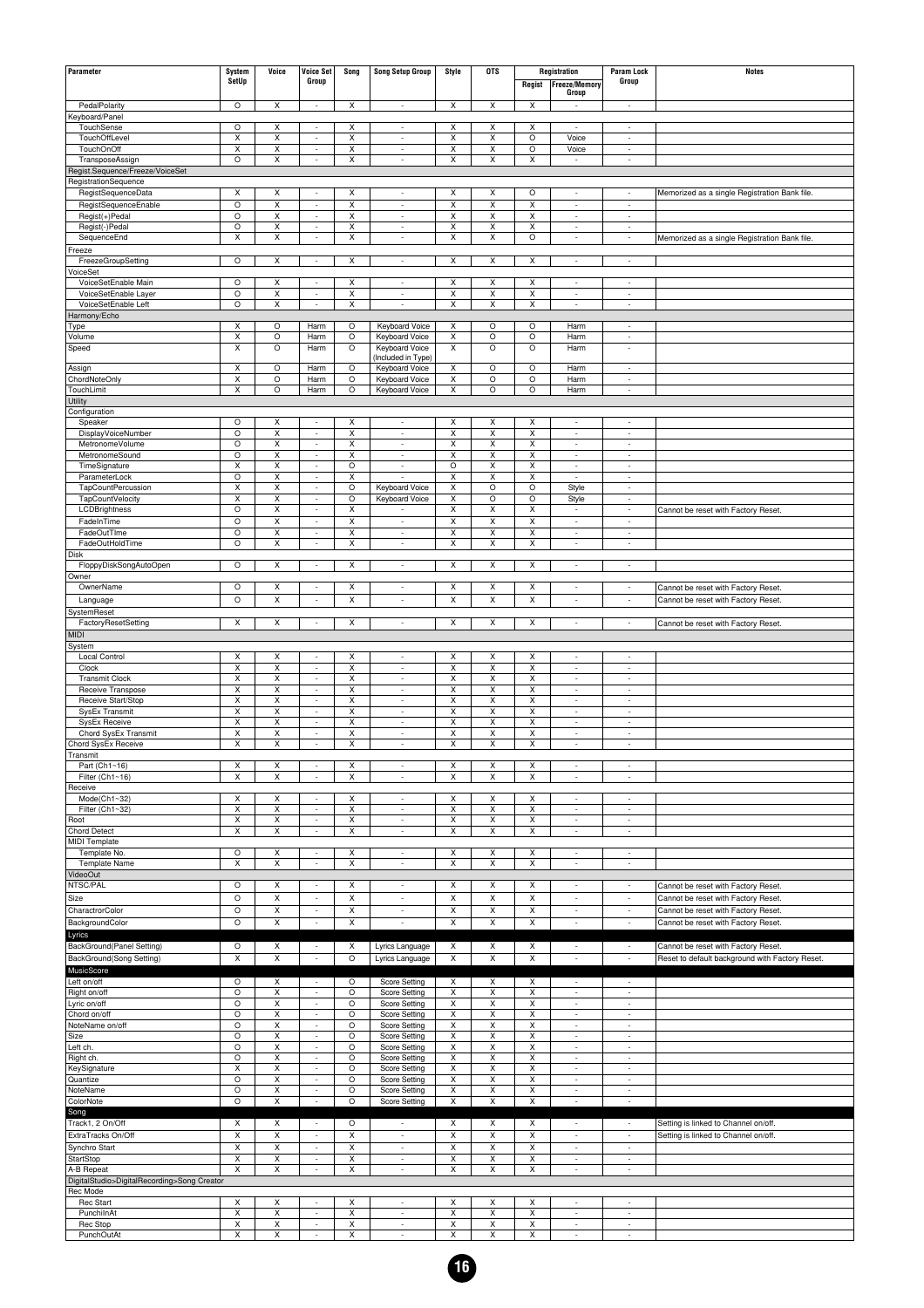| Parameter                                             | System<br>SetUp              | Voice                          | <b>Voice Set</b><br>Group                            | Song                           | <b>Song Setup Group</b>                              | Style                        | <b>OTS</b>                         | Regist                       | Registration<br>Freeze/Memory<br>Group               | <b>Param Lock</b><br>Group                           | <b>Notes</b> |
|-------------------------------------------------------|------------------------------|--------------------------------|------------------------------------------------------|--------------------------------|------------------------------------------------------|------------------------------|------------------------------------|------------------------------|------------------------------------------------------|------------------------------------------------------|--------------|
| Pedal Punch In/Out                                    | $\overline{\mathsf{x}}$      | $\overline{\mathsf{x}}$        | $\overline{\phantom{a}}$                             | $\overline{\mathsf{x}}$        | $\overline{\phantom{a}}$                             | $\overline{x}$               | $\overline{\mathsf{x}}$            | $\overline{\mathsf{x}}$      |                                                      | $\overline{\phantom{a}}$                             |              |
| Quantize                                              |                              |                                |                                                      |                                |                                                      |                              |                                    |                              |                                                      |                                                      |              |
| Track<br>Size                                         | X<br>$\overline{\mathsf{x}}$ | X<br>X                         | $\sim$<br>÷                                          | X<br>X                         | $\overline{\phantom{a}}$<br>÷                        | Χ<br>X                       | X<br>$\overline{\mathsf{x}}$       | Χ<br>X                       | $\sim$<br>÷                                          | $\overline{\phantom{a}}$<br>$\overline{\phantom{a}}$ |              |
| Strength                                              | x                            | Χ                              | ÷                                                    | X                              | $\overline{\phantom{a}}$                             | X                            | X                                  | X                            | $\overline{\phantom{a}}$                             | $\overline{\phantom{a}}$                             |              |
| Delete                                                | x                            | X                              | $\sim$                                               | X                              | $\overline{\phantom{a}}$                             | X                            | X                                  | X                            | $\overline{\phantom{a}}$                             | $\overline{\phantom{a}}$                             |              |
| Mix                                                   |                              |                                | $\overline{\phantom{a}}$                             | X                              |                                                      |                              |                                    |                              |                                                      |                                                      |              |
| Source1<br>Source <sub>2</sub>                        | X<br>X                       | Χ<br>X                         | $\sim$                                               | X                              | $\overline{\phantom{a}}$<br>$\overline{\phantom{a}}$ | X<br>X                       | Χ<br>$\pmb{\mathsf{X}}$            | X<br>X                       | $\overline{\phantom{a}}$<br>$\overline{\phantom{a}}$ | $\overline{\phantom{a}}$<br>$\sim$                   |              |
| Destination                                           | X                            | X                              | ÷                                                    | $\pmb{\times}$                 | $\overline{\phantom{a}}$                             | X                            | $\pmb{\mathsf{X}}$                 | $\pmb{\times}$               | $\overline{\phantom{a}}$                             | $\overline{a}$                                       |              |
| Channel Transpose                                     | X                            | Χ                              | $\overline{\phantom{a}}$                             | X                              | $\overline{\phantom{a}}$                             | X                            | Χ                                  | X                            | $\overline{\phantom{a}}$                             | $\overline{\phantom{a}}$                             |              |
| SetUp<br>Filter                                       | $\circ$                      | $\pmb{\times}$                 | $\sim$                                               | X                              | $\overline{\phantom{a}}$                             | X                            | X                                  | X                            | $\overline{\phantom{a}}$                             | $\overline{\phantom{a}}$                             |              |
| Main Filter                                           | $\circ$                      | x                              | $\overline{\phantom{a}}$                             | X                              | $\overline{\phantom{a}}$                             | X                            | Х                                  | X                            | $\overline{\phantom{a}}$                             | $\overline{\phantom{a}}$                             |              |
| Control Change Filter                                 | $\circ$                      | X                              | $\sim$                                               | X                              | $\overline{\phantom{a}}$                             | X                            | X                                  | X                            | $\overline{\phantom{a}}$                             | $\overline{\phantom{a}}$                             |              |
| Accompaniment Filter                                  | $\circ$                      | X                              | ÷                                                    | $\pmb{\times}$                 | $\overline{\phantom{a}}$                             | $\pmb{\times}$               | $\pmb{\mathsf{X}}$                 | $\pmb{\times}$               |                                                      | $\overline{a}$                                       |              |
| Tempo<br>Tempo                                        | $\mathsf{X}$                 | $\boldsymbol{\mathsf{x}}$      | $\sim 10^{-1}$                                       | $\circ$                        | $\sim$                                               | $\circ$                      | $\boldsymbol{\mathsf{x}}$          | $\circ$                      | Tempo                                                | $\sim$                                               |              |
| $\rightarrow$<br>Transpose                            | MainWindow                   |                                |                                                      |                                |                                                      |                              |                                    |                              |                                                      |                                                      |              |
|                                                       |                              |                                |                                                      |                                |                                                      |                              |                                    |                              |                                                      |                                                      |              |
| DigitalStudio>DigitalRecording>Style Creator<br>Basic |                              |                                |                                                      |                                |                                                      |                              |                                    |                              |                                                      |                                                      |              |
| Section                                               | x                            | Χ                              | ÷                                                    | х                              | $\overline{\phantom{a}}$                             | х                            | Х                                  | Х                            | $\overline{\phantom{a}}$                             | $\overline{\phantom{a}}$                             |              |
| Pattern Length                                        | $\pmb{\times}$               | $\overline{\mathsf{x}}$        | $\sim$                                               | X                              | $\overline{\phantom{a}}$                             | $\circ$                      | $\pmb{\times}$                     | X                            | $\overline{\phantom{a}}$                             | $\overline{\phantom{a}}$                             |              |
| Tempo                                                 | X                            | $\pmb{\times}$                 | $\overline{\phantom{a}}$                             | $\pmb{\times}$                 | $\overline{\phantom{a}}$                             | $\circ$                      | $\pmb{\mathsf{X}}$                 | X                            | ÷                                                    | $\overline{\phantom{a}}$                             |              |
| Beat<br>Assembly                                      | x                            | Χ                              | $\overline{\phantom{a}}$                             | X                              | $\overline{\phantom{a}}$                             | $\circ$                      | X                                  | X                            | $\overline{\phantom{a}}$                             | $\overline{\phantom{a}}$                             |              |
| Source Pattern                                        | X                            | X                              | $\overline{\phantom{a}}$                             | $\pmb{\times}$                 | $\overline{\phantom{a}}$                             | X                            | $\pmb{\mathsf{X}}$                 | X                            | ÷                                                    | $\overline{\phantom{a}}$                             |              |
| Section                                               | x                            | Χ                              | $\overline{\phantom{a}}$                             | X                              | $\overline{\phantom{a}}$                             | X                            | Χ                                  | X                            | $\overline{\phantom{a}}$                             | $\overline{\phantom{a}}$                             |              |
| Part                                                  | X                            | $\mathsf{x}$                   | $\sim$                                               | X                              | $\overline{\phantom{a}}$                             | X                            | X                                  | X                            | $\overline{\phantom{a}}$                             | $\overline{\phantom{a}}$                             |              |
| Play Type<br>Groove                                   | X                            | X                              | ÷                                                    | X                              | $\overline{\phantom{a}}$                             | X                            | $\pmb{\mathsf{X}}$                 | X                            | $\overline{\phantom{a}}$                             | $\overline{\phantom{a}}$                             |              |
| Original Beat                                         | X                            | Х                              | $\sim$                                               | X                              | $\sim$                                               | X                            | х                                  | X                            | $\sim$                                               | $\overline{\phantom{a}}$                             |              |
| <b>Beat Converter</b>                                 | X                            | $\pmb{\times}$                 | ÷                                                    | $\pmb{\times}$                 | $\overline{\phantom{a}}$                             | X                            | $\pmb{\mathsf{X}}$                 | X                            | ÷                                                    | $\overline{\phantom{a}}$                             |              |
| Swing                                                 | x                            | Χ<br>$\overline{\mathsf{x}}$   | $\overline{\phantom{a}}$                             | X                              | $\overline{\phantom{a}}$                             | X                            | Χ                                  | X                            | $\overline{\phantom{a}}$                             | $\overline{\phantom{a}}$<br>$\overline{\phantom{a}}$ |              |
| Fine<br>Dynamics                                      | x                            |                                | $\sim$                                               | X                              | $\overline{\phantom{a}}$                             | X                            | X                                  | X                            | $\overline{\phantom{a}}$                             |                                                      |              |
| Part                                                  | X                            | Χ                              | $\overline{\phantom{a}}$                             | X                              | $\overline{\phantom{a}}$                             | X                            | Χ                                  | X                            | $\overline{\phantom{a}}$                             | $\overline{\phantom{a}}$                             |              |
| Accent Type                                           | X                            | X                              | $\sim$                                               | Х                              | $\overline{\phantom{a}}$                             | Х                            | X                                  | Х                            | $\overline{\phantom{a}}$                             | $\overline{\phantom{a}}$                             |              |
| Strength<br>Expand/Comp.                              | X<br>X                       | X<br>Χ                         | $\sim$<br>$\overline{\phantom{a}}$                   | $\pmb{\times}$<br>X            | $\overline{\phantom{a}}$<br>$\overline{\phantom{a}}$ | X<br>X                       | $\pmb{\mathsf{X}}$<br>Χ            | X<br>X                       | ÷<br>$\overline{\phantom{a}}$                        | $\overline{\phantom{a}}$<br>$\overline{\phantom{a}}$ |              |
| Boost/Cut                                             | x                            | X                              | $\sim$                                               | X                              | $\overline{\phantom{a}}$                             | Х                            | X                                  | Х                            | $\sim$                                               | $\sim$                                               |              |
| Quantize                                              |                              |                                |                                                      |                                |                                                      |                              |                                    |                              |                                                      |                                                      |              |
| Part                                                  | X                            | Χ                              | $\overline{a}$                                       | X                              | $\overline{\phantom{a}}$                             | X                            | Χ                                  | X                            | $\overline{\phantom{a}}$                             | $\overline{\phantom{a}}$                             |              |
| Size<br>Strength                                      | X<br>X                       | X<br>$\pmb{\times}$            | $\sim$<br>$\overline{\phantom{a}}$                   | Х<br>$\pmb{\times}$            | $\overline{\phantom{a}}$<br>$\overline{\phantom{a}}$ | Х<br>$\pmb{\times}$          | Χ<br>$\pmb{\mathsf{X}}$            | Х<br>$\mathsf X$             | $\overline{\phantom{a}}$<br>÷                        | $\sim$<br>$\overline{\phantom{a}}$                   |              |
| Velocity Change                                       |                              |                                |                                                      |                                |                                                      |                              |                                    |                              |                                                      |                                                      |              |
| Part                                                  | Х                            | Х                              | $\sim$                                               | Х                              | $\sim$                                               | X                            | Х                                  | Х                            | $\sim$                                               | $\sim$                                               |              |
| Boost/Cut                                             | X                            | X                              | ÷                                                    | $\pmb{\times}$                 | ×,                                                   | $\pmb{\times}$               | $\pmb{\mathsf{X}}$                 | $\pmb{\times}$               | $\overline{\phantom{a}}$                             | $\overline{a}$                                       |              |
| Measure Copy<br>Part                                  | X                            | х                              | $\sim$                                               | X                              | $\overline{\phantom{a}}$                             | Х                            | Х                                  | Х                            | $\overline{\phantom{a}}$                             | $\overline{\phantom{a}}$                             |              |
| Measure Top                                           | X                            | $\pmb{\times}$                 | ÷                                                    | $\pmb{\times}$                 | $\overline{\phantom{a}}$                             | $\pmb{\times}$               | $\pmb{\mathsf{X}}$                 | $\pmb{\times}$               | ÷                                                    | $\overline{\phantom{a}}$                             |              |
| Measure Last                                          | x                            | Χ                              | $\overline{\phantom{a}}$                             | X                              | $\overline{\phantom{a}}$                             | X                            | Χ                                  | X                            | $\overline{\phantom{a}}$                             | $\overline{\phantom{a}}$                             |              |
| Destination                                           | x                            | X                              | $\sim$                                               | Х                              | $\overline{\phantom{a}}$                             | Х                            | X                                  | Х                            | $\sim$                                               | $\sim$                                               |              |
| Measure Clear<br>Part                                 | x                            | Χ                              | $\overline{a}$                                       | X                              | $\overline{\phantom{a}}$                             | X                            | Χ                                  | X                            | $\overline{\phantom{a}}$                             | $\overline{\phantom{a}}$                             |              |
| Measure Top                                           | X                            | X                              | $\sim$                                               | Х                              | $\overline{\phantom{a}}$                             | Х                            | X                                  | Х                            | $\overline{\phantom{a}}$                             | $\overline{\phantom{a}}$                             |              |
| Measure Last                                          | X                            | X                              | $\sim$                                               | $\pmb{\times}$                 | $\overline{\phantom{a}}$                             | $\pmb{\times}$               | $\pmb{\mathsf{X}}$                 | $\pmb{\times}$               | ÷                                                    | $\overline{\phantom{a}}$                             |              |
| Remove Event<br>Part                                  | Х                            | Х                              | $\sim$                                               | Х                              | $\overline{\phantom{a}}$                             | X                            | Х                                  | Х                            | $\sim$                                               | $\sim$                                               |              |
| Event                                                 | $\overline{\mathsf{x}}$      |                                |                                                      |                                |                                                      |                              |                                    |                              |                                                      |                                                      |              |
| Parameter                                             |                              |                                |                                                      |                                |                                                      |                              |                                    |                              |                                                      |                                                      |              |
| Part                                                  | X                            | X                              | $\sim$                                               | X                              | $\overline{\phantom{a}}$                             | Χ                            | Х                                  | Χ                            | $\overline{\phantom{a}}$                             | $\sim$                                               |              |
| Source Root<br>Source Chord                           | X<br>x                       | $\boldsymbol{\mathsf{X}}$<br>Χ | $\overline{\phantom{a}}$<br>$\overline{\phantom{a}}$ | $\pmb{\times}$<br>X            | $\overline{\phantom{a}}$<br>$\overline{\phantom{a}}$ | $\circ$<br>$\circ$           | $\pmb{\mathsf{X}}$<br>X            | $\pmb{\times}$<br>X          | ÷<br>$\overline{\phantom{a}}$                        | $\overline{\phantom{a}}$<br>$\overline{\phantom{a}}$ |              |
| <b>NTR</b>                                            | х                            | X                              | $\sim$                                               | X                              | $\overline{\phantom{a}}$                             | $\circ$                      | Х                                  | X                            | $\sim$                                               | $\sim$                                               |              |
| <b>NTT</b>                                            | $\pmb{\mathsf{x}}$           | $\pmb{\times}$                 | ÷,                                                   | $\pmb{\times}$                 | $\overline{\phantom{a}}$                             | $\circ$                      | $\pmb{\mathsf{X}}$                 | $\pmb{\times}$               | $\overline{\phantom{a}}$                             | $\overline{\phantom{a}}$                             |              |
| High Key                                              | X                            | X<br>X                         | ÷<br>$\sim$                                          | X                              | $\overline{\phantom{a}}$<br>$\overline{\phantom{a}}$ | $\circ$                      | X                                  | X                            | $\overline{\phantom{a}}$<br>$\overline{\phantom{a}}$ | $\overline{\phantom{a}}$<br>$\overline{\phantom{a}}$ |              |
| Note Limit<br><b>RTR</b>                              | х<br>$\pmb{\times}$          | $\pmb{\times}$                 | $\overline{\phantom{a}}$                             | Х<br>$\pmb{\times}$            | $\overline{\phantom{a}}$                             | O<br>$\circ$                 | Х<br>$\pmb{\times}$                | Х<br>$\pmb{\times}$          | $\overline{\phantom{a}}$                             | $\sim$                                               |              |
| Filter                                                |                              |                                |                                                      |                                |                                                      |                              |                                    |                              |                                                      |                                                      |              |
| Main Filter                                           | O                            | Х                              | $\sim$                                               | Х                              | $\mathcal{L}_{\mathcal{A}}$                          | X                            | х                                  | Х                            | $\overline{\phantom{a}}$                             | $\sim$                                               |              |
| Control Change Filter                                 | $\circ$                      | $\overline{\mathsf{x}}$        | ÷                                                    | $\pmb{\times}$                 | $\overline{\phantom{a}}$                             | $\pmb{\times}$               | X                                  | $\pmb{\times}$               |                                                      |                                                      |              |
| Style<br>AccompanimentOnOff                           | X                            | Х                              | $\overline{\phantom{a}}$                             | Х                              | $\overline{\phantom{a}}$                             | X                            | O(On)                              | $\circ$                      | Style                                                | $\overline{\phantom{a}}$                             |              |
| AutoFillOnOff                                         | $\circ$                      | $\pmb{\mathsf{x}}$             | $\sim$                                               | $\pmb{\times}$                 | $\overline{\phantom{a}}$                             | $\pmb{\times}$               | X                                  | $\pmb{\times}$               | $\overline{\phantom{a}}$                             | $\overline{\phantom{a}}$                             |              |
| OTSLink                                               | X                            | $\mathsf X$                    | $\overline{\phantom{a}}$                             | X                              | $\overline{\phantom{a}}$                             | X                            | Χ                                  | X                            | $\overline{\phantom{a}}$                             | $\overline{\phantom{a}}$                             |              |
| Section<br>SynchroStart                               | х<br>$\pmb{\times}$          | X<br>$\pmb{\times}$            | $\sim$<br>÷                                          | $\circ$<br>$\pmb{\times}$      | $\overline{\phantom{a}}$<br>$\overline{\phantom{a}}$ | X<br>$\pmb{\times}$          | X<br>O(On)                         | O<br>$\pmb{\times}$          | Style<br>$\overline{\phantom{a}}$                    | $\sim$<br>$\overline{\phantom{a}}$                   |              |
| SynchroStop                                           | x                            | $\pmb{\times}$                 | $\overline{\phantom{a}}$                             | X                              | $\overline{\phantom{a}}$                             | X                            | х                                  | X                            | $\overline{\phantom{a}}$                             | $\overline{\phantom{a}}$                             |              |
| StartStop                                             | Х                            | X                              | $\sim$                                               | O                              | $\overline{\phantom{a}}$                             | Χ                            | Х                                  | Χ                            | $\overline{\phantom{a}}$                             | $\overline{\phantom{a}}$                             |              |
| MusicFinder                                           |                              |                                |                                                      |                                |                                                      |                              |                                    |                              |                                                      |                                                      |              |
| SortKind<br>SortOrder                                 | $\circ$<br>$\circ$           | Х<br>X                         | $\overline{\phantom{a}}$<br>$\sim$                   | Х<br>Х                         | $\overline{\phantom{a}}$<br>$\overline{\phantom{a}}$ | X<br>X                       | х<br>Х                             | X<br>X                       | $\overline{\phantom{a}}$<br>$\overline{\phantom{a}}$ | $\overline{\phantom{a}}$<br>$\overline{\phantom{a}}$ |              |
| TempoLock                                             | $\circ$                      | $\pmb{\times}$                 | $\sim$                                               | $\pmb{\times}$                 | $\overline{\phantom{a}}$                             | $\pmb{\times}$               | $\pmb{\times}$                     | $\pmb{\times}$               | $\overline{\phantom{a}}$                             | $\overline{\phantom{a}}$                             |              |
| Search1/2                                             |                              |                                |                                                      |                                |                                                      |                              |                                    |                              |                                                      |                                                      |              |
| Music                                                 | O<br>$\circ$                 | X<br>$\pmb{\times}$            | $\sim$                                               | X<br>$\boldsymbol{\mathsf{x}}$ | $\overline{\phantom{a}}$                             | Χ<br>$\pmb{\times}$          | Х<br>$\pmb{\times}$                | Χ<br>$\pmb{\times}$          | $\overline{\phantom{a}}$                             | $\overline{\phantom{a}}$                             |              |
| Keyword<br>FileNumber                                 | $\circ$                      | X                              | $\sim$<br>$\overline{\phantom{a}}$                   | X                              | $\overline{\phantom{a}}$<br>$\overline{\phantom{a}}$ | X                            | Χ                                  | X                            | $\overline{\phantom{a}}$<br>$\overline{\phantom{a}}$ | $\overline{\phantom{a}}$<br>$\overline{\phantom{a}}$ |              |
| Beat                                                  | O                            | X                              | $\sim$                                               | X                              | $\overline{\phantom{a}}$                             | X                            | X                                  | X                            | $\overline{\phantom{a}}$                             | $\overline{\phantom{a}}$                             |              |
| SearchArea                                            | $\circ$                      | $\mathsf{x}$                   | $\sim$                                               | $\boldsymbol{\mathsf{x}}$      | $\overline{\phantom{a}}$                             | $\pmb{\times}$               | $\overline{\mathsf{x}}$            | $\pmb{\times}$               | $\overline{\phantom{a}}$                             | $\overline{\phantom{a}}$                             |              |
| Tempo<br>Genre                                        | $\circ$<br>O                 | $\pmb{\times}$<br>Х            | $\overline{\phantom{a}}$<br>$\sim$                   | X<br>X                         | $\overline{\phantom{a}}$<br>$\overline{\phantom{a}}$ | X<br>X                       | Χ                                  | X<br>X                       | $\overline{\phantom{a}}$<br>$\overline{\phantom{a}}$ | $\overline{\phantom{a}}$<br>$\overline{\phantom{a}}$ |              |
| Search results                                        | $\overline{\mathsf{x}}$      | $\overline{\mathsf{x}}$        | $\sim$                                               | $\boldsymbol{\mathsf{x}}$      | $\overline{\phantom{a}}$                             | $\pmb{\times}$               | х<br>$\overline{\mathsf{x}}$       | $\pmb{\times}$               | $\overline{\phantom{a}}$                             | $\overline{\phantom{a}}$                             |              |
| Record(=Property settings)                            | X                            | $\pmb{\times}$                 | ÷                                                    | X                              | $\overline{\phantom{a}}$                             | X                            | $\pmb{\mathsf{X}}$                 | X                            | $\overline{\phantom{a}}$                             | $\sim$                                               |              |
| DigitalStudio>SoundCreator                            |                              |                                |                                                      |                                |                                                      |                              |                                    |                              |                                                      |                                                      |              |
| Voice(Main,Layer)<br>Voice(Left)                      | $\overline{\mathsf{x}}$<br>x | $\circ$<br>$\circ$             | Voice<br>Voice                                       | O<br>O                         | Keyboard Voice<br>Keyboard Voice                     | X<br>X                       | $\circ$<br>$\circ$                 | $\circ$<br>$\circ$           | Voice<br>Style                                       | $\overline{\phantom{a}}$<br>$\overline{\phantom{a}}$ |              |
| Volume for Balance(Main,Layer)                        | Х                            | $\circ$                        | Voice                                                | O                              | Keyboard Voice                                       | X                            | $\circ$                            | O                            | Voice                                                | $\overline{\phantom{a}}$                             |              |
| Volume for Balance(Left)                              | $\overline{\mathsf{x}}$      | $\circ$                        | Voice                                                | $\circ$                        | Keyboard Voice                                       | $\pmb{\times}$               | $\circ$                            | $\circ$                      | Style                                                | $\overline{\phantom{a}}$                             |              |
| Touch Sens(Main, Layer)                               | x                            | O                              | Voice                                                | X                              | Keyboard Voice                                       | X                            | $\circ$                            | $\circ$                      | Voice                                                | $\overline{\phantom{a}}$                             |              |
| Touch Sens(Left)<br>Octave for Left                   | Х<br>$\overline{\mathsf{x}}$ | $\circ$<br>$\circ$             | Voice<br>Voice                                       | Х<br>X                         | Keyboard Voice<br>$\overline{\phantom{a}}$           | X<br>$\overline{\mathsf{x}}$ | $\circ$<br>$\overline{\mathsf{x}}$ | O<br>$\overline{\mathsf{x}}$ | Style<br>$\overline{\phantom{a}}$                    | $\overline{\phantom{a}}$<br>$\overline{\phantom{a}}$ |              |
| Octave for Main/Layer                                 | x                            | $\circ$                        | Voice                                                | X                              | $\overline{\phantom{a}}$                             | X                            | X                                  | X                            | $\overline{\phantom{a}}$                             | $\overline{\phantom{a}}$                             |              |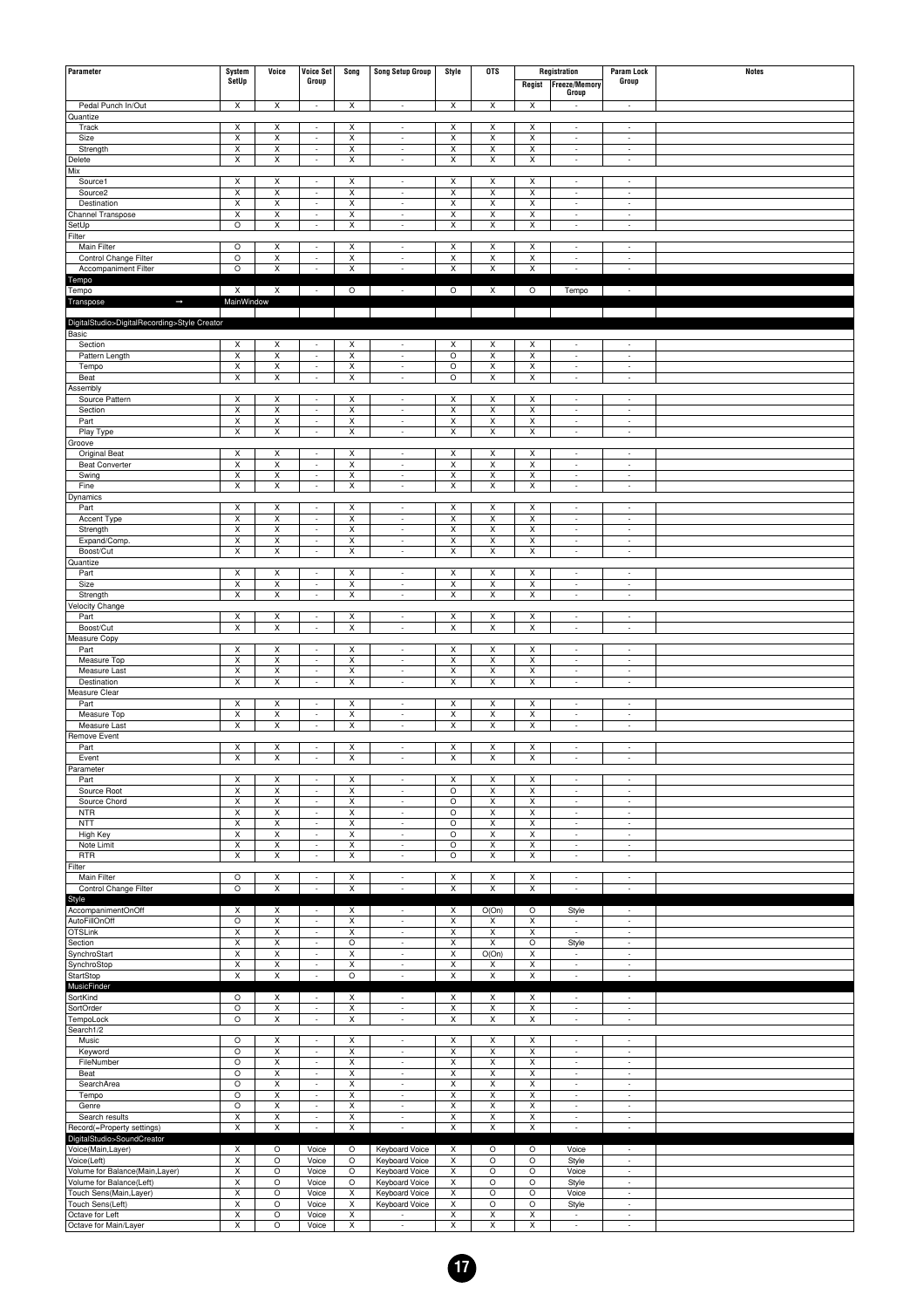| Parameter                                                  | System                       | Voice                                                                     | Voice Set                | Song               |                                                      | Style                   | <b>OTS</b>              |                         | Registration                                         | <b>Param Lock</b>                                    | <b>Notes</b>                             |
|------------------------------------------------------------|------------------------------|---------------------------------------------------------------------------|--------------------------|--------------------|------------------------------------------------------|-------------------------|-------------------------|-------------------------|------------------------------------------------------|------------------------------------------------------|------------------------------------------|
|                                                            | SetUp                        |                                                                           | Group                    |                    | <b>Song Setup Group</b>                              |                         |                         | Regist                  | <b>Freeze/Memory</b>                                 | Group                                                |                                          |
|                                                            |                              |                                                                           |                          |                    |                                                      |                         |                         |                         | Group                                                |                                                      |                                          |
| Mono/Poly<br>$\rightarrow$                                 | Voice Effect                 |                                                                           |                          |                    |                                                      |                         |                         |                         |                                                      |                                                      |                                          |
| Portament Time<br>$\rightarrow$                            |                              | DigitalStudio>Mixing Console                                              |                          |                    |                                                      |                         |                         |                         |                                                      |                                                      |                                          |
| Left Pedal                                                 |                              |                                                                           |                          |                    |                                                      |                         |                         |                         |                                                      |                                                      |                                          |
| Left Pedal Type<br>$\rightarrow$<br>Left Pedal Settings    | Controller-Pedal             |                                                                           |                          |                    |                                                      |                         |                         |                         |                                                      |                                                      |                                          |
| $\rightarrow$<br>$\rightarrow$<br><b>Filter Brightness</b> | Controller-Pedal             | DigitalStudio>Mixing Console                                              |                          |                    |                                                      |                         |                         |                         |                                                      |                                                      |                                          |
| Filter Resonance<br>$\rightarrow$                          |                              | DigitalStudio>Mixing Console                                              |                          |                    |                                                      |                         |                         |                         |                                                      |                                                      |                                          |
| EG Attack(Main, Layer)                                     | х                            | O                                                                         | Voice                    | O                  | Keyboard Voice                                       | X                       | O                       | $\circ$                 | Voice                                                | $\overline{\phantom{a}}$                             |                                          |
| EG Attack(Left)                                            | X                            | O                                                                         | Voice                    | $\circ$            | Keyboard Voice                                       | X                       | $\circ$                 | $\circ$                 | Style                                                | l,                                                   |                                          |
| EG Decay(Main,Layer)                                       | X                            | O                                                                         | Voice                    | O                  | Keyboard Voice                                       | X                       | O                       | $\circ$                 | Voice                                                | $\overline{\phantom{a}}$                             |                                          |
| EG Decay(Left)                                             | Х                            | O                                                                         | Voice                    | O                  | Keyboard Voice                                       | X                       | O                       | $\circ$                 | Style                                                | $\overline{\phantom{a}}$                             |                                          |
| EG Release(Main, Layer)                                    | X                            | O<br>O                                                                    | Voice                    | $\circ$            | Keyboard Voice                                       | X                       | O                       | $\circ$<br>$\circ$      | Voice                                                | $\overline{a}$                                       |                                          |
| EG Release(Left)<br>Vibrato Depth(Main,Layer)              | Χ<br>х                       | $\circ$                                                                   | Voice<br>Voice           | O<br>O             | Keyboard Voice<br>Keyboard Voice                     | X<br>X                  | O<br>O                  | O                       | Style<br>Voice                                       | $\overline{\phantom{a}}$<br>$\overline{\phantom{a}}$ |                                          |
| Vibrato Depth(Left)                                        | X                            | O                                                                         | Voice                    | $\circ$            | Keyboard Voice                                       | X                       | O                       | $\circ$                 | Style                                                | $\overline{a}$                                       |                                          |
| Vibrato Speed(Main, Layer)                                 | X                            | O                                                                         | Voice                    | O                  | Keyboard Voice                                       | X                       | O                       | $\circ$                 | Voice                                                | ÷                                                    |                                          |
| Vibrato Speed(Left)                                        | Х                            | O                                                                         | Voice                    | O                  | <b>Keyboard Voice</b>                                | X                       | O                       | $\circ$                 | Style                                                | $\overline{\phantom{a}}$                             |                                          |
| Vibrato Delay(Main, Layer)                                 | Χ                            | O                                                                         | Voice                    | $\circ$            | Keyboard Voice                                       | X                       | O                       | $\circ$                 | Voice                                                | $\overline{a}$                                       |                                          |
| Vibrato Delay(Left)<br>Reverb Depth<br>$\rightarrow$       | X                            | O<br>DigitalStudio>Mixing Console                                         | Voice                    | $\circ$            | Keyboard Voice                                       | X                       | O                       | $\circ$                 | Style                                                | $\overline{\phantom{a}}$                             |                                          |
| Chorus Depth<br>$\rightarrow$                              |                              | DigitalStudio>Mixing Console                                              |                          |                    |                                                      |                         |                         |                         |                                                      |                                                      |                                          |
| DSP On/Off<br>$\rightarrow$                                | Voice Effect                 |                                                                           |                          |                    |                                                      |                         |                         |                         |                                                      |                                                      |                                          |
| <b>DSP Depth</b><br>$\rightarrow$                          |                              | DigitalStudio>Mixing Console                                              |                          |                    |                                                      |                         |                         |                         |                                                      |                                                      |                                          |
| DSP Type(Main,Layer)                                       | Χ                            | $\circ$                                                                   | Effect                   | $\circ$            | Keyboard Voice                                       | X                       | O                       | $\circ$                 | Voice                                                | $\overline{a}$                                       |                                          |
| DSP Type(Left)                                             | Χ                            | O                                                                         | Effect                   | $\circ$            | Keyboard Voice                                       | X                       | O                       | $\circ$                 | Style                                                | $\overline{\phantom{a}}$                             |                                          |
| LastSelectedDSP                                            | X                            | x                                                                         | $\overline{\phantom{a}}$ | Х                  | $\overline{\phantom{a}}$                             | X                       | Χ                       | Х                       | $\overline{\phantom{a}}$                             | $\overline{\phantom{a}}$                             | Memorized only when Sound Creator opened |
| <b>DSP Variation</b><br>$\rightarrow$                      | Voice Effect                 |                                                                           |                          | O                  |                                                      |                         |                         | O                       |                                                      |                                                      |                                          |
| DSP Fast Value(Main, Layer)<br>DSP Fast Value(Left)        | х<br>Χ                       | O<br>O                                                                    | Effects<br>Effects       | $\circ$            | <b>Keyboard Voice</b><br><b>Keyboard Voice</b>       | X<br>X                  | O<br>O                  | $\circ$                 | Voice<br>Style                                       | $\overline{\phantom{a}}$<br>÷,                       |                                          |
| Harmony/Echo                                               |                              |                                                                           |                          |                    |                                                      |                         |                         |                         |                                                      |                                                      |                                          |
| Type<br>$\rightarrow$                                      | Harmony/Echo                 |                                                                           |                          |                    |                                                      |                         |                         |                         |                                                      |                                                      |                                          |
| $\rightarrow$<br>Volume                                    | Harmony/Echo                 |                                                                           |                          |                    |                                                      |                         |                         |                         |                                                      |                                                      |                                          |
| Speed<br>$\rightarrow$                                     | Harmony/Echo                 |                                                                           |                          |                    |                                                      |                         |                         |                         |                                                      |                                                      |                                          |
| Assign<br>$\rightarrow$<br>$\rightarrow$                   | Harmony/Echo                 |                                                                           |                          |                    |                                                      |                         |                         |                         |                                                      |                                                      |                                          |
| ChordNoteOnly<br>TouchLimit<br>$\rightarrow$               | Harmony/Echo<br>Harmony/Echo |                                                                           |                          |                    |                                                      |                         |                         |                         |                                                      |                                                      |                                          |
| Natural Voice Reverb Type(Main,Layer)                      | х                            | O                                                                         | Effects                  | O                  | Keyboard Voice                                       | X                       | $\circ$                 | $\circ$                 | Voice                                                | $\overline{\phantom{a}}$                             |                                          |
| Natural Voice Reverb Type(Left)                            | X                            | O                                                                         | Effects                  | O                  | Keyboard Voice                                       | X                       | O                       | $\circ$                 | Style                                                | $\overline{\phantom{a}}$                             |                                          |
| Natural Voice Chorus Type(Main,Layer)                      | X                            | $\circ$                                                                   | Effects                  | $\circ$            | Keyboard Voice                                       | X                       | $\overline{\text{o}}$   | $\circ$                 | Voice                                                | $\sim$                                               |                                          |
| Natural Voice Chorus Type(Left)                            | $\overline{\mathsf{x}}$      | $\overline{\circ}$                                                        | Effects                  | $\circ$            | <b>Keyboard Voice</b>                                | X                       | $\overline{\circ}$      | $\circ$                 | Style                                                | $\overline{\phantom{a}}$                             |                                          |
| Natural Voice DSP Type(Main,Layer)                         | X                            | O                                                                         | Effects                  | $\circ$            | Keyboard Voice                                       | X                       | O                       | $\circ$                 | Voice                                                | $\sim$                                               |                                          |
| Natural Voice DSP Type(Left)                               | X                            | $\circ$                                                                   | Effects                  | $\circ$            | Keyboard Voice                                       | X                       | $\overline{\text{o}}$   | $\circ$                 | Style                                                | $\overline{\phantom{a}}$                             |                                          |
| Natural Voice Brilliance Type(Main,Layer)                  | $\overline{\mathsf{x}}$      | $\overline{\circ}$                                                        | EQ                       | $\circ$            | <b>Keyboard Voice</b>                                | $\overline{\mathsf{x}}$ | $\overline{\circ}$      | $\overline{\circ}$      | Voice                                                | $\overline{\phantom{a}}$                             |                                          |
| Natural Voice Brilliance Type(Left)                        | X                            | O                                                                         | EQ                       | $\circ$            | Keyboard Voice                                       | X                       | O                       | $\circ$                 | Style                                                | $\overline{\phantom{a}}$                             |                                          |
| Natural Voice VibeSustain                                  | $\circ$                      | $\overline{\mathsf{x}}$                                                   |                          | X                  |                                                      | X                       | $\overline{\mathsf{x}}$ | X                       |                                                      | $\sim$                                               |                                          |
| Natural Voice VibeRotorSpeed(Main,Layer)                   | $\overline{\mathsf{x}}$      | $\overline{\circ}$                                                        | Effects                  | $\circ$            | Keyboard Voice                                       | $\overline{\mathsf{x}}$ | $\overline{\circ}$      | $\overline{\circ}$      | Voice                                                | $\overline{\phantom{a}}$                             |                                          |
| Natural Voice VibeRotorSpeed(Left)                         | X                            | O                                                                         | Effects                  | $\circ$            | Keyboard Voice                                       | X                       | O                       | $\circ$                 | Style                                                | ×,                                                   |                                          |
| Natural Voice Piano SS Depth                               | $\circ$                      | $\overline{\mathsf{x}}$                                                   |                          | X                  |                                                      | X                       | $\overline{\mathsf{x}}$ | $\overline{\mathsf{x}}$ | ÷                                                    | $\overline{\phantom{a}}$                             |                                          |
| Piano Tuning Curve                                         | O                            | $\overline{\mathsf{x}}$                                                   | $\overline{\phantom{a}}$ | X                  | $\sim$                                               | $\overline{\mathsf{x}}$ | $\overline{\mathsf{x}}$ | $\overline{\mathsf{x}}$ | $\overline{\phantom{a}}$                             | $\overline{\phantom{a}}$                             |                                          |
|                                                            |                              |                                                                           |                          |                    |                                                      |                         |                         |                         |                                                      |                                                      |                                          |
| DigitalStudio>Mixing Console                               |                              |                                                                           |                          |                    |                                                      |                         |                         |                         |                                                      |                                                      |                                          |
| Auto Revoice                                               | O                            |                                                                           | $\sim$                   |                    |                                                      | X                       |                         |                         |                                                      |                                                      |                                          |
| On/Off<br>Setup                                            | O                            | X<br>X                                                                    | $\overline{\phantom{a}}$ | X<br>X             | $\overline{\phantom{a}}$<br>$\overline{\phantom{a}}$ | X                       | X<br>X                  | X<br>Х                  | $\overline{\phantom{a}}$<br>$\overline{\phantom{a}}$ | $\overline{\phantom{a}}$<br>$\overline{\phantom{a}}$ |                                          |
| Volume                                                     |                              |                                                                           |                          |                    |                                                      |                         |                         |                         |                                                      |                                                      |                                          |
| Style Part                                                 | Χ                            | Χ                                                                         | ÷                        | $\circ$            | ÷                                                    | O                       | X                       | $\circ$                 | Style                                                | $\overline{\phantom{a}}$                             |                                          |
| Song Part                                                  | х                            | X                                                                         | $\overline{\phantom{a}}$ | O                  | Volume                                               | X                       | X                       | X                       | $\overline{\phantom{a}}$                             | $\overline{\phantom{a}}$                             |                                          |
| Main, Layer<br>$\rightarrow$                               |                              |                                                                           |                          |                    | MainWindow>BalancePopup>MainVolume/LayerVolume       |                         |                         |                         |                                                      |                                                      |                                          |
| Left<br>Acmp(Offset)<br>$\rightarrow$                      |                              | MainWindow>BalancePopup>LeftVolume<br>MainWindow>BalancePopup>StyleVolume |                          |                    |                                                      |                         |                         |                         |                                                      |                                                      |                                          |
| Song(Offset)<br>$\rightarrow$                              |                              | MainWindow>BalancePopup>SongVolume                                        |                          |                    |                                                      |                         |                         |                         |                                                      |                                                      |                                          |
| Mic<br>$\rightarrow$                                       |                              | MainWindow>BalancePopup>MicVolume                                         |                          |                    |                                                      |                         |                         |                         |                                                      |                                                      |                                          |
| Voice                                                      |                              |                                                                           |                          |                    |                                                      |                         |                         |                         |                                                      |                                                      |                                          |
| Acmp Part                                                  | х                            | х                                                                         | $\overline{\phantom{a}}$ | Х                  | $\overline{\phantom{a}}$                             | $\circ$                 | X                       | $\circ$                 | Style                                                | $\overline{a}$                                       |                                          |
| Song Part                                                  | x                            | x                                                                         | $\overline{\phantom{a}}$ | $\circ$            | Voice                                                | X                       | X                       | Х                       | $\overline{\phantom{a}}$                             | ÷                                                    |                                          |
| PanPot                                                     |                              |                                                                           |                          |                    |                                                      |                         |                         |                         |                                                      | ٠                                                    |                                          |
| Acmp Part<br>Song Part                                     | X<br>X                       | Χ<br>Χ                                                                    | $\overline{\phantom{a}}$ | $\circ$<br>$\circ$ | Pan                                                  | $\circ$<br>X            | X<br>Χ                  | $\circ$<br>X            | Style<br>$\sim$                                      | $\overline{\phantom{a}}$                             |                                          |
| Main, Layer                                                | X                            | X                                                                         | $\overline{\phantom{a}}$ | O                  | Keyboard Voice                                       | X                       | O                       | $\circ$                 | Voice                                                | $\overline{\phantom{a}}$                             |                                          |
| Left                                                       | X                            | X                                                                         | $\sim$                   | $\circ$            | Keyboard Voice                                       | X                       | O                       | $\circ$                 | Style                                                | ×,                                                   |                                          |
| Acmp(Offset)                                               | X                            | Χ                                                                         | $\overline{\phantom{a}}$ | X                  | $\overline{\phantom{a}}$                             | X                       | Χ                       | $\circ$                 | Style                                                | $\overline{\phantom{a}}$                             |                                          |
| Song(Offset)                                               | X                            | X                                                                         | $\sim$                   | X                  | $\overline{\phantom{a}}$                             | X                       | Χ                       | Х                       | $\overline{\phantom{a}}$                             | $\overline{\phantom{a}}$                             |                                          |
| Mic                                                        | Χ                            | Χ                                                                         | $\overline{\phantom{a}}$ | $\circ$            | Mic. Setting                                         | X                       | Χ                       | $\circ$                 | Mic                                                  | ×,                                                   |                                          |
| <b>Brightness</b><br>Acmp Part                             | X                            | X                                                                         | $\sim$                   | X                  |                                                      | O                       | Χ                       | $\circ$                 | Style                                                | $\sim$                                               |                                          |
| Song Part                                                  | X                            | X                                                                         |                          | $\circ$            | Filter                                               | X                       | X                       | X                       |                                                      | $\overline{\phantom{a}}$                             |                                          |
| Main, Layer                                                | X                            | $\circ$                                                                   | Voice                    | O                  | <b>Keyboard Voice</b>                                | X                       | $\overline{\circ}$      | $\circ$                 | Voice                                                | $\overline{\phantom{a}}$                             |                                          |
| Left                                                       | Χ                            | O                                                                         | Voice                    | $\circ$            | Keyboard Voice                                       | X                       | O                       | $\circ$                 | Style                                                | ÷                                                    |                                          |
| Harmonic Contents                                          |                              |                                                                           |                          |                    |                                                      |                         |                         |                         |                                                      |                                                      |                                          |
| Acmp Part                                                  | х                            | х                                                                         | $\overline{\phantom{a}}$ | X                  | $\overline{\phantom{a}}$                             | O                       | X                       | O                       | Style                                                | $\overline{\phantom{a}}$                             |                                          |
| Song Part                                                  | X<br>X                       | Χ<br>$\circ$                                                              | ÷                        | $\circ$            | Filter                                               | X<br>X                  | X<br>O                  | X<br>$\circ$            |                                                      | ÷<br>$\overline{\phantom{a}}$                        |                                          |
| Main, Layer<br>Left                                        | X                            | O                                                                         | Voice<br>Voice           | O<br>O             | Keyboard Voice<br>Keyboard Voice                     | X                       | O                       | $\circ$                 | Voice<br>Style                                       | $\overline{\phantom{a}}$                             |                                          |
| Octave                                                     |                              |                                                                           |                          |                    |                                                      |                         |                         |                         |                                                      |                                                      |                                          |
| Main, Layer                                                | Х                            | O                                                                         | Voice                    | O                  | Keyboard Voice                                       | X                       | O                       | $\circ$                 | Voice                                                | $\overline{\phantom{a}}$                             |                                          |
| Left                                                       | x                            | $\circ$                                                                   | Voice                    | O                  | Keyboard Voice                                       | X                       | O                       | $\circ$                 | Style                                                | $\sim$                                               |                                          |
| Tune                                                       |                              |                                                                           |                          |                    |                                                      |                         |                         |                         |                                                      |                                                      |                                          |
| Main, Layer                                                | x                            | х                                                                         | $\sim$                   | O                  | Keyboard Voice                                       | X                       | O                       | $\circ$                 | Voice                                                | $\sim$                                               |                                          |
| Left<br>Portament Time                                     | X                            | X                                                                         | $\overline{\phantom{a}}$ | O                  | Keyboard Voice                                       | X                       | O                       | $\circ$                 | Style                                                | $\sim$                                               |                                          |
| Main, Layer                                                | Χ                            | O                                                                         | Voice                    | O                  | Keyboard Voice                                       | X                       | O                       | $\circ$                 | Voice                                                | $\overline{\phantom{a}}$                             |                                          |
| Left                                                       | X                            | O                                                                         | Voice                    | $\circ$            | Keyboard Voice                                       | X                       | O                       | $\circ$                 | Style                                                | $\sim$                                               |                                          |
| Pitch Bend Range                                           |                              |                                                                           |                          |                    |                                                      |                         |                         |                         |                                                      |                                                      |                                          |
| Main, Layer                                                | x                            | X                                                                         | Voice                    | Х                  | $\overline{\phantom{a}}$                             | X                       | X                       | $\circ$                 | Voice                                                | $\sim$                                               |                                          |
| Left                                                       | х                            | X                                                                         | Voice                    | X                  | $\overline{\phantom{a}}$                             | X                       | Χ                       | $\circ$                 | Style                                                | $\overline{\phantom{a}}$                             |                                          |
| Transpose<br>Master                                        | Χ                            | Х                                                                         |                          | х                  | $\overline{\phantom{a}}$                             | x                       | Χ                       | O                       | Transpose                                            | $\overline{\phantom{a}}$                             |                                          |
| Song                                                       | X                            | X                                                                         | $\sim$                   | X                  | $\sim$                                               | X                       | X                       | O                       | Transpose                                            | $\overline{\phantom{a}}$                             |                                          |
| Keyboard                                                   | Χ                            | Χ                                                                         | $\sim$                   | X                  | $\overline{\phantom{a}}$                             | X                       | X                       | $\circ$                 | Transpose                                            | ÷,                                                   |                                          |
| Reverb Type                                                | Χ                            | x                                                                         | $\overline{\phantom{a}}$ | X                  | $\overline{\phantom{a}}$                             | O                       | Χ                       | $\circ$                 | Style/Song                                           | Reverb Type                                          |                                          |
| Reverb Return Level                                        | X                            | X                                                                         | $\overline{\phantom{a}}$ | $\pmb{\times}$     | $\overline{\phantom{a}}$                             | X                       | X                       | $\circ$                 | Style/Song                                           | Reverb Return<br>Level                               |                                          |
|                                                            |                              |                                                                           |                          |                    |                                                      |                         |                         |                         |                                                      |                                                      |                                          |

**18**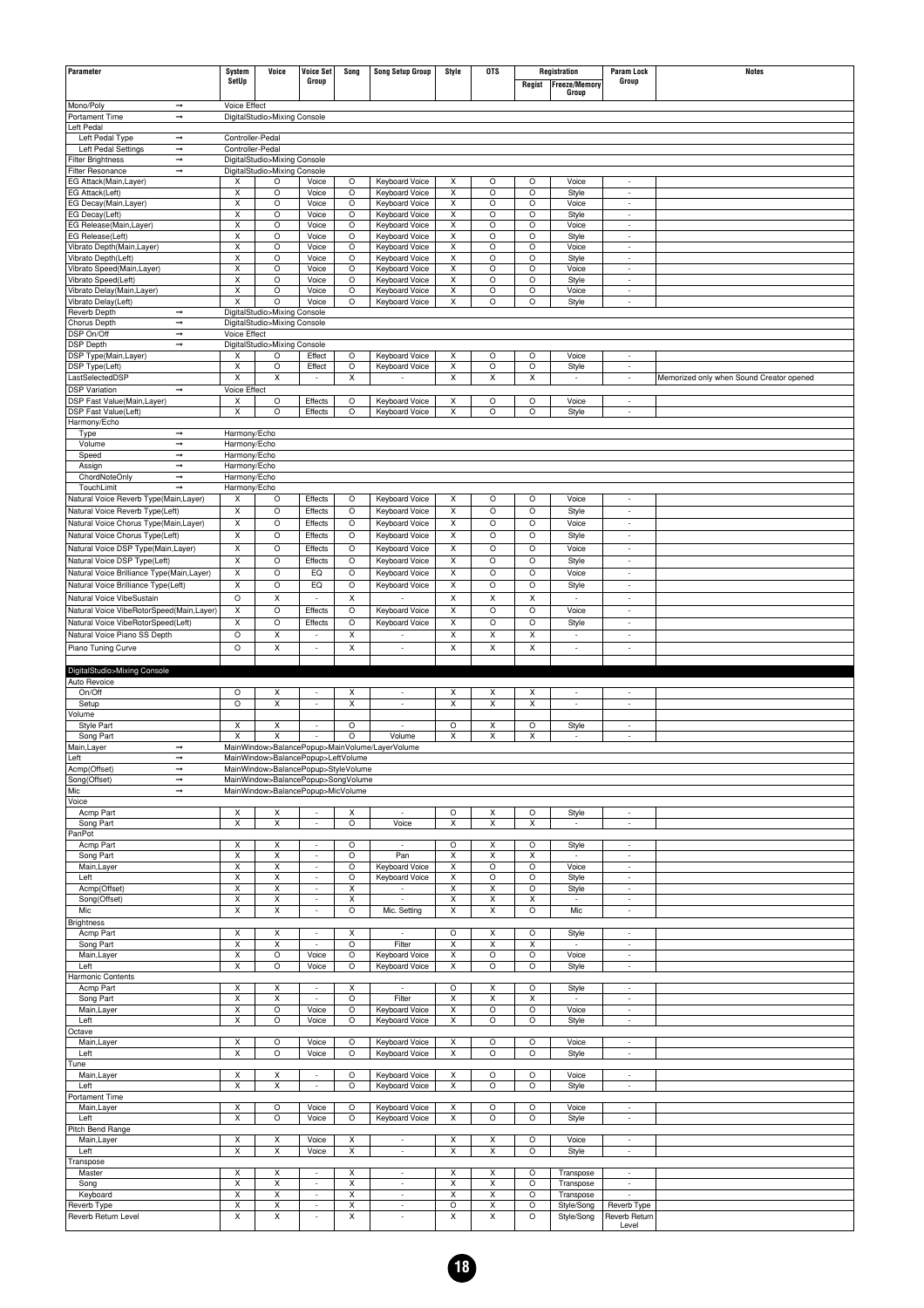| Parameter                 | System                  | Voice                   | <b>Voice Set</b>         | Sona         | <b>Song Setup Group</b>  | Style                   | <b>OTS</b>              |                         | Registration         | <b>Param Lock</b>      | <b>Notes</b> |
|---------------------------|-------------------------|-------------------------|--------------------------|--------------|--------------------------|-------------------------|-------------------------|-------------------------|----------------------|------------------------|--------------|
|                           | SetUp                   |                         | Group                    |              |                          |                         |                         | Regist                  | <b>Freeze/Memory</b> | Group                  |              |
|                           |                         |                         |                          |              |                          |                         |                         |                         | Group                |                        |              |
| Natural Voice Reverb Type | X                       | O                       | Effect                   | X            | ٠                        | $\circ$                 | X                       | $\circ$                 | Voice/Style/<br>Song | Reverb Type            |              |
| <b>Reverb Depth</b>       |                         |                         |                          |              |                          |                         |                         |                         |                      |                        |              |
| Acmp Part                 | X                       | X                       |                          | X            | $\overline{a}$           | $\circ$                 | X                       | $\circ$                 | Style                | ÷                      |              |
| Song Part                 | X                       | $\overline{\mathsf{x}}$ | $\overline{\phantom{a}}$ | $\circ$      | Effect                   | X                       | $\overline{X}$          | X                       | $\overline{a}$       | ä,                     |              |
| Main, Layer               | X                       | O                       | Effect                   | $\circ$      | Keyboard Voice           | X                       | $\circ$                 | $\circ$                 | Voice                | ÷                      |              |
| Left                      | X                       | O                       | Effect                   | $\circ$      | <b>Keyboard Voice</b>    | X                       | $\circ$                 | $\circ$                 | Style                | ä,                     |              |
| Acmp(Offset)              | X                       | X                       |                          | $\mathsf{x}$ |                          | X                       | X                       | $\circ$                 | Style                | ÷,                     |              |
| Song(Offset)              | X                       | $\overline{X}$          | $\sim$                   | X            | $\overline{a}$           | X                       | X                       | X                       | ÷                    | ä,                     |              |
| Mic                       | $\overline{\mathsf{x}}$ | $\overline{\mathsf{x}}$ | $\sim$                   | $\circ$      | Mic. Setting             | X                       | X                       | $\circ$                 | Mic                  | ÷,                     |              |
| Chorus Type               | X                       | X                       | $\overline{\phantom{a}}$ | X            |                          | $\circ$                 | X                       | $\circ$                 | Style/Song           |                        |              |
| Chorus Return Level       | $\overline{\mathsf{x}}$ | $\overline{X}$          | $\overline{\phantom{a}}$ | X            | $\overline{a}$           | X                       | $\overline{\mathsf{x}}$ | $\circ$                 | Style/Song           | Chorus Return<br>Level |              |
| Natural Voice Chorus Type | X                       | O                       | Effect                   | X            | ٠                        | $\circ$                 | X                       | $\circ$                 | Voice/Style/<br>Song |                        |              |
| Chorus Depth              |                         |                         |                          |              |                          |                         |                         |                         |                      |                        |              |
| Acmp Part                 | $\overline{\mathsf{x}}$ | $\overline{\mathsf{x}}$ | $\overline{\phantom{a}}$ | X            |                          | $\circ$                 | $\overline{\mathsf{x}}$ | $\circ$                 | Style                | ×,                     |              |
| Song Part                 | $\overline{\mathsf{x}}$ | $\overline{\mathsf{x}}$ |                          | $\circ$      | Effect                   | $\overline{\mathsf{x}}$ | $\overline{\mathsf{x}}$ | $\overline{\mathsf{x}}$ |                      | ä,                     |              |
| Main, Layer               | X                       | $\circ$                 | Effect                   | $\circ$      | Keyboard Voice           | X                       | $\circ$                 | $\circ$                 | Voice                | ä,                     |              |
| Left                      | $\overline{\mathsf{x}}$ | $\overline{\circ}$      | Effect                   | $\circ$      | Keyboard Voice           | $\overline{\mathsf{x}}$ | $\overline{\circ}$      | $\circ$                 | Style                | ä,                     |              |
| Acmp(Offset)              | $\overline{\mathsf{x}}$ | $\overline{\mathsf{x}}$ |                          | X            |                          | X                       | $\overline{\mathsf{x}}$ | $\circ$                 | Style                | ä,                     |              |
| Song(Offset)              | $\times$                | $\times$                |                          | $\mathsf{x}$ |                          | $\mathsf{x}$            | X                       | X                       |                      | ä,                     |              |
| Mic                       | X                       | $\overline{\mathsf{x}}$ |                          | $\circ$      | Mic. Setting             | X                       | $\overline{\mathsf{x}}$ | $\circ$                 | Mic                  | J.                     |              |
| DSP1 Type                 | $\overline{\mathsf{x}}$ | $\circ$                 | Effect                   | $\circ$      | Keyboard Voice           | $\overline{\mathsf{x}}$ | $\circ$                 | $\circ$                 | Voice/Song           |                        |              |
| <b>DSP1 Return Level</b>  | X                       | X                       |                          | $\mathsf{x}$ |                          | X                       | $\mathsf{x}$            | $\circ$                 | Voice/Song           | DSP1 Return<br>Level   |              |
| Natural Voice DSP Type    | X                       | O                       | Effect                   | X            | $\overline{a}$           | $\circ$                 | X                       | $\circ$                 | Voice/Style/<br>Song | L,                     |              |
| <b>DSP Depth</b>          |                         |                         |                          |              |                          |                         |                         |                         |                      |                        |              |
| Style Part                | X                       | X                       | $\overline{\phantom{a}}$ | X            | $\overline{\phantom{a}}$ | $\circ$                 | X                       | $\circ$                 | Style                | ٠                      |              |
| Song Part                 | $\overline{\mathsf{x}}$ | $\overline{\mathsf{x}}$ | a.                       | $\circ$      | Effect                   | X                       | $\overline{\mathsf{x}}$ | X                       | ٠                    | ä,                     |              |
| Main, Layer               | $\overline{\mathsf{x}}$ | $\overline{O}$          | Effect                   | $\circ$      | <b>Keyboard Voice</b>    | $\overline{\mathsf{x}}$ | $\circ$                 | $\circ$                 | Voice                | ×,                     |              |
| Left                      | X                       | $\circ$                 | Effect                   | $\circ$      | Keyboard Voice           | X                       | $\circ$                 | $\circ$                 | Style                | ٠                      |              |
| Mic                       | $\overline{\mathsf{x}}$ | $\overline{\mathsf{x}}$ |                          | $\circ$      | Mic. Setting             | $\overline{\mathsf{x}}$ | $\overline{\mathsf{x}}$ | $\circ$                 | Mic                  | ×,                     |              |
| <b>Effect Parameter</b>   | X                       | $\overline{\mathsf{x}}$ |                          | X            | ٠                        | X                       | $\overline{\mathsf{x}}$ | X                       | $\overline{a}$       | ٠                      |              |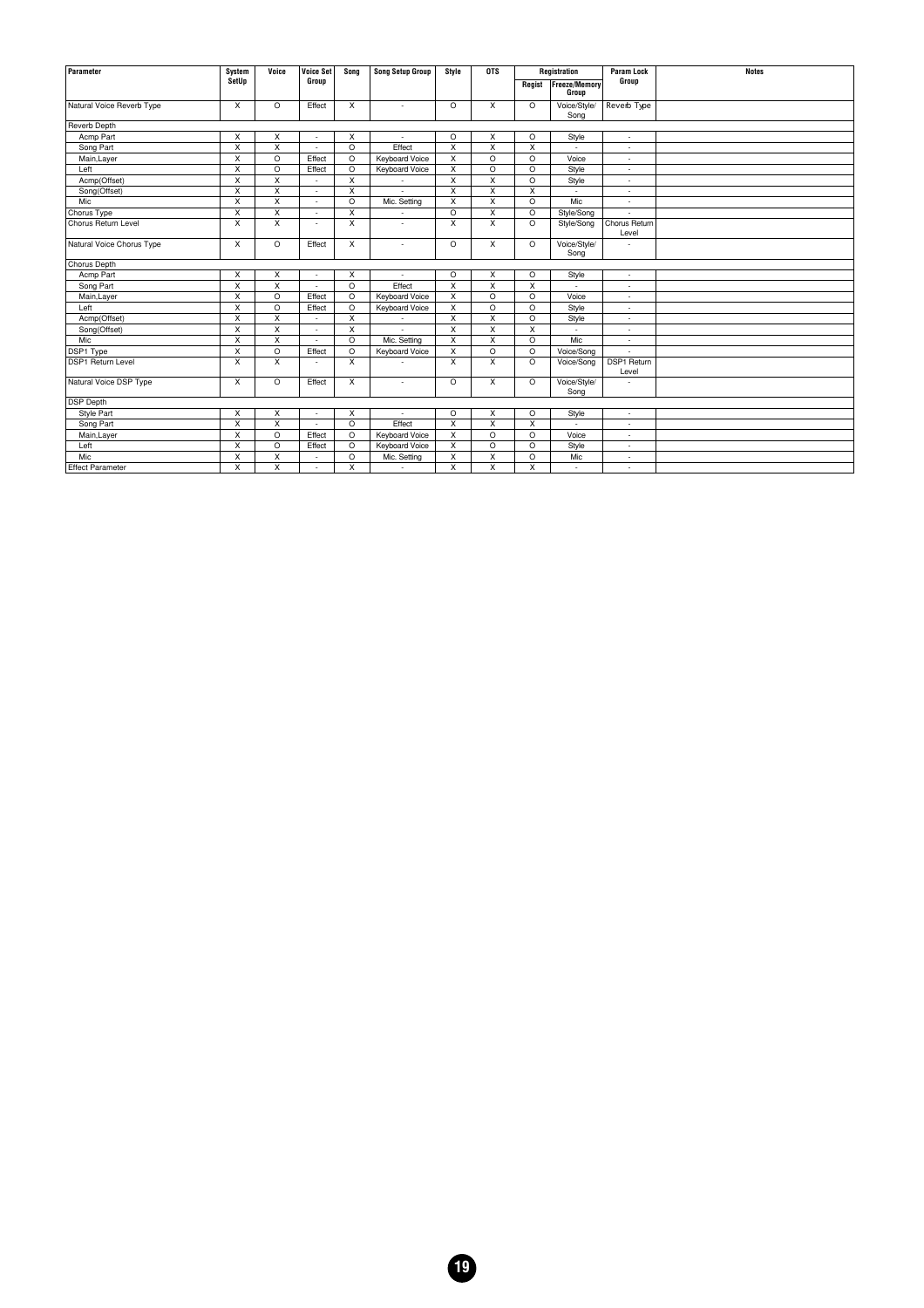#### <span id="page-19-0"></span>**MIDI Data Format / MIDI-Datenformat / Format des données MIDI / Formato de datos MIDI**

Many MIDI messages listed in the MIDI Data Format are expressed in decimal numbers, binary numbers and hexadecimal numbers. Hexadecimal numbers may include the letter "H" as a suffix. Also, "n" can freely be defined as any whole number. To enter data/values, refer to the table below.

| <b>Decimal</b>          | Hexadecimal    | <b>Binary</b> | <b>Decimal</b> | Hexadecimal    | Binary    | <b>Decimal</b> | Hexadecimal | Binary    | Decimal | Hexadecimal    | Binary    |
|-------------------------|----------------|---------------|----------------|----------------|-----------|----------------|-------------|-----------|---------|----------------|-----------|
| $\Omega$                | 0 <sup>0</sup> | 0000 0000     | 32             | 20             | 0010 0000 | 64             | 40          | 0100 0000 | 96      | 60             | 0110 0000 |
| $\mathbf{1}$            | 01             | 0000 0001     | 33             | 21             | 0010 0001 | 65             | 41          | 0100 0001 | 97      | 61             | 0110 0001 |
| $\overline{\mathbf{c}}$ | 02             | 0000 0010     | 34             | 22             | 0010 0010 | 66             | 42          | 0100 0010 | 98      | 62             | 0110 0010 |
| 3                       | 03             | 0000 0011     | 35             | 23             | 0010 0011 | 67             | 43          | 0100 0011 | 99      | 63             | 0110 0011 |
| $\overline{4}$          | 04             | 0000 0100     | 36             | 24             | 0010 0100 | 68             | 44          | 0100 0100 | 100     | 64             | 0110 0100 |
| $\overline{5}$          | 05             | 0000 0101     | 37             | 25             | 0010 0101 | 69             | 45          | 0100 0101 | 101     | 65             | 0110 0101 |
| 6                       | 06             | 0000 0110     | 38             | 26             | 0010 0110 | 70             | 46          | 0100 0110 | 102     | 66             | 0110 0110 |
| $\overline{7}$          | 07             | 0000 0111     | 39             | 27             | 0010 0111 | 71             | 47          | 0100 0111 | 103     | 67             | 0110 0111 |
| 8                       | 08             | 0000 1000     | 40             | 28             | 0010 1000 | 72             | 48          | 0100 1000 | 104     | 68             | 0110 1000 |
| 9                       | 09             | 0000 1001     | 41             | 29             | 0010 1001 | 73             | 49          | 0100 1001 | 105     | 69             | 0110 1001 |
| 10                      | 0A             | 0000 1010     | 42             | 2A             | 0010 1010 | 74             | 4A          | 0100 1010 | 106     | 6A             | 0110 1010 |
| 11                      | 0B             | 0000 1011     | 43             | 2B             | 0010 1011 | 75             | 4B          | 0100 1011 | 107     | 6 <sub>B</sub> | 0110 1011 |
| 12                      | $_{0c}$        | 0000 1100     | 44             | 2 <sup>c</sup> | 0010 1100 | 76             | 4C          | 0100 1100 | 108     | 6C             | 0110 1100 |
| 13                      | 0 <sub>D</sub> | 0000 1101     | 45             | 2D             | 0010 1101 | 77             | 4D          | 0100 1101 | 109     | 6 <sub>D</sub> | 0110 1101 |
| 14                      | 0E             | 0000 1110     | 46             | 2E             | 0010 1110 | 78             | 4E          | 0100 1110 | 110     | 6E             | 0110 1110 |
| 15                      | 0F             | 0000 1111     | 47             | 2F             | 0010 1111 | 79             | $4F$        | 0100 1111 | 111     | 6F             | 0110 1111 |
| 16                      | 10             | 0001 0000     | 48             | 30             | 0011 0000 | 80             | 50          | 0101 0000 | 112     | 70             | 0111 0000 |
| 17                      | 11             | 0001 0001     | 49             | 31             | 0011 0001 | 81             | 51          | 0101 0001 | 113     | 71             | 0111 0001 |
| 18                      | 12             | 0001 0010     | 50             | 32             | 0011 0010 | 82             | 52          | 0101 0010 | 114     | 72             | 0111 0010 |
| 19                      | 13             | 0001 0011     | 51             | 33             | 0011 0011 | 83             | 53          | 0101 0011 | 115     | 73             | 0111 0011 |
| 20                      | 14             | 0001 0100     | 52             | 34             | 0011 0100 | 84             | 54          | 0101 0100 | 116     | 74             | 0111 0100 |
| 21                      | 15             | 0001 0101     | 53             | 35             | 0011 0101 | 85             | 55          | 0101 0101 | 117     | 75             | 0111 0101 |
| 22                      | 16             | 0001 0110     | 54             | 36             | 0011 0110 | 86             | 56          | 0101 0110 | 118     | 76             | 0111 0110 |
| 23                      | 17             | 0001 0111     | 55             | 37             | 0011 0111 | 87             | 57          | 0101 0111 | 119     | 77             | 0111 0111 |
| 24                      | 18             | 0001 1000     | 56             | 38             | 0011 1000 | 88             | 58          | 0101 1000 | 120     | 78             | 0111 1000 |
| 25                      | 19             | 0001 1001     | 57             | 39             | 0011 1001 | 89             | 59          | 0101 1001 | 121     | 79             | 0111 1001 |
| 26                      | 1A             | 0001 1010     | 58             | 3A             | 0011 1010 | 90             | 5A          | 0101 1010 | 122     | 7A             | 0111 1010 |
| 27                      | 1B             | 0001 1011     | 59             | 3B             | 0011 1011 | 91             | 5B          | 0101 1011 | 123     | 7B             | 0111 1011 |
| 28                      | 1 <sup>C</sup> | 0001 1100     | 60             | 3 <sup>C</sup> | 0011 1100 | 92             | 5C          | 0101 1100 | 124     | 7 <sup>C</sup> | 0111 1100 |
| 29                      | 1D             | 0001 1101     | 61             | 3D             | 0011 1101 | 93             | 5D          | 0101 1101 | 125     | 7D             | 0111 1101 |
| 30                      | 1E             | 0001 1110     | 62             | 3E             | 0011 1110 | 94             | 5E          | 0101 1110 | 126     | 7E             | 0111 1110 |
| 31                      | 1F             | 0001 1111     | 63             | 3F             | 0011 1111 | 95             | 5F          | 0101 1111 | 127     | 7F             | 0111 1111 |

• Except the table above, for example 144-159(decimal)/9nH/1001 0000-1001 1111(binary) denotes the Note On Message for each channel (1-16). 176-191/BnH/ 1011 0000-1011 1111 denotes the Control Change Message for each channel (1-16). 192-207/CnH/1100 0000-1100 1111 denotes the Program Change Message for each channel (1-16). 240/FOH/1111 0000 denotes the start of a System Exclusive Message. 247/F7H/1111 0111 denotes the end of a System Exclusive Message.

• aaH (hexidecimal)/0aaaaaaa (binary) denotes the data address. The address contains High, Mid, and Low.

• bbH/0bbbbbbb denotes the byte count.

• ccH/0ccccccc denotes the check sum.

• ddH/0ddddddd denotes the data/value.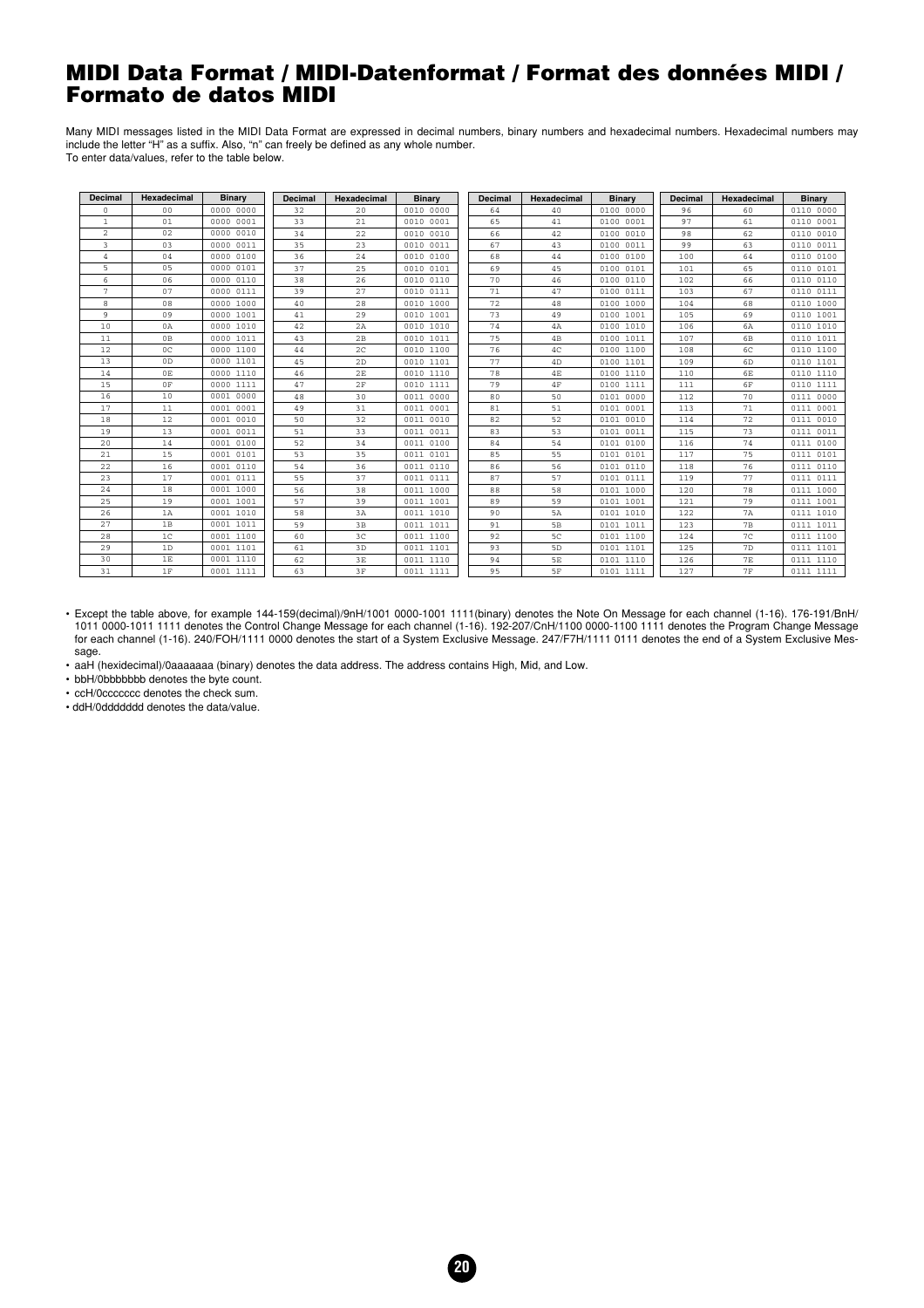## **MIDI CHANNEL MESSAGE (1)**

|                    |               |                       |                |                |                                                       |                          |                                  |                            |         |                                        |                  |         |                     |                                        |                                |                                |                                           |                                      |                     | O: available |                  |
|--------------------|---------------|-----------------------|----------------|----------------|-------------------------------------------------------|--------------------------|----------------------------------|----------------------------|---------|----------------------------------------|------------------|---------|---------------------|----------------------------------------|--------------------------------|--------------------------------|-------------------------------------------|--------------------------------------|---------------------|--------------|------------------|
| <b>MIDI Events</b> |               | <b>Status byte</b>    | <b>Data</b>    | 1st Data byte  | Parameter                                             |                          | 2nd Data byte                    | Parameter                  |         | <b>Corresponding Voice/Part</b><br>Mic |                  |         |                     | <b>MIDI Reception (respond/ignore)</b> |                                |                                | <b>MIDI Transmission (generated data)</b> |                                      |                     |              |                  |
|                    | <b>Status</b> |                       |                | (HEX)          |                                                       | Data                     | (HEX)                            |                            | Regular |                                        | Natural<br>Voice | Song    | Main<br>Layer       | Keyboard                               | Style Extra                    |                                | Panel<br>(main generation                 | Upper   Style   Song   MIDI<br>Lower |                     |              |                  |
|                    |               |                       |                |                |                                                       |                          |                                  |                            |         |                                        |                  |         | Left                |                                        |                                |                                | method)                                   |                                      |                     |              |                  |
| Key Off            | 8nH           | (n:Channel<br>Number) | kk             |                | Key no.<br>$(0 - 127)$                                | <b>VV</b>                |                                  | Velocity<br>$(0 - 127)$    | O       | O                                      | O                | $\circ$ | $\circ$             | $\circ$                                | $\circ$                        | $\circ$                        | X                                         | X                                    | X                   | $\circ$      | X                |
| Key On             | 9nH           | (n:Channel            | kk             |                | Key no.                                               | w                        |                                  | Key On:                    | O       | O                                      | O                | O       | O                   | O                                      | O                              | O                              | O                                         | O                                    | O                   | $\circ$      | Х                |
|                    |               | Number)               |                |                | $(0 - 127)$                                           |                          |                                  | vv=1~127 Key<br>Off: vv=0  |         |                                        |                  |         |                     |                                        |                                |                                | (Keyboard)                                |                                      |                     |              |                  |
| Control            | BnH           | (n:Channel            | $\mathsf 0$    | (OOH)          | <b>Bank Select</b>                                    | $\mathsf 0$              | (OOH)                            | Normal                     | O       | X                                      | O                | $\circ$ | $\circ$             | $\circ$                                | $\circ$                        | $\circ$                        | $\circ$                                   | Χ                                    | $\circ$             | $\circ$      | $\pmb{\times}$   |
| Change             |               | Number)               |                |                | <b>MSB</b>                                            | 64                       | (40H)                            | SFX voice                  |         |                                        |                  |         |                     | (Main)                                 |                                |                                | (Voice)                                   |                                      |                     |              |                  |
|                    |               |                       |                |                |                                                       | 126<br>127               | (7EH)<br>(7FH)                   | <b>SFX kit</b><br>Drum kit |         |                                        |                  |         |                     |                                        |                                |                                |                                           |                                      |                     |              |                  |
|                    |               |                       | $\mathbf{1}$   | (01H)          | Modulation                                            |                          | 0~127 (00H7FH)                   | Data                       | O       | X                                      | X                | $\circ$ | $\circ$             | $\circ$                                | $\circ$                        | $\circ$                        | O                                         | $\circ$                              | $\circ$             | $\circ$      | X                |
|                    |               |                       |                |                |                                                       |                          |                                  |                            |         |                                        |                  |         |                     | (Main/Layer/<br>Left)                  |                                |                                | (Pedal)                                   |                                      |                     |              |                  |
|                    |               |                       | 5              | (05H)          | Portamento                                            |                          | 0~127 (00H7FH) Data              |                            | O       | X                                      | X                | $\circ$ | $\circ$             | O                                      | Χ                              | $\circ$                        | O                                         | Х                                    | Χ                   | $\circ$      | Х                |
|                    |               |                       |                |                | Time                                                  |                          |                                  |                            |         |                                        |                  |         |                     | (Main/Layer/<br>Left)                  |                                |                                | (Mixing<br>Console)                       |                                      |                     |              |                  |
|                    |               |                       | 6              | (06H)          | Data Entry                                            |                          | 0~127 (00H7FH)                   | Data                       | $\circ$ | $\circ$                                | O                | $\circ$ | $\circ$             | O                                      | $\circ$                        | $\circ$                        | O                                         | Χ                                    | $\circ$             | $\circ$      | $\pmb{\times}$   |
|                    |               |                       |                |                | MSB                                                   |                          |                                  |                            |         |                                        |                  |         |                     | (Main/Layer/<br>Left)                  |                                |                                | (Mixing<br>Console)                       |                                      |                     |              |                  |
|                    |               |                       | $\overline{7}$ | (07H)          | Main Volume                                           |                          | 0~127 (00H7FH) Data              |                            | O       | X                                      | O                | $\circ$ | O                   | O                                      | O                              | $\circ$                        | O                                         | X                                    | $\circ$             | $\circ$      | Х                |
|                    |               |                       |                |                |                                                       |                          |                                  |                            |         |                                        |                  |         |                     | (Main/Layer/<br>Left)                  |                                |                                | (Mixing<br>Console)                       |                                      |                     |              |                  |
|                    |               |                       | 10             | (OAH)          | Panpot                                                |                          |                                  | 0~127 (00H7FH) L64CR63     | O       | X                                      | O                | O       | O                   | O                                      | $\circ$                        | $\circ$                        | O                                         | х                                    | $\circ$             | $\circ$      | Х                |
|                    |               |                       |                |                |                                                       |                          |                                  |                            |         |                                        |                  |         |                     | (Main/Layer/<br>Left)                  |                                |                                | (Mixing<br>Console)                       |                                      |                     |              |                  |
|                    |               |                       | 11             | (OBH)          | Expression                                            |                          | 0~127 (00H7FH) Data              |                            | $\circ$ | X                                      | $\circ$          | $\circ$ | $\circ$             | $\circ$                                | $\circ$                        | $\circ$                        | O                                         | $\circ$                              | $\circ$             | $\circ$      | X                |
|                    |               |                       |                |                |                                                       |                          |                                  |                            |         |                                        |                  |         |                     | (Main/Layer/<br>Left)                  |                                |                                | (Pedal)                                   |                                      |                     |              |                  |
|                    |               |                       | 32             | (20H)          | <b>Bank Select</b>                                    |                          | 0~127 (00H7FH) Data              |                            | O       | X                                      | O                | $\circ$ | $\circ$             | O                                      | $\circ$                        | $\circ$                        | $\circ$                                   | X                                    | $\circ$             | $\circ$      | X                |
|                    |               |                       |                |                | LSB                                                   |                          |                                  |                            |         |                                        |                  |         |                     | (Main)                                 |                                |                                | (Voice)                                   |                                      |                     |              |                  |
|                    |               |                       | 38             | (26H)          | Data Entry<br>LSB                                     |                          | 0~127 (00H7FH) Data              |                            | O       | O                                      | O                | O       | O                   | O<br>(Main/Layer/                      | Χ                              | $\circ$                        | O<br>(Mixing                              | х                                    | Χ                   | $\circ$      | Х                |
|                    |               |                       |                |                |                                                       |                          |                                  |                            |         |                                        |                  |         |                     | Left)                                  |                                |                                | Console)                                  |                                      |                     |              |                  |
|                    |               |                       | 64             | (40H)          | Sustain<br>(Damper)                                   |                          | 0~127 (00H7FH) Data              |                            | $\circ$ | O                                      | $\circ$          | $\circ$ | $\circ$             | O<br>(Main/Layer/                      | X                              | $\circ$                        | $\circ$<br>(Pedal)                        | $\circ$                              | X                   | $\circ$      | X                |
|                    |               |                       |                |                |                                                       |                          |                                  |                            |         |                                        |                  |         |                     | Left)                                  |                                |                                |                                           |                                      |                     |              |                  |
|                    |               |                       | 65             | (41H)          | Portamento                                            |                          | $\overline{0.127}$ (00H7FH) 063, | 64127 (OFF                 | O       | X                                      | X                | $\circ$ | $\circ$             | O<br>(Main/Layer/                      | х                              | $\circ$                        | $\circ$<br>(Poly/Mono Sw)                 | $\circ$                              | X                   | $\circ$      | X                |
|                    |               |                       |                |                |                                                       |                          |                                  | ON)                        |         |                                        |                  |         |                     | Left)                                  |                                |                                |                                           |                                      |                     |              |                  |
|                    |               |                       | 66             | (42H)          | Sostenuto                                             |                          | 0~127 (00H7FH) 063,              | 64127 (OFF.                | O       | X                                      | O                | O       | O                   | O<br>(Main/Layer/                      | Х                              | $\circ$                        | O<br>(Pedal)                              | O                                    | Χ                   | $\circ$      | Х                |
|                    |               |                       |                |                |                                                       |                          |                                  | ON)                        |         |                                        |                  |         |                     | Left)                                  |                                |                                |                                           |                                      |                     |              |                  |
|                    |               |                       | 67             | (43H)          | Soft Pedal                                            |                          | 0~127 (00H7FH)                   | 063,<br>64127 (OFF         | $\circ$ | X                                      | O                | $\circ$ | $\circ$             | O<br>(Main/Layer/                      | $\boldsymbol{\mathsf{x}}$      | $\circ$                        | O<br>(Pedal)                              | $\circ$                              | X                   | $\circ$      | X                |
|                    |               |                       |                |                |                                                       |                          |                                  | ON)                        |         |                                        |                  |         |                     | Left)                                  |                                |                                |                                           |                                      |                     |              |                  |
|                    |               |                       | 71             | (47H)          | Harmonic<br>Content                                   |                          | 0~127 (00H7FH)                   | $-640+63$                  | O       | X                                      | X                | O       | $\circ$             | O<br>(Main/Layer/                      | O                              | $\circ$                        | $\circ$<br>(Mixing                        | X                                    | $\circ$             | $\circ$      | X                |
|                    |               |                       |                |                |                                                       |                          |                                  |                            |         |                                        |                  |         |                     | Left)                                  |                                |                                | Console)                                  |                                      |                     |              |                  |
|                    |               |                       | 72             | (48H)          | Release Time   0~127 (00H7FH)   -640+63               |                          |                                  |                            | O       | X                                      | X                | O       | O                   | O<br>(Main/Layer/                      | $\circ$                        | $\circ$                        | O<br>(Sound                               | х                                    | O                   | $\circ$      | Х                |
|                    |               |                       |                |                |                                                       |                          |                                  |                            |         |                                        |                  |         |                     | Left)                                  |                                |                                | Creator)                                  |                                      |                     |              |                  |
|                    |               |                       | 73             | (49H)          | <b>Attack Time</b>                                    |                          |                                  | 0~127 (00H7FH) -640+63     | O       | X                                      | X                | $\circ$ | $\circ$             | O<br>(Main/Layer/                      | $\circ$                        | $\circ$                        | O<br>(Sound                               | Χ                                    | $\circ$             | $\circ$      | $\pmb{\times}$   |
|                    |               |                       |                |                |                                                       |                          |                                  |                            |         |                                        |                  |         |                     | Left)                                  |                                |                                | Creator)                                  |                                      |                     |              |                  |
|                    |               |                       | 74             | (AAH)          | <b>Brightness</b>                                     |                          |                                  | 0~127 (00H7FH) -640+63     | O       | X                                      | X                | O       | O                   | O<br>(Main/Layer/                      | х                              | $\circ$                        | O<br>(Sound                               | Χ                                    | $\circ$             | $\circ$      | X                |
|                    |               |                       |                |                |                                                       |                          |                                  |                            |         |                                        |                  |         |                     | Left)                                  |                                |                                | Creator)                                  |                                      |                     |              |                  |
|                    |               |                       | 84             | (54H)          | Portamento<br>Control                                 |                          | 0~127 (00H7FH) Key no.           | $(0 - 127)$                | O       | X                                      | X                | O       | O                   | Х                                      | $\circ$                        | $\circ$                        | O<br>(Auto Accom-                         | х                                    | X                   | $\circ$      | Х                |
|                    |               |                       |                |                |                                                       |                          |                                  |                            |         |                                        |                  |         |                     |                                        |                                |                                | paniment)                                 |                                      |                     |              |                  |
|                    |               |                       | 91             | (5BH)          | Effect1 Depth   0~127 (00H7FH)   Data<br>(Reverb Send |                          |                                  |                            | $\circ$ | X                                      | O                | O       | $\circ$             | $\circ$<br>(Main/Layer/                | $\circ$                        | $\circ$                        | O<br>(Mixing                              | X                                    | $\circ$             | $\circ$      | $\pmb{\times}$   |
|                    |               |                       |                |                | Level)                                                |                          |                                  |                            |         |                                        |                  |         |                     | Left)                                  |                                |                                | Console)                                  |                                      |                     |              |                  |
|                    |               |                       | 93             | (5DH)          | Effect3 Depth 0~127 (00H7FH) Data<br>(Chorus Send     |                          |                                  |                            | $\circ$ | X                                      | O                | O       | O                   | $\circ$<br>(Main/Layer/                | O                              | $\circ$                        | O<br>(Mixing                              | X                                    | O                   | $\circ$      | X                |
|                    |               |                       |                |                | Level)                                                |                          |                                  |                            |         |                                        |                  |         |                     | Left)                                  |                                |                                | Console)                                  |                                      |                     |              |                  |
|                    |               |                       | 94             | (5EH)          | Effect4 Depth   0~127 (00H7FH)   Data<br>(Variation   |                          |                                  |                            | O       | X                                      | X                | O       | O                   | O (Main/<br>Layer/Left)                | $\circ$                        | $\circ$                        | O<br>(Mixing                              | X                                    | O                   | $\circ$      | Χ                |
|                    |               |                       |                |                | Send Level)<br><b>RPN</b>                             | $\overline{\phantom{a}}$ | ÷                                | *1                         | $\circ$ | $\circ$                                | $\circ$          | $\circ$ | $\circ$             |                                        | $\circ$                        |                                | Console)                                  | $\pmb{\times}$                       | $\mathsf X$         | $\circ$      | $\pmb{\times}$   |
|                    |               |                       | 96             | (60H)          | Increment                                             |                          |                                  |                            |         |                                        |                  |         |                     | X                                      |                                | $\circ$                        | x                                         |                                      |                     |              |                  |
|                    |               |                       | 97             | (61H)          | RPN                                                   |                          | $\overline{a}$                   | *1                         | O       | O                                      | O                | O       | $\circ$             | X                                      | O                              | $\circ$                        | X                                         | Χ                                    | X                   | $\circ$      | X                |
|                    |               |                       | 98             | (62H)          | Decrement<br><b>NRPN LSB</b>                          |                          | 0~127 (00H7FH) Data              |                            | O       | O                                      | X                | O       | O                   | Х                                      | O                              | $\circ$                        | $\circ$                                   | Х                                    | O                   | $\circ$      | Х                |
|                    |               |                       |                |                |                                                       |                          |                                  |                            |         |                                        |                  |         |                     |                                        |                                |                                | (Sound<br>Creator)                        |                                      |                     |              |                  |
|                    |               |                       | 99             | (63H)          | <b>NRPN MSB</b>                                       |                          | 0~127 (00H7FH) Data              |                            | $\circ$ | $\circ$                                | $\pmb{\times}$   | $\circ$ | $\circ$             | X                                      | $\circ$                        | $\circ$                        | $\circ$                                   | $\overline{\mathsf{x}}$              | $\circ$             | $\circ$      | X                |
|                    |               |                       |                |                |                                                       |                          |                                  |                            |         |                                        |                  |         |                     |                                        |                                |                                | (Sound<br>Creator)                        |                                      |                     |              |                  |
|                    |               |                       | 100            | (64H)          | <b>RPN LSB</b>                                        |                          | 0~127 (00H7FH) Data              |                            | O       | O                                      | O                | $\circ$ | $\circ$             | $\circ$                                | $\circ$                        | $\circ$                        | O                                         | Χ                                    | $\circ$             | $\circ$      | X                |
|                    |               |                       |                |                |                                                       |                          |                                  |                            |         |                                        |                  |         |                     | (Main/Layer/<br>Left)                  |                                |                                | (Mixing<br>Console)                       |                                      |                     |              |                  |
|                    |               |                       | 101            | (65H)          | <b>RPN MSB</b>                                        |                          | 0~127 (00H7FH) Data              |                            | O       | O                                      | O                | O       | O                   | O                                      | O                              | $\circ$                        | O                                         | X                                    | O                   | $\circ$      | Х                |
|                    |               |                       |                |                |                                                       |                          |                                  |                            |         |                                        |                  |         |                     | (Main/Layer/<br>Left)                  |                                |                                | (Mixing<br>Console)                       |                                      |                     |              |                  |
| Mode               | BnH           | (n:Channel            | 120            | (78H)          | All Sound Off                                         | $\mathsf 0$              | (OOH)                            | Data                       | O       | X                                      | $\circ$          | $\circ$ | $\circ$             | O                                      | O                              | $\circ$                        | X                                         | X                                    | $\mathsf X$         | $\circ$      | X                |
| Message            |               | Number)               |                |                |                                                       |                          |                                  |                            |         |                                        |                  |         |                     | (Main/Layer/                           |                                |                                |                                           |                                      |                     |              |                  |
|                    |               |                       | 121            | (79H)          | Reset All                                             | $\mathsf 0$              | (OOH)                            | Data                       | O       | X                                      | $\circ$          | $\circ$ | X                   | Left)<br>X                             | X                              | X                              | X                                         | Χ                                    | X                   | $\circ$      | X                |
|                    |               |                       |                |                | Controllers                                           |                          |                                  |                            |         |                                        |                  |         |                     |                                        |                                |                                |                                           |                                      |                     |              |                  |
|                    |               |                       | 123            | (7BH)          | All Note Off                                          | $\mathsf 0$              | (OOH)                            | Data                       | O       | O                                      | O                | O       | O                   | O (Main/<br>Layer/Left)                | $\circ$                        | $\circ$                        | X                                         | Х                                    | X                   | $\circ$      | Х                |
|                    |               |                       | 124            | (7CH)          | Omni Off                                              | $\mathsf{O}$             | (OOH)                            | Data                       | O       | Χ                                      | X                | O       | Χ                   | х                                      | X                              | $\overline{\mathsf{x}}$        | Χ                                         | Χ                                    | Χ                   | $\circ$      | X                |
|                    |               |                       | 125<br>126     | (7DH)<br>(7EH) | Omni On<br>Mono                                       | $\mathsf{O}$<br>$0 - 16$ | (OOH)<br>(00H10H)                | Data<br>Data               | O<br>O  | Χ                                      | X                | O<br>O  | X                   | х<br>х                                 | X                              | Χ                              | Χ<br>х                                    | Χ                                    | Χ                   | O<br>O       | X                |
|                    |               |                       | 127            | (7FH)          | Poly                                                  | $\mathsf 0$              | (OOH)                            | Data                       | O       | Χ<br>$\overline{\mathsf{X}}$           | x<br>X           | $\circ$ | x<br>$\pmb{\times}$ | X                                      | Х<br>$\boldsymbol{\mathsf{x}}$ | х<br>$\boldsymbol{\mathsf{x}}$ | x                                         | Χ<br>X                               | x<br>$\pmb{\times}$ | $\circ$      | х<br>$\mathsf X$ |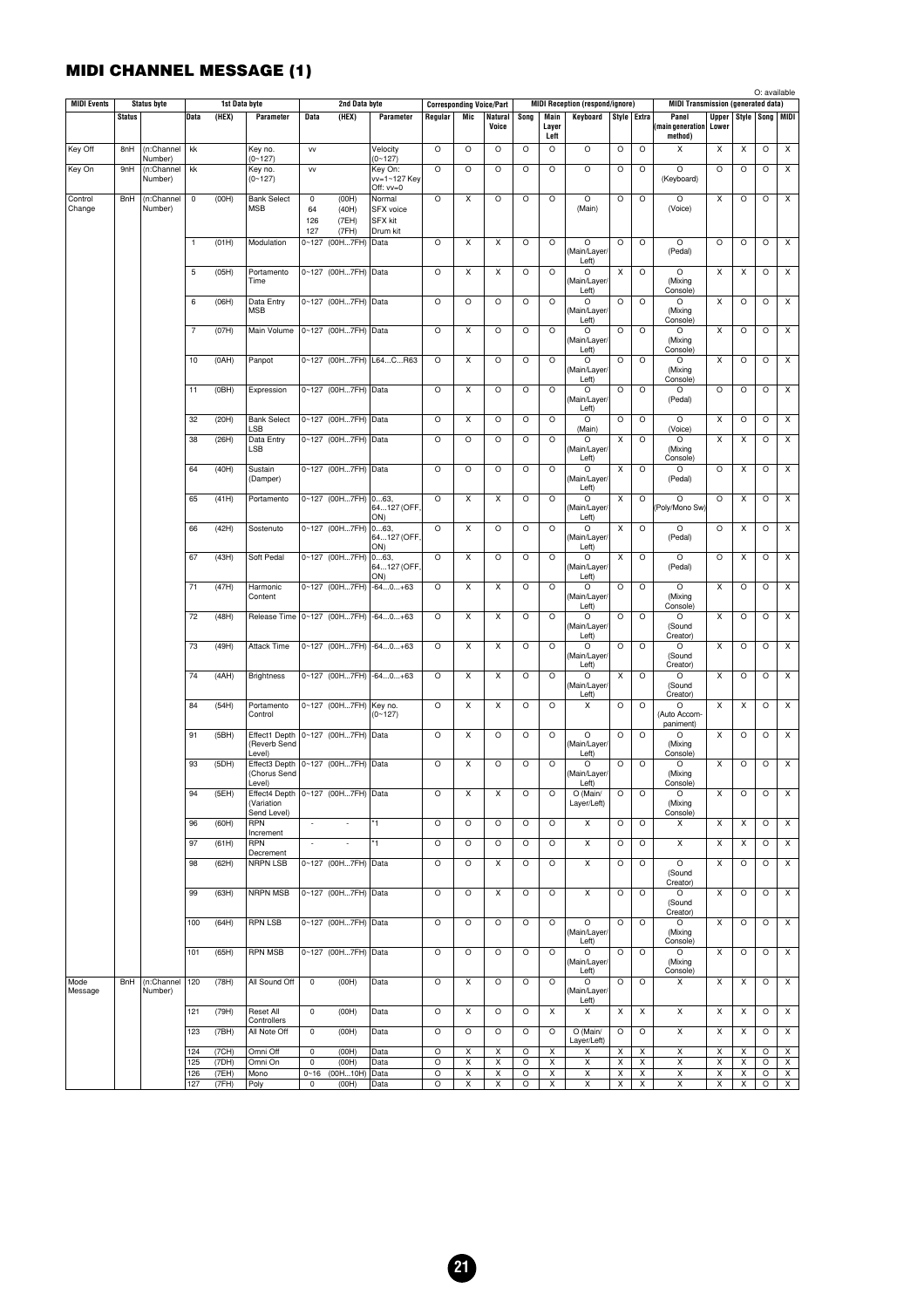| <b>MIDI Events</b>        | <b>Status byte</b><br>Data<br><b>Status</b> |                       |                          | 1st Data byte       |                             |           | 2nd Data byte  |                  | <b>Corresponding Voice/Part</b> |                          |                          |            |                       | <b>MIDI Reception (respond/ignore)</b> |                           |          | <b>MIDI Transmission (generated data)</b> |                                        |   |         |                           |
|---------------------------|---------------------------------------------|-----------------------|--------------------------|---------------------|-----------------------------|-----------|----------------|------------------|---------------------------------|--------------------------|--------------------------|------------|-----------------------|----------------------------------------|---------------------------|----------|-------------------------------------------|----------------------------------------|---|---------|---------------------------|
|                           |                                             |                       |                          | (HEX)               | Parameter                   | Data      | (HEX)          | <b>Parameter</b> | Regular                         | Mic                      | <b>Natural</b><br>Voice  | Song       | Main<br>Layer<br>Left | Keyboard                               | Style Extra               |          | Panel<br>(main generation)<br>method)     | Upper   Style   Song   MIDI  <br>Lower |   |         |                           |
| Program<br>Change         | CnH                                         | (n:Channel<br>Number) | pp                       | (00H7FH)            | Voice Number<br>$(0 - 127)$ |           |                |                  | O                               | X                        | $\Omega$                 | $\Omega$   | $\Omega$              | $\Omega$<br>(Main)                     | $\Omega$                  | $\Omega$ | $\Omega$<br>(Voice)                       | X                                      | O | $\circ$ | $\times$                  |
| Channel<br>After Touch    | <b>DnH</b>                                  | (n:Channel<br>Number) |                          | w (00H7FH) Data     |                             |           |                |                  | O                               | X                        | X                        | O          | $\Omega$              | O<br>(Main/Layer/<br>Left)             | $\boldsymbol{\mathsf{x}}$ | $\Omega$ | X                                         | X                                      | X | $\circ$ | X                         |
| Polyphonic<br>After Touch | AnH                                         | (n:Channel<br>Number) |                          | kk (00H7FH) Key no. | $(0 - 127)$                 | <b>VV</b> | (00H7FH) Data  |                  | X                               | X                        | X                        | X          | X                     | X                                      | $\times$                  | x        | X                                         | X                                      | X | $\circ$ | $\boldsymbol{\mathsf{x}}$ |
| Pitch Bend<br>Change      | EnH                                         | (n:Channel<br>Number) |                          | $cc$ (00H7FH) LSB   |                             | dd        | $(00H7FH)$ MSB |                  | O                               | O                        | O                        | O          | O                     | $\Omega$<br>(Main/Layer/<br>Left)      | $\Omega$                  | $\Omega$ | $\Omega$<br>(Pedal)                       | O                                      | O | $\circ$ | $\times$                  |
| Realtime                  | F8H                                         | <b>MIDI Clock</b>     | $\overline{\phantom{a}}$ |                     | $\overline{\phantom{0}}$    | -         |                |                  | $\overline{\phantom{a}}$        | $\overline{\phantom{0}}$ | $\overline{\phantom{a}}$ | O('2)      |                       |                                        |                           |          | $O(^{*}3)$                                |                                        |   |         |                           |
| Message                   | FAH                                         | Start                 | $\overline{\phantom{a}}$ |                     | $\overline{\phantom{0}}$    |           |                |                  |                                 | $\overline{\phantom{0}}$ | $\overline{\phantom{0}}$ | $O(^{*}2)$ |                       |                                        |                           |          | $O(^{*}4)$                                |                                        |   |         |                           |
|                           | <b>FBH</b>                                  | Continue              | $\overline{\phantom{a}}$ |                     | $\overline{\phantom{a}}$    |           |                |                  | $\overline{\phantom{a}}$        |                          |                          | x          |                       |                                        |                           |          | x                                         |                                        |   |         |                           |
|                           | <b>FCH</b>                                  | Stop                  | $\overline{\phantom{0}}$ |                     | $\overline{\phantom{a}}$    |           |                |                  |                                 |                          | $\overline{\phantom{a}}$ | $O(^{*}2)$ |                       |                                        |                           |          | $O(^{*}4)$                                |                                        |   |         |                           |
|                           | FEH                                         | Active Sensl          |                          |                     | $\overline{\phantom{0}}$    |           |                |                  |                                 |                          | $\overline{\phantom{a}}$ | $\Omega$   |                       |                                        |                           |          | O                                         |                                        |   |         |                           |
|                           | FFH                                         | System<br>Reset       | $\overline{\phantom{a}}$ |                     |                             |           |                |                  |                                 |                          | $\overline{\phantom{0}}$ | X          |                       |                                        |                           |          | X                                         |                                        |   |         |                           |

\*1 The data byte is ignored. \*2 Received when the Clock is set to External. \*3 Transmitted when the Clock is set to Internal and Transmit Clock is set to on. \*4 Transmitted when the Transmit Clock is set to on.

About Mic/Vocal Harmony column: The relevant parameters are received by the song part designated by the Effect's Harmony Channel Parameter or Melody Parameter.

#### **MIDI CHANNEL MESSAGE (2)**

#### **NRPN**

|            | <b>NRPN</b> | <b>Data Entry</b> |                          | Parameter                                | Data Range                                                                                                                                                  | <b>Corresponding Voice/Part</b><br>Mic<br>Regular<br><b>Natural</b><br>Sona |                                                        |                         | <b>MIDI Reception (respond/ignore)</b> |                         |                         | <b>MIDI Transmission (generated data)</b> |                         |                                      |                           |          |                |                |
|------------|-------------|-------------------|--------------------------|------------------------------------------|-------------------------------------------------------------------------------------------------------------------------------------------------------------|-----------------------------------------------------------------------------|--------------------------------------------------------|-------------------------|----------------------------------------|-------------------------|-------------------------|-------------------------------------------|-------------------------|--------------------------------------|---------------------------|----------|----------------|----------------|
| <b>MSB</b> | <b>LSB</b>  | <b>MSB</b>        | <b>LSB</b>               |                                          |                                                                                                                                                             |                                                                             |                                                        | Voice                   |                                        | Main<br>Layer<br>Left   | Kevboard                | Stvle                                     | Extra                   | Panel<br>(main generation<br>method) | Upper<br>Lower            | Stvle    | Song           | <b>MIDI</b>    |
| 01H        |             | 08H mmH           | $\ddot{\phantom{a}}$     | Vibrato Rate                             | mm: 00H-40H-7FH (-640+63)                                                                                                                                   | $\Omega$                                                                    | $\Omega$<br>(Harmony<br>Channel/<br>Melody<br>Channel) | X                       | $\Omega$                               | $\Omega$                | X                       | $\Omega$                                  | $\Omega$                | $\Omega$<br>(Sound Creator)          | X                         | $\circ$  | $\Omega$       | $\times$       |
| 01H        | 09H         | lmmH              | $\sim$                   | Vibrato Depth                            | mm: 00H-40H-7FH (-640+63)                                                                                                                                   | $\Omega$                                                                    | $\Omega$<br>(Harmony<br>Channel/<br>Melody<br>Channel) | X                       | $\Omega$                               | $\Omega$                | X                       | $\circ$                                   | $\Omega$                | $\Omega$<br>(Sound Creator)          | x                         | $\Omega$ | $\circ$        | $\times$       |
| 01H        |             | 0AH mmH           | $\sim$                   | Vibrato Delay                            | mm: 00H-40H-7FH (-640+63)                                                                                                                                   | $\Omega$                                                                    | $\Omega$<br>(Harmony<br>Channel/<br>Melody<br>Channel) | X                       | $\Omega$                               | $\circ$                 | X                       | $\circ$                                   | $\Omega$                | O<br>(Sound Creator)                 | X                         | $\circ$  | $\circ$        | $\times$       |
| 01H        | 20H         | mmH               | $\overline{\phantom{a}}$ | Low Pass Filter Cutoff<br>Frequency      | mm: 00H-40H-7FH (-640+63)                                                                                                                                   | $\Omega$                                                                    | $\times$                                               | X                       | $\circ$                                | $\times$                | X                       | $\circ$                                   | $\mathsf{x}$            | $\mathsf{x}$                         | X                         | X        | $\circ$        | X              |
| 01H        | 21H         | mmH               | $\sim$                   | Low Pass Filter Resonance                | mm: 00H-40H-7FH (-640+63)                                                                                                                                   | $\circ$                                                                     | X                                                      | X                       | $\circ$                                | $\mathsf{x}$            | X                       | $\circ$                                   | X                       | X                                    | X                         | X        | $\circ$        | $\mathsf{x}$   |
| 01H        | 63H         | mmH               | $\sim$                   | <b>EG Attack Time</b>                    | mm: 00H-40H-7FH (-640+63)                                                                                                                                   | $\overline{\circ}$                                                          | $\overline{\mathsf{x}}$                                | $\overline{\mathsf{x}}$ | $\overline{O}$                         | $\overline{\mathsf{x}}$ | $\overline{\mathsf{x}}$ | $\overline{\circ}$                        | $\overline{\mathsf{x}}$ | $\overline{X}$                       | X                         | X        | $\overline{O}$ | X              |
| 01H        | 64H         | mmH               | $\overline{\phantom{a}}$ | <b>EG Decay Time</b>                     | mm: 00H-40H-7FH (-640+63)                                                                                                                                   | $\Omega$                                                                    | X                                                      | X                       | $\Omega$                               | $\Omega$                | X                       | $\Omega$                                  | $\Omega$                | O<br>(Sound Creator)                 | X                         | $\Omega$ | $\circ$        | X              |
| 01H        | 66H         | mmH               | $\overline{\phantom{a}}$ | <b>EG Release</b>                        | mm: 00H-40H-7FH (-640+63)                                                                                                                                   | $\overline{\Omega}$                                                         | $\overline{X}$                                         | X                       | $\circ$                                | X                       | X                       | $\circ$                                   | $\overline{X}$          | $\mathsf{x}$                         | $\boldsymbol{\mathsf{X}}$ | X        | $\circ$        | $\overline{X}$ |
| 14H        | rrH         | mmH               | $\ddot{\phantom{a}}$     | Drum Low Pass Filter Cutoff<br>Frequency | r : drum instrument note number<br>mm: 00H-40H-7FH (-640+63)                                                                                                |                                                                             | $\overline{\mathsf{x}}$                                | X                       | $\Omega$                               | X                       | X                       | X                                         | X                       | $\overline{X}$                       | X                         | $\circ$  | $\Omega$       | X              |
| 15H        | rrH         | mmH               | $\ddot{\phantom{a}}$     | Drum Low Pass Filter<br>Resonance        | rr: drum instrument note number<br>mm: 00H-40H-7FH (-640+63)                                                                                                |                                                                             | $\mathsf{x}$                                           | X                       | $\Omega$                               | $\times$                | X                       | X                                         | $\times$                | $\mathsf{x}$                         | X                         | $\Omega$ | $\Omega$       | X              |
| 16H        | rrH         | mmH               | $\sim$                   | Drum EG Attack Rate                      | rr: drum instrument note number<br>mm: 00H-40H-7FH (-640+63)                                                                                                |                                                                             | X                                                      | X                       | $\Omega$                               | X                       | X                       | X                                         | X                       | $\mathsf{x}$                         | X                         | $\Omega$ | $\Omega$       | X              |
| 17H        | rrH         | mmH               | $\sim$                   | Drum EG Decay Rate                       | rr: drum instrument note number<br>mm: 00H-40H-7FH (-640+63)                                                                                                |                                                                             | $\overline{X}$                                         | X                       | $\circ$                                | X                       | X                       | X                                         | X                       | $\overline{X}$                       | $\boldsymbol{\mathsf{X}}$ | $\circ$  | $\circ$        | $\overline{X}$ |
| 18H        | rrH         | mmH               | $\ddot{\phantom{a}}$     | Drum Pitch Coarse                        | rr: drum instrument note number<br>mm: 00H-40H-7FH (-640+63)                                                                                                |                                                                             | X                                                      | X                       | $\Omega$                               | $\times$                | X                       | X                                         | X                       | $\overline{\mathsf{x}}$              | X                         | $\circ$  | $\circ$        | $\mathsf{x}$   |
| 19H        | rrH         | mmH               | Ξ.                       | Drum Pitch Fine                          | rr: drum instrument note number<br>mm: 00H-40H-7FH (-640+63)                                                                                                |                                                                             | $\times$                                               | X                       | $\Omega$                               | X                       | $\times$                | $\mathsf{x}$                              | X                       | $\mathsf{x}$                         | X                         | $\Omega$ | $\Omega$       | X              |
| 1AH        | rrH         | mmH               | $\ddot{\phantom{a}}$     | Drum Level                               | rr: drum instrument note number<br>mm: 00H-7FH (0127)                                                                                                       | $\Omega$<br>(Drum Only)                                                     | $\overline{X}$                                         | X                       | $\circ$                                | $\times$                | X                       | X                                         | X                       | $\overline{X}$                       | $\boldsymbol{\mathsf{X}}$ | $\circ$  | $\circ$        | $\overline{x}$ |
| 1CH        | rrH         | mmH               | $\ddot{\phantom{a}}$     | Drum Pan                                 | rr: drum instrument note number<br>mm: 00H, 01H-40H-7FH (RND,<br>L63CR63)                                                                                   |                                                                             | $\overline{\mathsf{x}}$                                | $\overline{\mathsf{x}}$ | $\Omega$                               | $\times$                | X                       | X                                         | X                       | $\overline{X}$                       | $\boldsymbol{\mathsf{x}}$ | $\Omega$ | $\Omega$       | $\mathsf{x}$   |
| 1DH        | rrH         | mmH               | $\overline{a}$           | Drum Reverb Send Level                   | rr: drum instrument note number<br>mm: 00H-7FH (0127)                                                                                                       |                                                                             | X                                                      | X                       | $\circ$                                | X                       | X                       | X                                         | X                       | $\mathsf{x}$                         | $\boldsymbol{\mathsf{X}}$ | $\circ$  | $\circ$        | X              |
| 1EH        | rrH         | mmH               | $\sim$                   | Drum Chorus Send Level                   | rr: drum instrument note number<br>mm: 00H-7FH (0127)                                                                                                       |                                                                             | X                                                      | X                       | $\circ$                                | $\times$                | X                       | X                                         | X                       | $\overline{X}$                       | $\boldsymbol{\mathsf{x}}$ | $\circ$  | $\circ$        | $\times$       |
| 1FH        | rrH         | mmH               | $\sim$                   | Drum Variation Send Level                | rr: drum instrument note number<br>mm: 00H-7FH (0127) (Variation<br>Connection=SYSTEM)<br>mm: 00H, 01H-7FH (OFF, ON)<br>(Variation<br>Connection=INSERTION) |                                                                             | X                                                      | X                       | $\Omega$                               | $\times$                | X                       | X                                         | X                       | $\overline{\mathsf{x}}$              | X                         | $\Omega$ | $\Omega$       | $\times$       |

NRPN MSB: 14H-1FH (for drums) message is accepted as long as the channel is set with a drum voice. Data Entry LSB: Ignored.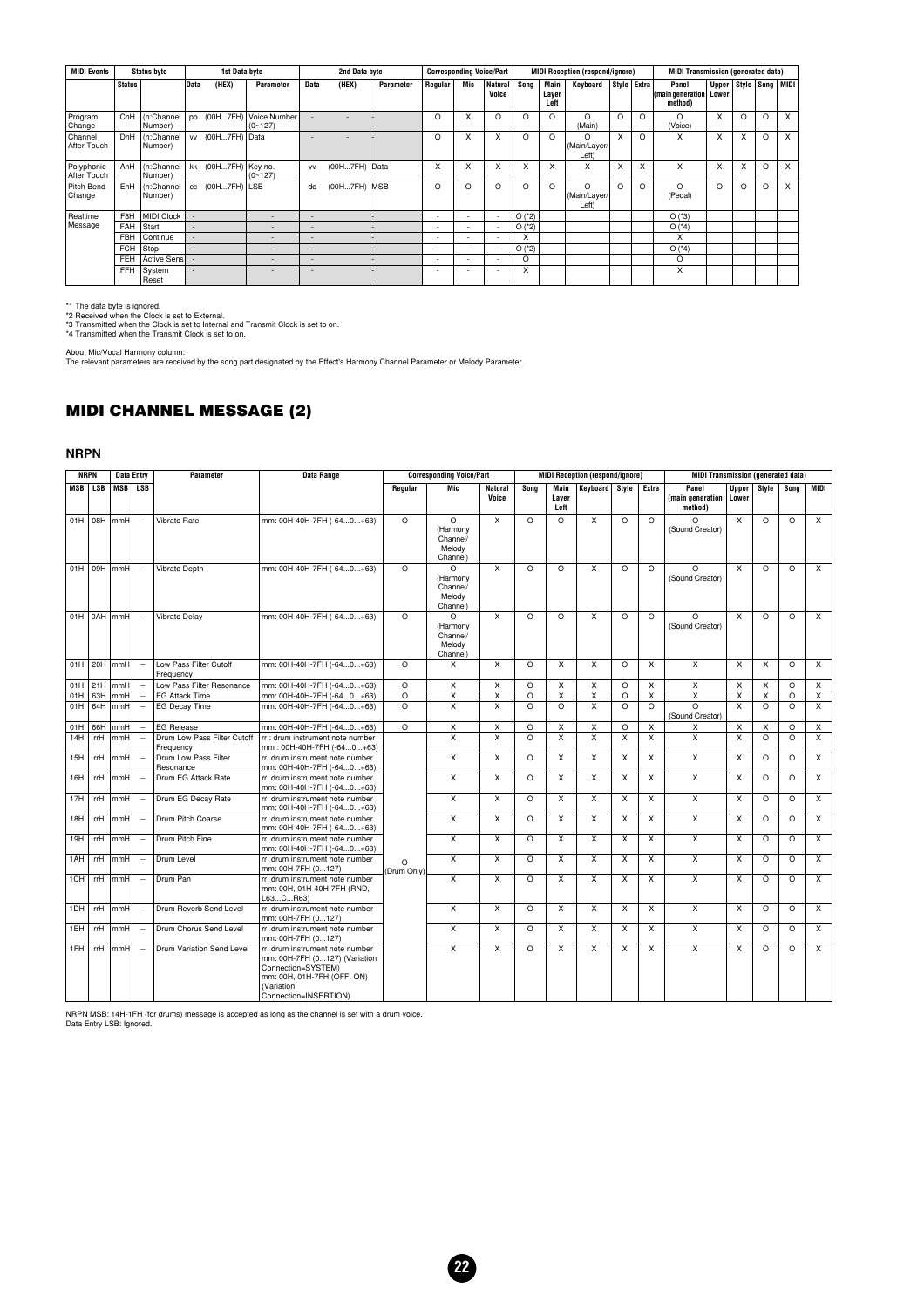#### **RPN**

|     | <b>NRPN</b> |                | Data Entry               | Parameter              | Data Range                                                                                                                |         | <b>Corresponding Voice/Part</b>                        |                         |          |                       | <b>MIDI Reception (respond/ignore)</b> |          |          | <b>MIDI Transmission (generated data)</b> |                |       |          |      |
|-----|-------------|----------------|--------------------------|------------------------|---------------------------------------------------------------------------------------------------------------------------|---------|--------------------------------------------------------|-------------------------|----------|-----------------------|----------------------------------------|----------|----------|-------------------------------------------|----------------|-------|----------|------|
| MSB | <b>LSB</b>  | MSB            | <b>LSB</b>               |                        |                                                                                                                           | Regular | Mic                                                    | <b>Natural</b><br>Voice | Song     | Main<br>Layer<br>Left | <b>Keyboard</b>                        | Style    | Extra    | Panel<br>(main generation<br>method)      | Upper<br>Lower | Style | Song     | MIDI |
| 00H | 00H         | mmH            | $\overline{\phantom{a}}$ | Pitch Bend Sensitivity | mm: 00H-18H (0+24[semitones])                                                                                             | $\circ$ | $\Omega$<br>(Harmony<br>Channel/<br>Melody<br>Channel) | O                       | O        | O                     | O<br>(Main/<br>Layer/<br>Left)         | $\Omega$ | $\circ$  | $\Omega$<br>(Mixing Console)              | X              | O     | $\Omega$ | X    |
| 00H |             | $01H$ mmH      | <b>IH</b>                | Fine Tune              | mm II: 00H 00H<br>$-100$ [cent]<br>$\cdots$<br>mm II: 40H 00H<br>0[cent]<br>$\cdots$<br>$mm$ II: $7FH$ $7FH$<br>100[cent] | $\circ$ | X                                                      | O                       | $\Omega$ | $\circ$               | O<br>(Main/<br>Layer/<br>Left)         | $\circ$  | O        | O<br>(Mixing Console)                     | X              | O     | $\Omega$ | X    |
| 00H | 02H         | m <sub>m</sub> | ٠.                       | Coarse Tune            | mm: 28H-40H-58H (-<br>240+24[semitones])                                                                                  | O       | X                                                      | O                       | $\Omega$ | $\circ$               | $\Omega$<br>(Main/<br>Layer/<br>Left)  | $\Omega$ | $\Omega$ | X                                         | X              | O     | $\Omega$ | x    |
| 7FH | 7FH         | ۰.             | --                       | Null                   |                                                                                                                           | O       | $\circ$                                                | $\circ$                 | O        | $\circ$               | $\Omega$<br>(Main/<br>Layer/<br>Left)  | $\Omega$ | O        | X                                         | X              | O     | $\Omega$ | X    |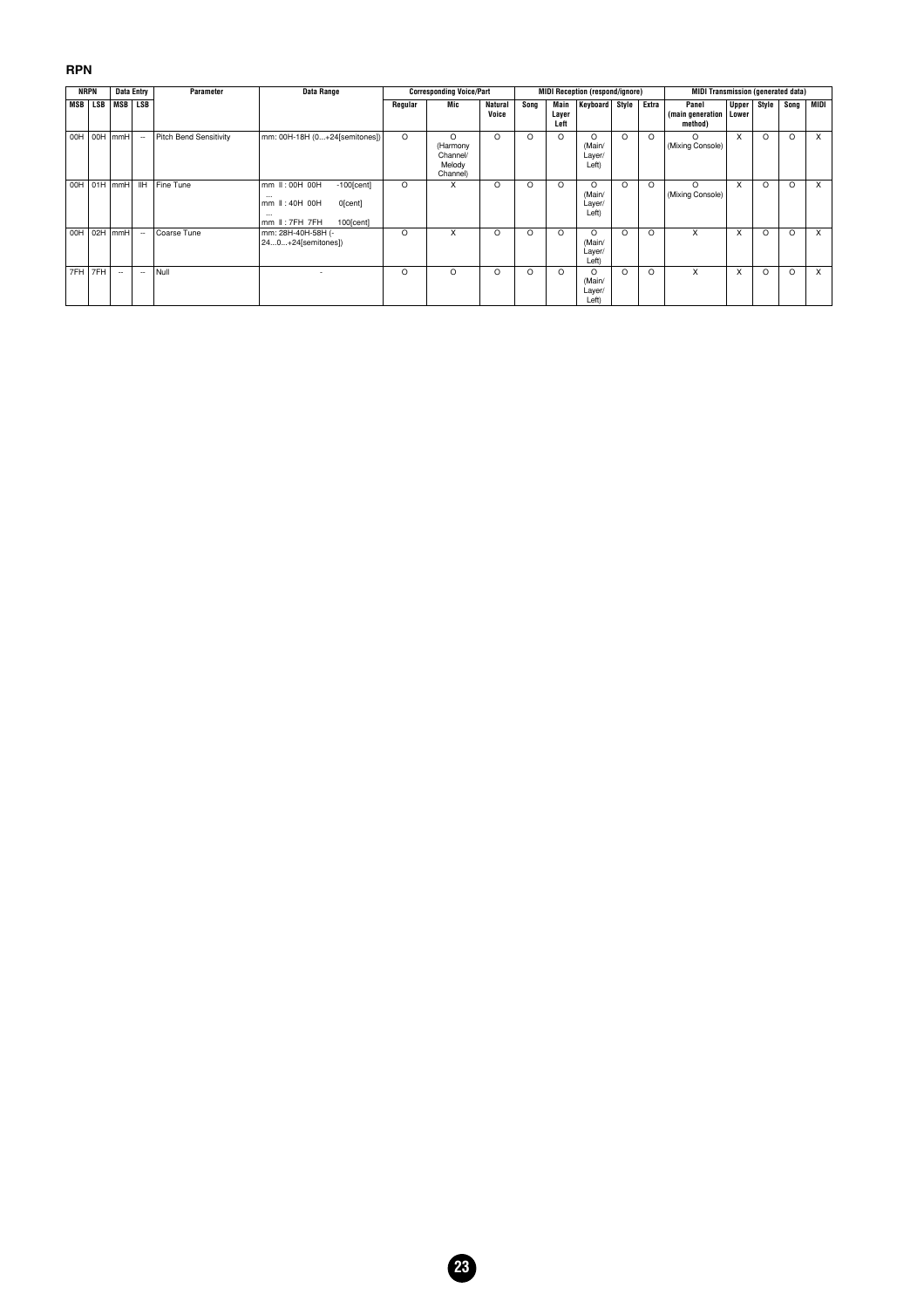#### **MIDI PARAMETER CHANGE TABLE**

\* Not Received when Receive System Exclusive Message Parameters is set to off. \* Not transmitted when Transmit System Exclusive Message Parmeters is set to on.

#### **MIDI Parameter Change table (XG SYSTEM)**

|     |                       |    |         |           | <b>MIDIT aramotor Unango table (AG UTUTEM)</b> |                        |                         |                         |                                 |                         |          |                           |                                                 |              |          |                                           |       |          |              |
|-----|-----------------------|----|---------|-----------|------------------------------------------------|------------------------|-------------------------|-------------------------|---------------------------------|-------------------------|----------|---------------------------|-------------------------------------------------|--------------|----------|-------------------------------------------|-------|----------|--------------|
|     |                       |    |         |           |                                                |                        |                         |                         |                                 |                         |          |                           |                                                 |              |          |                                           |       |          | O: available |
|     | Address               |    |         | Size Data | Parameter                                      | <b>Description</b>     | <b>XG Default</b>       |                         | <b>Corresponding Voice/Part</b> |                         |          |                           | MIDI Reception (effective or not for each part) |              |          | <b>MIDI Transmission (generated data)</b> |       |          |              |
| (H) |                       |    | (H) (H) |           |                                                |                        | (H)                     | Regular                 | Mic                             | <b>Natural</b><br>Voice | Song     | Main<br><b>Layer Left</b> | Keyboard Style                                  |              | Extra    | Panel (main<br>deneration method)         | Stvle | Song     | MIDI         |
|     | 00<br>00 <sup>1</sup> | 00 | 4       | 00-0F     | <b>MASTER TUNE</b>                             | $-102.40+102.3$ [cent] | *Panel setting<br>value | $\Omega$                | x                               | $\circ$                 | $\Omega$ |                           |                                                 |              |          | O (Function)                              | X     | $\Omega$ | $\times$     |
|     |                       | 01 |         | 00-0F     |                                                | 1st bit 3-0→bit 15-12  |                         |                         |                                 |                         |          |                           |                                                 |              |          |                                           |       |          |              |
|     |                       | 02 |         | 00-0F     |                                                | 2nd bit 3-0→bit 11-8   |                         |                         |                                 |                         |          |                           |                                                 |              |          |                                           |       |          |              |
|     |                       | 03 |         | 00-0F     |                                                | 3rd bit 3-0→bit 7-4    |                         |                         |                                 |                         |          |                           |                                                 |              |          |                                           |       |          |              |
|     |                       |    |         |           |                                                | 4th bit 3-0->bit 3-0   |                         |                         |                                 |                         |          |                           |                                                 |              |          |                                           |       |          |              |
|     |                       | 04 |         | 00-7F     | <b>MASTER VOLUME</b>                           | 0127                   | 7F                      | $\Omega$                | x                               | $\Omega$                | $\Omega$ | X                         | X                                               |              | X        | x                                         | x     | $\Omega$ | X            |
|     |                       | 05 |         | 00-7F     | <b>MASTER ATTENUATOR</b>                       | 0127                   | 00                      | x                       | X                               | X                       |          | X                         | X                                               |              | X        | X                                         | X     |          | X            |
|     |                       | 06 |         | 28-58     | <b>TRANSPOSE</b>                               | $-240+24$ [semitones]  | 40                      | $\Omega$                | x                               | $\Omega$                | $\Omega$ | X                         | X                                               | x            | X        | X                                         | X     | $\Omega$ | X            |
|     |                       | 7D |         | N         | <b>DRUM SETUP RESET</b>                        | N: Drum setup number   |                         | $\Omega$<br>(Drum only) | x                               | X                       | $\Omega$ | X                         | x                                               | x            | X        | X                                         | x     | $\Omega$ | $\times$     |
|     |                       | 7E |         | 00        | IXG SYSTEM ON                                  | 00=XG system ON        |                         | $\Omega$                | X                               | O                       | $\Omega$ | X                         | X                                               | $\checkmark$ | $\Omega$ | X                                         | X     | $\Omega$ | X            |
|     |                       | 7F |         | 00        | <b>ALL PARAMETER RESET</b>                     | 00=ON                  |                         | $\circ$                 | x                               | O                       | O        | X                         | X                                               | $\checkmark$ | O        | X                                         | x     | O        | $\times$     |
|     | <b>TOTAL SIZE</b>     |    |         | 07        |                                                |                        |                         |                         |                                 |                         |          |                           |                                                 |              |          |                                           |       |          |              |

#### **MIDI Parameter Change table (SYSTEM INFORMATION)**

| Address         |    |                            |     | Size   Data       | Parameter                 | Description                        |         | <b>Corresponding Voice/Part</b> |                         |      |                    | MIDI Reception (effective or not for each part) |       |       | <b>MIDI Transmission (generated data)</b> |       |      |      |
|-----------------|----|----------------------------|-----|-------------------|---------------------------|------------------------------------|---------|---------------------------------|-------------------------|------|--------------------|-------------------------------------------------|-------|-------|-------------------------------------------|-------|------|------|
| (H)             |    |                            | (H) | (H)               |                           |                                    | Regular | Mic                             | <b>Natural</b><br>Voice | Sona | Main<br>Laver Left | Keyboard                                        | Stvle | Extra | Panel (main<br>generation method)         | Style | Song | MIDI |
| 01 <sup>1</sup> | 00 | l oo                       | F   | $20-7F$           | Model Name 1              | 32127(ASCII CHARACTER)             |         |                                 |                         |      |                    |                                                 |       |       |                                           |       |      |      |
|                 |    | $\cdots$<br>0 <sub>D</sub> |     | $\cdots$<br>20-7F | $\cdots$<br>Model Name 14 | $\cdots$<br>32127(ASCII CHARACTER) |         |                                 |                         |      |                    |                                                 |       |       |                                           |       |      |      |
|                 |    | 0E                         |     |                   | <b>NOT USED</b>           |                                    |         |                                 |                         |      |                    |                                                 |       |       |                                           |       |      |      |
|                 |    | 0F                         |     |                   | <b>NOT USED</b>           |                                    |         |                                 |                         |      |                    |                                                 |       |       |                                           |       |      |      |

TOTAL SIZE 10

Transmitted in response to Dump Request. Not received.

#### **MIDI Parameter Change table (EFFECT1)**

| Address |    |                | Size Data | Parameter                  | <b>Description</b>                | <b>XG Default</b>         |          | <b>Corresponding Voice/Part</b> |                         | MIDI Reception (effective or not for each part)    | <b>MIDI Transmission (generated data)</b>        |            |          |                |
|---------|----|----------------|-----------|----------------------------|-----------------------------------|---------------------------|----------|---------------------------------|-------------------------|----------------------------------------------------|--------------------------------------------------|------------|----------|----------------|
| (H)     |    | (H) (H)        |           |                            |                                   | (H)                       | Regular  | Mic                             | <b>Natural</b><br>Voice | Keyboard Style Extra<br>Main<br>Sona<br>Layer Left | Panel (main<br>generation method)                | Style Song |          | MIDI           |
| $02$ 01 | 00 | $\overline{2}$ | 00-7F     | <b>REVERB TYPE MSB</b>     | Refer to Effect Parameter<br>List | $01( = HALL1)$            | $\Omega$ | $\Omega$                        | X                       | $\Omega$                                           | O (Mixing Console)                               | $\Omega$   | $\Omega$ | $\overline{X}$ |
|         |    |                | $00 - 7F$ | <b>REVERB TYPE LSB</b>     |                                   | 00                        |          |                                 |                         |                                                    |                                                  |            |          |                |
|         | 02 |                | 00-7F     | <b>REVERB PARAMETER 1</b>  |                                   | Depends on<br>Reverb Type | $\Omega$ | $\Omega$                        | X                       | O (*Depends on Reverb Type)                        | O (Mixing Console                                | $\Omega$   | $\circ$  | $\overline{X}$ |
|         | 03 |                | 00-7F     | <b>REVERB PARAMETER 2</b>  |                                   | Depends on<br>Reverb Type | $\Omega$ | $\Omega$                        | X                       | O (*Depends on Reverb Type)                        | O (Mixing Console<br>*Depends on Reverb<br>Type) | $\Omega$   | $\Omega$ | $\times$       |
|         | 04 |                | 00-7F     | REVERB PARAMETER 3         |                                   | Depends on<br>Reverb Type | $\Omega$ | $\Omega$                        | X                       | O (*Depends on Reverb Type)                        | O (Mixing Console<br>*Depends on Reverb<br>Type) | $\Omega$   | $\Omega$ | $\overline{X}$ |
|         | 05 |                | 00-7F     | <b>REVERB PARAMETER 4</b>  |                                   | Depends on<br>Reverb Type | $\Omega$ | $\circ$                         | X                       | O (*Depends on Reverb Type)                        | O (Mixing Console<br>*Depends on Reverb<br>Type) | $\Omega$   | $\circ$  | $\times$       |
|         | 06 |                | 00-7F     | <b>REVERB PARAMETER 5</b>  |                                   | Depends on<br>Reverb Type | $\Omega$ | $\Omega$                        | X                       | O (*Depends on Reverb Type)                        | O (Mixing Console<br>*Depends on Reverb<br>Type) | $\Omega$   | $\Omega$ | $\times$       |
|         | 07 |                | $00-7F$   | <b>REVERB PARAMETER 6</b>  |                                   | Depends on<br>Reverb Type | $\Omega$ | $\Omega$                        | X                       | O (*Depends on Reverb Type)                        | O (Mixing Console<br>*Depends on Reverb<br>Type) | $\Omega$   | $\Omega$ | $\times$       |
|         | 08 |                | 00-7F     | <b>REVERB PARAMETER 7</b>  |                                   | Depends on<br>Reverb Type | $\Omega$ | $\Omega$                        | X                       | O (*Depends on Reverb Type)                        | O (Mixing Console<br>*Depends on Reverb<br>Type) | $\Omega$   | $\Omega$ | $\mathsf{x}$   |
|         | 09 |                | 00-7F     | <b>REVERB PARAMETER 8</b>  |                                   | Depends on<br>Reverb Type | $\Omega$ | $\Omega$                        | X                       | O (*Depends on Reverb Type)                        | O (Mixing Console<br>*Depends on Reverb<br>Type) | $\Omega$   | $\circ$  | $\times$       |
|         | 0A |                | 00-7F     | <b>REVERB PARAMETER 9</b>  |                                   | Depends on<br>Reverb Type | $\Omega$ | $\Omega$                        | X                       | O (*Depends on Reverb Type)                        | O (Mixing Console<br>*Depends on Reverb<br>Type) | $\Omega$   | $\circ$  | $\times$       |
|         | 0B |                | 00-7F     | <b>REVERB PARAMETER 10</b> | $\overline{\phantom{a}}$          | Depends on<br>Reverb Type | $\Omega$ | $\Omega$                        | X                       | O (*Depends on Reverb Type)                        | O (Mixing Console<br>*Depends on Reverb<br>Type) | $\Omega$   | $\Omega$ | $\mathsf{x}$   |
|         | 0C |                | 00-7F     | <b>REVERB RETURN</b>       | -∞dB0dB+6dB<br>(096127)           | 40                        | $\Omega$ | $\Omega$                        | X                       | $\Omega$                                           | O (Mixing Console)                               | $\Omega$   | $\Omega$ | $\times$       |
|         | 0D |                |           | 01-7F REVERB PAN           | L63CR63                           | 40                        | $\Omega$ | $\Omega$                        | X                       | $\Omega$                                           | X                                                | $\Omega$   | $\circ$  | $\overline{x}$ |

TOTAL SIZE 0E

| Address           |    |             | Size   Data | Parameter                  | <b>Description</b>                | <b>XG Default</b>         |          | <b>Corresponding Voice/Part</b> |                         |      |                    | MIDI Reception (effective or not for each part) |  | <b>MIDI Transmission (generated data)</b>        |              |          |          |
|-------------------|----|-------------|-------------|----------------------------|-----------------------------------|---------------------------|----------|---------------------------------|-------------------------|------|--------------------|-------------------------------------------------|--|--------------------------------------------------|--------------|----------|----------|
| (H)               |    | $(H)$ $(H)$ |             |                            |                                   | (H)                       | Regular  | Mic                             | <b>Natural</b><br>Voice | Song | Main<br>Layer Left | Keyboard Style Extra                            |  | Panel (main<br>generation method)                | Style   Song |          | MIDI     |
| 02<br>01          | 10 |             | 00-7F       | <b>REVERB PARAMETER 11</b> | Refer to Effect Parameter<br>List | Depends on<br>Reverb Type | $\Omega$ | $\Omega$                        | X                       |      |                    | O (*Depends on Reverb Type)                     |  | O (Mixing Console<br>*Depends on Reverb<br>Type) | $\Omega$     | $\Omega$ | $\times$ |
|                   | 11 |             | 00-7F       | <b>REVERB PARAMETER 12</b> |                                   | Depends on<br>Reverb Type | $\Omega$ | $\Omega$                        | X                       |      |                    | O (*Depends on Reverb Type)                     |  | O (Mixing Console<br>*Depends on Reverb<br>Type) | $\Omega$     | $\Omega$ | $\times$ |
|                   | 12 |             | 00-7F       | REVERB PARAMETER 13        |                                   | Depends on<br>Reverb Type | $\Omega$ | $\Omega$                        | X                       |      |                    | O (*Depends on Reverb Type)                     |  | O (Mixing Console<br>*Depends on Reverb<br>Type) | $\Omega$     | $\Omega$ | $\times$ |
|                   | 13 |             | 00-7F       | <b>REVERB PARAMETER 14</b> |                                   | Depends on<br>Reverb Type | $\Omega$ | O                               | X                       |      |                    | O (*Depends on Reverb Type)                     |  | O (Mixing Console<br>*Depends on Reverb<br>Type) | $\Omega$     | $\Omega$ | X        |
|                   | 14 |             | 00-7F       | <b>REVERB PARAMETER 15</b> |                                   | Depends on<br>Reverb Type | $\Omega$ | O                               | X                       |      |                    | O (*Depends on Reverb Type)                     |  | O (Mixing Console<br>*Depends on Reverb<br>Type) | $\Omega$     | $\Omega$ | $\times$ |
|                   | 15 |             | 00-7F       | REVERB PARAMETER 16        |                                   | Depends on<br>Reverb Type | $\circ$  | $\Omega$                        | X                       |      |                    | O (*Depends on Reverb Type)                     |  | O (Mixing Console<br>*Depends on Reverb<br>Type) | $\Omega$     | $\Omega$ | X        |
| <b>TOTAL SIZE</b> |    |             | 06          |                            |                                   |                           |          |                                 |                         |      |                    |                                                 |  |                                                  |              |          |          |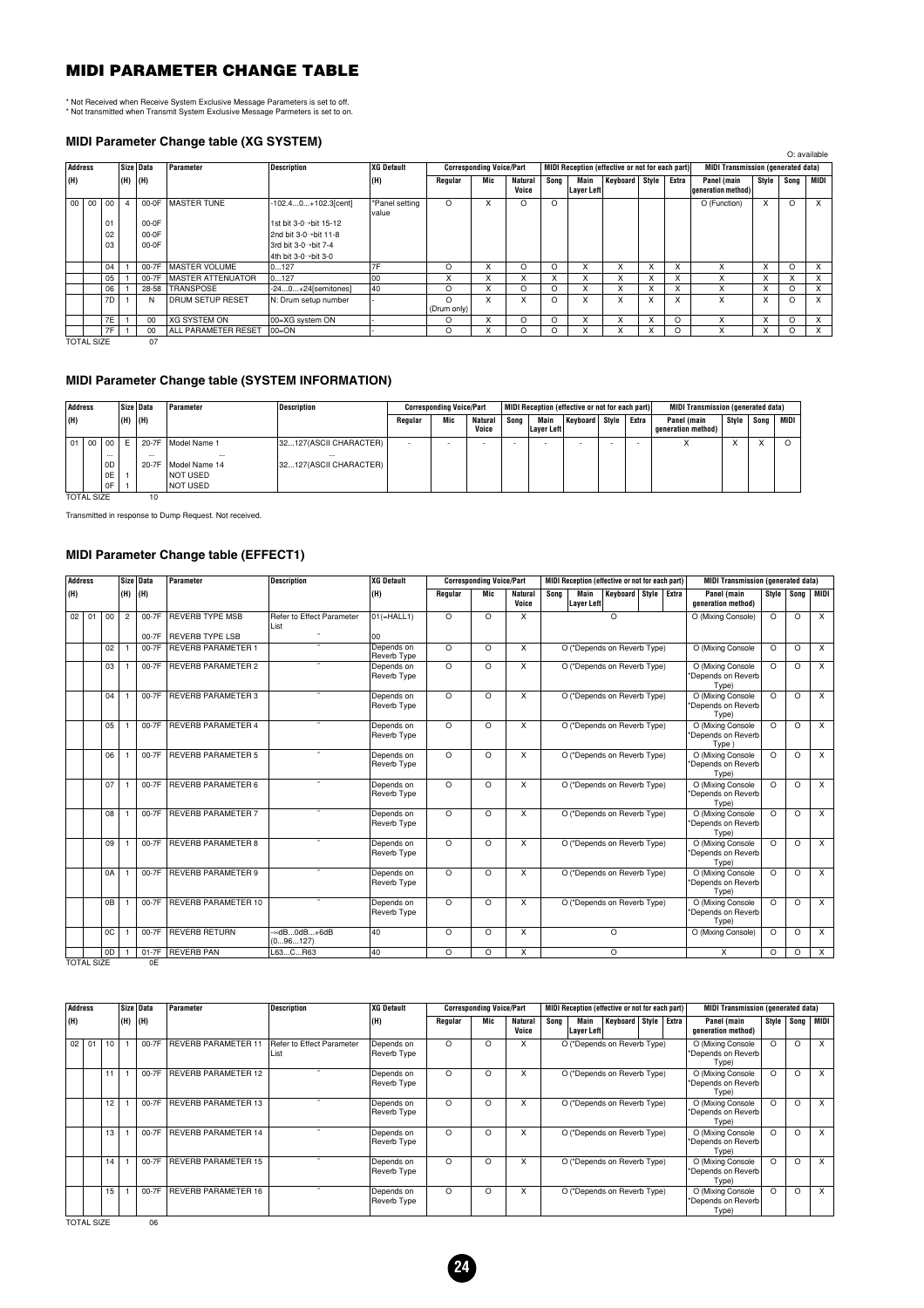| <b>Address</b> |                   |    |                | Size Data | Parameter                       | <b>Description</b>                   | XG Default                |          | <b>Corresponding Voice/Part</b> |                         |      |                           | MIDI Reception (effective or not for each part) |                      | <b>MIDI Transmission (generated data)</b>        |          |            |                         |
|----------------|-------------------|----|----------------|-----------|---------------------------------|--------------------------------------|---------------------------|----------|---------------------------------|-------------------------|------|---------------------------|-------------------------------------------------|----------------------|--------------------------------------------------|----------|------------|-------------------------|
| (H)            |                   |    | (H)            | (H)       |                                 |                                      | (H)                       | Regular  | Mic                             | <b>Natural</b><br>Voice | Sona | Main<br><b>Layer Left</b> |                                                 | Keyboard Style Extra | Panel (main<br>generation method)                |          | Style Song | MIDI I                  |
|                | $02$ 01           | 20 | $\overline{2}$ | $00-7F$   | <b>CHORUS TYPE MSB</b>          | Refer to Effect Parameter<br>List    | 41(=CHORUS1)              | $\Omega$ | $\Omega$                        | X                       |      |                           | $\Omega$                                        |                      | O (Mixing Console)                               | $\Omega$ | O          | $\overline{\mathsf{x}}$ |
|                |                   |    |                |           | 00-7F CHORUS TYPE LSB           |                                      | 00                        |          |                                 |                         |      |                           |                                                 |                      |                                                  |          |            |                         |
|                |                   | 22 |                | 00-7F     | <b>CHORUS PARAMETER 1</b>       |                                      | Depends on<br>Chorus Type | $\Omega$ | $\Omega$                        | X                       |      |                           | O (*Depends on Chorus Type)                     |                      | O (Mixing Console<br>*Depends on Chorus<br>Type) | $\Omega$ | $\Omega$   | $\times$                |
|                |                   | 23 |                | 00-7F     | <b>CHORUS PARAMETER 2</b>       |                                      | Depends on<br>Chorus Type | $\Omega$ | O                               | X                       |      |                           | O (*Depends on Chorus Type)                     |                      | O (Mixing Console<br>*Depends on Chorus<br>Type) | $\Omega$ | O          | $\times$                |
|                |                   | 24 |                | 00-7F     | <b>CHORUS PARAMETER 3</b>       |                                      | Depends on<br>Chorus Type | $\Omega$ | $\Omega$                        | X                       |      |                           | O (*Depends on Chorus Type)                     |                      | O (Mixing Console<br>*Depends on Chorus<br>Type) | $\Omega$ | O          | $\times$                |
|                |                   | 25 | $\mathbf{1}$   | $00-7F$   | <b>CHORUS PARAMETER 4</b>       |                                      | Depends on<br>Chorus Type | $\Omega$ | $\Omega$                        | X                       |      |                           | O (*Depends on Chorus Type)                     |                      | O (Mixing Console<br>*Depends on Chorus<br>Type) | $\Omega$ | $\Omega$   | $\mathsf{x}$            |
|                |                   | 26 | $\mathbf{1}$   | 00-7F     | <b>CHORUS PARAMETER 5</b>       |                                      | Depends on<br>Chorus Type | $\Omega$ | O                               | X                       |      |                           | O (*Depends on Chorus Type)                     |                      | O (Mixing Console<br>*Depends on Chorus<br>Type) | $\Omega$ | O          | $\times$                |
|                |                   | 27 |                | 00-7F     | <b>CHORUS PARAMETER 6</b>       | $\overline{\phantom{a}}$             | Depends on<br>Chorus Type | $\Omega$ | $\Omega$                        | X                       |      |                           | O (*Depends on Chorus Type)                     |                      | O (Mixing Console<br>*Depends on Chorus<br>Type) | $\Omega$ | $\Omega$   | $\times$                |
|                |                   | 28 |                | 00-7F     | <b>CHORUS PARAMETER 7</b>       | $\overline{\phantom{a}}$             | Depends on<br>Chorus Type | $\Omega$ | $\Omega$                        | X                       |      |                           | O (*Depends on Chorus Type)                     |                      | O (Mixing Console<br>*Depends on Chorus<br>Type) | $\Omega$ | $\circ$    | $\times$                |
|                |                   | 29 | $\mathbf{1}$   | 00-7F     | <b>CHORUS PARAMETER 8</b>       |                                      | Depends on<br>Chorus Type | $\Omega$ | $\circ$                         | X                       |      |                           | O (*Depends on Chorus Type)                     |                      | O (Mixing Console<br>*Depends on Chorus<br>Type) | $\Omega$ | $\circ$    | $\times$                |
|                |                   | 2A | -1             | 00-7F     | <b>CHORUS PARAMETER 9</b>       |                                      | Depends on<br>Chorus Type | $\Omega$ | $\Omega$                        | X                       |      |                           | O (*Depends on Chorus Type)                     |                      | O (Mixing Console<br>*Depends on Chorus<br>Type) | $\Omega$ | $\Omega$   | $\times$                |
|                |                   | 2B | $\mathbf{1}$   | 00-7F     | CHORUS PARAMETER 10             |                                      | Depends on<br>Chorus Type | $\Omega$ | $\Omega$                        | X                       |      |                           | O (*Depends on Chorus Type)                     |                      | O (Mixing Console<br>*Depends on Chorus<br>Type) | $\Omega$ | $\Omega$   | $\times$                |
|                |                   | 2C | -1             | 00-7F     | <b>CHORUS RETURN</b>            | $ \approx$ dB0dB+6dB<br>(096127)     | 40                        | $\Omega$ | $\Omega$                        | X                       |      |                           | $\Omega$                                        |                      | O (Mixing Console)                               | $\Omega$ | $\Omega$   | $\times$                |
|                |                   | 2D |                | 01-7F     | <b>CHORUS PAN</b>               | L63CR63                              | 40                        | O        | $\circ$                         | X                       |      |                           | O                                               |                      | X                                                | X        | O          | X                       |
|                |                   | 2E |                | 00-7F     | <b>SEND CHORUS TO</b><br>REVERB | $ \approx$ dB0dB $+6$ dB<br>(096127) | 00                        | $\Omega$ | $\Omega$                        | X                       |      |                           | $\Omega$                                        |                      | X                                                | X        | $\circ$    | X                       |
|                | <b>TOTAL SIZE</b> |    |                | OF        |                                 |                                      |                           |          |                                 |                         |      |                           |                                                 |                      |                                                  |          |            |                         |

| 02 <sub>1</sub> | 01                | 30 | 00-7F | CHORUS PARAMETER 11   Refer to Effect Parameter | List                     | Depends on<br>Chorus Type | O        | Ω |   | O (*Depends on Chorus Type) | O (Mixing Console<br>*Depends on Chorus<br>Type) |          | $\Omega$ | X |
|-----------------|-------------------|----|-------|-------------------------------------------------|--------------------------|---------------------------|----------|---|---|-----------------------------|--------------------------------------------------|----------|----------|---|
|                 |                   | 31 | 00-7F | CHORUS PARAMETER 12                             |                          | Depends on<br>Chorus Type | $\Omega$ | O | x | O (*Depends on Chorus Type) | O (Mixing Console<br>*Depends on Chorus<br>Type) | $\Omega$ | $\Omega$ | X |
|                 |                   | 32 | 00-7F | <b>CHORUS PARAMETER 13</b>                      |                          | Depends on<br>Chorus Type | $\circ$  | Ω | X | O (*Depends on Chorus Type) | O (Mixing Console<br>*Depends on Chorus<br>Type) | $\Omega$ | $\circ$  | X |
|                 |                   | 33 | 00-7F | <b>CHORUS PARAMETER 14</b>                      |                          | Depends on<br>Chorus Type | O        | Ω | x | O (*Depends on Chorus Type) | O (Mixing Console<br>*Depends on Chorus<br>Type) | $\Omega$ | $\circ$  | X |
|                 |                   | 34 | 00-7F | CHORUS PARAMETER 15                             | $\overline{\phantom{a}}$ | Depends on<br>Chorus Type | $\circ$  | Ω | X | O (*Depends on Chorus Type) | O (Mixing Console<br>*Depends on Chorus<br>Type) | $\Omega$ | $\Omega$ | X |
|                 |                   | 35 | 00-7F | CHORUS PARAMETER 16                             |                          | Depends on<br>Chorus Type | $\Omega$ | Ω | x | O (*Depends on Chorus Type) | O (Mixing Console<br>*Depends on Chorus<br>Type) | $\Omega$ | $\Omega$ | X |
|                 | <b>TOTAL SIZE</b> |    | 06    |                                                 |                          |                           |          |   |   |                             |                                                  |          |          |   |

| <b>Address</b> |    |    |                | Size Data        | Parameter                                                                        | <b>Description</b>                | <b>XG Default</b>            |          | <b>Corresponding Voice/Part</b> |                  |      |                           | MIDI Reception (effective or not for each part) |  | <b>MIDI Transmission (generated data)</b>           |          |            |                |
|----------------|----|----|----------------|------------------|----------------------------------------------------------------------------------|-----------------------------------|------------------------------|----------|---------------------------------|------------------|------|---------------------------|-------------------------------------------------|--|-----------------------------------------------------|----------|------------|----------------|
| (H)            |    |    | (H)            | (H)              |                                                                                  |                                   | (H)                          | Regular  | Mic                             | Natural<br>Voice | Sona | Main<br><b>Layer Left</b> | Keyboard Style Extra                            |  | Panel (main<br>generation method)                   |          | Style Song | MIDI           |
| 02             | 01 | 40 | $\overline{2}$ | 00-7F            | <b>VARIATION TYPE MSB</b>                                                        | Refer to Effect Parameter<br>List | 05(=DELAY L.<br>C, R         | $\Omega$ | $\Omega$                        | X                |      |                           | $\Omega$                                        |  | O (Mixing Console)                                  | $\Omega$ | $\circ$    | X              |
|                |    |    |                | 00-7F            | <b>VARIATION TYPE LSB</b>                                                        |                                   | 00                           |          |                                 |                  |      |                           |                                                 |  |                                                     |          |            |                |
|                |    | 42 | $\overline{2}$ | 00-7F<br>00-7F   | <b>VARIATION PARAMETER</b><br>1 MSB<br><b>VARIATION PARAMETER</b><br>1 LSB       |                                   | Depends on<br>Variation Type | $\circ$  | $\circ$                         | X                |      |                           | O (*Depends on Variation Type)                  |  | O (Mixing Console<br>Depends on<br>Variation Type)  | $\circ$  | $\circ$    | $\overline{X}$ |
|                |    | 44 | $\overline{2}$ | 00-7F<br>00-7F   | <b>VARIATION PARAMETER</b><br>2 MSB<br><b>VARIATION PARAMETER</b><br><b>2LSB</b> |                                   | Depends on<br>Variation Type | $\Omega$ | $\circ$                         | X                |      |                           | O (*Depends on Variation Type)                  |  | O (Mixing Console<br>'Depends on<br>Variation Type) | $\Omega$ | $\circ$    | X              |
|                |    | 46 | $\overline{2}$ | 00-7F<br>00-7F   | <b>VARIATION PARAMETER</b><br>3 MSB<br><b>VARIATION PARAMETER</b><br>3 LSB       |                                   | Depends on<br>Variation Type | O        | $\circ$                         | X                |      |                           | O (*Depends on Variation Type)                  |  | O (Mixing Console<br>*Depends on<br>Variation Type) | $\Omega$ | $\circ$    | $\times$       |
|                |    | 48 | $\overline{c}$ | 00-7F<br>00-7F   | <b>VARIATION PARAMETER</b><br>4 MSB<br><b>VARIATION PARAMETER</b><br>4 LSB       |                                   | Depends on<br>Variation Type | $\Omega$ | $\circ$                         | X                |      |                           | O (*Depends on Variation Type)                  |  | O (Mixing Console<br>*Depends on<br>Variation Type) | $\Omega$ | $\circ$    | X              |
|                |    | 4A | $\overline{c}$ | 00-7F<br>00-7F   | <b>VARIATION PARAMETER</b><br>5 MSB<br><b>VARIATION PARAMETER</b><br>5 LSB       |                                   | Depends on<br>Variation Type | $\Omega$ | $\Omega$                        | X                |      |                           | O (*Depends on Variation Type)                  |  | O (Mixing Console<br>*Depends on<br>Variation Type) | $\Omega$ | $\circ$    | X              |
|                |    | 4C | $\overline{c}$ | 00-7F<br>00-7F   | <b>VARIATION PARAMETER</b><br>6 MSB<br><b>VARIATION PARAMETER</b><br>6 LSB       |                                   | Depends on<br>Variation Type | $\Omega$ | $\circ$                         | X                |      |                           | O (*Depends on Variation Type)                  |  | O (Mixing Console<br>*Depends on<br>Variation Type) | $\Omega$ | $\circ$    | $\times$       |
|                |    | 4E | $\overline{2}$ | 00-7F<br>$00-7F$ | <b>VARIATION PARAMETER</b><br>7 MSB<br><b>VARIATION PARAMETER</b><br>7 LSB       |                                   | Depends on<br>Variation Type | $\Omega$ | $\Omega$                        | X                |      |                           | O (*Depends on Variation Type)                  |  | O (Mixing Console<br>*Depends on<br>Variation Type) | $\Omega$ | $\Omega$   | $\overline{X}$ |
|                |    | 50 | $\overline{2}$ | 00-7F<br>00-7F   | VARIATION PARAMETER<br>8 MSB<br><b>VARIATION PARAMETER</b><br>8 LSB              |                                   | Depends on<br>Variation Type | $\Omega$ | $\circ$                         | X                |      |                           | O (*Depends on Variation Type)                  |  | O (Mixing Console<br>*Depends on<br>Variation Type) | $\circ$  | $\circ$    | X              |
|                |    | 52 | $\overline{2}$ | 00-7F<br>00-7F   | <b>VARIATION PARAMETER</b><br>9 MSB<br><b>VARIATION PARAMETER</b><br>9 LSB       |                                   | Depends on<br>Variation Type | $\Omega$ | $\circ$                         | X                |      |                           | O (*Depends on Variation Type)                  |  | O (Mixing Console<br>*Depends on<br>Variation Type) | $\circ$  | $\circ$    | $\mathsf{x}$   |
|                |    | 54 | $\overline{2}$ | 00-7F<br>00-7F   | <b>VARIATION PARAMETER</b><br>10 MSB<br><b>VARIATION PARAMETER</b><br>10 LSB     |                                   | Depends on<br>Variation Type | $\Omega$ | $\circ$                         | X                |      |                           | O (*Depends on Variation Type)                  |  | O (Mixing Console<br>*Depends on<br>Variation Type) | $\circ$  | $\circ$    | $\times$       |
|                |    | 56 | $\overline{1}$ | 00-7F            | <b>VARIATION RETURN</b>                                                          | ∞dB0dB+6dB<br>(096127)            | 40                           | $\Omega$ | O                               | X                |      |                           | $\Omega$                                        |  | O (Mixing Console)                                  | $\Omega$ | $\circ$    | $\times$       |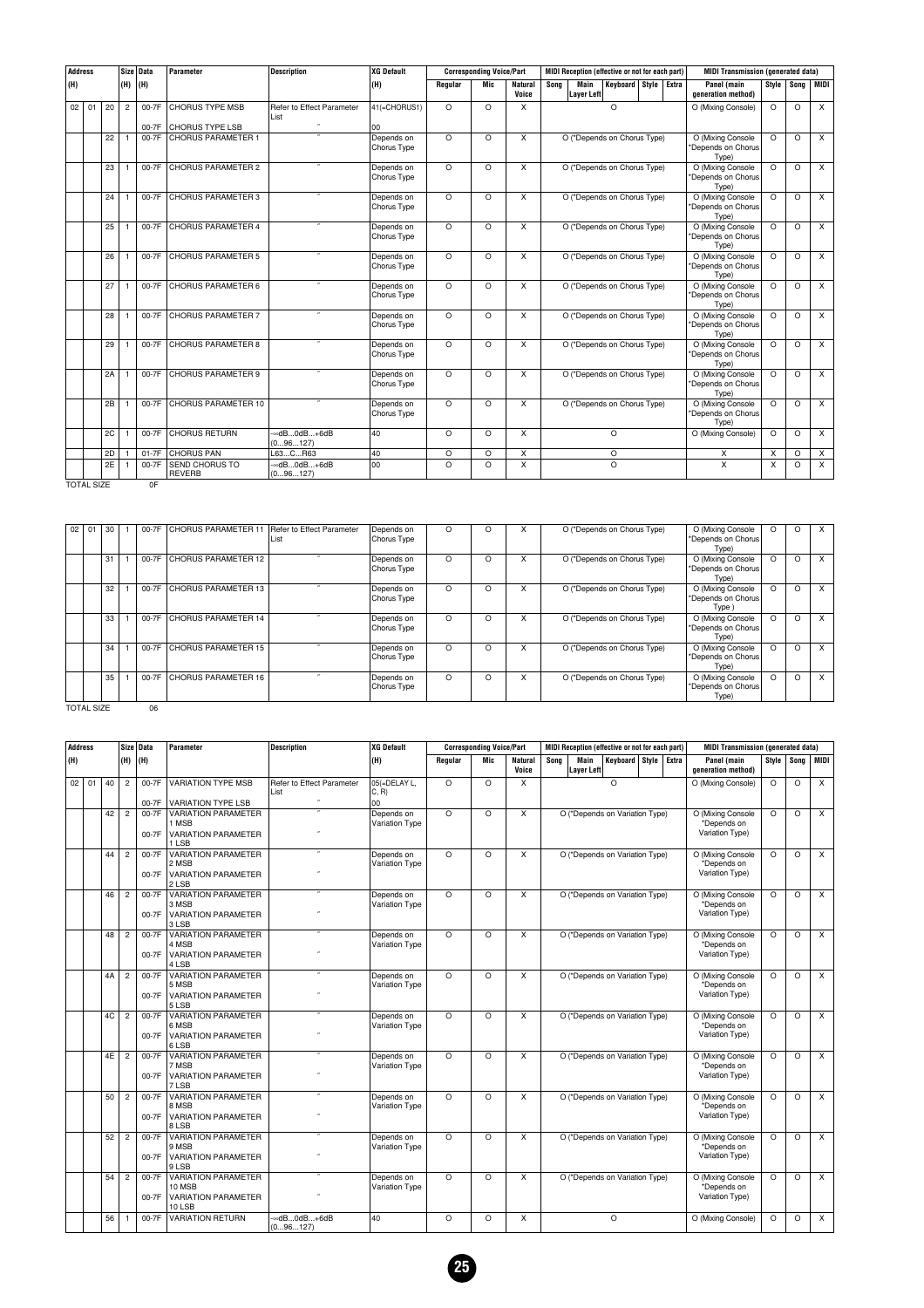| <b>Address</b> |                |          | Size Data | Parameter                                     | <b>Description</b>                                                                | <b>XG Default</b> |          | <b>Corresponding Voice/Part</b> |                         | MIDI Reception (effective or not for each part) |                      | <b>MIDI Transmission (generated data)</b> |          |              |          |
|----------------|----------------|----------|-----------|-----------------------------------------------|-----------------------------------------------------------------------------------|-------------------|----------|---------------------------------|-------------------------|-------------------------------------------------|----------------------|-------------------------------------------|----------|--------------|----------|
| (H)            |                | (H)  (H) |           |                                               |                                                                                   | (H)               | Regular  | Mic                             | <b>Natural</b><br>Voice | Song<br>Main<br>Layer Left                      | Keyboard Style Extra | Panel (main<br>generation method)         |          | Style   Song | MIDI     |
|                | 57             |          | 01-7F     | <b>VARIATION PAN</b>                          | L63CR63                                                                           | 40                | O        | $\Omega$                        | X                       | $\circ$                                         |                      | X                                         | $\Omega$ | $\Omega$     | $\times$ |
|                | 58             |          | 00-7F     | <b>SEND VARIATION TO</b><br><b>REVERB</b>     | $ \approx$ d $B$ 0d $B$ $+6$ d $B$<br>(096127)                                    | l oo              | $\Omega$ | $\circ$                         | X                       | $\circ$                                         |                      | X                                         | $\Omega$ | $\Omega$     | X        |
|                | 59             |          | 00-7F     | <b>SEND VARIATION TO</b><br><b>CHORUS</b>     | $ \approx$ d $B$ 0d $B$ $+6$ d $B$<br>(096127)                                    | 00                | O        | $\circ$                         | X                       | O<br>$\circ$                                    |                      | X                                         | $\circ$  | $\Omega$     | $\times$ |
|                | <b>5A</b>      |          | $00 - 01$ | VARIATION CONNECTION INSERTION, SYSTEM        |                                                                                   | 00                | $\Omega$ | $\Omega$                        | X                       |                                                 |                      | x                                         | $\Omega$ | $\circ$      | $\times$ |
|                | 5B             |          | 00-7F     | <b>VARIATION PART</b><br>NUMBER               | Reception:<br>Part116(015)<br>Transmission:<br>Part116(015)<br>AD(64)<br>OFF(127) | 7F                | O        | $\Omega$                        | X                       | $\circ$                                         |                      | O (Mixing Console)                        | $\Omega$ | $\Omega$     | $\times$ |
|                | <b>5C</b>      |          | 00-7F     | <b>MW VARIATION</b><br><b>CONTROL DEPTH</b>   | $-640+63$                                                                         | 40                | $\Omega$ | $\circ$                         | X                       | $\circ$                                         |                      | X                                         | $\Omega$ | $\Omega$     | X        |
|                | 5 <sub>D</sub> |          | 00-7F     | <b>BEND VARIATION</b><br><b>CONTROL DEPTH</b> | $-640+63$                                                                         | 40                | $\Omega$ | $\Omega$                        | X                       | $\Omega$                                        |                      | X                                         | $\Omega$ | $\Omega$     | $\times$ |
|                | 5E             |          | 00-7F     | <b>CAT VARIATION</b><br><b>CONTROL DEPTH</b>  | $-640+63$                                                                         | 40                | $\Omega$ | $\Omega$                        | X                       | $\circ$                                         |                      | X                                         | $\Omega$ | $\Omega$     | X        |
|                | 5F             |          | 00-7F     | <b>AC1 VARIATION</b><br><b>CONTROL DEPTH</b>  | $-640+63$                                                                         | 40                | X        | x                               | X                       | X                                               |                      | x                                         | X        | X            | X        |
|                | 60             |          | 00-7F     | <b>AC2 VARIATION</b><br><b>CONTROL DEPTH</b>  | $-640+63$                                                                         | 40                | X        | X                               | X                       | X                                               |                      | X                                         | X        | X            | $\times$ |

TOTAL SIZE 21

| 02 | 01 | 70 | $00-7F$ | <b>VARIATION PARAMETER</b>       | Refer to Effect Parameter<br>List | Depends on<br>Variation Type |   |   |   | O (*Depends on Variation Type) | O (Mixing Console<br>*Depends on<br>Variation Type) |          | 0       |   |
|----|----|----|---------|----------------------------------|-----------------------------------|------------------------------|---|---|---|--------------------------------|-----------------------------------------------------|----------|---------|---|
|    |    | 71 | 00-7F   | <b>VARIATION PARAMETER</b><br>12 | $\overline{\phantom{a}}$          | Depends on<br>Variation Type | O | O | X | O (*Depends on Variation Type) | O (Mixing Console<br>*Depends on<br>Variation Type) | $\circ$  | O       |   |
|    |    | 72 | $00-7F$ | <b>VARIATION PARAMETER</b><br>13 | ×                                 | Depends on<br>Variation Type | O | O | X | O (*Depends on Variation Type) | O (Mixing Console<br>*Depends on<br>Variation Type) | $\circ$  | O       | X |
|    |    | 73 | 00-7F   | <b>VARIATION PARAMETER</b><br>14 |                                   | Depends on<br>Variation Type | O | O | X | O (*Depends on Variation Type) | O (Mixing Console<br>*Depends on<br>Variation Type) | $\circ$  | $\circ$ | x |
|    |    | 74 | 00-7F   | <b>VARIATION PARAMETER</b><br>15 | $\overline{\phantom{a}}$          | Depends on<br>Variation Type | O | O | X | O (*Depends on Variation Type) | O (Mixing Console<br>*Depends on<br>Variation Type) | $\circ$  | O       |   |
|    |    | 75 | 00-7F   | <b>VARIATION PARAMETER</b><br>16 | $\overline{\phantom{a}}$          | Depends on<br>Variation Type | O | O | X | O (*Depends on Variation Type) | O (Mixing Console<br>*Depends on<br>Variation Type) | $\Omega$ | O       | X |

TOTAL SIZE 06

#### **MIDI Parameter Change table (MULTI PART)**

| <b>Address</b> |    |          |                              | Size Data      | Parameter                                  | <b>Description</b>                                           | <b>XG Default</b>               |                     | <b>Corresponding Voice/Part</b> |                              |                     |                           | MIDI Reception (effective or not for each part) |                           |                               | <b>MIDI Transmission (generated data)</b> |                         |                               |                              |
|----------------|----|----------|------------------------------|----------------|--------------------------------------------|--------------------------------------------------------------|---------------------------------|---------------------|---------------------------------|------------------------------|---------------------|---------------------------|-------------------------------------------------|---------------------------|-------------------------------|-------------------------------------------|-------------------------|-------------------------------|------------------------------|
| (H)            |    |          | (H)                          | (H)            |                                            |                                                              | (H)                             | Regular             | Mic                             | Natural<br>Voice             | Song                | Main<br><b>Layer Left</b> | Keyboard   Style                                |                           | Extra                         | Panel (main<br>generation method)         | Style                   | Song                          | MIDI                         |
| 08             | nn | 00       | 1                            | $00 - 20$      | <b>ELEMENT RESERVE</b>                     | 032                                                          | part10=00.<br>other parts=02    | $\circ$             | $\overline{\mathsf{x}}$         | X                            | $\circ$             | X                         | X                                               | X                         | X                             | X                                         | X                       | $\circ$                       | $\overline{X}$               |
|                |    | 01       | -1                           | 00-7F          | <b>BANK SELECT MSB</b>                     | 0127                                                         | part10=7F.<br>other parts $=00$ | $\circ$             | X                               | $\circ$                      | $\circ$             | $\circ$                   | X                                               | $\circ$                   | $\Omega$                      | X                                         | X                       | $\circ$                       | $\overline{\mathsf{x}}$      |
|                |    | 02       | 1                            | 00-7F          | <b>BANK SELECT LSB</b>                     | 0127                                                         | 00                              | O                   | X                               | $\circ$                      | $\circ$             | $\circ$                   | X                                               | $\circ$                   | $\circ$                       | X                                         | X                       | $\circ$                       | X                            |
|                |    | 03       | 1                            | 00-7F          | <b>PROGRAM NUMBER</b>                      | 0127                                                         | 00                              | $\overline{\circ}$  | $\overline{\mathsf{x}}$         | $\circ$                      | $\Omega$            | $\circ$                   | x                                               | $\circ$                   | $\circ$                       | $\overline{\mathsf{x}}$                   | X                       | O                             | X                            |
|                |    | 04       | $\mathbf{1}$                 |                | 00-0F.7F Rcv CHANNEL                       | 116. OFF                                                     | Part No.                        | $\circ$             | X                               | X                            | $\Omega$            | X                         | X                                               | X                         | X                             | X                                         | X                       | O                             | X                            |
|                |    | 05       | 1                            | $00 - 01$      | MONO/POLY MODE                             | MONO, POLY                                                   | 01                              | O                   | X                               | $\mathsf{x}$                 | O                   | X                         | x                                               | X                         | $\pmb{\times}$                | $\overline{\mathsf{x}}$                   | X                       | O                             | $\pmb{\times}$               |
|                |    | 06       | $\mathbf{1}$                 | $00 - 02$      | SAME NOTE NUMBER<br><b>KEY ON ASSIGN</b>   | SINGLE, MULTI, INST (for<br>Drum)                            | 01                              | $\Omega$            | X                               | X                            | $\circ$             | X                         | X                                               | $\circ$                   | X                             | X                                         | X                       | $\circ$                       | X                            |
|                |    | 07       | 1                            | 00-03          | <b>PART MODE</b>                           | NORMAL, DRUM.<br>DRUMS12                                     | part10=02.<br>other parts=00    | O                   | X                               | O                            | O                   | X                         | X                                               | X                         | $\times$                      | O (Drum Voice)                            | X                       | O                             | X                            |
|                |    | 08       | $\mathbf{1}$                 | 00-7F          | <b>CHANNEL TRANSPOSE</b>                   | -240+24[semitones]                                           | 40                              | $\circ$             | $\pmb{\times}$                  | $\circ$                      | $\circ$             | $\circ$                   | x                                               | $\circ$                   | $\circ$                       | X                                         | X                       | O                             | $\pmb{\times}$               |
|                |    | 09<br>0A | $\overline{2}$               | 00-0F<br>00-0F | <b>DETUNE</b>                              | $-12.80+12.7$ [Hz]<br>1st bit3-0→bit7-4<br>2nd bit3-0→bit3-0 | 08 00                           | $\overline{\circ}$  | $\overline{\mathsf{x}}$         | $\circ$                      | $\circ$             | $\overline{\circ}$        | $\overline{\mathsf{x}}$                         | $\overline{\circ}$        | $\overline{\circ}$            | $\overline{\mathsf{x}}$                   | $\overline{\mathsf{x}}$ | $\circ$                       | $\overline{\mathsf{x}}$      |
|                |    | 0B       | $\mathbf{1}$                 | 00-7F          | VOLUME                                     | 0127                                                         | 64                              | $\circ$             | $\overline{\mathsf{x}}$         | $\circ$                      | $\Omega$            | $\circ$                   | $\overline{\mathsf{x}}$                         | $\circ$                   | $\circ$                       | $\overline{\mathsf{x}}$                   | $\overline{\mathsf{x}}$ | $\circ$                       | $\overline{\mathsf{x}}$      |
|                |    | 0C       | $\mathbf{1}$                 | 00-7F          | VELOCITY SENSE DEPTH                       | 0127                                                         | 40                              | $\circ$             | X                               | $\circ$                      | $\Omega$            | $\circ$                   | X                                               | X                         | $\circ$                       | O (Sound Creator)                         | X                       | O                             | X                            |
|                |    | 0D       | 1                            | 00-7F          | <b>VELOCITY SENSE</b><br><b>OFFSET</b>     | 0127                                                         | 40                              | $\circ$             | $\times$                        | $\circ$                      | O                   | $\circ$                   | x                                               | X                         | $\circ$                       | O (Sound Creator)                         | X                       | $\circ$                       | $\pmb{\times}$               |
|                |    | 0E       | $\mathbf{1}$                 | 00-7F          | PAN                                        | RND, L63CR63                                                 | 40                              | $\circ$             | X                               | $\circ$                      | $\Omega$            | $\circ$                   | X                                               | $\circ$                   | $\circ$                       | X                                         | X                       | $\circ$                       | X                            |
|                |    | 0F       | 1                            | 00-7F          | NOTE LIMIT LOW                             | $C-2G8$                                                      | 00                              | $\circ$             | $\mathsf X$                     | $\pmb{\times}$               | $\circ$             | $\overline{\mathsf{x}}$   | X                                               | $\overline{\mathsf{x}}$   | X                             | $\pmb{\times}$                            | $\overline{\mathsf{x}}$ | $\circ$                       | $\pmb{\times}$               |
|                |    | 10       | $\mathbf{1}$                 | 00-7F          | <b>NOTE LIMIT HIGH</b>                     | $C-2G8$                                                      | 7F                              | $\circ$             | $\mathsf{x}$                    | X                            | $\circ$             | X                         | X                                               | $\boldsymbol{\mathsf{x}}$ | $\mathsf{x}$                  | X                                         | $\times$                | $\circ$                       | X                            |
|                |    | 11       | $\mathbf{1}$                 | 00-7F          | <b>DRY LEVEL</b>                           | 0127                                                         | 7F                              | $\circ$             | X                               | X                            | O                   | $\circ$                   | x                                               | $\circ$                   | O                             | O (Sound Creator)                         | X                       | O                             | $\overline{\mathsf{x}}$      |
|                |    | 12       | $\mathbf{1}$                 | 00-7F          | <b>CHORUS SEND</b>                         | 0127                                                         | 00                              | $\circ$             | $\overline{\mathsf{x}}$         | $\circ$                      | $\Omega$            | $\circ$                   | $\overline{\mathsf{x}}$                         | $\circ$                   | O                             | Χ                                         | $\overline{\mathsf{x}}$ | O                             | $\boldsymbol{\mathsf{X}}$    |
|                |    | 13       | $\mathbf{1}$                 | 00-7F          | <b>REVERB SEND</b>                         | 0127                                                         | 28                              | $\circ$             | $\times$                        | $\circ$                      | O                   | $\circ$                   | X                                               | $\circ$                   | $\circ$                       | $\mathsf{x}$                              | X                       | $\circ$                       | $\pmb{\times}$               |
|                |    | 14       | $\mathbf{1}$                 | 00-7F          | <b>VARIATION SEND</b>                      | 0127                                                         | 00                              | $\overline{\circ}$  | $\overline{\mathsf{x}}$         | X                            | $\circ$             | $\circ$                   | $\overline{\mathsf{x}}$                         | $\overline{\circ}$        | $\circ$                       | $\overline{\mathsf{x}}$                   | X                       | $\circ$                       | $\overline{\mathsf{x}}$      |
|                |    | 15       | $\mathbf{1}$                 | 00-7F          | <b>VIBRATO RATE</b>                        | $-640+63$                                                    | 40                              | $\circ$             | $\overline{\mathsf{x}}$         | X                            | $\circ$             | $\circ$                   | X                                               | $\circ$                   | $\circ$                       | $\pmb{\times}$                            | X                       | O                             | $\boldsymbol{\mathsf{X}}$    |
|                |    | 16       | $\mathbf{1}$                 | 00-7F          | <b>VIBRATO DEPTH</b>                       | $-640+63$                                                    | 40                              | $\circ$             | $\overline{\mathsf{x}}$         | $\overline{\mathsf{x}}$      | $\Omega$            | $\Omega$                  | X                                               | $\circ$                   | $\Omega$                      | $\overline{\mathsf{x}}$                   | $\overline{\mathsf{x}}$ | $\circ$                       | $\overline{\mathsf{x}}$      |
|                |    | 17       | $\mathbf{1}$                 | 00-7F          | <b>VIBRATO DELAY</b>                       | $-640+63$                                                    | 40                              | $\circ$<br>$\Omega$ | X<br>$\overline{\mathbf{x}}$    | X<br>$\overline{x}$          | O                   | $\circ$<br>$\Omega$       | x<br>$\overline{x}$                             | $\circ$                   | $\circ$<br>$\overline{\circ}$ | X<br>$\overline{x}$                       | X                       | $\circ$<br>$\overline{\circ}$ | $\overline{\mathsf{x}}$      |
|                |    | 18       | 1                            | 00-7F          | <b>FILTER CUTOFF</b><br><b>FREQUENCY</b>   | $-640+63$                                                    | 40                              |                     |                                 |                              | $\Omega$            |                           |                                                 | $\circ$                   |                               |                                           | $\overline{\mathsf{x}}$ |                               | $\overline{x}$               |
|                |    | 19       | $\mathbf{1}$                 | 00-7F          | <b>FILTER RESONANCE</b>                    | $-640+63$                                                    | 40                              | $\circ$             | X                               | X                            | $\Omega$            | $\circ$                   | X                                               | $\circ$                   | O                             | X                                         | X                       | $\circ$                       | X                            |
|                |    | 1A       | $\mathbf{1}$                 | 00-7F          | <b>EG ATTACK TIME</b>                      | $-640+63$                                                    | 40                              | $\overline{\circ}$  | $\overline{\mathsf{x}}$         | $\overline{\mathsf{x}}$      | $\circ$             | $\overline{\circ}$        | $\overline{\mathsf{x}}$                         | $\overline{\circ}$        | $\circ$                       | $\overline{\mathsf{x}}$                   | $\overline{\mathsf{x}}$ | $\circ$                       | $\overline{\mathsf{x}}$      |
|                |    | 1B       | $\mathbf{1}$                 | 00-7F          | EG DECAY TIME                              | $-640+63$                                                    | 40                              | $\circ$             | X                               | X                            | $\circ$<br>$\Omega$ | $\circ$                   | x                                               | $\circ$                   | $\circ$                       | X                                         | X                       | $\circ$                       | X                            |
|                |    | 1C<br>1D | $\mathbf{1}$<br>$\mathbf{1}$ | 00-7F<br>28-58 | <b>EG RELEASE TIME</b><br>MW PITCH CONTROL | $-640+63$                                                    | 40<br>40                        | $\circ$<br>$\circ$  | X<br>X                          | $\overline{\mathsf{x}}$<br>X | $\Omega$            | $\circ$<br>$\circ$        | X<br>X                                          | $\circ$<br>$\circ$        | $\circ$<br>$\circ$            | $\overline{\mathsf{x}}$<br>X              | X<br>X                  | $\circ$<br>$\circ$            | $\overline{\mathsf{x}}$<br>X |
|                |    | 1E       | 1                            | 00-7F          | MW LOW PASS FILTER<br>CONTROL              | -240+24[semitones]<br>-96000+9450[cent]                      | 40                              | $\overline{O}$      | $\overline{\mathsf{x}}$         | $\overline{\mathsf{x}}$      | $\circ$             | $\circ$                   | $\overline{\mathsf{x}}$                         | $\circ$                   | $\overline{O}$                | $\overline{\mathsf{x}}$                   | X                       | $\circ$                       | $\overline{\mathsf{x}}$      |
|                |    | 1F       | $\mathbf{1}$                 | 00-7F          | MW AMPLITUDE<br>CONTROL                    | $-1000+100$ [%]                                              | 40                              | $\circ$             | X                               | $\mathsf{x}$                 | $\Omega$            | $\circ$                   | X                                               | $\circ$                   | $\circ$                       | $\mathsf{x}$                              | X                       | $\circ$                       | $\pmb{\times}$               |
|                |    | 20       | $\mathbf{1}$                 | 00-7F          | MW LFO PMOD DEPTH                          | 0127                                                         | 0A                              | $\circ$             | X                               | X                            | $\circ$             | $\circ$                   | X                                               | $\circ$                   | O                             | X                                         | X                       | O                             | X                            |
|                |    | 21       | $\mathbf{1}$                 | 00-7F          | MW LFO FMOD DEPTH                          | 0127                                                         | 00                              | $\overline{O}$      | $\overline{\mathsf{x}}$         | $\overline{\mathsf{x}}$      | $\circ$             | $\overline{O}$            | $\overline{\mathsf{x}}$                         | $\overline{O}$            | $\circ$                       | $\overline{\mathsf{x}}$                   | $\overline{\mathsf{x}}$ | $\circ$                       | $\overline{\mathsf{x}}$      |
|                |    | 22       | $\mathbf{1}$                 | 00-7F          | MW LFO AMOD DEPTH                          | 0127                                                         | 00                              | $\circ$             | X                               | $\times$                     | $\Omega$            | $\Omega$                  | X                                               | $\circ$                   | $\circ$                       | X                                         | X                       | O                             | X                            |
|                |    | 23       | $\mathbf{1}$                 | 28-58          | <b>BEND PITCH CONTROL</b>                  | -240+24[semitones]                                           | 42                              | O                   | X                               | $\circ$                      | O                   | $\circ$                   | Χ                                               | $\circ$                   | $\circ$                       | $\overline{\mathsf{x}}$                   | X                       | O                             | X                            |
|                |    | 24       | $\mathbf{1}$                 | $00-7F$        | <b>BEND LOW PASS FILTER</b><br>CONTROL     | -96000+9450[cent]                                            | 40                              | $\Omega$            | $\overline{\mathbf{x}}$         | $\overline{\mathsf{x}}$      | $\Omega$            | $\Omega$                  | $\overline{\mathsf{x}}$                         | $\Omega$                  | $\Omega$                      | $\overline{\mathsf{x}}$                   | X                       | $\Omega$                      | $\overline{\mathsf{x}}$      |
|                |    | 25       | -1                           | 00-7F          | <b>BEND AMPLITUDE</b><br>CONTROL           | $-1000+100[\%]$                                              | 40                              | $\circ$             | X                               | X                            | $\circ$             | $\circ$                   | X                                               | $\circ$                   | $\circ$                       | X                                         | X                       | $\circ$                       | $\pmb{\times}$               |
|                |    | 26       | 1                            | 00-7F          | <b>BEND LFO PMOD DEPTH</b>                 | 0127                                                         | 00                              | $\circ$             | X                               | X                            | $\circ$             | $\circ$                   | X                                               | $\circ$                   | $\circ$                       | X                                         | X                       | $\circ$                       | X                            |
|                |    | 27       | $\mathbf{1}$                 | 00-7F          | BEND LFO FMOD DEPTH                        | 0127                                                         | 00                              | $\overline{O}$      | $\overline{\mathsf{x}}$         | $\overline{\mathsf{x}}$      | $\Omega$            | $\circ$                   | x                                               | O                         | O                             | $\overline{\mathsf{x}}$                   | X                       | O                             | $\overline{\mathsf{x}}$      |
|                |    | 28       | $\mathbf{1}$                 | 00-7F          | BEND LFO AMOD DEPTH 0127                   |                                                              | 00                              | $\circ$             | $\times$                        | X                            | $\circ$             | $\circ$                   | X                                               | $\circ$                   | $\circ$                       | X                                         | X                       | $\circ$                       | X                            |

TOTAL SIZE 29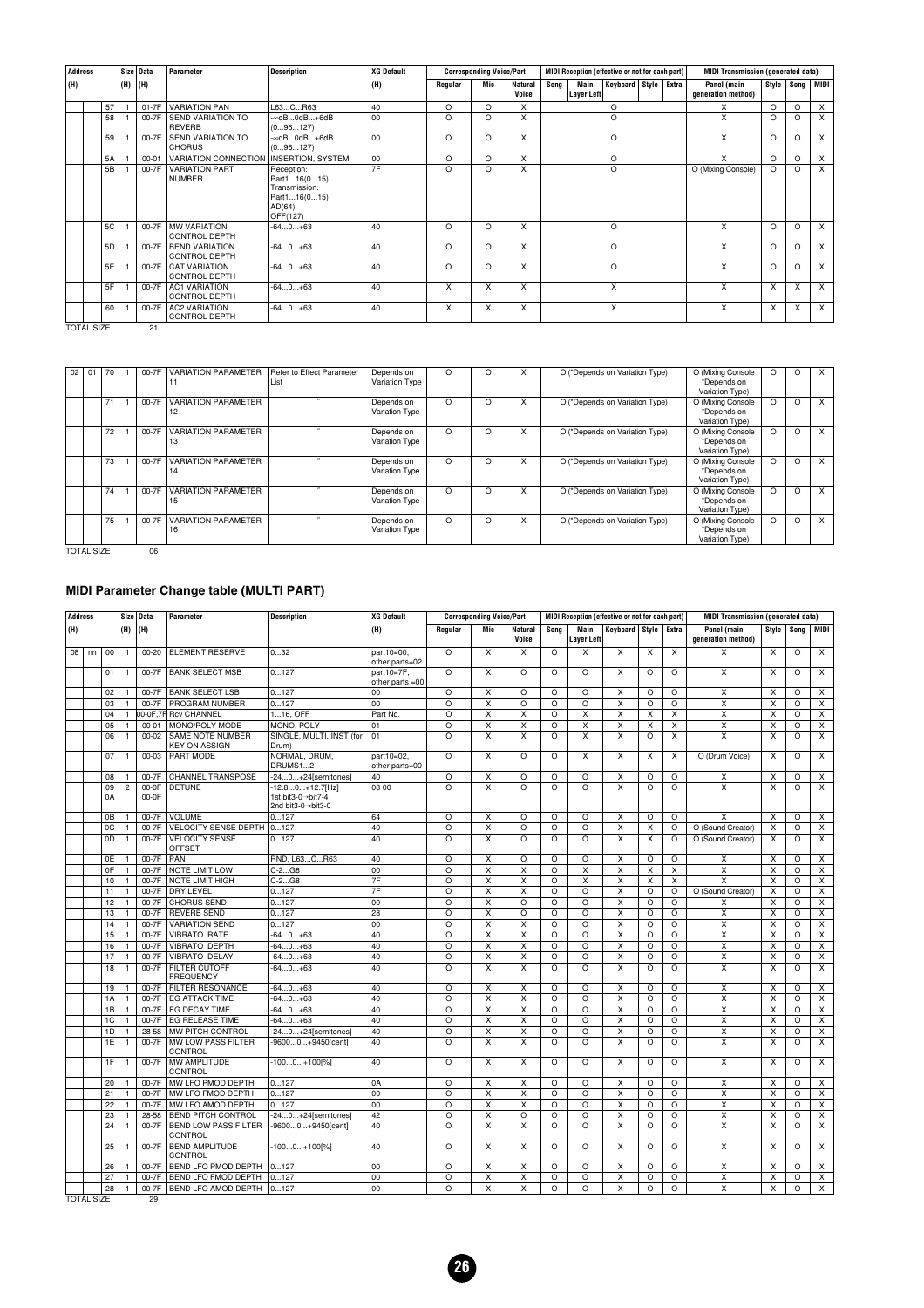| <b>Address</b>    |           |              | Size Data | Parameter                      | <b>Description</b> | <b>XG Default</b> |         | <b>Corresponding Voice/Part</b> |                         |         | MIDI Reception (effective or not for each part) |                         |                         |         | <b>MIDI Transmission (generated data)</b> |       |         |                         |
|-------------------|-----------|--------------|-----------|--------------------------------|--------------------|-------------------|---------|---------------------------------|-------------------------|---------|-------------------------------------------------|-------------------------|-------------------------|---------|-------------------------------------------|-------|---------|-------------------------|
| (H)               |           | (H)          | (H)       |                                |                    | (H)               | Regular | Mic                             | Natural                 | Song    | Main                                            | Keyboard Style          |                         | Extra   | Panel (main                               | Style | Song    | MIDI                    |
|                   |           |              |           |                                |                    |                   |         |                                 | Voice                   |         | Layer Left                                      |                         |                         |         | generation method)                        |       |         |                         |
|                   | 30        | 1            | $00 - 01$ | <b>Rcv PITCH BEND</b>          | OFF, ON            | 01                | х       | X                               | X                       | X       | X                                               | X                       | X                       | X       | х                                         | X     | X       | X                       |
|                   | 31        | 1            | 00-01     | Rcv CH AFTER TOUCH             | OFF, ON            | 01                | X       | X                               | X                       | X       | X                                               | $\pmb{\times}$          | X                       | X       | X                                         | X     | X       | X                       |
|                   |           |              |           | (CAT)                          |                    |                   |         |                                 |                         |         |                                                 |                         |                         |         |                                           |       |         |                         |
|                   | 32        | 1            | $00 - 01$ | <b>Rcv PROGRAM CHANGE</b>      | OFF, ON            | 01                | Х       | X                               | X                       | X       | х                                               | Х                       | х                       | X       | X                                         | X     | x       | Х                       |
|                   | 33        | 1            | $00 - 01$ | <b>Rcv CONTROL CHANGE</b>      | OFF, ON            | 01                | X       | X                               | $\overline{\mathsf{X}}$ | X       | $\overline{\mathsf{x}}$                         | $\overline{\mathsf{x}}$ | x                       | X       | $\overline{\mathsf{X}}$                   | X     | X       | $\overline{\mathsf{x}}$ |
|                   | 34        | 1            | 00-01     | Rcv POLY AFTER TOUCH           | OFF, ON            | 01                | Χ       | X                               | X                       | X       | X                                               | $\pmb{\times}$          | x                       | X       | X                                         | Χ     | X       | X                       |
|                   |           |              |           | (PAT)                          |                    |                   |         |                                 |                         |         |                                                 |                         |                         |         |                                           |       |         |                         |
|                   | 35        | 1            | $00 - 01$ | <b>Rcv NOTE MESSAGE</b>        | OFF, ON            | 01                | O       | x                               | O                       | O       | X                                               | x                       | x                       | X       | X                                         | X     | $\circ$ | X                       |
|                   | 36        | $\mathbf{1}$ | $00 - 01$ | <b>Rcv RPN</b>                 | OFF, ON            | 01                | X       | X                               | X                       | X       | X                                               | $\overline{\mathsf{x}}$ | x                       | X       | $\overline{\mathsf{x}}$                   | Χ     | X       | $\overline{\mathsf{x}}$ |
|                   | 37        | 1            | $00 - 01$ | <b>Rcv NRPN</b>                | OFF, ON            | XG mode=01,       | X       | X                               | X                       | X       | X                                               | X                       | X                       | X       | X                                         | X     | x       | X                       |
|                   |           |              |           |                                |                    | GM mode=00        |         |                                 |                         |         |                                                 |                         |                         |         |                                           |       |         |                         |
|                   | 38        | $\mathbf{1}$ | 00-01     | <b>Rcv MODULATION</b>          | OFF, ON            | 01                | X       | X                               | X                       | X       | X                                               | x                       | x                       | X       | X                                         | X     | X       | X                       |
|                   | 39        | $\mathbf{1}$ | $00 - 01$ | <b>Rcv VOLUME</b>              | OFF, ON            | 01                | X       | X                               | $\overline{\mathsf{x}}$ | X       | $\overline{\mathsf{x}}$                         | $\overline{\mathsf{x}}$ | $\overline{\mathsf{x}}$ | X       | $\overline{\mathsf{x}}$                   | X     | x       | $\overline{\mathsf{x}}$ |
|                   | 3A        | 1            | $00 - 01$ | <b>Rcv PAN</b>                 | OFF, ON            | 01                | Χ       | Χ                               | X                       | X       | Χ                                               | X                       | X                       | X       | X                                         | X     | X       | X                       |
|                   | 3B        | $\mathbf{1}$ | $00 - 01$ | <b>Rcv EXPRESSION</b>          | OFF, ON            | 01                | х       | X                               | X                       | x       | X                                               | x                       | X                       | X       | X                                         | X     | x       | X                       |
|                   | 3C        | 1            | $00 - 01$ | <b>Rcv HOLD1</b>               | OFF, ON            | 01                | X       | X                               | Χ                       | Χ       | Χ                                               | $\overline{\mathsf{x}}$ | $\overline{\mathsf{x}}$ | X       | X                                         | Χ     | X       | $\overline{\mathsf{x}}$ |
|                   | 3D        | 1            | 00-01     | <b>Rcv PORTAMENTO</b>          | OFF, ON            | 01                | X       | Χ                               | Χ                       | Χ       | Χ                                               | X                       | x                       | X       | Χ                                         | X     | X       | X                       |
|                   | 3E        | $\mathbf{1}$ | $00 - 01$ | <b>Rcv SOSTENUTO</b>           | OFF, ON            | 01                | X       | X                               | X                       | Χ       | Χ                                               | x                       | X                       | X       | X                                         | X     | x       | X                       |
|                   | 3F        | $\mathbf{1}$ | $00 - 01$ | <b>Rcv SOFT PEDAL</b>          | OFF, ON            | 01                | X       | Χ                               | Χ                       | Χ       | $\overline{\mathsf{x}}$                         | $\overline{\mathsf{x}}$ | x                       | X       | $\overline{\mathsf{x}}$                   | Χ     | x       | $\overline{\mathsf{x}}$ |
|                   | 40        | 1            | $00 - 01$ | <b>Rcv BANK SELECT</b>         | OFF, ON            | 01                | X       | Χ                               | Χ                       | Χ       | Χ                                               | Χ                       | X                       | X       | X                                         | X     | X       | X                       |
|                   | 41        | $\mathbf{1}$ | 00-7F     | SCALE TUNING C                 | -630+63[cent]      | 40                | O       | X                               | O                       | O       | $\circ$                                         | x                       | O                       | O       | O (Function)                              | Χ     | O       | Χ                       |
|                   | 42        | 1            | 00-7F     | <b>SCALE TUNING C#</b>         | -630+63[cent       | 40                | O       | X                               | O                       | O       | O                                               | $\overline{\mathsf{x}}$ | O                       | O       | O (Function)                              | Χ     | O       | $\overline{\mathsf{x}}$ |
|                   | 43        | 1            | 00-7F     | <b>SCALE TUNING D</b>          | -630+63[cent]      | 40                | O       | Χ                               | O                       | O       | O                                               | X                       | O                       | O       | O (Function)                              | Χ     | O       | X                       |
|                   | 44        | $\mathbf{1}$ | 00-7F     | <b>SCALE TUNING D#</b>         | -630+63[cent]      | 40                | $\circ$ | X                               | O                       | O       | O                                               | x                       | O                       | $\circ$ | O (Function)                              | Χ     | O       | X                       |
|                   | 45        | $\mathbf{1}$ | 00-7F     | <b>SCALE TUNING E</b>          | -630+63[cent       | 40                | O       | Χ                               | O                       | O       | O                                               | $\overline{\mathsf{x}}$ | O                       | O       | O (Function)                              | Χ     | O       | $\overline{\mathsf{x}}$ |
|                   | 46        | 1            | 00-7F     | <b>SCALE TUNING F</b>          | -630+63[cent]      | 40                | O       | Χ                               | O                       | O       | O                                               | Χ                       | O                       | O       | O (Function)                              | Χ     | O       | Χ                       |
|                   | 47        | $\mathbf{1}$ | 00-7F     | SCALE TUNING F#                | -630+63[cent]      | 40                | O       | X                               | O                       | O       | $\circ$                                         | x                       | $\circ$                 | O       | O (Function)                              | X     | O       | Χ                       |
|                   | 48        | 1            | 00-7F     | <b>SCALE TUNING G</b>          | -630+63[cent]      | 40                | O       | X                               | O                       | O       | O                                               | $\overline{\mathsf{x}}$ | O                       | O       | O (Function)                              | X     | O       | $\overline{\mathsf{x}}$ |
|                   | 49        | 1            | 00-7F     | <b>SCALE TUNING G#</b>         | -630+63[cent]      | 40                | O       | Χ                               | O                       | O       | O                                               | X                       | O                       | O       | O (Function)                              | Χ     | O       | X                       |
|                   | 4A        | $\mathbf{1}$ | 00-7F     | <b>SCALE TUNING A</b>          | -630+63[cent]      | 40                | $\circ$ | Χ                               | O                       | O       | O                                               | x                       | $\circ$                 | $\circ$ | O (Function)                              | Χ     | O       | X                       |
|                   | 4B        | 1            | 00-7F     | <b>SCALE TUNING A#</b>         | -630+63[cent]      | 40                | O       | Χ                               | O                       | O       | O                                               | $\overline{\mathsf{x}}$ | O                       | O       | O (Function)                              | Χ     | O       | $\overline{\mathsf{x}}$ |
|                   | 4C        | $\mathbf{1}$ | 00-7F     | <b>SCALE TUNING B</b>          | -630+63[cent]      | 40                | O       | Χ                               | O                       | O       | O                                               | Χ                       | O                       | O       | O (Function)                              | Χ     | O       | X                       |
|                   | 4D        | $\mathbf{1}$ | 28-58     | <b>CAT PITCH CONTROL</b>       | -240+24[semitones] | 40                | O       | X                               | X                       | O       | $\circ$                                         | x                       | x                       | O       | Χ                                         | X     | O       | Χ                       |
|                   | 4E        | 1            | 00-7F     | CAT LOW PASS FILTER            | -96000+9450[cent]  | 40                | O       | X                               | X                       | O       | O                                               | $\overline{\mathsf{x}}$ | X                       | O       | X                                         | X     | O       | $\overline{\mathsf{x}}$ |
|                   |           |              |           | CONTROL                        |                    |                   |         |                                 |                         |         |                                                 |                         |                         |         |                                           |       |         |                         |
|                   | 4F        | 1            | 00-7F     | CAT AMPLITUDE                  | $-1000+100[\%]$    | 40                | $\circ$ | X                               | X                       | $\circ$ | $\circ$                                         | X                       | X                       | $\circ$ | X                                         | X     | O       | X                       |
|                   |           |              |           | CONTROL                        |                    |                   |         |                                 |                         |         |                                                 |                         |                         |         |                                           |       |         |                         |
|                   | 50        | 1            | 00-7F     | CAT LFO PMOD DEPTH             | 0127               | 00                | $\circ$ | X                               | X                       | O       | $\circ$                                         | x                       | x                       | $\circ$ | X                                         | X     | $\circ$ | X                       |
|                   | 51        | 1            | 00-7F     | CAT LFO FMOD DEPTH             | 0127               | 00                | O       | X                               | Χ                       | O       | O                                               | $\overline{\mathsf{x}}$ | X                       | O       | $\overline{\mathsf{x}}$                   | Χ     | O       | $\overline{\mathsf{x}}$ |
|                   | 52        | 1            | 00-7F     | CAT LFO AMOD DEPTH             | 0127               | 00                | O       | Χ                               | Χ                       | O       | O                                               | X                       | X                       | $\circ$ | Χ                                         | Χ     | O       | X                       |
|                   | 53        | $\mathbf{1}$ | 28-58     | PAT PITCH CONTROL              | -240+24[semitones] | 40                | X       | X                               | X                       | X       | Χ                                               | X                       | x                       | X       | X                                         | X     | x       | X                       |
|                   | 54        | 1            | 00-7F     | <b>PAT LOW PASS FILTER</b>     | -96000+9450[cent]  | 40                | X       | X                               | X                       | X       | X                                               | $\overline{\mathsf{x}}$ | X                       | X       | $\overline{\mathsf{x}}$                   | X     | X       | $\overline{\mathsf{x}}$ |
|                   |           |              |           | CONTROL                        |                    |                   |         |                                 |                         |         |                                                 |                         |                         |         |                                           |       |         |                         |
|                   | 55        | 1            | 00-7F     | PAT AMPLITUDE                  | $-1000+100[\%]$    | 40                | X       | x                               | X                       | X       | X                                               | X                       | x                       | X       | X                                         | X     | X       | X                       |
|                   |           |              |           | CONTROL                        |                    |                   |         |                                 |                         |         |                                                 |                         |                         |         |                                           |       |         |                         |
|                   | 56        | 1            | 00-7F     | PAT LFO PMOD DEPTH             | 0127               | 00                | X       | X                               | X                       | Χ       | X                                               | x                       | x                       | X       | X                                         | X     | х       | X                       |
|                   | 57        | 1            | 00-7F     | PAT LFO FMOD DEPTH             | 0127               | 00                | X       | X                               | X                       | X       | $\overline{\mathsf{x}}$                         | $\overline{\mathsf{x}}$ | X                       | X       | $\overline{\mathsf{x}}$                   | X     | х       | $\overline{\mathsf{x}}$ |
|                   | 58        | 1            | 00-7F     | PAT LFO AMOD DEPTH             | 0127               | 00                | Χ       | X                               | X                       | Χ       | Χ                                               | x                       | x                       | X       | Χ                                         | Χ     | х       | X                       |
|                   | 59        | 1            | 00-5F     | AC1 CONTROLLER                 | 095                | 10                | X       | X                               | X                       | х       | X                                               | X                       | X                       | X       | X                                         | X     | x       | X                       |
|                   |           |              |           | NUMBER                         |                    |                   |         |                                 |                         |         |                                                 |                         |                         |         |                                           |       |         |                         |
|                   | 5A        | 1            | 28-58     | <b>AC1 PITCH CONTROL</b>       | -240+24[semitones] | 40                | х       | X                               | Χ                       | Χ       | X                                               | X                       | X                       | X       | X                                         | Χ     | X       | $\overline{\mathsf{x}}$ |
|                   | 5B        | 1            | 00-7F     | AC1 LOW PASS FILTER<br>CONTROL | -96000+9450[cent]  | 40                | X       | X                               | X                       | X       | X                                               | X                       | x                       | X       | X                                         | X     | X       | X                       |
|                   | <b>5C</b> | 1            | 00-7F     | AC1 AMPLITUDE                  | $-1000+100[\%]$    | 40                | X       | X                               | X                       | х       | X                                               | X                       | X                       | X       | X                                         | X     | x       | X                       |
|                   |           |              |           | CONTROL                        |                    |                   |         |                                 |                         |         |                                                 |                         |                         |         |                                           |       |         |                         |
|                   | 5D        | $\mathbf{1}$ | 00-7F     | AC1 LFO PMOD DEPTH             | 0127               | 00                | X       | $\overline{\mathsf{x}}$         | X                       | Χ       | $\overline{\mathsf{x}}$                         | $\overline{\mathsf{x}}$ | x                       | X       | X                                         | X     | X       | X                       |
|                   | 5E        | 1            | 00-7F     | AC1 LFO FMOD DEPTH             | 0127               | 00                | Χ       | X                               | X                       | Χ       | Χ                                               | x                       | x                       | X       | X                                         | Χ     | X       | X                       |
|                   | 5F        | 1            | 00-7F     | AC1 LFO AMOD DEPTH             | 0127               | 00                | х       | х                               | X                       | х       | х                                               | X                       | x                       | X       | X                                         | Χ     | х       | X                       |
|                   | 60        | 1            | 00-5F     | AC2 CONTROLLER                 | 095                | 11                | х       | х                               | X                       | х       | X                                               | X                       | X                       | X       | X                                         | X     | х       | X                       |
|                   |           |              |           | <b>NUMBER</b>                  |                    |                   |         |                                 |                         |         |                                                 |                         |                         |         |                                           |       |         |                         |
|                   | 61        | -1           | 28-58     | AC2 PITCH CONTROL              | -240+24[semitones] | 40                | Χ       | Х                               | X                       | Χ       | Χ                                               | х                       | х                       | х       | X                                         | Χ     | X       | X                       |
|                   | 62        | $\mathbf{1}$ | 00-7F     | <b>AC2 LOW PASS FILTER</b>     | -96000+9450[cent]  | 40                | X       | X                               | X                       | X       | X                                               | X                       | X                       | X       | X                                         | X     | X       | X                       |
|                   |           |              |           | <b>CONTROL</b>                 |                    |                   |         |                                 |                         |         |                                                 |                         |                         |         |                                           |       |         |                         |
|                   | 63        | 1            | 00-7F     | AC2 AMPLITUDE                  | $-1000+100[\%]$    | 40                | X       | х                               | X                       | Х       | X                                               | X                       | X                       | Х       | X                                         | X     | х       | X                       |
|                   |           |              |           | CONTROL                        |                    |                   |         |                                 |                         |         |                                                 |                         |                         |         |                                           |       |         |                         |
|                   | 64        | $\mathbf{1}$ | 00-7F     | AC2 LFO PMOD DEPTH             | 0127               | 00                | Χ       | х                               | х                       | X       | X                                               | х                       | x                       | Х       | X                                         | Χ     | х       | х                       |
|                   | 65        | $\mathbf{1}$ |           | 00-7F AC2 LFO FMOD DEPTH       | 0127               | 00                | х       | Х                               | X                       | X       | х                                               | X                       | X                       | X       | X                                         | Х     | Х       | Х                       |
|                   | 66        | 1            |           | 00-7F AC2 LFO AMOD DEPTH       | 0127               | 00                | х       | X                               | X                       | x       | X                                               | X                       | X                       | X       | X                                         | X     | Х       | X                       |
|                   | 67        | 1            |           | 00-01 PORTAMENTO SWITCH        | OFF, ON            | 00                | O       | х                               | X                       | O       | O                                               | x                       | X                       | $\circ$ | X                                         | Χ     | O       | X                       |
|                   | 68        | $\mathbf{1}$ | 00-7F     | PORTAMENTO TIME                | 0127               | 00                | O       | X                               | Χ                       | O       | $\circ$                                         | X                       | x                       | $\circ$ | X                                         | X     | $\circ$ | X                       |
|                   | 69        | 1            | 00-7F     | PITCH EG INITIAL LEVEL         | $-640+63$          | 40                | Х       | X                               | X                       | X       | х                                               | X                       | X                       | Χ       | X                                         | х     | X       | X                       |
|                   | 6A        | $\mathbf{1}$ |           | 00-7F PITCH EG ATTACK TIME     | $-640+63$          | 40                | Χ       | x                               | X                       | х       | Χ                                               | x                       | X                       | X       | X                                         | X     | х       | X                       |
|                   | 6B        | $\mathbf{1}$ |           | 00-7F PITCH EG RELEASE         | $-640+63$          | 40                | X       | X                               | X                       | х       | х                                               | X                       | X                       | X       | X                                         | х     | Х       | X                       |
|                   |           |              |           | LEVEL                          |                    |                   |         |                                 |                         |         |                                                 |                         |                         |         |                                           |       |         |                         |
|                   | 6C        | $\mathbf{1}$ | 00-7F     | PITCH EG RELEASE TIME -640+63  |                    | 40                | Х       | X                               | X                       | Χ       | X                                               | Χ                       | X                       | Χ       | Χ                                         | X     | Х       | X                       |
|                   | 6D        | $\mathbf{1}$ | $01-7F$   | VELOCITY LIMIT LOW             | 1127               | 01                | Χ       | х                               | X                       | X       | X                                               | x                       | X                       | X       | X                                         | Χ     | Х       | X                       |
|                   | 6E        | 1            |           | 01-7F   VELOCITY LIMIT HIGH    | 1127               | 7F                | x       | x                               | X                       | X       | X                                               | x                       | X                       | X       | X                                         | X     | X       | X                       |
| <b>TOTAL SIZE</b> |           |              | 3F        |                                |                    |                   |         |                                 |                         |         |                                                 |                         |                         |         |                                           |       |         |                         |

|  | 70 |       | <b>NOT USED</b>  |              |    |            | . . | $\sim$ |            | <b>Contract Contract</b> | $\overline{\phantom{a}}$ |                                                          | $\sim$ |  |
|--|----|-------|------------------|--------------|----|------------|-----|--------|------------|--------------------------|--------------------------|----------------------------------------------------------|--------|--|
|  | 74 |       | <b>NOT USED</b>  |              |    |            |     |        |            |                          |                          |                                                          |        |  |
|  | 72 | 00-7F | ∶ ∣EQ BASS GAIN  | $-12dB+12dB$ | 40 | $O(^{*}2)$ |     | O(2)   | O('2)      | $\lambda$                |                          | $\vert$ O (*2) $\vert$ O (*2) $\vert$ O (Mixing Console) |        |  |
|  | 73 | 00-7F | I EQ TREBLE GAIN | $-12dB+12dB$ | 40 | $O(^{*}2)$ |     | O('2)  | $O(^{*}2)$ | $\lambda$                |                          | $\vert$ O (*2) $\vert$ O (*2) $\vert$ O (Mixing Console) |        |  |
|  |    |       |                  |              |    |            |     |        |            |                          |                          |                                                          |        |  |

TOTAL SIZE 04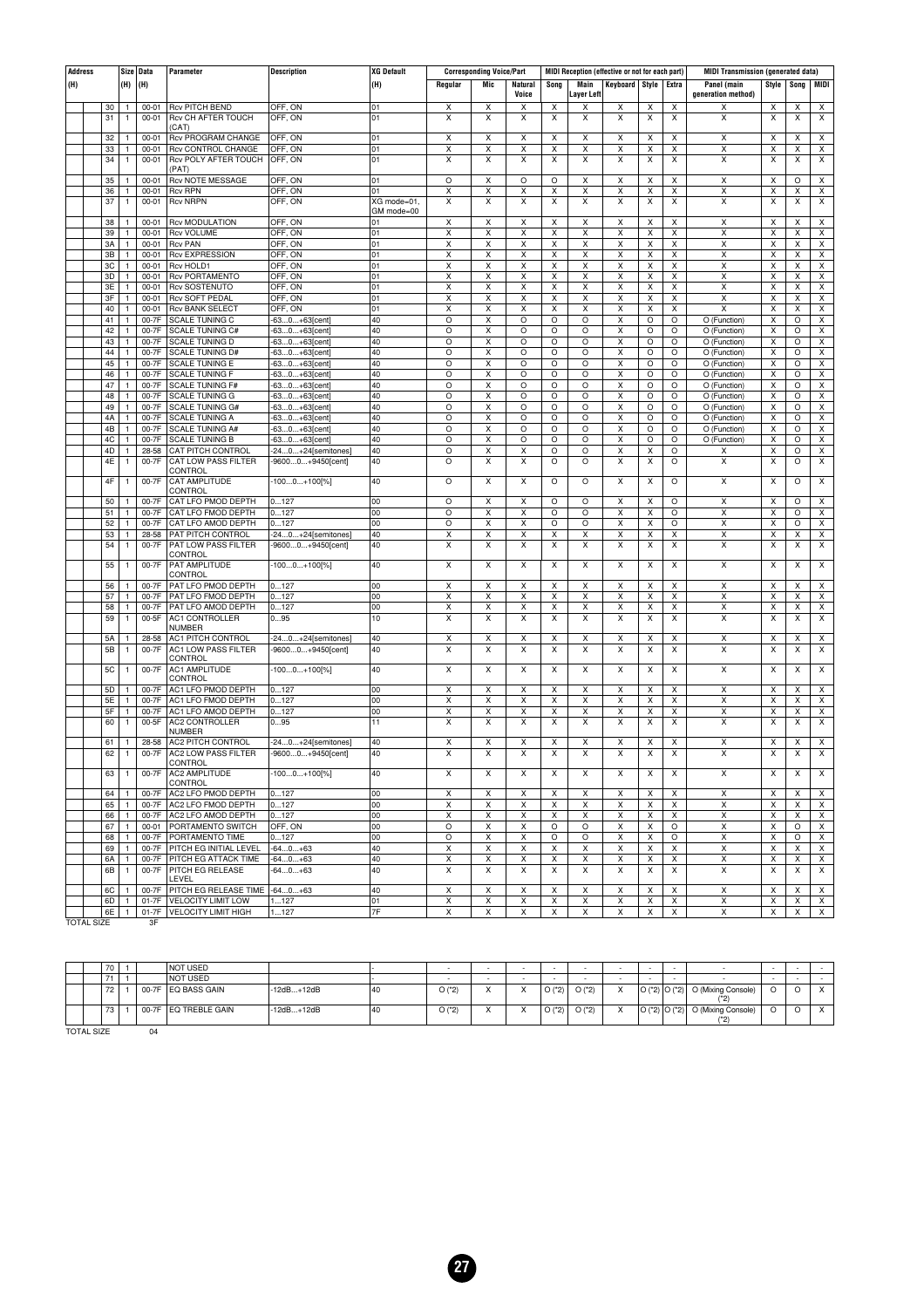| Address           |           |               | Size Data | Parameter                 | <b>Description</b> | XG Default |                          | <b>Corresponding Voice/Part</b> |                          |            |                           | MIDI Reception (effective or not for each part) |                          |                          | <b>MIDI Transmission (generated data)</b> |                          |          |             |
|-------------------|-----------|---------------|-----------|---------------------------|--------------------|------------|--------------------------|---------------------------------|--------------------------|------------|---------------------------|-------------------------------------------------|--------------------------|--------------------------|-------------------------------------------|--------------------------|----------|-------------|
| (H)               |           | $ (H)$ $ (H)$ |           |                           |                    | (H)        | Regular                  | Mic                             | <b>Natural</b><br>Voice  | Song       | Main<br><b>Layer Left</b> | Keyboard Style                                  |                          | Extra                    | Panel (main<br>generation method)         | Style                    |          | Song   MIDI |
|                   | 74        |               |           | <b>NOT USED</b>           |                    |            | ٠                        |                                 |                          |            |                           | $\overline{\phantom{0}}$                        |                          |                          |                                           | $\overline{\phantom{0}}$ |          |             |
|                   | 75        |               |           | <b>NOT USED</b>           |                    |            | $\overline{\phantom{a}}$ | <b>.</b>                        |                          |            |                           | $\overline{\phantom{0}}$                        | $\overline{\phantom{a}}$ |                          |                                           | $\overline{\phantom{0}}$ |          |             |
|                   | 76        |               | 04-28     | EQ BASS FREQUENCY         | 322.0k[Hz]         | 0C         | $O(^{*}2)$               | X                               | X                        | $O(^{*}2)$ | $O(^{*}2)$                | X                                               | X                        |                          | O (*2) O (Sound Creator) (*2)             | x                        | $\Omega$ | x           |
|                   | 77        |               |           | 1C-3A EQ TREBLE FREQUENCY | 50016.0k[Hz]       | 36         | $O(^{*}2)$               | X                               | X                        | $O(^{*}2)$ | $O(^{*}2)$                | X                                               |                          |                          | O (*2) O (Sound Creator) (*2)             | x                        | O        | X           |
|                   | 78        |               |           | <b>NOT USED</b>           |                    |            |                          |                                 |                          |            |                           | $\overline{\phantom{0}}$                        | $\overline{\phantom{a}}$ | $\overline{\phantom{a}}$ | $\overline{\phantom{a}}$                  | $\overline{\phantom{a}}$ |          |             |
|                   | 79        |               |           | <b>NOT USED</b>           |                    |            |                          | <b>.</b>                        | $\overline{\phantom{a}}$ | ۰.         |                           | $\overline{\phantom{0}}$                        | $\overline{\phantom{a}}$ | $\overline{\phantom{a}}$ | $\overline{\phantom{a}}$                  | $\overline{\phantom{a}}$ |          |             |
|                   | <b>7A</b> |               |           | <b>NOT USED</b>           |                    |            | $\sim$                   |                                 | $\overline{\phantom{a}}$ |            | $\overline{\phantom{a}}$  | $\overline{\phantom{0}}$                        | $\overline{\phantom{a}}$ |                          | $\overline{\phantom{a}}$                  | $\overline{\phantom{a}}$ | ۰        |             |
|                   | 7B        |               |           | <b>NOT USED</b>           |                    |            | ٠                        | <b>.</b>                        | $\overline{\phantom{a}}$ | ۰.         | $\overline{\phantom{a}}$  | $\overline{\phantom{a}}$                        | $\overline{\phantom{a}}$ | $\overline{\phantom{a}}$ | $\overline{\phantom{a}}$                  | $\overline{\phantom{0}}$ |          |             |
|                   | 7C        |               |           | NOT USED                  |                    |            |                          |                                 |                          | ۰.         |                           | $\overline{\phantom{0}}$                        | $\overline{\phantom{a}}$ | $\overline{\phantom{a}}$ | $\overline{\phantom{a}}$                  | $\overline{\phantom{0}}$ | ٠        |             |
|                   | 7D        |               |           | <b>NOT USED</b>           |                    |            |                          | <b>.</b>                        | $\overline{\phantom{a}}$ |            | $\overline{\phantom{a}}$  | $\overline{\phantom{0}}$                        | $\overline{\phantom{a}}$ |                          | $\overline{\phantom{a}}$                  | $\overline{\phantom{0}}$ | ۰        |             |
|                   | 7E        |               |           | <b>NOT USED</b>           |                    |            |                          |                                 |                          |            |                           | $\overline{\phantom{0}}$                        | $\overline{\phantom{a}}$ | $\overline{\phantom{a}}$ | $\overline{\phantom{a}}$                  | $\overline{\phantom{0}}$ |          |             |
|                   | 7F        |               |           | <b>NOT USED</b>           |                    |            |                          |                                 | $\overline{\phantom{a}}$ | ۰.         |                           | $\overline{\phantom{0}}$                        | $\overline{\phantom{a}}$ |                          | $\overline{\phantom{a}}$                  | $\overline{\phantom{0}}$ | ۰        |             |
| <b>TOTAL SIZE</b> |           |               | 0C        |                           |                    |            |                          |                                 |                          |            |                           |                                                 |                          |                          |                                           |                          |          |             |

nn = PART NUMBER

If there is a Drum Voice assigned to the part, the following parameters are ineffective.<br>• BANK SELECT LSB<br>• MONO/POLY MODE<br>• SCALE TUNING<br>• PORTAMENTO<br>• PICH EG<br>• PICH EG<br>• HUTER MODULATION DEPTH (FMOD DEPTH)<br>• AMPLITUDE

\*2 The following parameters are not accepted, or are not transmitted by the Panel operations.<br>• EQ BASS GAIN<br>• EQ TREBLE GAIN<br>• EQ BASS FREQUENCY<br>• EQ TREBLE FREQUENCY

#### **MIDI Parameter Change table (A/D PART)**

| <b>Address</b> |    |    |     | Size Data | Parameter              | <b>Description</b> |                          | <b>Corresponding Voice/Part</b> |                          |                          |                           | MIDI Reception (effective or not for each part) |       |       | <b>MIDI Transmission (generated data)</b> |       |                           |                          |
|----------------|----|----|-----|-----------|------------------------|--------------------|--------------------------|---------------------------------|--------------------------|--------------------------|---------------------------|-------------------------------------------------|-------|-------|-------------------------------------------|-------|---------------------------|--------------------------|
| (H)            |    |    | (H) | (H)       |                        |                    | Regular                  | Mic                             | <b>Natural</b><br>Voice  | Song                     | Main<br><b>Layer Left</b> | Keyboard                                        | Style | Extra | Panel (main<br>generation method)         | Style | Song                      | MIDI                     |
| 10             | 00 | 00 |     | $00 - 01$ | <b>INPUT GAIN</b>      | MIC, LINE          | X                        | X                               | X                        | X                        | x                         | x                                               | X     | X     | x                                         | x     | $\boldsymbol{\mathsf{x}}$ | X                        |
|                |    | 01 |     | 00-7F     | <b>BANK SELECT MSB</b> | 0127               | X                        | X                               | x                        | X                        | x                         | X                                               | X     | X     | X                                         | x     | X                         | X                        |
|                |    | 02 |     |           | 00-7F BANK SELECT LSB  | 0127               | X                        | X                               | X                        | X                        | X                         | X                                               | x     | X     | X                                         | X     | X                         | X                        |
|                |    | 03 |     | 00-7F     | <b>PROGRAM NUMBER</b>  | 0127               | X                        | X                               | x                        | X                        | x                         | X                                               | X     | X     | X                                         | x     | X                         | X                        |
|                |    | 04 |     |           | 00-1F.7F Rcv CHANNEL   | $116,$ OFF         | X                        | O                               | X                        | X                        | X                         | X                                               | X     | X     | X                                         | X     | $\Omega$                  | X                        |
|                |    | 05 |     |           | <b>NOT USED</b>        |                    | $\overline{\phantom{a}}$ | $\overline{\phantom{a}}$        |                          |                          | $\sim$                    |                                                 |       |       | ٠                                         |       |                           | $\overline{\phantom{0}}$ |
|                |    | 06 |     |           | <b>NOT USED</b>        |                    | $\blacksquare$           | $\blacksquare$                  |                          | $\overline{a}$           | ٠                         | $\overline{a}$                                  |       |       | ٠                                         |       |                           |                          |
|                |    | 07 |     |           | NOT USED               |                    | $\overline{\phantom{a}}$ | $\overline{\phantom{a}}$        | $\overline{\phantom{0}}$ | $\overline{\phantom{a}}$ | $\sim$                    | $\overline{\phantom{a}}$                        |       | ÷     | $\overline{\phantom{a}}$                  |       |                           | $\overline{\phantom{0}}$ |
|                |    | 08 |     |           | <b>NOT USED</b>        |                    | $\blacksquare$           | $\overline{a}$                  | $\overline{\phantom{0}}$ | $\overline{\phantom{a}}$ | $\sim$                    | $\overline{\phantom{a}}$                        |       |       | $\overline{\phantom{a}}$                  |       |                           |                          |
|                |    | 09 |     |           | <b>NOT USED</b>        |                    | $\overline{\phantom{a}}$ | $\overline{\phantom{a}}$        |                          |                          | $\overline{\phantom{a}}$  |                                                 |       |       |                                           |       |                           |                          |
|                |    | 0A |     |           | <b>NOT USED</b>        |                    | $\overline{a}$           | $\overline{a}$                  |                          | $\overline{a}$           | $\overline{\phantom{a}}$  |                                                 |       |       |                                           |       |                           |                          |
|                |    | 0B |     | 00-7F     | <b>VOLUME</b>          | 0127               | X                        | O                               | X                        | X                        | X                         | X                                               | X     | X     | O (Mixing Console)                        | X     | $\Omega$                  | X                        |
|                |    | 0C |     |           | <b>NOT USED</b>        |                    | ٠                        | ÷,                              |                          |                          |                           |                                                 |       |       |                                           |       |                           |                          |
|                |    | 0D |     |           | <b>NOT USED</b>        |                    | $\blacksquare$           | $\overline{\phantom{a}}$        |                          |                          |                           |                                                 |       |       |                                           |       |                           |                          |
|                |    | 0E |     | $01-7F$   | <b>PAN</b>             | L63CR63            | X                        | O                               | X                        | X                        | X                         | X                                               | X     | X     | O (Mixing Console)                        | X     | $\Omega$                  | X                        |
|                |    | 0F |     |           | <b>NOT USED</b>        |                    | $\blacksquare$           | ٠                               |                          |                          |                           |                                                 |       |       |                                           |       |                           |                          |
|                |    | 10 |     |           | NOT USED               |                    | $\blacksquare$           | $\overline{\phantom{a}}$        |                          | ٠                        | $\overline{\phantom{a}}$  |                                                 |       |       |                                           |       |                           |                          |
|                |    | 11 |     | 00-7F     | <b>DRY LEVEL</b>       |                    | X                        | O                               | x                        | X                        | x                         | X                                               | X     | X     | O (Mixing Console)                        | X     | $\Omega$                  | X                        |
|                |    | 12 |     | 00-7F     | <b>CHORUS SEND</b>     |                    | X                        | O                               | x                        | X                        | x                         | $\boldsymbol{\mathsf{x}}$                       | X     | X     | O (Mixing Console)                        | X     | $\Omega$                  | X                        |
|                |    | 13 |     | 00-7F     | <b>REVERB SEND</b>     |                    | X                        | O                               | x                        | X                        | X                         | X                                               | X     | X     | O (Mixing Console)                        | X     | $\circ$                   | X                        |
|                |    | 14 |     | 00-7F     | <b>VARIATION SEND</b>  |                    | X                        | O                               | x                        | X                        | x                         | X                                               | x     | X     | O (Mixing Console)                        | x     | O                         | X                        |

TOTAL SIZE 15

| $10$ 0n | 30 <sup>1</sup> | $\overline{1}$ |           | NOT USED                  |         |                          | $\overline{\phantom{a}}$ | ٠                        | $\overline{\phantom{a}}$ |                          |                           | ٠                        | $\sim$                    | ÷                        | ÷                         | $\overline{\phantom{a}}$ | $\sim$                   |
|---------|-----------------|----------------|-----------|---------------------------|---------|--------------------------|--------------------------|--------------------------|--------------------------|--------------------------|---------------------------|--------------------------|---------------------------|--------------------------|---------------------------|--------------------------|--------------------------|
|         | 31              | $\overline{1}$ |           | NOT USED                  |         | ÷                        | $\overline{a}$           | $\sim$                   | $\sim$                   | $\overline{a}$           | $\overline{a}$            | $\sim$                   | $\overline{a}$            | ÷                        | $\overline{a}$            | $\overline{a}$           | $\sim$                   |
|         | 32              | $\overline{1}$ | $00 - 01$ | <b>Rcv PROGRAM CHANGE</b> | OFF, ON | x                        | X                        | X                        | X                        | X                        | X                         | $\times$                 | X                         | X                        | X                         | X                        | $\overline{X}$           |
|         | 33              | $\mathbf{1}$   | $00 - 01$ | <b>Rcv CONTROL CHANGE</b> | OFF, ON | $\overline{\mathsf{x}}$  | X                        | X                        | X                        | X                        | X                         | X                        | X                         | X                        | X                         | $\times$                 | $\overline{X}$           |
|         | 34              | $\overline{1}$ |           | NOT USED                  |         | $\overline{\phantom{a}}$ | $\sim$                   | $\overline{a}$           | $\sim$                   | ٠                        | $\overline{a}$            | $\overline{\phantom{a}}$ | $\sim$                    | $\sim$                   | $\overline{a}$            | $\sim$                   | $\sim$                   |
|         | 35              | $\overline{1}$ | $00 - 01$ | MUTE                      | ON, OFF | X                        | X                        | X                        | X                        | X                        | X                         | $\times$                 | X                         | X                        | X                         | X                        | $\overline{X}$           |
|         | 36              | $\overline{1}$ |           | NOT USED                  |         | $\sim$                   | $\overline{\phantom{a}}$ | $\overline{a}$           | $\overline{\phantom{a}}$ | ÷                        | $\overline{a}$            | $\overline{a}$           | $\overline{\phantom{a}}$  | $\overline{\phantom{a}}$ | $\overline{a}$            | $\overline{a}$           | $\sim$                   |
|         | 37              | $\mathbf{1}$   |           | NOT USED                  |         | $\overline{\phantom{a}}$ | $\sim$                   | $\overline{\phantom{a}}$ | $\overline{\phantom{a}}$ | ÷                        | $\overline{\phantom{a}}$  | $\overline{\phantom{a}}$ | $\sim$                    | $\overline{\phantom{a}}$ | $\overline{\phantom{a}}$  | $\sim$                   | $\sim$                   |
|         | 38              | $\overline{1}$ |           | NOT USED                  |         | $\overline{\phantom{a}}$ | $\overline{\phantom{a}}$ |                          | $\sim$                   | ٠                        |                           | $\overline{\phantom{a}}$ | ٠                         | ٠                        | $\overline{\phantom{a}}$  |                          | $\sim$                   |
|         | 39              | $\overline{1}$ | $00 - 01$ | <b>Rcv VOLUME</b>         | OFF, ON | $\overline{\mathsf{x}}$  | $\overline{\mathsf{x}}$  | X                        | X                        | $\overline{\mathsf{x}}$  | $\boldsymbol{\mathsf{x}}$ | $\times$                 | $\overline{\mathsf{x}}$   | $\overline{\mathsf{x}}$  | X                         | X                        | $\overline{X}$           |
|         | 3A              | $\overline{1}$ | $00 - 01$ | <b>Rcv PAN</b>            | OFF, ON | $\overline{x}$           | $\overline{x}$           | $\overline{\mathsf{x}}$  | X                        | $\overline{\mathsf{x}}$  | $\overline{\mathsf{x}}$   | X                        | X                         | $\overline{x}$           | X                         | X                        | $\mathsf X$              |
|         | 3B              | $\overline{1}$ | 00-01     | <b>Rcv EXPRESSION</b>     | OFF, ON | X                        | X                        | $\mathsf{x}$             | X                        | X                        | X                         | $\mathsf{x}$             | $\boldsymbol{\mathsf{x}}$ | X                        | $\boldsymbol{\mathsf{x}}$ | X                        | X                        |
|         | 3C              | $\overline{1}$ |           | NOT USED                  |         | $\overline{\phantom{a}}$ | $\sim$                   | $\overline{a}$           | $\sim$                   | $\overline{\phantom{a}}$ | ٠                         | ٠                        | ÷                         | $\overline{\phantom{a}}$ | $\overline{a}$            | $\overline{\phantom{a}}$ | $\sim$                   |
|         | 3D              | $\overline{1}$ |           | NOT USED                  |         | $\overline{\phantom{a}}$ | $\overline{\phantom{a}}$ | ٠                        | $\sim$                   | $\overline{\phantom{a}}$ |                           | ٠                        | ÷                         | $\sim$                   | $\overline{\phantom{a}}$  | ٠.                       | $\sim$                   |
|         | 3E              | $\mathbf{1}$   |           | NOT USED                  |         | $\overline{\phantom{a}}$ | $\overline{\phantom{a}}$ | $\overline{a}$           | $\sim$                   | ٠                        | $\overline{a}$            | $\overline{a}$           | $\sim$                    | ÷                        | $\overline{a}$            | ۰.                       | $\sim$                   |
|         | 3F              | $\overline{1}$ |           | NOT USED                  |         | $\overline{\phantom{a}}$ | $\overline{\phantom{a}}$ | $\overline{a}$           | $\overline{\phantom{a}}$ | ÷                        | $\overline{\phantom{a}}$  | $\overline{a}$           | $\overline{\phantom{a}}$  | $\sim$                   | $\overline{a}$            | $\overline{a}$           | $\sim$                   |
|         | 40              | $\overline{1}$ | $00 - 01$ | <b>Rcv BANK SELECT</b>    | OFF, ON | $\overline{\mathsf{x}}$  | $\overline{\mathsf{x}}$  | X                        | X                        | $\overline{\mathsf{x}}$  | X                         | X                        | $\overline{\mathsf{x}}$   | $\overline{\mathsf{x}}$  | X                         | X                        | $\overline{X}$           |
|         | 41              | $\overline{1}$ |           | NOT USED                  |         | $\sim$                   | $\sim$                   | $\sim$                   | $\sim$                   | ÷                        | ٠                         | $\overline{\phantom{a}}$ | $\overline{\phantom{a}}$  | $\sim$                   | $\overline{\phantom{a}}$  | $\sim$                   | $\sim$                   |
|         | 42              | $\mathbf{1}$   |           | NOT USED                  |         | $\overline{\phantom{a}}$ | $\overline{\phantom{a}}$ | ٠                        | $\sim$                   | ٠                        |                           | ٠                        | ÷                         | $\sim$                   | ٠                         | ٠.                       | $\overline{\phantom{a}}$ |
|         | 43              | $\overline{1}$ |           | NOT USED                  |         | $\overline{a}$           | $\overline{\phantom{a}}$ |                          | $\overline{\phantom{a}}$ | $\overline{a}$           |                           | $\overline{a}$           | $\overline{\phantom{a}}$  | $\overline{a}$           | $\overline{a}$            | ÷                        | $\sim$                   |
|         | 44              | $\overline{1}$ |           | NOT USED                  |         | $\overline{\phantom{a}}$ | $\overline{\phantom{a}}$ | $\overline{\phantom{a}}$ | $\sim$                   | ٠                        | $\overline{\phantom{a}}$  | $\overline{\phantom{a}}$ | $\sim$                    | $\overline{\phantom{a}}$ | $\overline{\phantom{a}}$  | $\sim$                   | $\sim$                   |
|         | 45              | $\overline{1}$ |           | NOT USED                  |         | $\overline{\phantom{a}}$ | $\overline{\phantom{a}}$ | $\overline{a}$           |                          | $\overline{a}$           |                           | $\overline{\phantom{a}}$ | ÷                         | ٠                        | $\overline{\phantom{a}}$  |                          | $\sim$                   |
|         | 46              | $\overline{1}$ |           | NOT USED                  |         | $\overline{\phantom{a}}$ | $\overline{\phantom{a}}$ | ٠                        | $\overline{\phantom{a}}$ | ٠                        | ٠                         | $\sim$                   | $\sim$                    | $\overline{\phantom{a}}$ | $\overline{\phantom{a}}$  | $\sim$                   | $\sim$                   |
|         | 47              | $\mathbf{1}$   |           | NOT USED                  |         | $\overline{\phantom{a}}$ | $\sim$                   | $\overline{\phantom{a}}$ | $\overline{\phantom{a}}$ | $\overline{\phantom{a}}$ | $\overline{\phantom{a}}$  | ٠                        | ÷                         | $\sim$                   | ٠                         | ٠.                       | $\sim$                   |
|         | 48              | $\mathbf{1}$   |           | NOT USED                  |         | ٠                        | $\overline{\phantom{a}}$ | $\overline{a}$           | $\sim$                   | $\overline{\phantom{a}}$ |                           | $\overline{a}$           | ÷                         | $\overline{\phantom{a}}$ | $\overline{a}$            | $\overline{a}$           | $\sim$                   |
|         | 49              | $\overline{1}$ |           | <b>NOT USED</b>           |         | $\overline{\phantom{a}}$ | $\overline{\phantom{a}}$ | $\overline{\phantom{a}}$ | $\sim$                   | ٠                        | ٠                         | ٠                        | $\overline{\phantom{a}}$  | $\sim$                   | ٠                         | $\overline{\phantom{a}}$ | $\sim$                   |
|         | 4A              | $\overline{1}$ |           | NOT USED                  |         | $\overline{\phantom{a}}$ | $\overline{\phantom{a}}$ | $\overline{a}$           |                          | $\overline{a}$           |                           | $\overline{a}$           | $\overline{\phantom{a}}$  | $\overline{\phantom{a}}$ |                           |                          | $\sim$                   |
|         | 4B              | $\overline{1}$ |           | NOT USED                  |         | $\overline{\phantom{a}}$ | $\overline{\phantom{a}}$ | ٠                        | $\sim$                   | ÷                        | ٠                         | ÷                        | $\sim$                    | $\sim$                   | ÷                         | $\sim$                   | $\sim$                   |
|         |                 | $\mathbf{1}$   |           | NOT USED                  |         |                          |                          |                          | $\overline{\phantom{a}}$ |                          |                           |                          |                           |                          |                           |                          |                          |
|         | 4C<br>4D        |                |           | NOT USED                  |         | $\sim$                   | $\sim$                   | ٠                        |                          | ٠                        | $\overline{\phantom{a}}$  | ٠                        | ÷                         | $\sim$                   | ٠                         | $\overline{\phantom{a}}$ | $\sim$                   |
|         |                 | $\overline{1}$ |           |                           |         | ٠                        | $\overline{\phantom{a}}$ | ٠                        | $\sim$                   | ٠                        |                           | ٠                        | ÷,                        | ٠                        | ٠                         | ٠                        | $\sim$                   |
|         | 4E              | $\overline{1}$ |           | <b>NOT USED</b>           |         | $\overline{\phantom{a}}$ | $\overline{\phantom{a}}$ | $\overline{\phantom{a}}$ | $\sim$                   | $\overline{\phantom{a}}$ | $\overline{\phantom{a}}$  | $\overline{\phantom{a}}$ | $\sim$                    | $\overline{\phantom{a}}$ | $\overline{\phantom{a}}$  | $\sim$                   | $\sim$                   |
|         | 4F              | $\overline{1}$ |           | NOT USED                  |         | $\overline{\phantom{a}}$ | $\overline{\phantom{a}}$ | $\overline{a}$           | $\overline{\phantom{a}}$ | ٠                        | $\overline{\phantom{a}}$  | $\overline{a}$           | $\sim$                    | $\overline{\phantom{a}}$ | $\overline{a}$            | $\overline{\phantom{a}}$ | $\sim$                   |
|         | 50              | $\overline{1}$ |           | NOT USED                  |         | $\overline{a}$           | $\overline{\phantom{a}}$ | $\overline{a}$           | $\sim$                   | ٠                        |                           | $\overline{a}$           | $\sim$                    | $\sim$                   | $\overline{a}$            | $\sim$                   | $\sim$                   |
|         | 51              | $\overline{1}$ |           | NOT USED                  |         | $\overline{\phantom{a}}$ | $\overline{a}$           | $\overline{a}$           | $\sim$                   | ٠                        | $\overline{\phantom{a}}$  | $\overline{a}$           | $\overline{\phantom{a}}$  | $\overline{\phantom{a}}$ | $\overline{a}$            | $\sim$                   | $\sim$                   |
|         | 52              | $\mathbf{1}$   |           | NOT USED                  |         | $\overline{\phantom{a}}$ | $\overline{\phantom{a}}$ | ٠                        | $\sim$                   | ٠                        |                           | $\sim$                   | ٠                         | ٠                        | $\overline{\phantom{a}}$  | $\overline{\phantom{a}}$ | $\sim$                   |
|         | 53              | $\overline{1}$ |           | NOT USED                  |         | ٠                        | $\overline{\phantom{a}}$ | $\overline{a}$           | $\sim$                   | ÷                        | $\overline{\phantom{a}}$  | $\overline{a}$           | $\sim$                    | ÷                        | $\overline{a}$            | $\sim$                   | $\sim$                   |
|         | 54              | $\overline{1}$ |           | NOT USED                  |         | $\overline{\phantom{a}}$ | $\overline{\phantom{a}}$ | $\overline{a}$           |                          | ٠                        |                           | $\overline{a}$           | $\sim$                    | $\overline{\phantom{a}}$ |                           |                          | $\sim$                   |
|         | 55              | $\overline{1}$ |           | NOT USED                  |         | $\overline{a}$           | $\overline{a}$           | $\overline{a}$           | $\overline{\phantom{a}}$ | $\overline{a}$           |                           | $\overline{a}$           | $\overline{\phantom{a}}$  | $\overline{a}$           | $\overline{a}$            | ÷                        | $\sim$                   |
|         | 56              | $\overline{1}$ |           | NOT USED                  |         | $\overline{\phantom{a}}$ | $\overline{\phantom{a}}$ | $\overline{\phantom{a}}$ | $\sim$                   | $\sim$                   | $\overline{\phantom{a}}$  | $\overline{\phantom{a}}$ | $\sim$                    | $\sim$                   | $\overline{\phantom{a}}$  | ۰.                       | $\sim$                   |
|         | 57              | $\overline{1}$ |           | <b>NOT USED</b>           |         | $\overline{\phantom{a}}$ | $\overline{\phantom{a}}$ | ٠                        | $\sim$                   | ٠                        |                           | $\overline{\phantom{a}}$ | ÷                         | ٠                        | ٠                         | ٠                        | $\sim$                   |
|         | 58              | $\overline{1}$ |           | NOT USED                  |         | $\overline{\phantom{a}}$ | $\overline{\phantom{a}}$ | $\overline{\phantom{a}}$ | $\overline{\phantom{a}}$ | $\overline{\phantom{a}}$ | $\overline{\phantom{a}}$  | $\overline{\phantom{a}}$ | $\sim$                    | $\overline{\phantom{a}}$ | $\overline{\phantom{a}}$  | $\sim$                   | $\sim$                   |

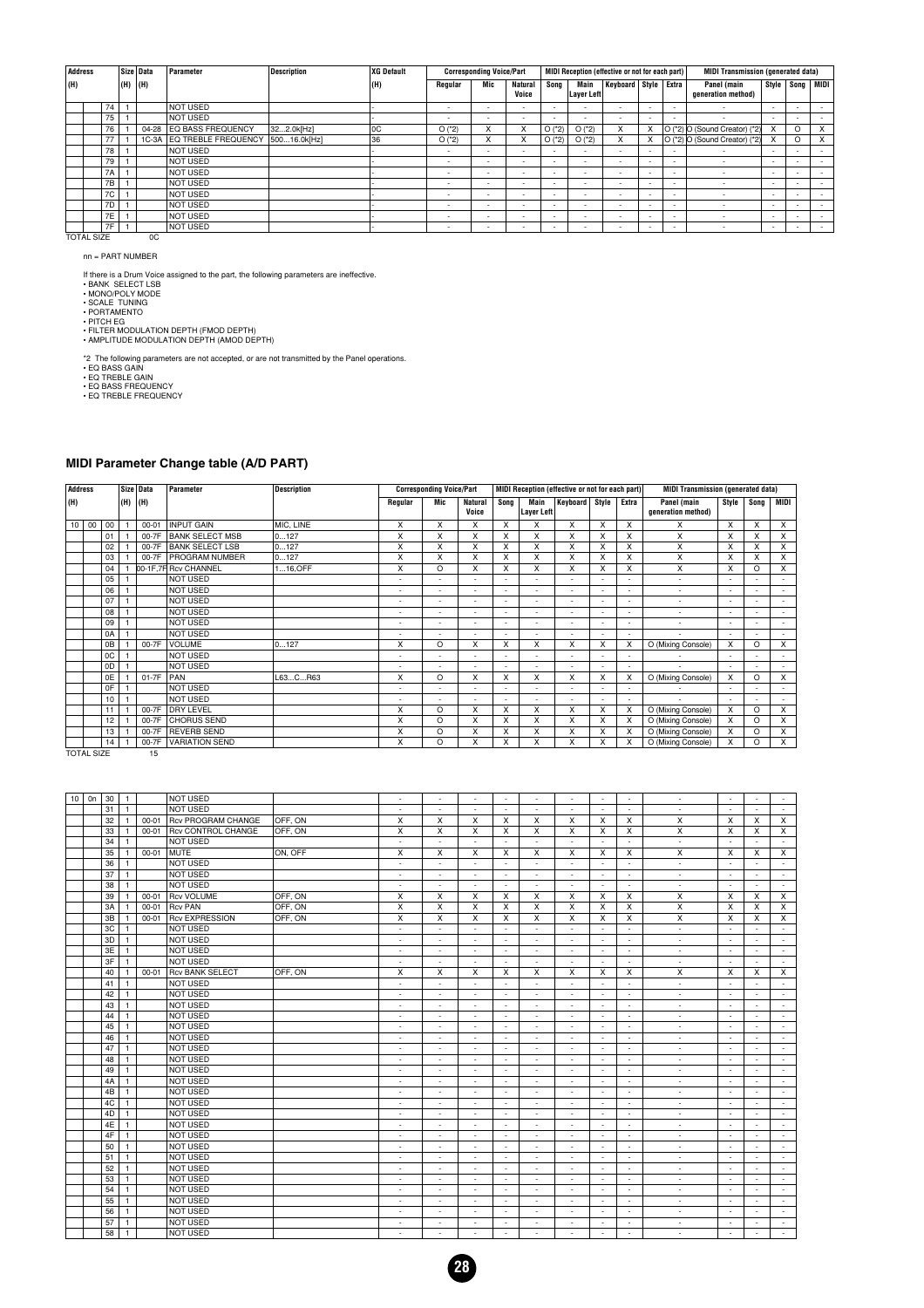|                         | Address |                |     | Size Data | Parameter                              | <b>Description</b> |                                                                                                                                                                                                         | <b>Corresponding Voice/Part</b> |                          |                           |                          | MIDI Reception (effective or not for each part) |                           |                                                                                  | <b>MIDI Transmission (generated data)</b> |                          |                           |          |
|-------------------------|---------|----------------|-----|-----------|----------------------------------------|--------------------|---------------------------------------------------------------------------------------------------------------------------------------------------------------------------------------------------------|---------------------------------|--------------------------|---------------------------|--------------------------|-------------------------------------------------|---------------------------|----------------------------------------------------------------------------------|-------------------------------------------|--------------------------|---------------------------|----------|
|                         | (H)     |                | (H) | (H)       |                                        |                    | Regular                                                                                                                                                                                                 | Mic                             | <b>Natural</b><br>Voice  | Song                      | Main<br>Layer Left       | Keyboard Style                                  |                           | Extra                                                                            | Panel (main<br>generation method)         | Style                    | Sona                      | MIDI     |
|                         |         | 59             |     | 00-5F     | <b>AC1 CONTROLLER</b><br><b>NUMBER</b> | 095                | X                                                                                                                                                                                                       | X                               | X                        | $\checkmark$<br>$\lambda$ | x                        | x                                               | $\checkmark$<br>$\lambda$ | x                                                                                | $\lambda$                                 | X                        | $\checkmark$<br>$\lambda$ | X        |
|                         |         | 5A             |     |           | <b>NOT USED</b>                        |                    | $\overline{\phantom{a}}$                                                                                                                                                                                | $\overline{\phantom{0}}$        |                          | $\overline{\phantom{a}}$  | $\overline{\phantom{a}}$ | ۰.                                              |                           |                                                                                  |                                           |                          |                           |          |
|                         |         | 5B             |     |           | <b>NOT USED</b>                        |                    | $\overline{\phantom{a}}$<br>. .<br>$\overline{\phantom{0}}$<br>$\overline{\phantom{0}}$<br>$\overline{\phantom{0}}$<br>$\overline{\phantom{a}}$<br>$\overline{\phantom{0}}$<br>$\overline{\phantom{a}}$ |                                 |                          |                           |                          |                                                 |                           |                                                                                  |                                           | $\overline{\phantom{a}}$ |                           |          |
|                         |         | <b>5C</b>      |     |           | <b>NOT USED</b>                        |                    | $\sim$                                                                                                                                                                                                  | $\overline{\phantom{0}}$        | ۰.                       | $\overline{\phantom{a}}$  |                          | $\overline{\phantom{0}}$                        | $\overline{\phantom{0}}$  |                                                                                  |                                           | $\overline{\phantom{a}}$ |                           |          |
|                         |         | 5 <sub>D</sub> |     |           | <b>NOT USED</b>                        |                    |                                                                                                                                                                                                         | $\overline{\phantom{0}}$        | $\overline{\phantom{a}}$ | $\overline{\phantom{a}}$  |                          | $\overline{\phantom{0}}$                        |                           |                                                                                  |                                           | $\overline{\phantom{a}}$ |                           |          |
|                         |         | 5E             |     |           | <b>NOT USED</b>                        |                    | $\overline{\phantom{a}}$                                                                                                                                                                                | $\overline{\phantom{0}}$        | $\overline{\phantom{a}}$ | $\overline{\phantom{a}}$  |                          | $\overline{\phantom{0}}$                        | $\overline{\phantom{0}}$  |                                                                                  | $\overline{\phantom{a}}$                  | $\overline{\phantom{a}}$ |                           |          |
|                         |         | 5F             |     |           | <b>NOT USED</b>                        |                    |                                                                                                                                                                                                         | $\overline{\phantom{0}}$        | $\overline{\phantom{a}}$ | $\overline{\phantom{a}}$  |                          | $\overline{\phantom{0}}$                        |                           |                                                                                  |                                           | $\overline{\phantom{a}}$ |                           |          |
|                         |         | 60             |     | 00-5F     | <b>AC2 CONTROLLER</b><br>NUMBER        | 095                | x                                                                                                                                                                                                       | $\lambda$                       | $\checkmark$<br>^        | $\lambda$<br>$\lambda$    | x                        | $\lambda$                                       | $\checkmark$<br>$\lambda$ | $\checkmark$<br>ᄉ                                                                | x                                         | X                        |                           | $\times$ |
| 31<br><b>TOTAL SIZE</b> |         |                |     |           |                                        |                    |                                                                                                                                                                                                         |                                 |                          |                           |                          |                                                 |                           | The A/D PART Parameter cannot be reset to its factory setting with XG SYSTEM ON. |                                           |                          |                           |          |

#### **MIDI Parameter Change table (DRUM SETUP)**

| <b>Address</b> |                   |                |     | Size Data | Parameter                                         | <b>Description</b> | <b>XG Default</b>      |                         | <b>Corresponding Voice/Part</b> |                           |          |                           | MIDI Reception (effective or not for each part) |   |   | <b>MIDI Transmission (generated data)</b> |          |         |                         |
|----------------|-------------------|----------------|-----|-----------|---------------------------------------------------|--------------------|------------------------|-------------------------|---------------------------------|---------------------------|----------|---------------------------|-------------------------------------------------|---|---|-------------------------------------------|----------|---------|-------------------------|
| (H)            |                   |                | (H) | (H)       |                                                   |                    | (H)                    | Regular                 | Mic                             | <b>Natural</b><br>Voice   | Sona     | Main<br>Layer Left        | Keyboard Style Extra                            |   |   | Panel (main<br>generation method)         | Style    |         | Song MIDI               |
| 3n             | <b>rr</b>         | 00             |     | 00-7F     | PITCH COARSE                                      | $-640+63$          | 40                     | $\Omega$<br>(Drum only) | X                               | X                         | $\Omega$ | X                         | X                                               | X | X | X                                         | $\Omega$ | $\circ$ | $\times$                |
|                |                   | 01             |     | 00-7F     | <b>PITCH FINE</b>                                 | $-640+63[cent]$    | 40                     | $\Omega$<br>(Drum only) | x                               | $\times$                  | $\Omega$ | $\boldsymbol{\mathsf{x}}$ | X                                               | X | X | $\mathsf{x}$                              | $\Omega$ | $\circ$ | $\times$                |
|                |                   | 02             |     | 00-7F     | LEVEL                                             | 0127               | Depends on<br>the note | $\Omega$<br>(Drum only) | x                               | X                         | $\Omega$ | $\boldsymbol{\mathsf{x}}$ | X                                               | X | X | X                                         | $\Omega$ | O       | $\overline{\mathsf{x}}$ |
|                |                   | 03             |     | 00-7F     | <b>ALTERNATE GROUP</b>                            | OFF. 1127          | Depends on<br>the note | $\Omega$<br>(Drum only) | X                               | $\overline{\mathsf{x}}$   | $\Omega$ | X                         | X                                               | X | X | $\overline{\mathsf{x}}$                   | X        | $\circ$ | $\overline{X}$          |
|                |                   | 04             |     | 00-7F     | <b>PAN</b>                                        | RND, L63CR63       | Depends on<br>the note | $\Omega$<br>(Drum only) | X                               | X                         | $\Omega$ | X                         | $\times$                                        | x | X | X                                         | $\Omega$ | O       | $\times$                |
|                |                   | 05             |     | 00-7F     | <b>REVERB SEND</b>                                | 0127               | Depends on<br>the note | $\Omega$<br>(Drum only) | X                               | X                         | $\Omega$ | X                         | X                                               | X | X | X                                         | $\Omega$ | $\circ$ | $\times$                |
|                |                   | 06             |     | 00-7F     | <b>CHORUS SEND</b>                                | 0127               | Depends on<br>the note | $\Omega$<br>(Drum only) | X                               | X                         | $\Omega$ | X                         | $\times$                                        | X | X | X                                         | $\Omega$ | O       | $\times$                |
|                |                   | 07             |     | 00-7F     | <b>VARIATION SEND</b>                             | 0127               | 7F                     | $\Omega$<br>(Drum only) | X                               | $\boldsymbol{\mathsf{x}}$ | $\Omega$ | $\boldsymbol{\mathsf{X}}$ | $\times$                                        | X | X | $\times$                                  | $\Omega$ | O       | $\times$                |
|                |                   | 08             |     | $00 - 01$ | <b>KEY ASSIGN</b>                                 | SINGLE, MULTI      | 00                     | $\Omega$<br>(Drum only) | X                               | $\mathsf{x}$              | $\Omega$ | $\boldsymbol{\mathsf{x}}$ | $\times$                                        | X | X | $\times$                                  | X        | O       | $\times$                |
|                |                   | 09             |     | $00 - 01$ | <b>Rcv NOTE OFF</b>                               | OFF. ON            | Depends on<br>the note | $\Omega$<br>(Drum only) | X                               | $\times$                  | $\Omega$ | $\boldsymbol{\mathsf{X}}$ | $\times$                                        | X | X | $\overline{X}$                            | X        | O       | $\overline{X}$          |
|                |                   | 0A             |     | $00 - 01$ | <b>Rcv NOTE ON</b>                                | OFF. ON            | 01                     | $\Omega$<br>(Drum only) | X                               | X                         | $\Omega$ | X                         | X                                               | X | X | $\mathsf{x}$                              | X        | $\circ$ | $\times$                |
|                |                   | 0B             |     | 00-7F     | <b>LOW PASS FILTER</b><br><b>CUTOFF FREQUENCY</b> | $-640+63$          | 40                     | $\Omega$<br>(Drum only) | X                               | X                         | $\Omega$ | $\boldsymbol{\mathsf{x}}$ | $\times$                                        | X | X | $\overline{\mathsf{x}}$                   | $\Omega$ | O       | $\overline{\mathsf{x}}$ |
|                |                   | <sub>0</sub> C |     | 00-7F     | <b>LOW PASS FILTER</b><br><b>RESONANCE</b>        | $-640+63$          | 40                     | $\Omega$<br>(Drum only) | x                               | X                         | $\Omega$ | X                         | X                                               | X | X | X                                         | $\Omega$ | O       | $\times$                |
|                |                   | 0D             |     | 00-7F     | <b>EG ATTACK RATE</b>                             | $-640+63$          | 40                     | $\Omega$<br>(Drum only) | x                               | X                         | $\Omega$ | X                         | X                                               | X | X | X                                         | $\Omega$ | O       | $\times$                |
|                |                   | 0E             |     | 00-7F     | EG DECAY1 RATE                                    | $-640+63$          | 40                     | $\Omega$<br>(Drum only) | X                               | X                         | $\Omega$ | X                         | X                                               | X | X | X                                         | $\Omega$ | O       | $\overline{x}$          |
|                |                   | 0F             |     | 00-7F     | EG DECAY2 RATE                                    | $-640+63$          | 40                     | $\Omega$<br>(Drum only) | X                               | X                         | $\Omega$ | X                         | X                                               | X | X | X                                         | $\Omega$ | O       | $\times$                |
|                | <b>TOTAL SIZE</b> |                |     | 10        |                                                   |                    |                        |                         |                                 |                           |          |                           |                                                 |   |   |                                           |          |         |                         |

| Address |    |     | Size Data | Parameter                 | <b>Description</b> | XG Default |                         | <b>Corresponding Voice/Part</b> |                          |                          |                          | MIDI Reception (effective or not for each part) |                          |                           | <b>MIDI Transmission (generated data)</b> |                              |                           |                          |
|---------|----|-----|-----------|---------------------------|--------------------|------------|-------------------------|---------------------------------|--------------------------|--------------------------|--------------------------|-------------------------------------------------|--------------------------|---------------------------|-------------------------------------------|------------------------------|---------------------------|--------------------------|
| (H)     |    | (H) | (H)       |                           |                    | (H)        | Regular/<br>Organ Voice | Mic/Vocal<br><b>Harmony</b>     | <b>Natural</b><br>Voice  | Song                     | Main<br>Layer Left       | Keyboard Style Extra                            |                          |                           | Panel (main<br>generation method)         | Style                        | Song                      | MIDI                     |
|         | 20 |     | 00-7F     | EQ BASS GAIN              | $-12+12[dB]$       | 40         | X                       | x                               | X                        | X                        | x                        | x                                               |                          | X                         | x                                         | X                            | X                         | x                        |
|         | 21 |     |           | 00-7F IEQ TREBLE GAIN     | $-12+12[dB]$       | 40         | X                       | $\checkmark$<br>^               | X                        | X                        | X                        | x                                               | $\lambda$                | $\lambda$<br>$\lambda$    | x                                         | $\checkmark$<br>$\mathbf{x}$ | $\checkmark$<br>$\lambda$ | $\times$                 |
|         | 22 |     |           | NOT USED                  |                    |            |                         | $\sim$                          | $\overline{\phantom{a}}$ | $\overline{\phantom{a}}$ | $\overline{\phantom{a}}$ | $\overline{\phantom{a}}$                        |                          | . .                       | ۰                                         | $\overline{\phantom{0}}$     |                           | $\sim$                   |
|         | 23 |     |           | <b>NOT USED</b>           |                    |            |                         | $\sim$                          |                          | $\overline{\phantom{a}}$ |                          | $\overline{\phantom{a}}$                        |                          | . .                       |                                           | $\overline{\phantom{0}}$     |                           | $\overline{\phantom{0}}$ |
|         | 24 |     | 04-28     | <b>LEQ BASS FREQUENCY</b> | 322.0k[Hz]         | l oc       | X                       | X                               | X                        | X                        | X                        | X                                               | $\lambda$                | $\checkmark$<br>л         | x                                         | X                            | X                         | X                        |
|         | 25 |     | $1C-3A$   | EQ TREBLE FREQUENCY       | 50016.0k[Hz]       | 36         | x                       | x                               | X                        | X                        | X                        | x                                               |                          | $\ddot{\phantom{0}}$<br>ж | x                                         | X                            | X                         | X                        |
|         | 26 |     |           | <b>NOT USED</b>           |                    |            |                         | $\sim$                          | $\overline{\phantom{0}}$ |                          | $\overline{\phantom{0}}$ |                                                 |                          | . .                       | ۰                                         | $\overline{\phantom{0}}$     |                           | $\overline{\phantom{0}}$ |
|         | 27 |     |           | <b>NOT USED</b>           |                    |            |                         | <b>.</b>                        | $\overline{\phantom{0}}$ | ۰.                       | $\overline{\phantom{a}}$ | $\overline{\phantom{a}}$                        |                          |                           | ۰                                         | $\overline{\phantom{0}}$     |                           | $\overline{\phantom{0}}$ |
|         | 28 |     |           | <b>NOT USED</b>           |                    |            |                         | <b>.</b>                        |                          | ۰.                       | $\overline{\phantom{0}}$ |                                                 |                          |                           | $\overline{\phantom{a}}$                  | $\overline{\phantom{0}}$     |                           | $\overline{\phantom{0}}$ |
|         | 29 |     |           | <b>NOT USED</b>           |                    |            |                         | $\sim$                          |                          |                          |                          | $\overline{\phantom{a}}$                        |                          |                           | $\overline{\phantom{a}}$                  | $\overline{\phantom{0}}$     |                           | $\overline{\phantom{0}}$ |
|         | 2A |     |           | <b>NOT USED</b>           |                    |            | $\sim$                  | $\overline{\phantom{a}}$        |                          |                          | $\overline{\phantom{a}}$ | $\overline{\phantom{0}}$                        |                          | . .                       | $\overline{\phantom{a}}$                  | $\overline{\phantom{0}}$     |                           | $\overline{\phantom{0}}$ |
|         | 2B |     |           | <b>NOT USED</b>           |                    |            |                         | $\sim$                          | $\overline{\phantom{a}}$ |                          | $\overline{\phantom{0}}$ | $\overline{\phantom{0}}$                        | $\overline{\phantom{a}}$ | .                         | $\overline{\phantom{a}}$                  | $\overline{\phantom{0}}$     | . .                       |                          |
|         | 2C |     |           | <b>NOT USED</b>           |                    |            |                         | <b>.</b>                        |                          | ۰.                       |                          | $\overline{\phantom{a}}$                        |                          |                           | ۰                                         | ٠                            |                           | $\overline{\phantom{0}}$ |
|         | 2D |     |           | <b>NOT USED</b>           |                    |            |                         | <b>.</b>                        |                          | . .                      |                          | $\overline{\phantom{0}}$                        |                          | . .                       |                                           | $\overline{\phantom{0}}$     |                           | $\overline{\phantom{a}}$ |

**29**

TOTAL SIZE 0E

#### n: Drum Setup Number (0-1) rr: note number (0D-5B)

In the following cases, the PF-1000 will initialize all Drum Setups. XG SYSTEM ON received GM SYSTEM ON received DRUM SETUP RESET received (only when in XG mode)

[Note]<br>When a part to which a Drum Setup is assigned receives a program change, the assigned Drum Setup will be initialized.<br>If the same Drum Setup is assigned to two or more parts, changes in Drum Setup parameters (includ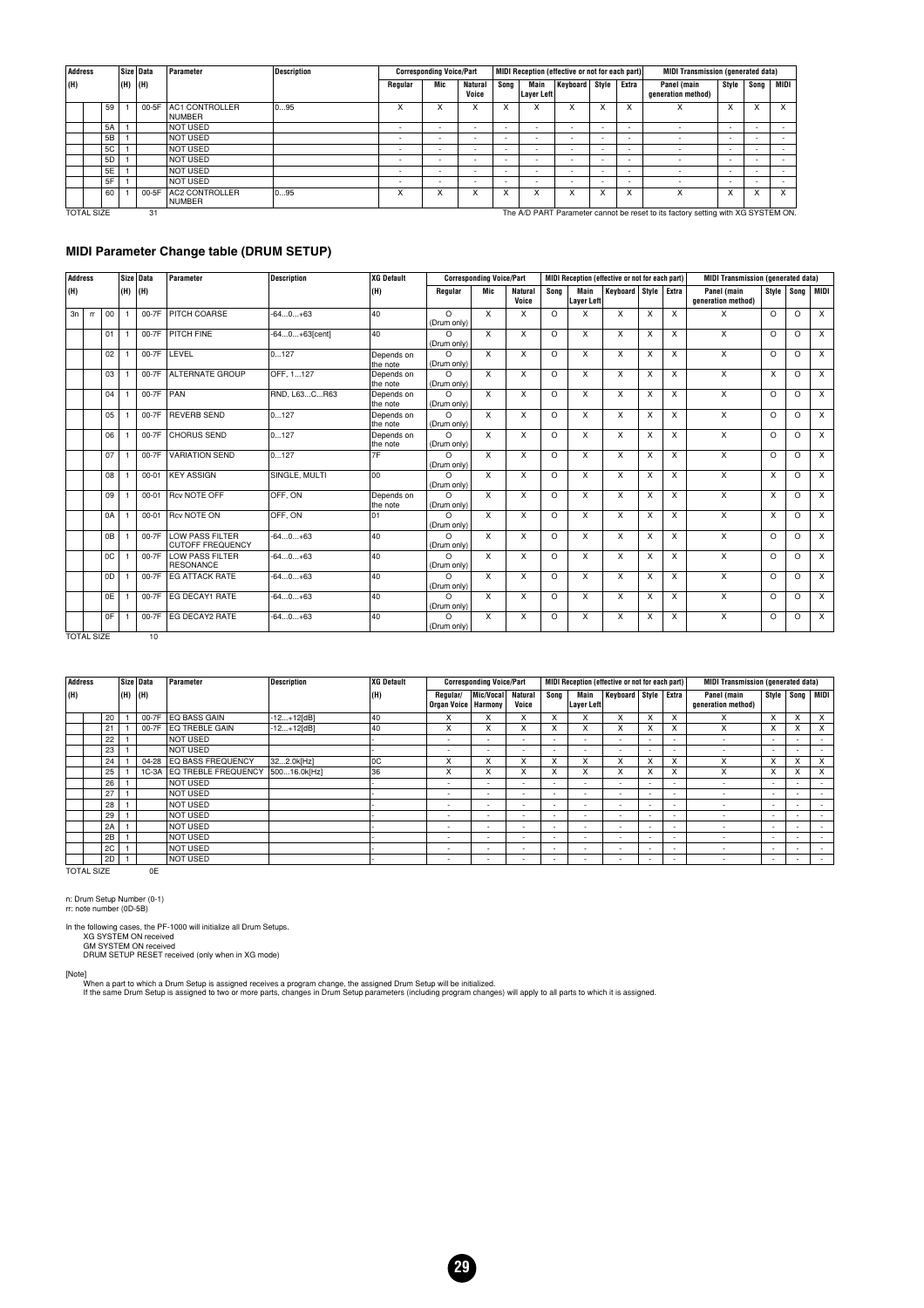#### **SYSTEM EXCLUSIVE MESSAGES**

\* Not received when the Receive System Exclusive Message is set to off. \* Not transmitted when the Transmit System Exclusive Message is set to on.

#### **System Exclusive Messages**

**MIDI Event Data Format Corresponding Voice/Part MIDI Reception (effective or not for each part) MIDI Reception (affecting the panel) MIDI Transmission (generated data) Regular | Mic | Natural Voice Song Main Layer Left Keyboard Style Extra (affecting the Panel (main generation method) Style Song MIDI** Section Control F0 43 7E 00 ss dd F7 --- - - - - - O (Section LED) O (Section Sw) X O X 11110000 F0 = Exclusive status 01000011 43 = YAMAHA ID 01111110 7E = Style 00000000 00 = 0sssssss ss = Switch No. 00H INTRO A 01H INTRO B 02H INTRO C 03H INTRO D<br>08H MAIN A 08H MAIN A 09H MAIN B<br>0AH MAIN C<br>0BH MAIN D<br>10H FILL IN 0AH MAIN C 0BH MAIN D 10H FILL IN AA 11H FILL IN BB 12H FILL IN CC 13H FILL IN DD 18H BREAK FILL<br>20H ENDING A 20H ENDING A 21H ENDING B 22H ENDING C 23H ENDING D 0ddddddd dd = Switch On/Off 00H (Off) 7HF (On) 11110111  $F7 =$  End of Exclusive Tempo Control FO 43 7E 01 14 13 12 11 F7<br>
010100010 FO = Exclusive status<br>
01000010 FC = Style<br>
010111112 7E = Style<br>
000000010 01 =<br>
010111112 7E = Style<br>
0111101111 F7 = Empo2<br>
0111101111 F7 = Emdo fExclusive<br>
0111101111 F7 = Emdo fE indication)  $O$  (Tempo Sw)  $X$   $\cup$   $O$   $X$ Chord onora<br>Control F0 43 7E tt d1 d2 d3 d4 F7 O (Chord<br>indication) O (Keyboard) X O X Type  $1$  (tt=2)  $11110000$  F0 = Exclusive status 01000011 43 = YAMAHA ID 01111110 7E = Style 00000010 02 = type 1 0ddddddd d1 = chord root(cr) 0ddddddd d2 = chord type(ct) 0ddddddd d3 = bass note(bn) 0ddddddd d4 = bass type(bt) 11110111 F7 = End of Exclusive cr: Chord Root 0fffnnnn fff: b or #, nnnn: note(root) 0fff0000 x0 reserved<br>0fff0001 x1 C<br>0fff0010 x2 D<br>0fff0011 x3 E<br>0fff0101 x5 G<br>0ff60101 x5 G<br>0ff60101 x5 G 0001nnnn 1n bb 0fff0001 x1 C 0010nnnn 2n b 0fff0010 x2 D 0011nnnn 3n natural 0fff0011 x3 E 0100nnnn 4n # 0fff0100 x4 F 0101nnnn 5n ## 0fff0101 x5 G 0110nnnn 6n ### 0fff0110 x6 A 0fff0111 x7 B ct Chord Type 0 - 34,127<br>
00000000 00 0 Maj 00010010 12 18 dim<sup>7</sup><br>
000000000 00 0 Maj 00010010 13 19 7th<br>
000000010 02 2 Maj 7 (#11) 00010100 14 20 7bS<br>
000001010 03 4 Maj (9) 00010101 15 21 7bS<br>
00000100 04 4 Maj (9) 000 bn : On Bass Chord Same as Chord root 127:No bass chord bt : Bass Chord Same as Chord type 127:No bass chord \* Not received when Receive Chord System Exclusive Message is set to off. \* Not transmitted when Transmit Chord System Exclusive Message is set to on. Type2 (tt=3)<br>
11110000 F0 = Exclusive status<br>
01000011 43 = YAMAHA ID<br>
01111110 7E = Style<br>
00000011 03 = type 2<br>
0ddddddd d = note2<br>
0ddddddd d = note2<br>
0dddddd d = note2<br>
: :<br>
: O (Chord<br>indication)  $\times$  x  $\times$  x  $\times$ 0ddddddd dd = ... note10 11110111 F7 = End of Exclusive O: available

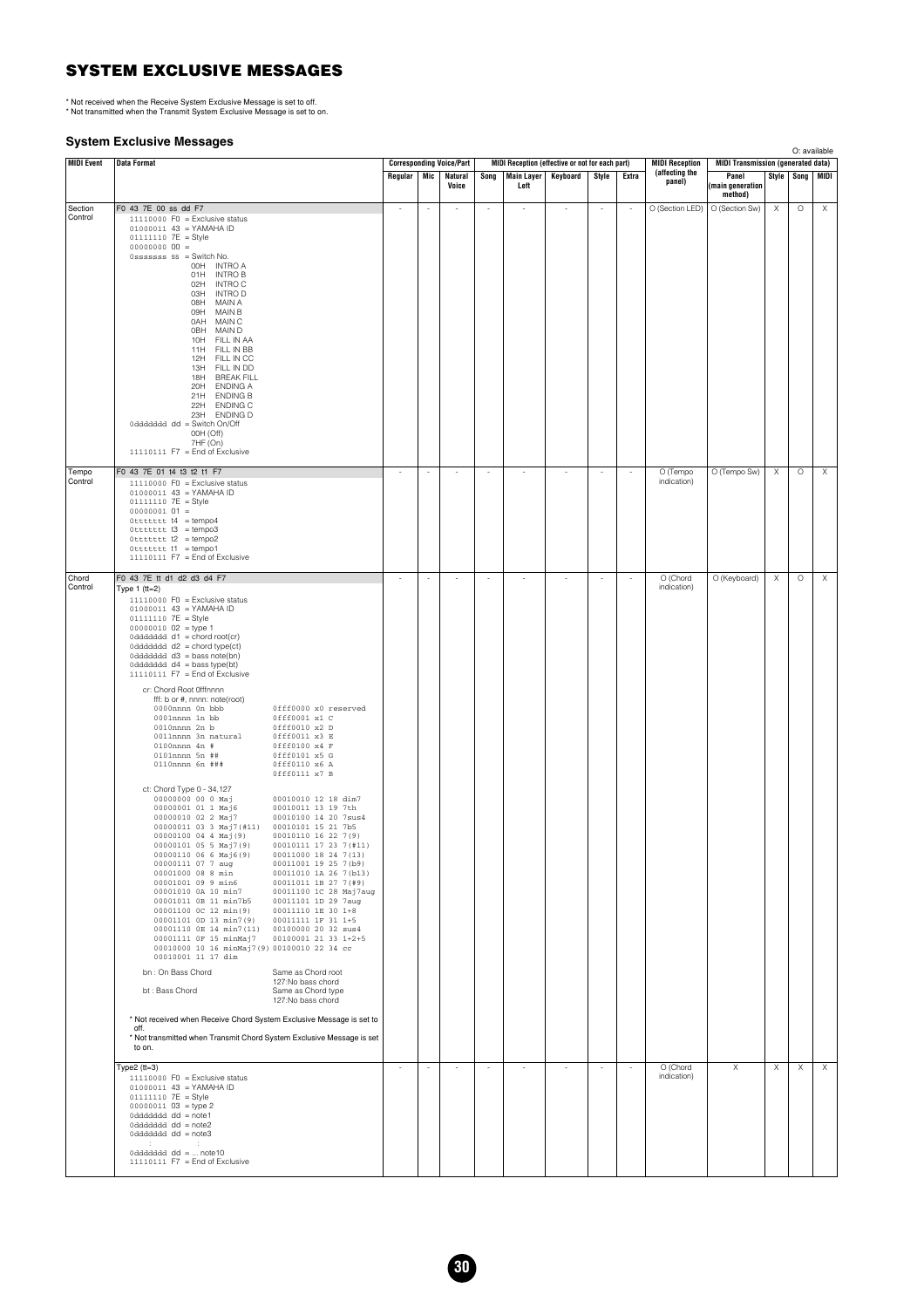#### **System Exclusive Messages (Universal Realtime messages)**

| <b>MIDI Event</b> | <b>Data Format</b>                                                                                                                                                                                                                                                                                                                                                                  |          |        | <b>Corresponding Voice/Part</b> |          |                               | MIDI Reception (effective or not for each part) |       |       | <b>MIDI Reception</b>    | <b>MIDI Transmission (generated data)</b> |       |                                         |          |
|-------------------|-------------------------------------------------------------------------------------------------------------------------------------------------------------------------------------------------------------------------------------------------------------------------------------------------------------------------------------------------------------------------------------|----------|--------|---------------------------------|----------|-------------------------------|-------------------------------------------------|-------|-------|--------------------------|-------------------------------------------|-------|-----------------------------------------|----------|
|                   |                                                                                                                                                                                                                                                                                                                                                                                     | Regular  | Mic    | Natural<br>Voice                | Song     | Main Layer   Keyboard<br>Left |                                                 | Style | Extra | (affecting the<br>panel) | Panel<br>(main generation)<br>method)     | Style | Song                                    | MIDI     |
| Master<br>Volume  | F0 7F 7F 04 01 II mm F7<br>$11110000$ FO = Exclusive status<br>01111111 7F = Universal Real Time<br>$01111111$ 7F = ID of target device<br>00000100 04 = Sub-ID #1=Device Control Message<br>00000001 01 = Sub-ID #2=Master Volume<br>01111111    = Volume LSB<br>0mmmmmmmmmmmmm= Volume MSB<br>$11110111$ F7 = End of Exclusive<br>or                                              | $\Omega$ | $\sim$ | O                               | $\Omega$ | X                             | X                                               | X     | X     | X                        | X                                         | X     | X<br>(Output as<br>XG Master<br>Volume) | $\times$ |
|                   | F0 7F XN 04 01 II mm F7<br>$11110000$ F0 = Exclusive status<br>01111111 7F = Universal Real Time<br>0xxxnnnn XN = When N is received N=0-F, whichever is received.<br>X=ignored<br>00000100 04 = Sub-ID #1=Device Control Message<br>00000001 01 = Sub-ID #2=Master Volume<br>$01111111$ $\parallel$ = Volume LSB<br>0mmmmmmmmmmmmm= Volume MSB<br>$11110111$ F7 = End of Exclusive |          |        |                                 |          |                               |                                                 |       |       |                          |                                           |       |                                         |          |

#### **System Exclusive Messages (Universal Non Realtime messages)**

| MIDI Event | <b>Data Format</b>                                                                                                                                                                                                                                                                                                 |         |     | <b>Corresponding Voice/Part</b> |          | MIDI Reception (effective or not for each part) |          |       |       | <b>MIDI Reception</b>    | <b>MIDI Transmission (generated data)</b> |          |          |                     |
|------------|--------------------------------------------------------------------------------------------------------------------------------------------------------------------------------------------------------------------------------------------------------------------------------------------------------------------|---------|-----|---------------------------------|----------|-------------------------------------------------|----------|-------|-------|--------------------------|-------------------------------------------|----------|----------|---------------------|
|            |                                                                                                                                                                                                                                                                                                                    | Regular | Mic | <b>Natural</b><br>Voice         | Song     | <b>Main Layer</b><br>Left                       | Keyboard | Style | Extra | (affecting the<br>panel) | Panel<br>(main generation)<br>method)     |          |          | Style   Song   MIDI |
| System On  | General MIDI F0 7E 7F 09 01 F7<br>$11110000$ FO = Exclusive status<br>01111110 7E = Universal Non-Real Time<br>$01111111$ 7F = ID of target device<br>$00001001$ $09 = Sub-ID #1 = General MIDI Message$<br>00000001 01 = Sub-ID #2=General MIDI On<br>$11110111$ F7 = End of Exclusive<br>or                      | O       |     | $\Omega$                        | $\Omega$ | X                                               | X        | л     |       | (Mixing Console)         |                                           | $\times$ | $\Omega$ | $\times$            |
|            | F0 7E XN 09 01 F7<br>$11110000$ FO = Exclusive status<br>01111110 7E = Universal Non-Real Time<br>0xxxnnnn XN = When N is received N=0-F, whichever is received.<br>X=ignored<br>$00001001$ $09 = Sub-ID #1 = General MIDI Message$<br>00000001 01 = Sub-ID #2=General MIDI On<br>$11110111$ F7 = End of Exclusive |         |     |                                 |          |                                                 |          |       |       |                          |                                           |          |          |                     |

#### **System Exclusive Messages (XG)**

| <b>MIDI Event</b>                 | <b>Data Format</b>                                                                                                                                                                                                                                                                                                                                                                                                                                                                                            |                            |        | <b>Corresponding Voice/Part</b> |      | MIDI Reception (effective or not for each part) |        |        | <b>MIDI Reception</b>    |                                      |                | <b>MIDI Transmission (generated data)</b> |                                                                         |
|-----------------------------------|---------------------------------------------------------------------------------------------------------------------------------------------------------------------------------------------------------------------------------------------------------------------------------------------------------------------------------------------------------------------------------------------------------------------------------------------------------------------------------------------------------------|----------------------------|--------|---------------------------------|------|-------------------------------------------------|--------|--------|--------------------------|--------------------------------------|----------------|-------------------------------------------|-------------------------------------------------------------------------|
|                                   |                                                                                                                                                                                                                                                                                                                                                                                                                                                                                                               | Regular                    | Mic I  | <b>Natural</b><br>Voice         | Song | Main Laver Keyboard<br>Left                     | Stvle  | Extra  | (affecting the<br>panel) | Panel<br>(main generation<br>method) | Style          | Sona                                      | MIDI                                                                    |
| <b>XG</b><br>Parameter<br>Change  | F0 43 1n 4C hh mm II dd  F7<br>$11110000$ F0 = Exclusive status<br>01000011 43 = YAMAHA ID<br>0001nnnn 1n = Device Number n=always 0 (when transmit), n=0-F<br>(when recieve)<br>$01001100 \, 4C = Model ID$<br>Ohhhhhhh hh = Address High<br>0mmmmmm mm= Address Mid<br>$01111111$ $  $ = Address Low<br>0dddddd dd = Data<br>$\mathbb{R}^n$<br>11110111 F7 = End of Exclusive                                                                                                                               | *Refer to Parameter Change | Table  |                                 |      | *Refer to Parameter Change Table                |        |        | $\sim$                   | *Refer to Parameter Change           | Table          |                                           | $\overline{O}$<br>(When<br>receiving<br>the XG<br>Parameter<br>Request) |
| XG Bulk<br>Dump                   | F0 43 0n 4C aa bb hh mm II dd  dd cc F7<br>$11110000$ F0 = Exclusive status<br>01000011 43 = YAMAHA ID<br>0000mmn On = Device Number n=always 0 (when transmit), n=0-F<br>(when recieve)<br>$01001100$ $4C = Model ID$<br>0aaaaaaa aa = Byte Count MSB<br>$0$ bbbbbbb $bb = Byte$ Count LSB<br>0hhhhhhh hh = Address High<br>0mmmmmmmmmmmmm=AddressMid<br>$01111111 \parallel$ = Address Low<br>0dddddd dd = Data<br>÷.<br>0dddddd dd = Data<br>$0$ ccccccc $cc =$ Checksum<br>11110111 F7 = End of Exclusive | *Refer to Parameter Change | Table  |                                 |      | *Refer to Parameter Change Table                |        |        |                          | X                                    | X              | X<br>Output as<br>Parameter<br>Change)    | $\Omega$<br>(When<br>receiving<br>the XG<br>Dump<br>Request)            |
| <b>XG</b><br>Parameter<br>Request | F0 43 3n 4C hh    F7<br>$11110000$ F0 = Exclusive status<br>$01000011$ 43 = YAMAHA ID<br>0011nnnn 3n = Device Number n=always 0 (when transmit), n=0-F<br>(when recieve)<br>$01001100$ $4C = Model ID$<br>0hhhhhhh hh = Address High<br>0mmmmmmmmmmmmmm=Address Mid<br>$01111111$ $   =$ Address Low<br>$11110111$ F7 = End of Exclusive                                                                                                                                                                      |                            |        |                                 |      |                                                 |        |        | $\circ$<br>$(-)$         | $\times$                             | $\overline{X}$ | X                                         | $\boldsymbol{\chi}$                                                     |
| XG Dump<br>Request                | F0 43 2n 4C hh mm II F7<br>$11110000$ F0 = Exclusive status<br>01000011 43 = YAMAHA ID<br>0010nnnn 2n = Device Number n=always 0 (when transmit), n=0-F<br>(when recieve)<br>$01001100$ $4C = Model ID$<br>0hhhhhhh hh = Address High<br>0mmmmmmmmmmmmm=AddressMid<br>$01111111$ $\parallel$ = Address Low<br>$11110111$ F7 = End of Exclusive                                                                                                                                                                |                            | $\sim$ |                                 | ÷.   |                                                 | $\sim$ | $\sim$ | $\circ$<br>$(-)$         | $\times$                             | $\times$       | X                                         | $\times$                                                                |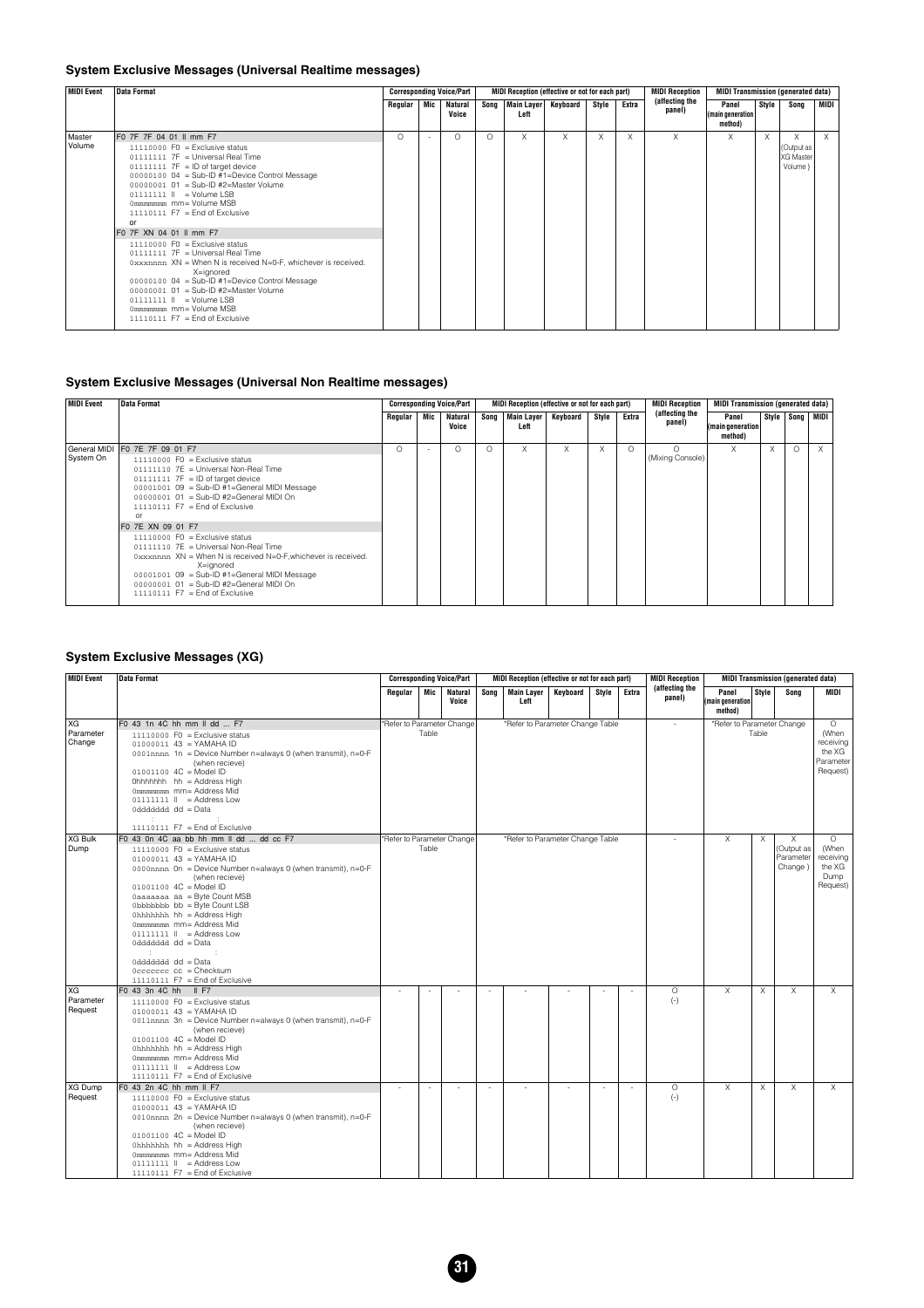#### **System Exclusive Messages (Clavinova compliance)**

11110000 F0 = Exclusive status 01000011 43 = YAMAHA ID 01110011 73 = Clavinova ID : :

| $11110111$ F7 = End of Exclusive |  |
|----------------------------------|--|

| <b>MIDI</b> Event                           | <b>Data Format</b>                                                                                                                                                                                                                                                                                                                                                                                                                                 |         |          | <b>Corresponding Voice/Part</b>                            | MIDI Reception (effective or not for each part) |                              |          |                                             | <b>MIDI Reception</b> | <b>MIDI Transmission (generated data)</b>     |                                             |          |          |                   |
|---------------------------------------------|----------------------------------------------------------------------------------------------------------------------------------------------------------------------------------------------------------------------------------------------------------------------------------------------------------------------------------------------------------------------------------------------------------------------------------------------------|---------|----------|------------------------------------------------------------|-------------------------------------------------|------------------------------|----------|---------------------------------------------|-----------------------|-----------------------------------------------|---------------------------------------------|----------|----------|-------------------|
|                                             |                                                                                                                                                                                                                                                                                                                                                                                                                                                    | Regular | Mic      | <b>Natural</b><br>Voice                                    | Sona                                            | Main Layer<br>Left           | Kevboard | Style                                       | Extra                 | (affecting the<br>panel)                      | Panel<br>(main generation)<br>method)       |          |          | Style Song   MIDI |
| Internal<br>Clock                           | F0 43 73 01 02 F7<br>00000001 01 = Model ID (Clavinova common ID)<br>00000010 02 = Internal Clock Substatus                                                                                                                                                                                                                                                                                                                                        |         |          |                                                            | X                                               | X                            | X        | $\times$                                    | X                     | O (Function)                                  | X                                           | X        | $\times$ | $\times$          |
| External<br>Clock                           | F0 43 73 01 03 F7<br>00000001 01 = Model ID (Clavinova common ID)<br>00000011 03 = External Clock Substatus                                                                                                                                                                                                                                                                                                                                        |         | ä,       |                                                            | X                                               | $\chi$                       | X        | $\chi$                                      | X                     | O (Function)                                  | $\overline{X}$                              | $\chi$   | $\times$ | X                 |
| Natural<br>Voice<br>Reverb<br>Type          | F0 43 73 01 31 0n 00 dd F7<br>00000001 01 = Model ID (Clavinova common ID)<br>00110001 31 = Natural Voice Exclusive data<br>0000nnnn 0n = Channel No. (Always 00)<br>00000000 00 = Natural Voice Reverb Type Substatus<br>0dddddd dd = data (0:Room, 1:Hall1, 2:Hall2, 3:Stage, 4:Plate)                                                                                                                                                           |         |          | $\Omega$                                                   |                                                 |                              | $\circ$  |                                             |                       | $\Omega$<br>(Sound Creator)                   | $\Omega$<br>(Sound Creator)                 | $\Omega$ | $\circ$  | $\times$          |
| Natural<br>Voice<br>Chorus<br>Type          | F0 43 73 01 31 0n 01 dd F7<br>$\times$<br>X<br>$\Omega$<br>$\circ$<br>00000001 01 = Model ID (Clavinova common ID)<br>00110001 31 = Natural Voice Exclusive data<br>0000nnnn On = Channel No. (Always 00)<br>00000001 01 = Natural Voice Chorus Type Substatus<br>0ddddddd dd = data (0:Chorus, 1:Celeste, 2:Flanger)                                                                                                                              |         |          |                                                            |                                                 |                              | $\Omega$ | $\Omega$<br>(Sound Creator) (Sound Creator) | $\Omega$              | $\circ$                                       | $\times$                                    |          |          |                   |
| Natural<br>Voice<br>Variation<br>Type       | F0 43 73 01 31 0n 02 dd F7<br>X<br>X<br>$\Omega$<br>$\circ$<br>00000001 01 = Model ID (Clavinova common ID)<br>00110001 31 = Natural Voice Exclusive data<br>0000mnn 0n = Channel No. (Always 00)<br>00000010 02 = Natural Voice Variation Type Substatus<br>0ddddddd dd = data (00H:DelayLCR, 01H:DelayLR, 02H:Echo,<br>03H:CrossDelay, 04H:Symphonic,<br>05H:RotarySpeaker, 06H:Tremolo, 07H:VibeRotor,<br>08H:AutoPan, 09H:Phaser, 0AH:AutoWah, |         |          |                                                            | $\Omega$<br>(Sound Creator)                     | $\bigcap$<br>(Sound Creator) | $\Omega$ | $\circ$                                     | $\times$              |                                               |                                             |          |          |                   |
| Natural<br>Voice Vibe<br>Rotor<br>Control   | 0BH:SoundBoardRev. 0CH:Off)<br>F0 43 73 01 31 0n 08 dd F7<br>00000001 01 = Model ID (Clavinova common ID)<br>00110001 31 = Natural Voice Exclusive data<br>0000mnn 0n = Channel No. (Always 00)<br>00001000 08 = Natural Voice Vibe Rotor Control Substatus<br>0ddddddd dd = data (00H:Off, 7FH:On)                                                                                                                                                |         | $\times$ | $\Omega$<br>(If the<br>Type is<br>set to<br>Vibe<br>Rotor) |                                                 |                              | $\Omega$ |                                             |                       | $\Omega$                                      | $\Omega$<br>(Sound Creator) (Sound Creator) | $\times$ | $\Omega$ | $\times$          |
| Natural<br>Voice<br>Variation<br>Send Level | F0 43 73 01 50 11 0n 00 dd F7<br>00000001 01 = Model ID (Clavinova common ID)<br>$0101000050 =$ Common Model data<br>$00010001$ 11 = Song Track related<br>$0000$ nnnn $0n =$ Channel No.<br>00000000 00 = Natural Voice Variation Send Level Substatus<br>0ddddddd dd = data (00H~7FH)                                                                                                                                                            | X       | $\times$ | $\Omega$                                                   | $\Omega$                                        | $\circ$                      | X        | $\circ$                                     | $\Omega$              | $\Omega$<br>(Mixing Console) (Mixing Console) | $\Omega$                                    | $\Omega$ | $\circ$  | $\times$          |
| Natural<br>Voice Dry<br>Level               | F0 43 73 01 50 11 0n 01 dd F7<br>00000001 01 = Model ID (Clavinova common ID)<br>$0101000050 =$ Common Model data<br>$00010001$ 11 = Song Track related<br>$0000$ nnnn $0n =$ Channel No.<br>00000001 01 = Natural Voice Dry Level Substatus<br>0ddddddd dd = data (00H~7FH)                                                                                                                                                                       | X       | X        | $\Omega$                                                   | $\Omega$                                        | $\Omega$                     | X        | $\Omega$                                    | $\Omega$              | $\Omega$<br>(Mixing Console) (Mixing Console) | $\bigcap$                                   | $\Omega$ | $\circ$  | $\times$          |

#### **System Exclusive Messages Special Operators**

| <b>MIDI Event</b>                                                                     | Data Format                                                                                                                                                                                                                                                                                                                                                                                                       |         |     | <b>Corresponding Voice/Part</b> | MIDI Reception (effective or not for each part) |           |           |       | <b>MIDI Reception</b>    | <b>MIDI Transmission (generated data)</b> |  |          |                     |  |
|---------------------------------------------------------------------------------------|-------------------------------------------------------------------------------------------------------------------------------------------------------------------------------------------------------------------------------------------------------------------------------------------------------------------------------------------------------------------------------------------------------------------|---------|-----|---------------------------------|-------------------------------------------------|-----------|-----------|-------|--------------------------|-------------------------------------------|--|----------|---------------------|--|
|                                                                                       |                                                                                                                                                                                                                                                                                                                                                                                                                   | Regular | Mic | <b>Natural</b><br>Voice         | Song   Main Layer  <br>Left                     | Keyboard  | Style     | Extra | (affecting the<br>panel) | Panel<br>(main generation)<br>method)     |  |          | Style   Song   MIDI |  |
| l Volume &<br>Expression<br>l & Pan<br>l Realtime<br>control off<br>Voice<br>Reserve) | F0 43 73 01 11 0n 45 dd F7<br>$11110000$ F0 = Exclusive status<br>$01000011$ 43 = YAMAHA ID<br>$01110011$ $73 =$ Clavinova ID<br>00000001 01 = Model ID (Clavinova common ID)<br>$00010001$ 11 = Special Operators<br>$0000$ nnnn $0n =$ Channel No.<br>01000101 45 = Volume & Expression Control No. Substatus<br>0ddddddd dd = data (00H : Realtime On, 7FH : Realtime Off)<br>$11110111$ F7 = End of Exclusive |         |     |                                 | A                                               | $\lambda$ | $\lambda$ |       | v                        |                                           |  | $\Omega$ |                     |  |

#### **System Exclusive Messages (Others)**

| MIDI Event | Data Format                                                                                                                                                                                                                                                                                                                                                                                                                    | <b>Corresponding Voice/Part</b> |     |                         |      |                    | MIDI Reception (effective or not for each part) |  | <b>MIDI Reception</b>    | <b>MIDI Transmission (generated data)</b> |                     |          |          |  |
|------------|--------------------------------------------------------------------------------------------------------------------------------------------------------------------------------------------------------------------------------------------------------------------------------------------------------------------------------------------------------------------------------------------------------------------------------|---------------------------------|-----|-------------------------|------|--------------------|-------------------------------------------------|--|--------------------------|-------------------------------------------|---------------------|----------|----------|--|
|            |                                                                                                                                                                                                                                                                                                                                                                                                                                | Regular                         | Mic | <b>Natural</b><br>Voice | Song | Main<br>Layer Left | Keyboard   Style   Extra                        |  | (affecting the<br>panel) | Panel<br>(main generation)<br>method)     | Style   Song   MIDI |          |          |  |
| Tuning     | MIDI Master F0 43 1n 27 30 00 00 mm II cc F7<br>$11110000$ FO = Exclusive status                                                                                                                                                                                                                                                                                                                                               |                                 |     | Ω                       |      |                    | $\Omega$                                        |  | O (Function)             |                                           | $\lambda$           | $\times$ | $\times$ |  |
|            | $01000011$ 43 = YAMAHA ID<br>0001nnnn 1n n= always 0(when transmit), n=0-F(when receive)<br>$0.0100111$ $27$ = Model ID of TG100<br>$00110000$ 30 = Address High<br>$0000000000 = Address Mid$<br>$0000000000 = Address Low$<br>$0000$ mmmm $0m$ = Master Tune MSB<br>$00001111$ $01$ = Master Tune LSB<br>$0 \text{c} \text{c} \text{c} \text{c} \text{c} \text{c} \text{c} =$ don't care<br>$11110111$ F7 = End of Exclusive |                                 |     |                         |      |                    |                                                 |  |                          |                                           |                     |          |          |  |

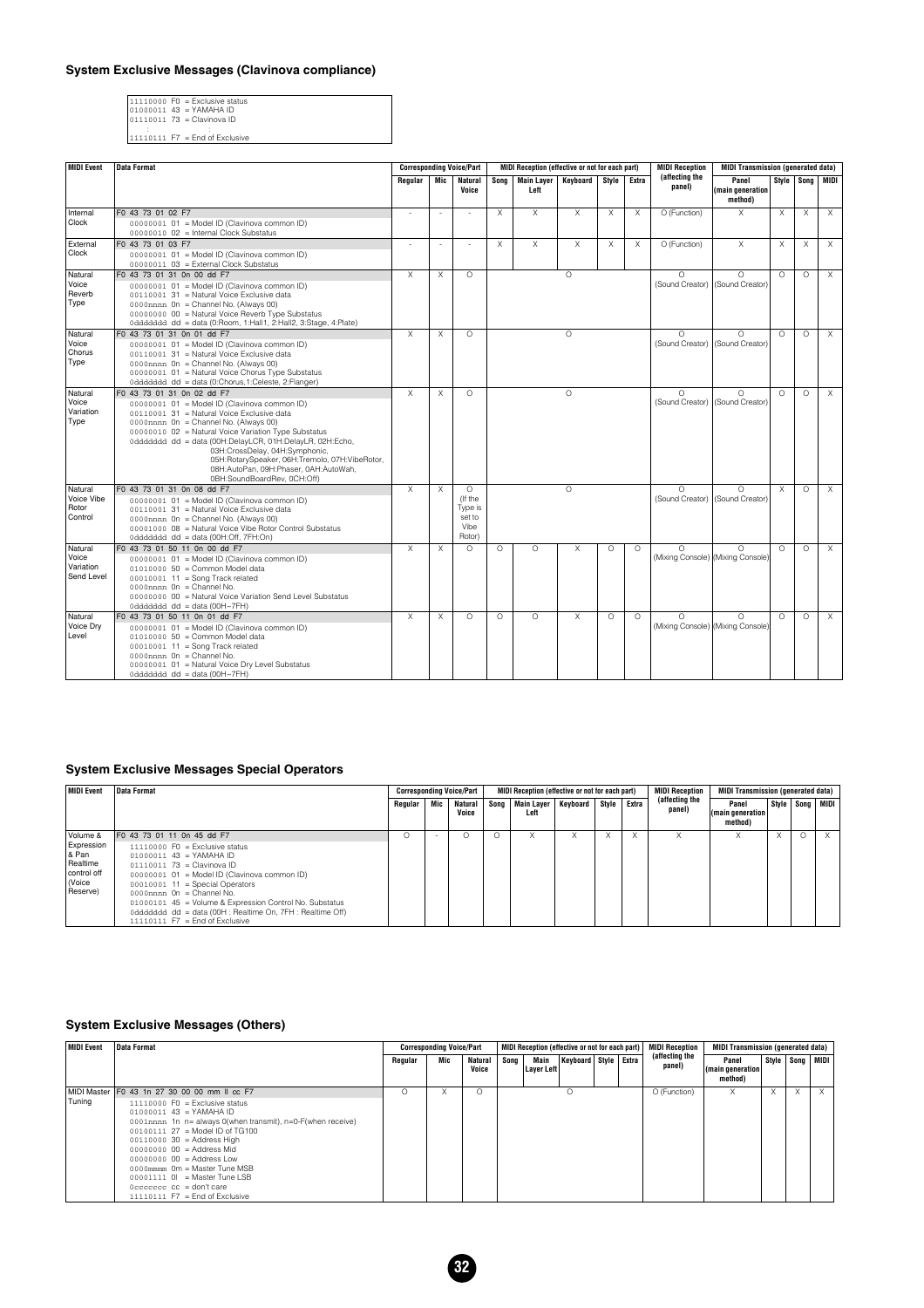#### <span id="page-32-0"></span>**Song System Exclusive Message List Liste der System-Exclusive-Meldungen der Songs Liste des messages exclusifs au système de morceaux Lista de mensajes exclusivos del sistema de canciones**

| <b>Data Format</b>               | Parameter                    | <b>Description</b>                                            |
|----------------------------------|------------------------------|---------------------------------------------------------------|
|                                  |                              |                                                               |
| <b>Panel Setting</b>             |                              |                                                               |
| F0 43 73 01 22 00 0n mm II pp F7 | Panel Program Change         | mm=Bank Select MSB, II=Bank Select LSB,<br>nn=Program Change  |
| F0 43 73 01 22 01 0n vv F7       | Panel Voice Volume           | $00H \sim 07FH$                                               |
| F0 43 73 01 22 02 0n vv F7       | Panel Voice Reverb Depth     | $00H \sim 07FH$                                               |
| F0 43 73 01 22 03 0n vv F7       | Panel Voice Effect Depth     | $00H \sim 07FH$                                               |
|                                  |                              |                                                               |
| Score                            |                              |                                                               |
| F0 43 73 01 50 12 00 dd F7       | Left Part indication On/Off  | 00H: OFF. 7FH: ON                                             |
| F0 43 73 01 50 12 01 dd F7       | Right Part indication On/Off | 00H: OFF. 7FH: ON                                             |
| F0 43 73 01 50 12 02 dd F7       | Lyrics indication On/Off     | 00H: OFF. 7FH: ON                                             |
| F0 43 73 01 50 12 03 dd F7       | Chord indication On/Off      | 00H: OFF, 7FH: ON                                             |
| F0 43 73 01 50 12 04 dd F7       | N.Name indication On/Off     | 00H: OFF. 7FH: ON                                             |
| F0 43 73 01 50 12 05 dd F7       | Size designation             | 00H: SMALL, 01H: MIDDLE, 02H: LARGE, 03H: Xlarge              |
| F0 43 73 01 50 12 06 dd F7       | I eft Ch                     | 00H~0FH=CH, 7EH=OFF, 7FH=AUTO                                 |
| F0 43 73 01 50 12 07 dd F7       | Right Ch                     | 00H~0FH=CH, 7EH=OFF, 7FH=AUTO                                 |
| F0 43 73 01 50 12 08 dd F7       | Quantize triplet On/Off      | 00H: Triplet OFF, 7FH: Triplet ON                             |
| F0 43 73 01 50 12 09 dd F7       | Quantize                     | 00H: quarter, 01H: eighth, 02H: sixteenth, 03H: thirty-second |
| F0 43 73 01 50 12 0A dd F7       | NoteName                     | 00H: ABC, 01H: FixedDo, 02H: MovableDo                        |
| F0 43 73 01 50 12 0B dd F7       | Color Note                   | 00H: OFF, 7FH: ON                                             |
|                                  |                              |                                                               |
| Style                            |                              |                                                               |

| F0 43 73 01 11 00 16 dd dd F7           | Style No.                | I dd dd=StvleNo.  |
|-----------------------------------------|--------------------------|-------------------|
| F0 43 73 01 51 05 00 00 08 Rhy1 Rhy2    | Style Part On / Off      | 100H: OFF. 01H:ON |
| Bass Chd1 Chd2 Pad Phr1 Phr2            |                          |                   |
| IF0 43 73 01 51 00 00 00 03 10 00 dd F7 | <b>LACMP SPLIT POINT</b> | $00H - 7FH$       |
|                                         |                          |                   |

#### **Song Meta Event List Liste der Meta-Events der Songs Liste des méta-événements des morceaux Lista de meta-eventos de canciones**

| Data Format           | Parameter             | <b>Description</b>                                                                                                                              |
|-----------------------|-----------------------|-------------------------------------------------------------------------------------------------------------------------------------------------|
| <b>SMF META Event</b> |                       |                                                                                                                                                 |
| FF 01 len [Data]      | <b>TFXT</b>           | len=Data length, [Data]=Text data                                                                                                               |
| FF 02 len [Data]      | Copyright             | len=Data length, [Data]=Copyright data                                                                                                          |
| FF 03 len [Data]      | Sequence Name         | len=Data length, [Data]=Sequence Name                                                                                                           |
| FF 05 len [Data]      | Lyrics                | len=Data length, [Data]=Lyrics data                                                                                                             |
| <b>IFF 2F 00</b>      | End Of Track          |                                                                                                                                                 |
| IFF 51 03 t1 t2 t3    | Set Tempo             | t1 t2 t3 = 01D4C0H~B71B00 (5~500)                                                                                                               |
| IFF 58 04 nn dd cc bb | Beat (Time signature) | nn =Denominator (2 <sup>n</sup> ), dd=Numerator,<br>CC=MIDI clock per metronome click,<br>dd=Number of thirty-second notes in MIDI quarter note |
| IFF 59 02 sf mi       | Key Signature         | $sf=-7~7~(7,~7)$<br>mi=0:Major key, 1:Minor key                                                                                                 |

#### **YAMAHA META Event**

| IFF 7F 07 43 73 0A 00 07 dd   | Song Offset Measure | -100~-1.1~100                      |
|-------------------------------|---------------------|------------------------------------|
| IFF 7F len 43 73 0C 00 [Data] | Style Name          | Ien=Data length, [Data]=Style Name |
| IFF 7F len 43 73 0D 00 [Data] | Song OTS            | Ien=Data length, [Data]=OTS Data   |

#### **YAMAHA XF META Event**

| IFF 7F 07 43 7B 01 cr ct bn bt   | Chord Name        | Refer to "Chord Control" in the MIDI Data Format (System<br>Exclusive Messages)  |
|----------------------------------|-------------------|----------------------------------------------------------------------------------|
| IFF 7F 05 43 7B 03 dd 08         | Phrase Mark       | See below                                                                        |
| IFF 7F 04 43 7B 04 dd            | Max Phrase Number | 01H~7FH                                                                          |
| IFF 7F 05 43 7B 0C rr II         | Guide Track Flag  | rr=Melody Track 1 Ch, Il=Melody Track 2 Ch                                       |
| IFF 7F len 43 7B 21 00 pp [Data] | Lyrics Bitmap     | pp=Display type<br>00H: Center<br>01H: Tile<br>Ien=Data length, [Data]=File Path |

#### **[Phrase mark]**

FF 7F 05 43 7B 03 xx 08 Phrase mark

 xx Phrase mark 0hfccccc bit6(h)<br>0:Right, 1:Left Right hand/Left hand

- 0:Right, 1:Left Right hand/Left hand<br>bi5(f)<br>channel available, 1:Channel not available<br> $0$ :Channel available, 1:Channel not available<br> $P$ lag for whether channels assigned to 1<br>bi44-0(occc)<br>bi44-0(cccc)<br> $C = C \cdot C \cdot C \cdot C$ <br> $C = C$ 
	-

**33**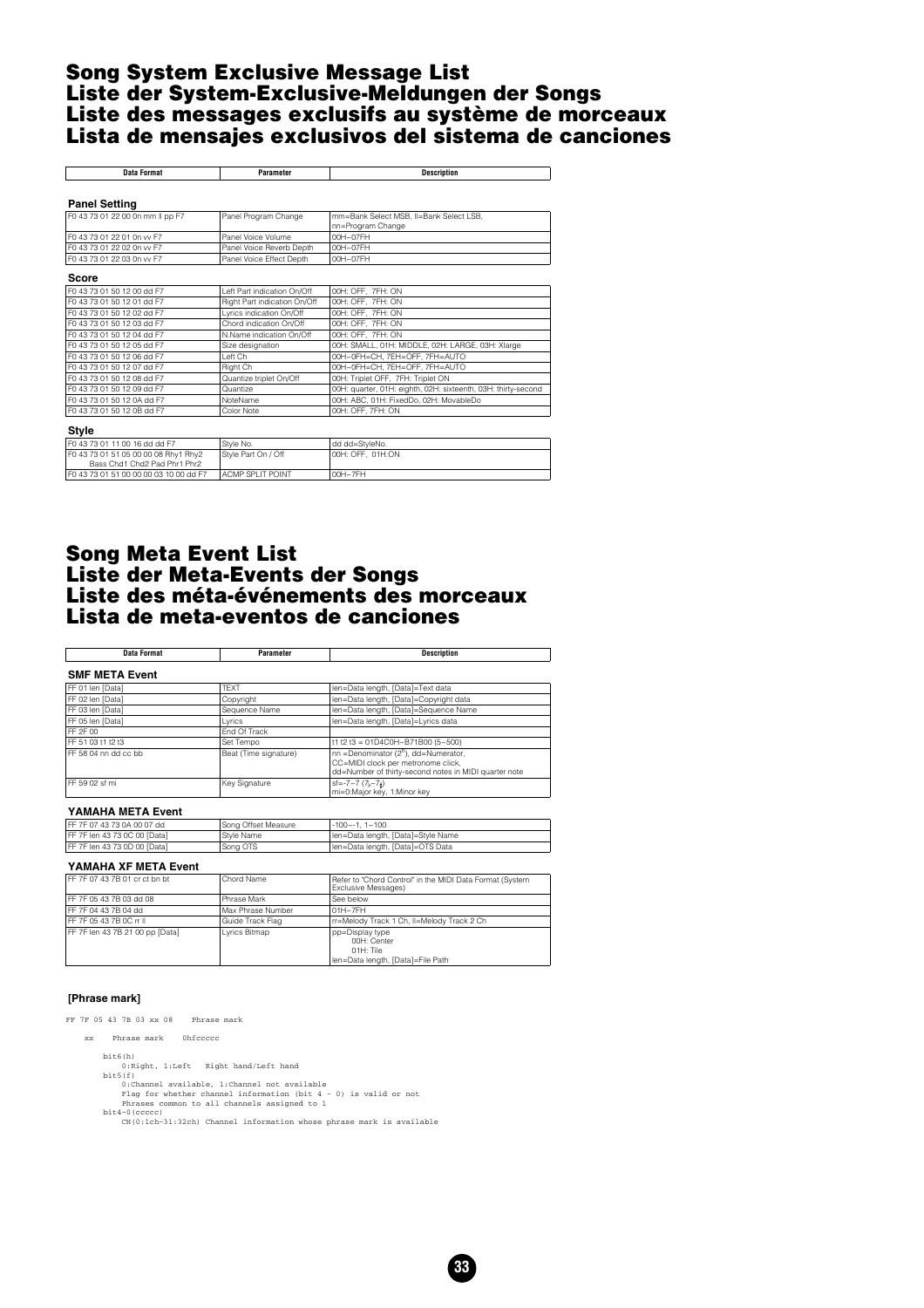<span id="page-33-0"></span> YAMAHA [ Electronic Piano ] (Natural sound source) Model PF-1000 MIDI Implementation Chart Version : 1.00

Date : 1, May 2002<br>Version : 1.00

| Function                                                      | $\frac{1}{2}$                                                                                                                               | Transmitted                                                                                                                                                 | Recognized                                                                                                                                                                                      | Remarks                                                                                                                                                              |
|---------------------------------------------------------------|---------------------------------------------------------------------------------------------------------------------------------------------|-------------------------------------------------------------------------------------------------------------------------------------------------------------|-------------------------------------------------------------------------------------------------------------------------------------------------------------------------------------------------|----------------------------------------------------------------------------------------------------------------------------------------------------------------------|
| Basic<br>Channel                                              | Default<br>Changed                                                                                                                          | $1 - 16$<br>$1 - 16$                                                                                                                                        | $1 - 16$<br>$1 - 16$                                                                                                                                                                            |                                                                                                                                                                      |
| Mode                                                          | Default<br>Messages<br>Altered                                                                                                              | $\mathfrak{Z}$<br>$\mathsf{X}$<br>**************                                                                                                            | $\mathfrak{Z}$<br>$\times$<br>$\times$                                                                                                                                                          |                                                                                                                                                                      |
| Note<br>Number : True voice                                   |                                                                                                                                             | $0 - 127$<br>**************                                                                                                                                 | $0 - 127$<br>$0 - 127$                                                                                                                                                                          |                                                                                                                                                                      |
| Velocity                                                      | Note ON<br>Note OFF                                                                                                                         | $O$ 9nH, $v=1-127$<br>$\times$ 9nH, v=0                                                                                                                     | $O$ 9nH, $v=1-127$<br>$\times$                                                                                                                                                                  |                                                                                                                                                                      |
| After<br>Touch                                                | Key's<br>Ch's                                                                                                                               | $\times$<br>$\times$                                                                                                                                        | $\times$<br>$\times$                                                                                                                                                                            |                                                                                                                                                                      |
| Pitch Bend                                                    |                                                                                                                                             | O                                                                                                                                                           | $0 0 - 24$ semi                                                                                                                                                                                 |                                                                                                                                                                      |
| Control<br>Change                                             | 0, 32<br>1, 5<br>7,10,11<br>6,38<br>64,66,67<br>65<br>$71 - 74$<br>84<br>91,93<br>94<br>$96 - 97$<br>$98 - 99$<br>$100 - 101$<br>120<br>121 | O<br>$\times$<br>$\circ$<br>O<br>O<br>$\times$<br>$\times$<br>$\times$<br>$\bigcirc$<br>$\times$<br>$\times$<br>$\times$<br>$\circ$<br>$\times$<br>$\times$ | $\bigcirc$<br>$\times$<br>$\bigcirc$<br>$\bigcirc$<br>$\bigcirc$<br>$\times$<br>$\times$<br>$\times$<br>$\bigcirc$<br>$\times$<br>$\bigcirc$<br>$\times$<br>$\bigcirc$<br>$\bigcirc$<br>$\circ$ | Bank Select<br>Data Entry<br>Portamento<br>Sound Controller<br>Portament Cntrl<br>RPN Inc, Dec<br>NRPN LSB, MSB<br>RPN LSB, MSB<br>All Sound Off<br>Reset All Cntrls |
| Prog<br>Change<br>$\ddot{\cdot}$                              | True #                                                                                                                                      | $O$ 0 - 127<br>**************                                                                                                                               | $O$ 0 - 127                                                                                                                                                                                     |                                                                                                                                                                      |
| System Exclusive                                              |                                                                                                                                             | $\circ$                                                                                                                                                     | O                                                                                                                                                                                               |                                                                                                                                                                      |
| Common                                                        | : Song Pos.<br>: Song Sel.<br>: Tune                                                                                                        | $\times$<br>$\times$<br>$\times$                                                                                                                            | $\times$<br>$\times$<br>$\times$                                                                                                                                                                |                                                                                                                                                                      |
| System : Clock<br>Real Time : Commands                        |                                                                                                                                             | O<br>$\circ$                                                                                                                                                | O<br>$\circ$                                                                                                                                                                                    |                                                                                                                                                                      |
| Aux<br>Mes- : All Notes OFF<br>sages: Active Sense<br>: Reset | : All Sound Off<br>: Reset All Cntrls<br>Local ON/OFF                                                                                       | XXXX<br>$\bigcirc$<br>$\times$                                                                                                                              | $(120, 126 - 127)$<br>$\circ$<br>(121)<br>$\circ$<br>$\times$<br>$(123 - 125)$<br>O<br>O<br>$\times$                                                                                            |                                                                                                                                                                      |

Notes: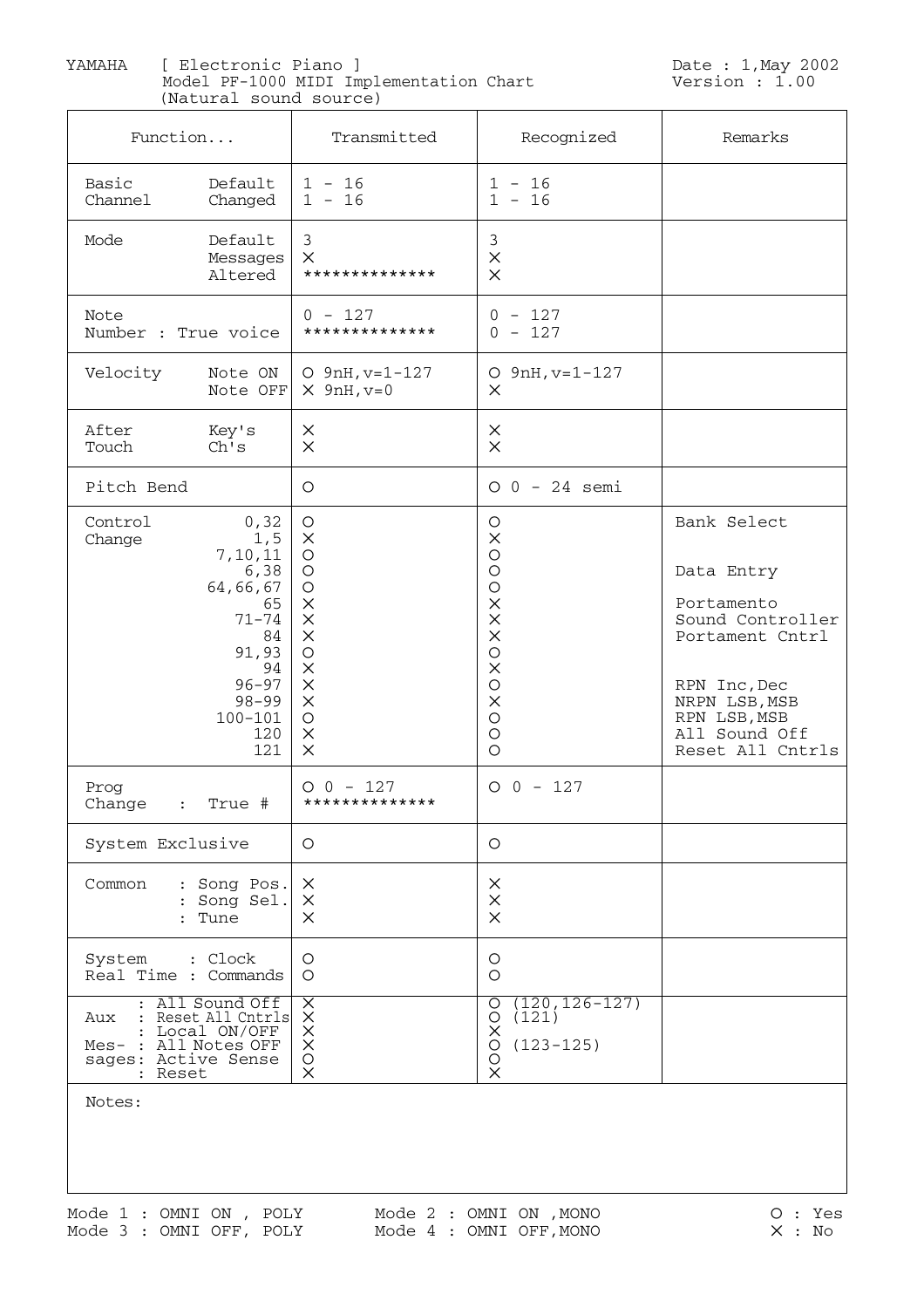YAMAHA [ Electoronic Piano ] (XG sound source) Model PF-1000 MIDI Implementation Chart Version : 1.00

| Function                                                                                                                                                      | Transmitted                                                                                                             | Recognized                                                                                                                       | Remarks                                                                                                                                                                |
|---------------------------------------------------------------------------------------------------------------------------------------------------------------|-------------------------------------------------------------------------------------------------------------------------|----------------------------------------------------------------------------------------------------------------------------------|------------------------------------------------------------------------------------------------------------------------------------------------------------------------|
| Basic<br>Default<br>Channel<br>Changed                                                                                                                        | $1 - 16$<br>$1 - 16$                                                                                                    | $1 - 16$<br>$1 - 16$                                                                                                             |                                                                                                                                                                        |
| Default<br>Mode<br>Messages<br>Altered                                                                                                                        | 3<br>X<br>**************                                                                                                | 3<br>$\times$<br>$\times$                                                                                                        |                                                                                                                                                                        |
| Note<br>Number : True voice                                                                                                                                   | $0 - 127$<br>**************                                                                                             | $0 - 127$<br>$0 - 127$                                                                                                           |                                                                                                                                                                        |
| Velocity<br>Note ON<br>Note OFF                                                                                                                               | $O$ 9nH, $v=1-127$<br>$\times$ 9nH, $v=0$                                                                               | $O$ 9nH, $v=1-127$<br>$\times$                                                                                                   |                                                                                                                                                                        |
| After<br>Key's<br>Touch<br>Ch's                                                                                                                               | $\times$<br>$\times$                                                                                                    | $\times$<br>$\circ$                                                                                                              |                                                                                                                                                                        |
| Pitch Bend                                                                                                                                                    | O                                                                                                                       | $0 0 - 24$ semi                                                                                                                  |                                                                                                                                                                        |
| Control<br>0, 32<br>1, 5, 7, 10, 11<br>Change<br>6,38<br>64, 65, 66, 67<br>$71 - 74$<br>84<br>91,93,94<br>$96 - 97$<br>$98 - 99$<br>$100 - 101$<br>120<br>121 | O<br>$\circ$<br>$\circ$<br>$\circ$<br>$\circ$<br>$\circ$<br>O<br>$\times$<br>$\circ$<br>$\circ$<br>$\times$<br>$\times$ | O<br>$\bigcirc$<br>$\bigcirc$<br>$\circ$<br>O<br>$\circ$<br>$\circ$<br>$\bigcirc$<br>$\bigcirc$<br>$\circ$<br>$\circ$<br>$\circ$ | Bank Select<br>Data Entry<br>Sound Controller<br>Portament Cntrl<br>Effect Depth<br>RPN Inc, Dec<br>NRPN LSB, MSB<br>RPN LSB, MSB<br>All Sound Off<br>Reset All Cntrls |
| Prog<br>True #<br>Change<br>$\sim$ 100 $\sim$                                                                                                                 | $O$ 0 - 127                                                                                                             | $O$ 0 - 127                                                                                                                      |                                                                                                                                                                        |
| System Exclusive                                                                                                                                              | $\circ$                                                                                                                 | O                                                                                                                                |                                                                                                                                                                        |
| Common<br>: Song Pos.<br>Song Sel.<br>$\mathbf{L}$<br>Tune<br>$\cdot$ .                                                                                       | ×<br>$\times$<br>$\times$                                                                                               | ×<br>$\times$<br>$\times$                                                                                                        |                                                                                                                                                                        |
| : Clock<br>System<br>Real Time : Commands                                                                                                                     | $\bigcirc$<br>$\circ$                                                                                                   | $\bigcirc$<br>$\bigcirc$                                                                                                         |                                                                                                                                                                        |
| : All Sound Off<br>: Reset All Cntrls<br>Aux<br>Local ON/OFF<br>Mes- : All Notes OFF<br>sages: Active Sense<br>: Reset                                        | $\frac{\times}{\times}$<br>$\frac{\times}{\times}$<br>$\bigcirc$<br>$\times$                                            | $(120, 126 - 127)$<br>O<br>(121)<br>$\circ$<br>×<br>$\bigcirc$<br>$(123 - 125)$<br>O<br>$\times$                                 |                                                                                                                                                                        |

Notes: